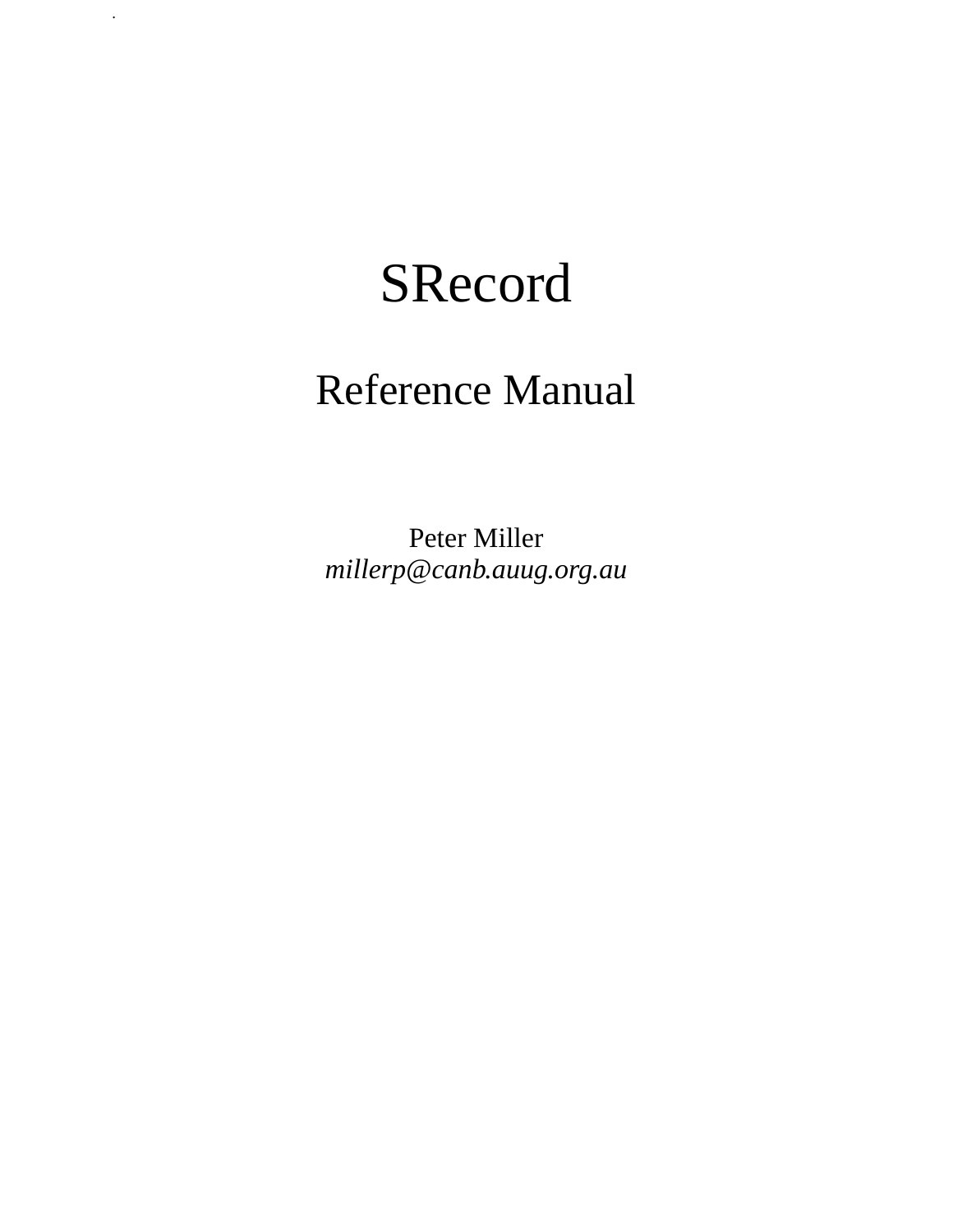This document describes SRecord version 1.15 and was prepared 16 June 2003.

.

This document describing the SRecord program, and the SRecord program itself, are Copyright © 1998, 1999, 2000, 2001, 2002, 2003 Peter Miller; All rights reserved.

This program is free software; you can redistribute it and/or modify it under the terms of the GNU General Public License as published by the Free Software Foundation; either version 2 of the License, or (at your option) any later version.

This program is distributed in the hope that it will be useful, but WITHOUT ANY WARRANTY; without even the implied warranty of MERCHANTABILITY or FITNESS FOR A PARTICU-LAR PURPOSE. See the GNU General Public License for more details.

You should have received a copy of the GNU General Public License along with this program; if not, write to the Free Software Foundation, Inc., 59 Temple Place, Suite 330, Boston, MA 02111, USA.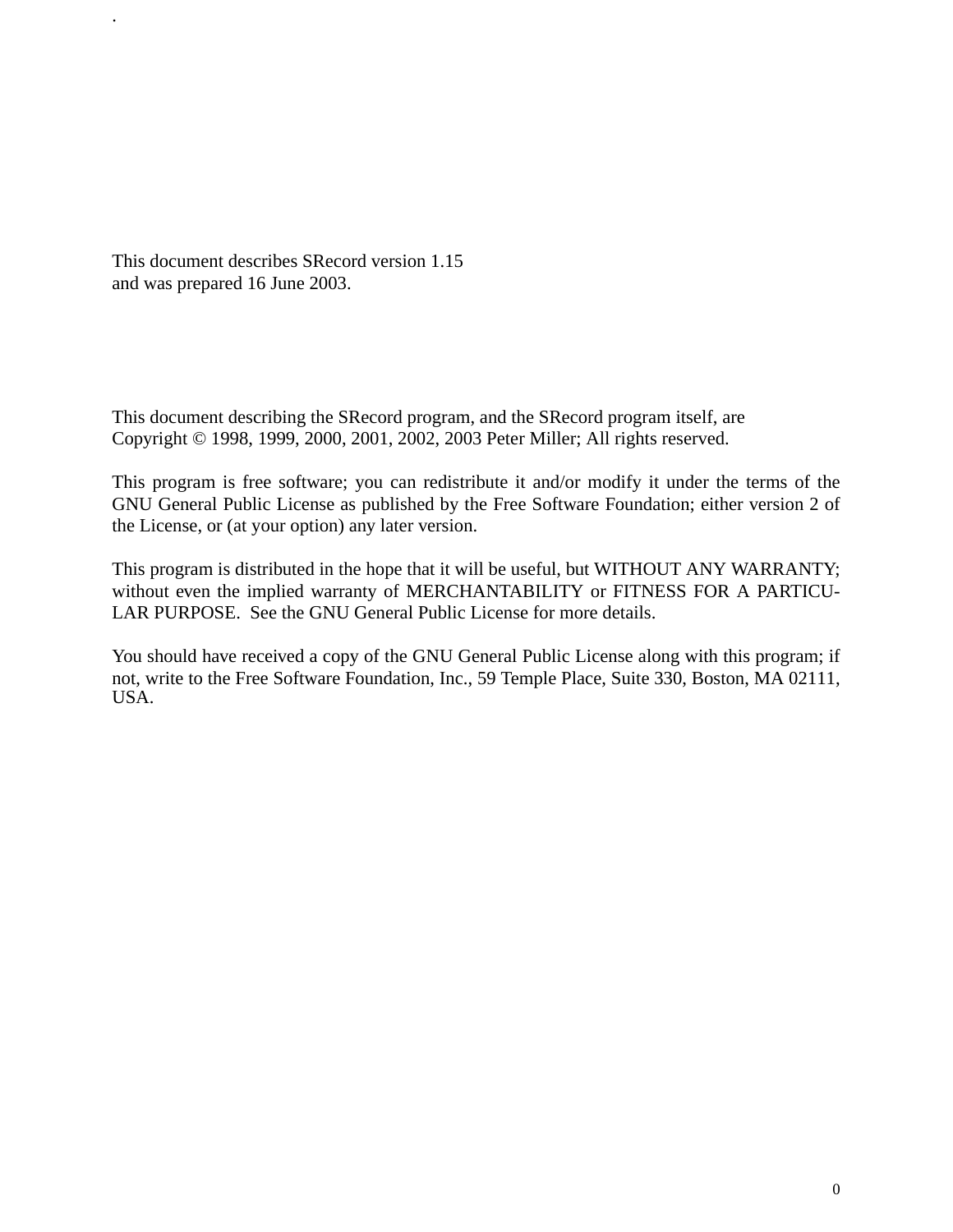| $\text{src\_cat}(1)$         |
|------------------------------|
| $\text{src\_cmp}(1)$         |
| $\text{src\_info}(1)$        |
| $\text{src\_lic}(1)$         |
| $\text{src\_ascii\_hex}(5)$  |
| srec_atmel_generic(5)        |
| $\text{spec\_cosmac}(5)$     |
| $\text{src\_dec\_binary}(5)$ |
| $\text{src\_emon52}(5)$      |
| srec_fairchild(5)            |
| srec_fastload(5)             |
| srec_formatted_binary(5)     |
| $\text{spec\_fpc}(5)$        |
| $\text{src}_\text{intel}(5)$ |
| $\text{src\_mos\_tech}(5)$   |
| srec_motorola(5)             |
| $\text{spec\_needham}(5)$    |
| $\text{src\_os65v}(5)$       |
| $\text{src\_signetics}(5)$   |
| $\text{spec\_spasm}(5)$      |
| $\text{spec\_spectrum}(5)$   |
| srec_tektronix(5)            |
| srec_tektronix_extended(5)   |
| srec_ti_tagged(5)            |
| $\text{spec\_wilson}(5)$     |

|                                                      | The README file $\ldots$ $\ldots$ $\ldots$ $\ldots$ $\ldots$ $\ldots$ $\ldots$ $\ldots$                       |  |  |  | $\blacksquare$ |
|------------------------------------------------------|---------------------------------------------------------------------------------------------------------------|--|--|--|----------------|
|                                                      |                                                                                                               |  |  |  | 5              |
|                                                      | The BUILDING file $\cdots$                                                                                    |  |  |  | 9              |
|                                                      | How to add a new file format $\ldots$ $\ldots$ $\ldots$ $\ldots$ $\ldots$ $\ldots$ $\ldots$                   |  |  |  | 13             |
| srec cat $(1)$                                       | manipulate eprom load files                                                                                   |  |  |  | 15             |
| $\text{spec\_cmp}(1)$                                | compare two eprom load files for equality                                                                     |  |  |  | 24             |
| $\text{spec}\_\text{info}(1)$                        | information about eprom load files                                                                            |  |  |  | 30             |
| $\text{src\_lic}(1)$                                 | GNU General Public License                                                                                    |  |  |  | 36             |
| $\text{src\_ascii\_hex}(5)$                          | Ascii-Hex file format                                                                                         |  |  |  | 41             |
| $\text{spec\_atmel\_generic}(5)$                     | Atmel Generic file format                                                                                     |  |  |  | 42             |
| $\text{spec\_cosmac}(5)$                             | RCA Cosmac Elf file format                                                                                    |  |  |  | 43             |
| $\frac{\text{spec}\_\text{dec}\_\text{binary}(5)}{}$ | DEC Binary (XXDP) file format                                                                                 |  |  |  | 44             |
| srec emon $52(5)$                                    | Elektor Monitor (EMON52) file format                                                                          |  |  |  | 45             |
| $\lvert \text{spec\_fairchild(5)} \rvert$            | Fairchild Fairbug file format                                                                                 |  |  |  | 47             |
| srec_fastload(5)                                     | LSI Logic Fast Load file format                                                                               |  |  |  | 48             |
| srec_formatted_binary(5)                             | Formatted Binary file format                                                                                  |  |  |  | 49             |
| $\text{spec\_fpc}(5)$                                | Four Packed Code (FPC) file format                                                                            |  |  |  | 50             |
| srec intel $(5)$                                     | Intel Hexadecimal object file format specification                                                            |  |  |  | 53             |
| $\text{spec\_mos\_tech}(5)$                          | MOS Technologies file format                                                                                  |  |  |  | 59             |
| $\text{spec\_motorola}(5)$                           | Motorola S-Record hexadecimal file format results and results and set of the S-Record hexadecimal file format |  |  |  | 60             |
| srec_needham(5)                                      | Needham EMP-series programmer ASCII file format                                                               |  |  |  | 62             |
| $\frac{\text{spec}\_0s65v(5)}{}$                     | OS65V Loader file format                                                                                      |  |  |  | 62             |
| $\text{spec\_signetics}(5)$                          | Signetics file format.                                                                                        |  |  |  | 64             |
| $\text{spec\_spasm}(5)$                              |                                                                                                               |  |  |  | 66             |
| $\text{spec\_spectrum}(5)$                           |                                                                                                               |  |  |  | 67             |
| $\frac{\text{tree} \cdot \text{tektronix}(5)}{}$     | Tektronix hexadecimal file format                                                                             |  |  |  | 68             |
| srec tektronix extended(5)                           | Tektronix Extended hexadecimal file format                                                                    |  |  |  | 70             |
| $\text{src\_ti\_tagged}(5)$                          | Texas Instruments Tagged file format                                                                          |  |  |  | 71             |
| $\text{spec\_wilson}(5)$                             |                                                                                                               |  |  |  | 73             |
|                                                      |                                                                                                               |  |  |  |                |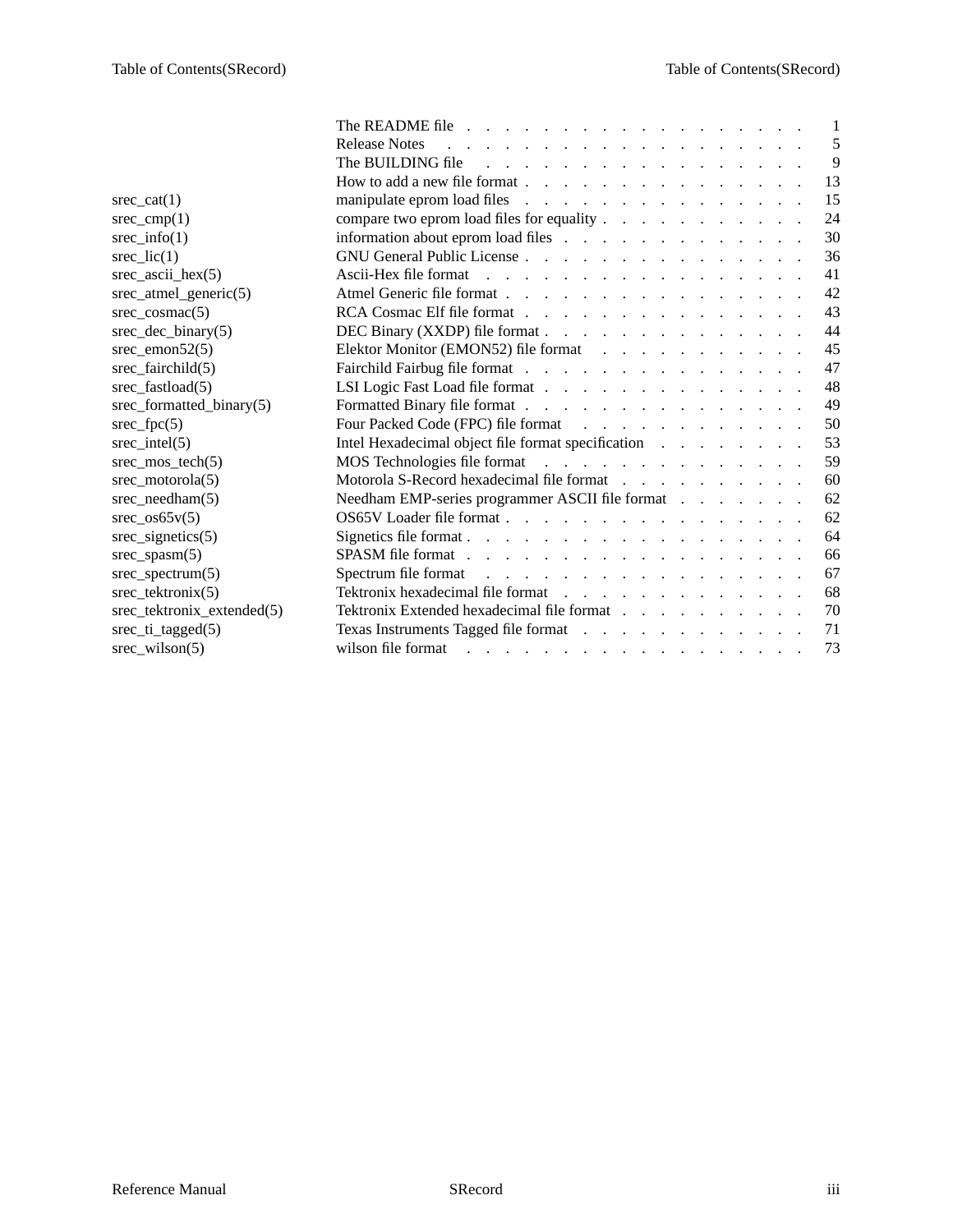| $\text{src\_info}(1)$           | 30 | srec info - information                     | about eprom load files                     |
|---------------------------------|----|---------------------------------------------|--------------------------------------------|
| $\text{spec\_needham}(5)$       | 62 | srec needham - Needham EMP-series           | <b>ASCII</b> file format                   |
|                                 |    | programmer                                  |                                            |
| $\text{src\_ascii\_hex}(5)$     | 41 | srec                                        | ascii hex - Ascii-Hex file format          |
| $\text{spec\_ascii\_hex}(5)$    | 41 | srec ascii hex -                            | Ascii-Hex file format                      |
| $\text{src\_atmel\_generic}(5)$ | 42 | srec                                        | atmel generic - Atmel Generic file format  |
| $\text{src\_atmel\_generic}(5)$ | 42 | srec atmel generic -                        | Atmel Generic file format                  |
| srec_formatted_binary(5)        | 49 | srec formatted binary - Formatted           | Binary file format                         |
|                                 | 49 | srec formatted                              |                                            |
| srec_formatted_binary(5)        |    |                                             | binary - Formatted Binary file format      |
| $\text{spec\_dec\_binary}(5)$   | 44 | SRecord - DEC                               | Binary (XXDP) file format                  |
| $\text{src\_cat}(1)$            | 15 | srec                                        | cat - manipulate eprom load files          |
| $\text{src\_cmp}(1)$            | 24 | srec                                        | cmp - compare two eprom load files for     |
|                                 |    |                                             | equality                                   |
| $\text{spec\_fpc}(5)$           | 50 | SRecord - four packed                       | code file format                           |
| $\text{src\_cmp}(1)$            | 24 | srec cmp -                                  | compare two eprom load files for equality  |
| $\text{spec\_cosmac}(5)$        | 43 | srec cosmac - RCA                           | Cosmac Elf file format                     |
| $\text{spec\_cosmac}(5)$        | 43 | srec                                        | cosmac - RCA Cosmac Elf file format        |
| $\text{spec\_dec\_binary}(5)$   | 44 | SRecord -                                   | DEC Binary (XXDP) file format              |
| $\text{src\_emon52}(5)$         | 45 | SRecord-                                    | Elektor Monitor (EMON52) file format       |
| $\text{spec\_cosmac}(5)$        | 43 | srec cosmac - RCA Cosmac                    | Elf file format                            |
| $\text{src\_emon52}(5)$         | 45 | SRecord - Elektor Monitor (                 | EMON52) file format                        |
| $\text{spec\_needham}(5)$       | 62 | srec needham - Needham                      | EMP-series programmer ASCII file format    |
| $\text{src\_cat}(1)$            | 15 | srec cat - manipulate                       | eprom load files                           |
| $\text{src\_info}(1)$           | 30 | srec info - information about               | eprom load files                           |
| $\text{src\_cmp}(1)$            | 24 | srec cmp - compare two                      | eprom load files for equality              |
| $\text{src\_cmp}(1)$            | 24 | srec cmp - compare two eprom load files for | equality                                   |
| srec_tektronix_extended(5)      | 70 | srec tektronix extended - Tektronix         | Extended hexadecimal file format           |
| srec_tektronix_extended(5)      | 70 | srec tektronix                              | extended - Tektronix Extended hexadecimal  |
|                                 |    |                                             | file format                                |
|                                 | 47 | srec fairchild - Fairchild                  | Fairbug file format                        |
| $\text{src\_fairchild}(5)$      |    |                                             |                                            |
| $\text{spec\_fairchild}(5)$     | 47 | srec fairchild -                            | Fairchild Fairbug file format              |
| $\text{spec\_fairchild}(5)$     | 47 | srec                                        | fairchild - Fairchild Fairbug file format  |
| $\text{src\_fastload}(5)$       | 48 | srec fastload - LSI Logic                   | Fast Load file format                      |
| $\text{spec\_fastload}(5)$      | 48 | srec                                        | fastload - LSI Logic Fast Load file format |
| $\text{spec\_ascii\_hex}(5)$    | 41 | srec ascii hex - Ascii-Hex                  | file format                                |
| $\text{src\_atmel\_generic}(5)$ | 42 | srec atmel generic - Atmel Generic          | file format                                |
| $\text{spec\_cosmac}(5)$        | 43 | srec cosmac - RCA Cosmac Elf                | file format                                |
| $\text{spec\_fairchild}(5)$     | 47 | srec fairchild - Fairchild Fairbug          | file format                                |
| srec_fastload(5)                | 48 | srec fastload - LSI Logic Fast Load         | file format                                |
| srec_formatted_binary(5)        | 49 | srec formatted binary - Formatted Binary    | file format                                |
| $\text{tree\_mos\_tech}(5)$     | 59 | srec mos tech - MOS Technologies            | file format                                |
| $\text{spec\_motorola}(5)$      | 60 | srec motorola - Motorola S-Record           | file format                                |
|                                 |    | hexadecimal                                 |                                            |
| $\text{src\_needham}(5)$        | 62 | srec needham - Needham EMP-series           | file format                                |
|                                 |    | programmer ASCII                            |                                            |
| $\text{spec\_dec\_binary}(5)$   | 44 | SRecord - DEC Binary (XXDP)                 | file format                                |
| $\text{src\_emon52}(5)$         | 45 | SRecord - Elektor Monitor (EMON52)          | file format                                |
| $\text{src\_fpc}(5)$            | 50 | SRecord - four packed code                  | file format                                |
| $\text{src\_signetics}(5)$      | 64 | SRecord - Signetics                         | file format                                |
|                                 | 66 | srec spasm - SPASM                          | file format                                |
| $\text{src\_spasm}(5)$          | 67 | srec spectrum - Spectrum                    | file format                                |
| $\text{spec\_spectrum}(5)$      |    |                                             |                                            |
| srec_tektronix_extended(5)      | 70 | srec tektronix extended - Tektronix         | file format                                |
|                                 |    | Extended hexadecimal                        |                                            |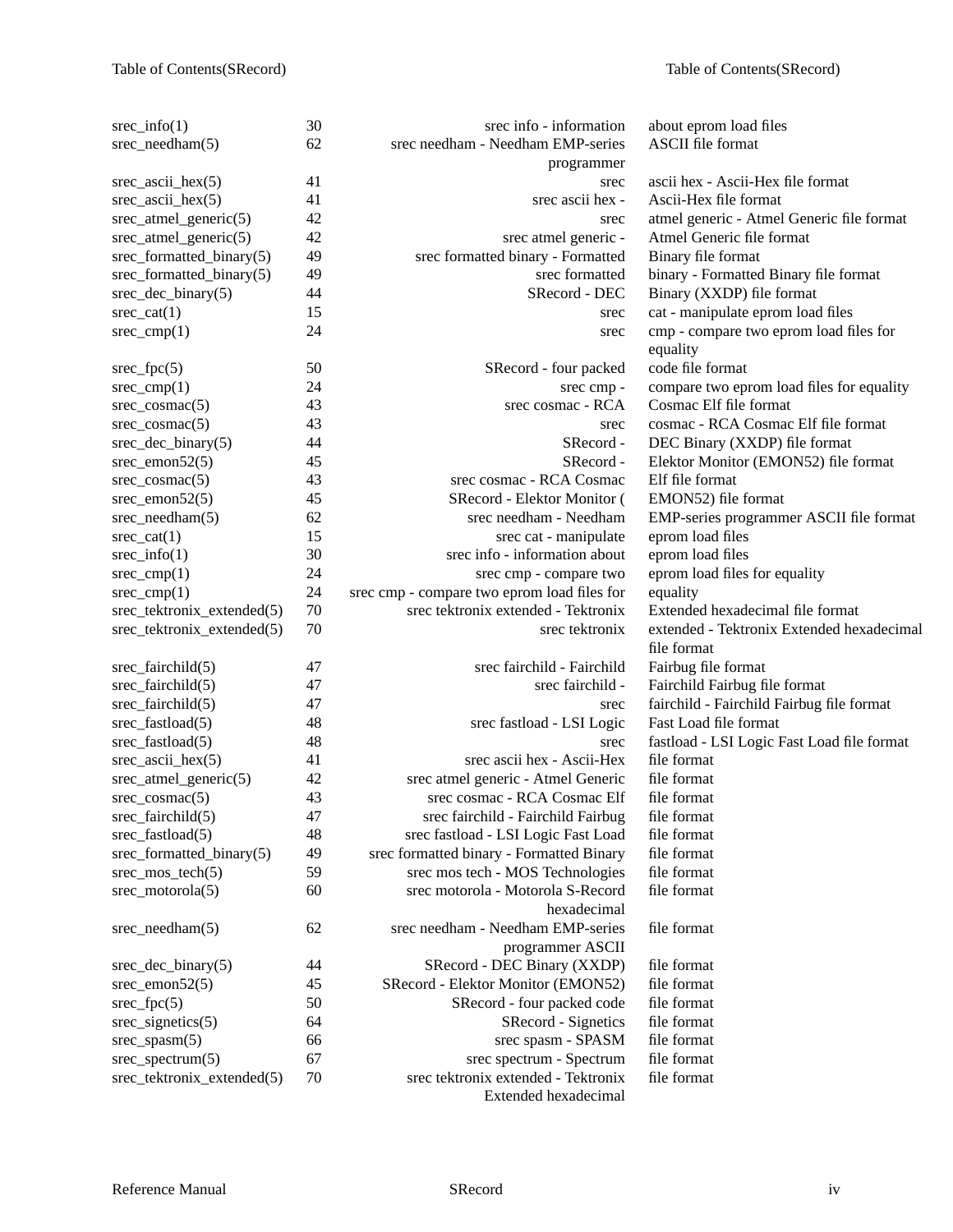| srec tektronix(5)                | 68     | srec tektronix - Tektronix hexadecimal        | file format                                  |
|----------------------------------|--------|-----------------------------------------------|----------------------------------------------|
| $\text{src\_ti\_tagged}(5)$      | 71     | srec ti tagged - Texas Instruments Tagged     | file format                                  |
| $\text{src\_wilson}(5)$          | 73     | srec wilson - wilson                          | file format                                  |
| $\text{src}_\text{intel}(5)$     | 53     | srec intel - Intel Hexadecimal object         | file format specification                    |
| $\text{spec\_cat}(1)$            | 15     | srec cat - manipulate eprom load              | files                                        |
| $\text{src\_info}(1)$            | 30     | srec info - information about eprom load      | files                                        |
| $\text{spec\_cmp}(1)$            | 24     | srec cmp - compare two eprom load             | files for equality                           |
| $\text{src\_cmp}(1)$             | 24     | srec cmp - compare two eprom load files       | for equality                                 |
| $\text{src\_ascii\_hex}(5)$      | 41     | srec ascii hex - Ascii-Hex file               | format                                       |
| $\text{spec\_atmel\_generic}(5)$ | 42     | srec atmel generic - Atmel Generic file       | format                                       |
| $\text{spec\_cosmac}(5)$         | 43     | srec cosmac - RCA Cosmac Elf file             | format                                       |
| srec_fairchild(5)                | 47     | srec fairchild - Fairchild Fairbug file       | format                                       |
| srec_fastload(5)                 | 48     | srec fastload - LSI Logic Fast Load file      | format                                       |
| srec_formatted_binary(5)         | 49     | srec formatted binary - Formatted Binary file | format                                       |
| srec_mos_tech(5)                 | 59     | srec mos tech - MOS Technologies file         | format                                       |
| $\text{spec\_motorola}(5)$       | 60     | srec motorola - Motorola S-Record             | format                                       |
|                                  |        | hexadecimal file                              |                                              |
| $\text{spec\_needham}(5)$        | 62     | srec needham - Needham EMP-series             | format                                       |
|                                  |        | programmer ASCII file                         |                                              |
| srec_dec_binary(5)               | 44     | SRecord - DEC Binary (XXDP) file              | format                                       |
| $\text{spec\_emon52}(5)$         | 45     | SRecord - Elektor Monitor (EMON52) file       | format                                       |
| $\text{spec\_fpc}(5)$            | 50     | SRecord - four packed code file               | format                                       |
| $\text{src\_signetics}(5)$       | 64     | SRecord - Signetics file                      | format                                       |
| $\text{spec\_spasm}(5)$          | 66     | srec spasm - SPASM file                       | format                                       |
| $\text{spec\_spectrum}(5)$       | 67     | srec spectrum - Spectrum file                 | format                                       |
| srec_tektronix_extended(5)       | $70\,$ | srec tektronix extended - Tektronix           | format                                       |
|                                  |        | Extended hexadecimal file                     |                                              |
| srec_tektronix(5)                | 68     | srec tektronix - Tektronix hexadecimal file   | format                                       |
| $\text{src\_ti\_tagged}(5)$      | 71     | srec ti tagged - Texas Instruments Tagged     | format                                       |
|                                  |        | file                                          |                                              |
| $\text{src\_wilson}(5)$          | 73     | srec wilson - wilson file                     | format                                       |
| $\text{src}_\text{intel}(5)$     | 53     | srec intel - Intel Hexadecimal object file    | format specification                         |
| srec_formatted_binary(5)         | 49     | srec formatted binary -                       | Formatted Binary file format                 |
| srec_formatted_binary(5)         | 49     | srec                                          | formatted binary - Formatted Binary file     |
|                                  |        |                                               | format                                       |
| $\text{spec\_fpc}(5)$            | 50     | SRecord-                                      | four packed code file format                 |
| $\text{spec\_atmel\_generic}(5)$ | 42     | srec atmel                                    | generic - Atmel Generic file format          |
| srec_atmel_generic(5)            | 42     | srec atmel generic - Atmel                    | Generic file format                          |
| $\text{spec\_motorola}(5)$       | 60     | srec motorola - Motorola S-Record             | hexadecimal file format                      |
| srec_tektronix_extended(5)       | 70     | srec tektronix extended - Tektronix           | hexadecimal file format                      |
|                                  |        | Extended                                      |                                              |
| srec_tektronix(5)                | 68     | srec tektronix - Tektronix                    | hexadecimal file format                      |
| $\text{src}_\text{intel}(5)$     | 53     | srec intel - Intel                            | Hexadecimal object file format specification |
| $\text{spec\_ascii\_hex}(5)$     | 41     | srec ascii                                    | hex - Ascii-Hex file format                  |
| $\text{src\_ascii\_hex}(5)$      | 41     | srec ascii hex - Ascii-                       | Hex file format                              |
|                                  | 30     |                                               |                                              |
| $\text{src\_info}(1)$            | 30     | srec<br>srec info -                           | info - information about eprom load files    |
| $\text{src\_info}(1)$            |        |                                               | information about eprom load files           |
| srec_ti_tagged(5)                | 71     | srec ti tagged - Texas                        | Instruments Tagged file format               |
| $\text{src}_\text{intel}(5)$     | 53     | srec intel -                                  | Intel Hexadecimal object file format         |
|                                  |        |                                               | specification                                |
| $\text{src}_\text{intel}(5)$     | 53     | srec                                          | intel - Intel Hexadecimal object file format |
|                                  |        |                                               | specification                                |
| srec_fastload(5)                 | 48     | srec fastload - LSI Logic Fast                | Load file format                             |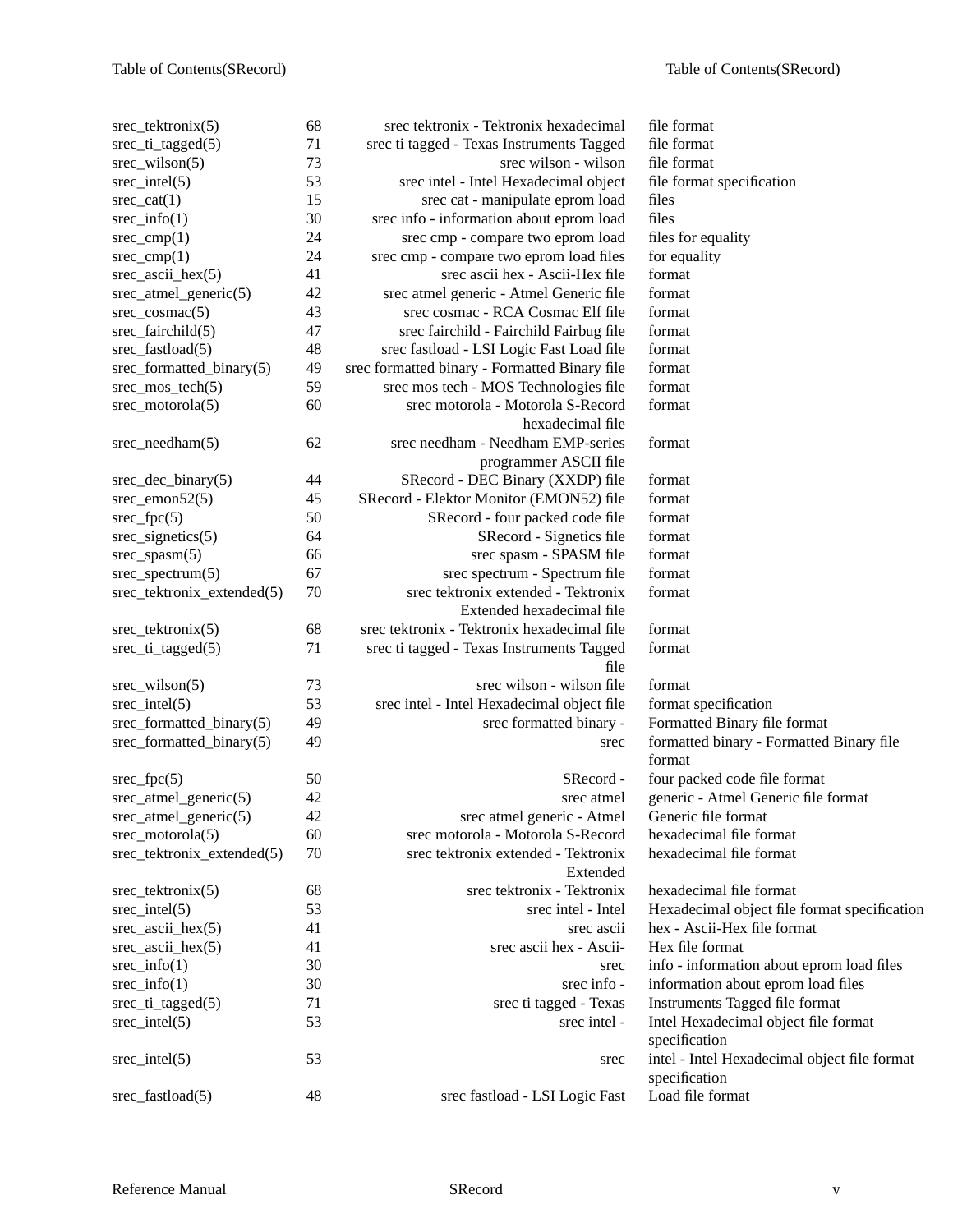| srec $cat(1)$                   | 15 | srec cat - manipulate eprom                          | load files                                                                  |
|---------------------------------|----|------------------------------------------------------|-----------------------------------------------------------------------------|
| $\text{src\_info}(1)$           | 30 | srec info - information about eprom                  | load files                                                                  |
| $\text{src\_cmp}(1)$            | 24 | srec cmp - compare two eprom                         | load files for equality                                                     |
| $\text{spec\_fastload}(5)$      | 48 | srec fastload - LSI                                  | Logic Fast Load file format                                                 |
| $\text{src\_fastload}(5)$       | 48 | srec fastload -                                      | LSI Logic Fast Load file format                                             |
| $\text{src\_cat}(1)$            | 15 | srec cat -                                           | manipulate eprom load files                                                 |
| $\text{src\_emon52}(5)$         | 45 | SRecord - Elektor                                    | Monitor (EMON52) file format                                                |
| $\text{src\_mos\_tech}(5)$      | 59 | srec                                                 | mos tech - MOS Technologies file format                                     |
| $\text{src\_mos\_tech}(5)$      | 59 | srec mos tech -                                      | MOS Technologies file format                                                |
| $\text{spec\_motorola}(5)$      | 60 | srec                                                 | motorola - Motorola S-Record hexadecimal<br>file format                     |
| $\text{spec\_motorola}(5)$      | 60 | srec motorola -                                      | Motorola S-Record hexadecimal file format                                   |
| $\text{spec\_needham}(5)$       | 62 | srec needham -                                       | Needham EMP-series programmer ASCII                                         |
|                                 |    |                                                      | file format                                                                 |
| $\text{spec\_needham}(5)$       | 62 | srec                                                 | needham - Needham EMP-series                                                |
|                                 |    |                                                      | programmer ASCII file format                                                |
| $\text{src}_\text{intel}(5)$    | 53 | srec intel - Intel Hexadecimal                       | object file format specification                                            |
| $\text{spec\_fpc}(5)$           | 50 | SRecord - four                                       | packed code file format                                                     |
| $\text{spec\_needham}(5)$       | 62 | srec needham - Needham EMP-series                    | programmer ASCII file format                                                |
| $\text{spec\_cosmac}(5)$        | 43 | srec cosmac -                                        | RCA Cosmac Elf file format                                                  |
| $\text{spec\_motorola}(5)$      | 60 | srec motorola - Motorola S-                          | Record hexadecimal file format                                              |
|                                 | 62 | srec needham - Needham EMP-                          |                                                                             |
| $\text{spec\_needham}(5)$       |    | SRecord -                                            | series programmer ASCII file format                                         |
| $\text{src\_signetics}(5)$      | 64 |                                                      | Signetics file format<br>SPASM file format                                  |
| $\text{src\_spasm}(5)$          | 66 | srec spasm -                                         |                                                                             |
| $\text{src\_spasm}(5)$          | 66 | srec                                                 | spasm - SPASM file format                                                   |
| $\text{src}_\text{intel}(5)$    | 53 | srec intel - Intel Hexadecimal object file<br>format | specification                                                               |
| $\text{spec\_spectrum}(5)$      | 67 | srec spectrum -                                      | Spectrum file format                                                        |
| $\text{spec\_spectrum}(5)$      | 67 | srec                                                 | spectrum - Spectrum file format                                             |
| $\text{spec\_ascii\_hex}(5)$    | 41 |                                                      | srec ascii hex - Ascii-Hex file format                                      |
| $\text{src\_atmel\_generic}(5)$ | 42 |                                                      | srec atmel generic - Atmel Generic file                                     |
|                                 |    |                                                      | format                                                                      |
| $\text{spec}\_ \text{cat}(1)$   | 15 |                                                      | srec cat - manipulate eprom load files                                      |
| $\text{src\_cmp}(1)$            | 24 |                                                      | srec cmp - compare two eprom load files for                                 |
|                                 |    |                                                      | equality                                                                    |
| $\text{spec\_cosmac}(5)$        | 43 |                                                      | srec cosmac - RCA Cosmac Elf file format                                    |
| $\text{spec\_fairchild}(5)$     | 47 |                                                      | srec fairchild - Fairchild Fairbug file format                              |
| $\text{src\_fastload}(5)$       | 48 |                                                      | srec fastload - LSI Logic Fast Load file<br>format                          |
| srec_formatted_binary(5)        | 49 |                                                      | srec formatted binary - Formatted Binary file<br>format                     |
| $\text{src\_info}(1)$           | 30 |                                                      | srec info - information about eprom load                                    |
| $\text{src}_\text{intel}(5)$    | 53 |                                                      | files<br>srec intel - Intel Hexadecimal object file<br>format specification |
| $\text{src\_mos\_tech}(5)$      | 59 |                                                      | srec mos tech - MOS Technologies file<br>format                             |
| $\text{spec\_motorola}(5)$      | 60 |                                                      | srec motorola - Motorola S-Record<br>hexadecimal file format                |
| $\text{spec\_needham}(5)$       | 62 |                                                      | srec needham - Needham EMP-series<br>programmer ASCII file format           |
| $\text{spec\_dec\_binary}(5)$   | 44 |                                                      | SRecord - DEC Binary (XXDP) file format                                     |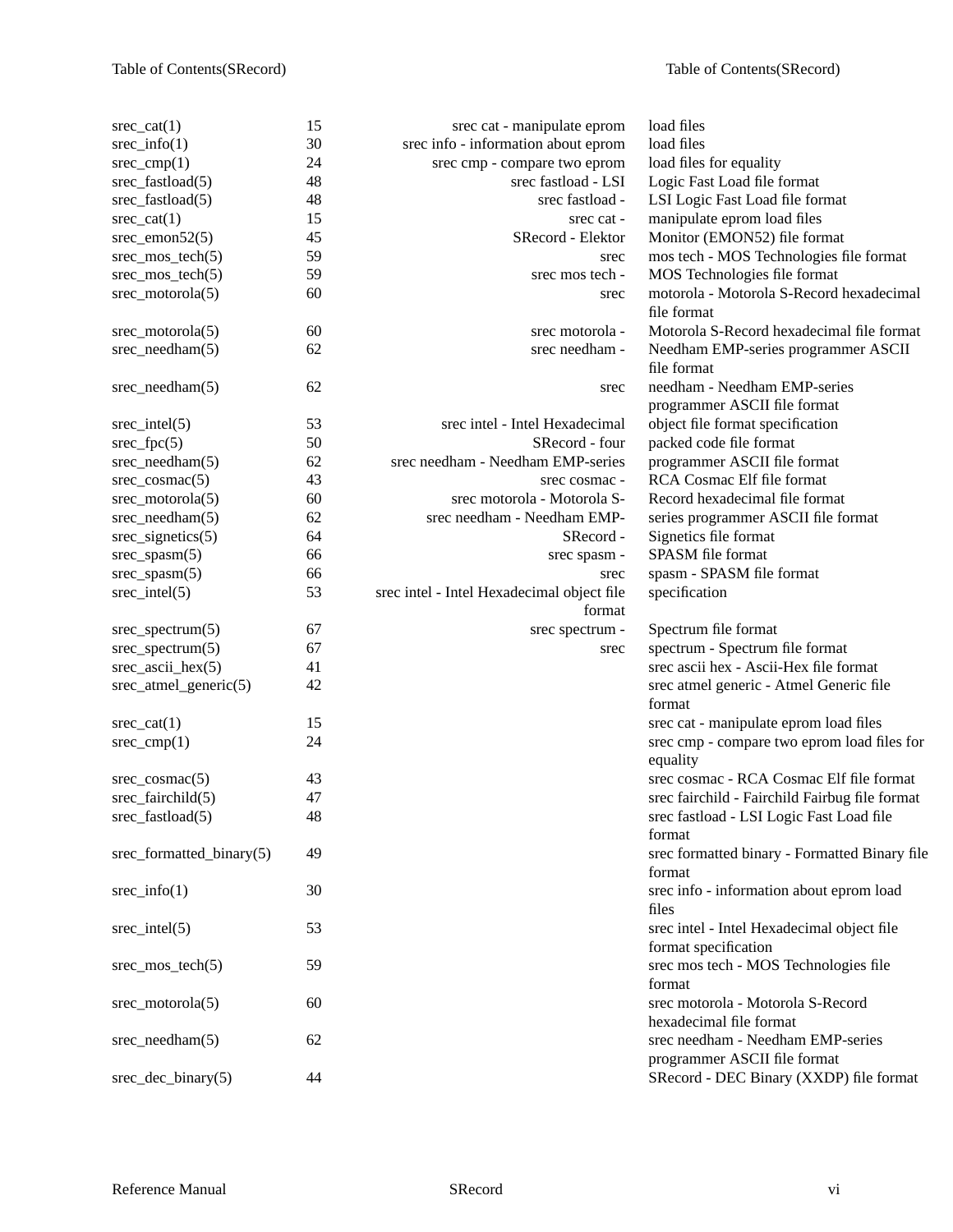| $\text{src\_emon52}(5)$            | 45 |                                    | SRecord - Elektor Monitor (EMON52) file<br>format |
|------------------------------------|----|------------------------------------|---------------------------------------------------|
| $\text{spec\_fpc}(5)$              | 50 |                                    | SRecord - four packed code file format            |
| $\text{spec\_motorola}(5)$         | 60 | srec motorola - Motorola           | S-Record hexadecimal file format                  |
| $\text{src}\_\text{signetics}(5)$  | 64 |                                    | SRecord - Signetics file format                   |
| $\text{src\_spasm}(5)$             | 66 |                                    | srec spasm - SPASM file format                    |
| $\text{spec\_spectrum}(5)$         | 67 |                                    | srec spectrum - Spectrum file format              |
| srec_tektronix_extended(5)         | 70 |                                    | srec tektronix extended - Tektronix               |
|                                    |    |                                    | Extended hexadecimal file format                  |
| $\text{spec}\_\text{tektroniX}(5)$ | 68 |                                    | srec tektronix - Tektronix hexadecimal file       |
|                                    |    |                                    | format                                            |
| $\text{src\_ti\_tagged}(5)$        | 71 |                                    | srec ti tagged - Texas Instruments Tagged         |
|                                    |    |                                    | file format                                       |
| $\text{src\_wilson}(5)$            | 73 |                                    | srec wilson - wilson file format                  |
| $\text{src\_ti\_tagged}(5)$        | 71 | srec ti tagged - Texas Instruments | Tagged file format                                |
| $\text{src\_ti\_tagged}(5)$        | 71 | srec ti                            | tagged - Texas Instruments Tagged file            |
|                                    |    |                                    | format                                            |
| $\text{src\_mos\_tech}(5)$         | 59 | srec mos                           | tech - MOS Technologies file format               |
| $\text{src\_mos\_tech}(5)$         | 59 | srec mos tech - MOS                | Technologies file format                          |
| srec_tektronix_extended(5)         | 70 | srec tektronix extended -          | Tektronix Extended hexadecimal file format        |
| srec_tektronix_extended(5)         | 70 | srec                               | tektronix extended - Tektronix Extended           |
|                                    |    |                                    | hexadecimal file format                           |
| $\text{spec}\_\text{tektroniX}(5)$ | 68 | srec tektronix -                   | Tektronix hexadecimal file format                 |
| $\text{spec}\_\text{tektroniX}(5)$ | 68 | srec                               | tektronix - Tektronix hexadecimal file            |
|                                    |    |                                    | format                                            |
| $\text{src\_ti\_tagged}(5)$        | 71 | srec ti tagged -                   | Texas Instruments Tagged file format              |
| $\text{src\_ti\_tagged}(5)$        | 71 | srec                               | ti tagged - Texas Instruments Tagged file         |
|                                    |    |                                    | format                                            |
| $\text{src\_cmp}(1)$               | 24 | srec cmp - compare                 | two eprom load files for equality                 |
| $\text{src\_wilson}(5)$            | 73 | srec wilson -                      | wilson file format                                |
| $\text{spec\_wilson}(5)$           | 73 | srec                               | wilson - wilson file format                       |
| $\text{spec\_dec\_binary}(5)$      | 44 | SRecord - DEC Binary (             | XXDP) file format                                 |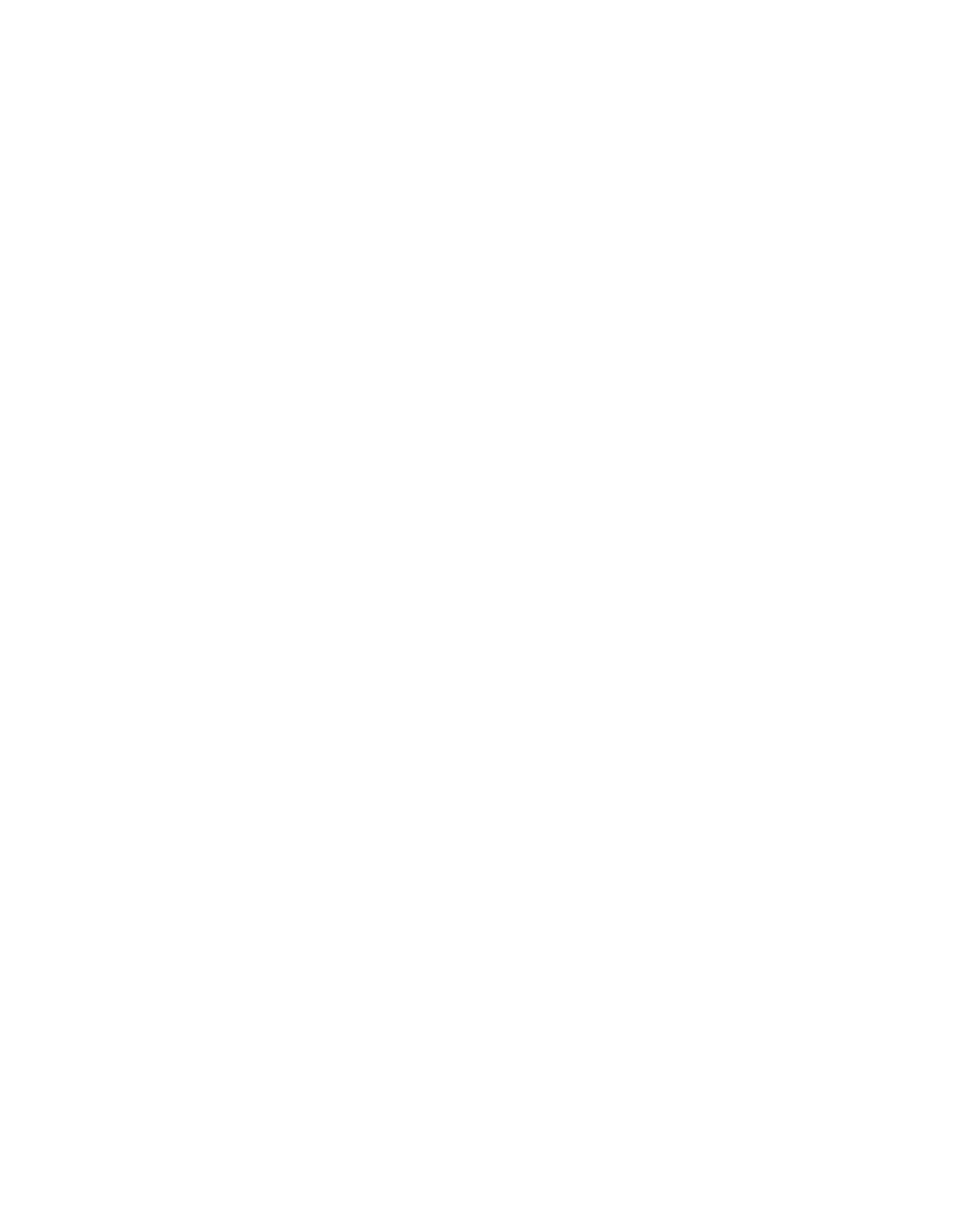# **NAME**

RSecord − manipulate EPROM load files

# **DESCRIPTION**

The *SRecord* package is a collection of powerful tools for manipulating EPROM load files.

I wrote SRecord because when I was looking for programs to manipulate EPROM load files, I could not find very many. The ones that I could find only did a few of the things I needed. SRecord is written in  $C_{++}$ and polymorphism is used to provide the file format flexibility and arbitrary filter chaining. Adding more file formats and filters is relatively simple.

# **The File Formats**

The SRecord package understands a number of file formats:

Ascii-Hex

The ascii-hex format is understood for both reading and writing. (Also known as the ascii-spacehex format.)

ASM It is possible, for output only, to produce a serices of DB statements containing the data. This can be useful for embedding data into assembler programs. This format cannot be read.

## Atmel Generic

This format is produced by the Atmel AVR assembler. It is understood for both reading and writing.

- BASIC It is possible, for output only, to produce a serices of DATA statements containing the data. This can be useful for embedding data into BASIC programs. This format cannot be read.
- Binary Binary files can both be read and written.
- C It is also possible to write a C array declaration which contains the data. This can be useful when you want to embed download data into C programs. This format cannot be read.

## Cosmac The RCA Cosmac Elf format is understood for both reading and writing.

## DEC Binary

The DEC Binary (XXDP) format is understood for both reading and writing.

## Elektor Monitor (EMON52)

The EMON52 format is understood for both reading and writing.

## Fairchild Fairbug

The Fairchild Fairbug format is understood for both reading and writing.

## LSI Logic Fast Load

The LSI Logic Fast Load format is understood for both reading and writing.

## Formatted Binary

The Formatted Binary format is understood for both reading and writing.

## Four Packed Code (FPC)

The FPC format is understood for both reading and writing.

Intel The Intel hexadecimal format is understood for both reading and writing. (Also known as the Intel MCS-86 Object format.)

## MOS Technology

The MOS Technology hexadecimal format is understood for both reading and writing.

## Motorola S-Record

The Motorola hexadecimal S-Record format is understood for both reading and writing. (Also known as the Exorciser, Exormacs or Exormax format.)

The Needham Electronics ASCII file format is understood for noth reading and writing.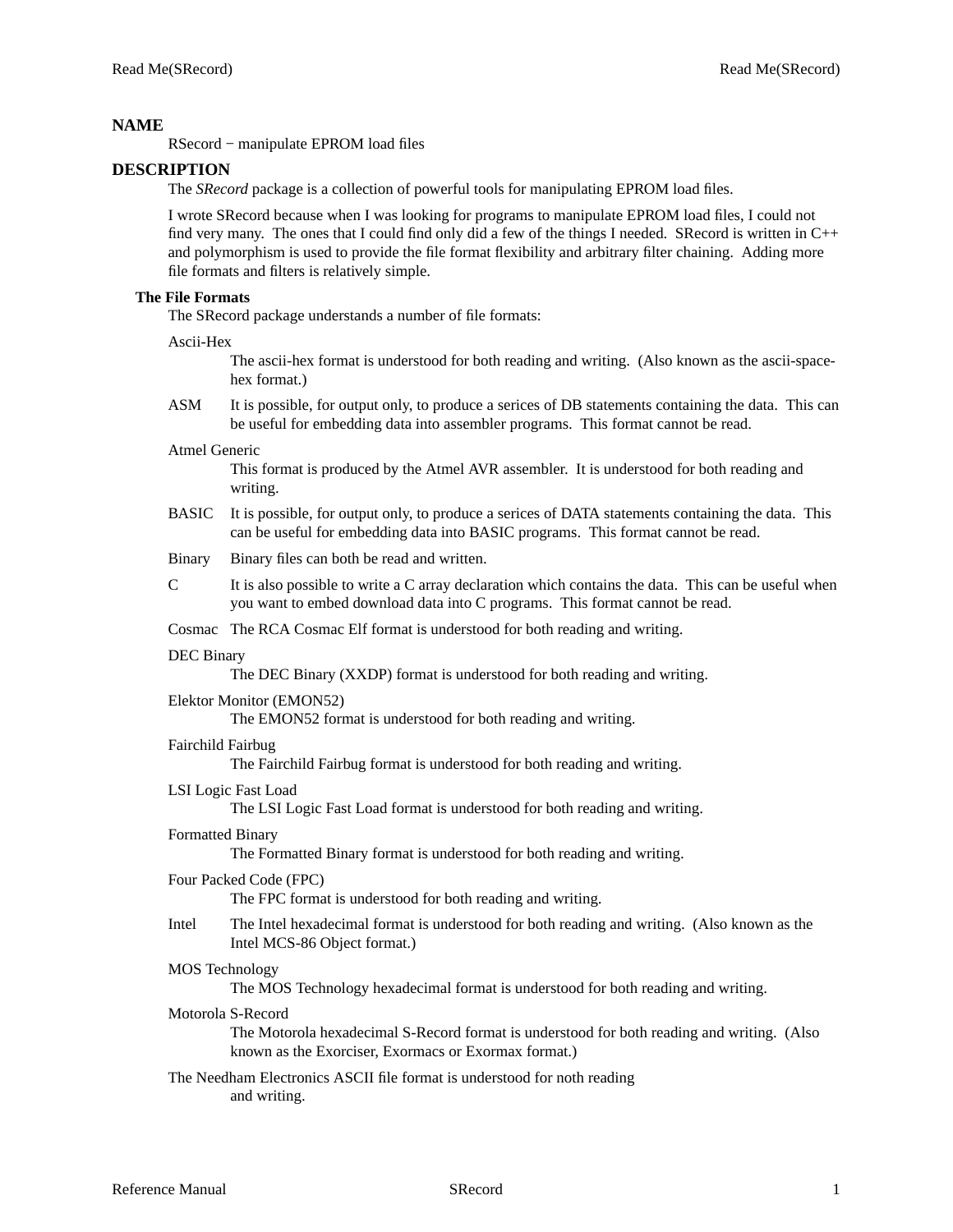OS65V The Ohio Scientific hexadecimal format is understood for both reading and writing.

**Signetics** 

The Signetics format is understood for both reading and writing.

SPASM The SPASM format is used by a variety of PIC programmers; it is understood for both reading and writing.

#### Spectrum

The Spectrum format is understood for both reading and writing.

#### Tektronix (Extended)

The Tektronix hexadecimal format and the Tektronix Extended hexadecimal format are both understood for both reading and writing.

#### Texas Instruments Tagged

The Texas Instruments Tagged format is understood for both reading and writing. (Also known as the TI-tagged or TI-SDSMAC format.)

- VHDL It is possible to write VHDL file. This is only supported for output.
- Wilson The Wilson format is understood for both reading and writing. This mystery format was added for a mysterious type of EPROM writer.

## **The Tools**

The primary tools of the package are *srec\_cat* and *srec\_cmp*. All of the tools understand all of the file formats, and all of the filters.

*srec\_cat* The *srec\_cat* program may be used to catenate (join) EPROM load files, or portions of EPROM load files, together. Because it understands all of the input and output formats, it can also be used to convert files from one format to another.

*srec\_cmp*

The *srec\_cmp* program may be use to compare EPROM load files, or portions of EPROM load files, for equality.

*srec\_info*

The *srec\_info* program may be used to print summary information about EPROM load files.

## **The Filters**

The *SRecord* package is made more powerful by the concept of *input filters*. Wherever an input file may be specified, filters may also be applied to that input file. The following filters are available:

#### checksum

The *checksum* filter may be used to insert the checksum of the data (bitnot, negative or positive) into the data.

## byte swap

The *byte swap* filter may be used to swap pairs of add and even bytes.

- CRC The *crc* filters may be used to insert a CRC into the data.
- crop The *crop* filter may be used to isolate an input address range, or ranges, and discard the rest.

exclude The *exclude* filter may be used to exclude an input address range, or ranges, and keep the rest.

- fill The *fill* filter may be used to fill any holes in the data with a nominated value.
- length The *length* filter may be used to insert the data length into the data.

maximum

The *maximum* filter may be used to insert the maximum data address into the data.

#### minimum

The *minimum* filter may be used to insert the minimum data address into the data.

offset The *offset* filter may be used to offset the address of data records, both forwards and backwards.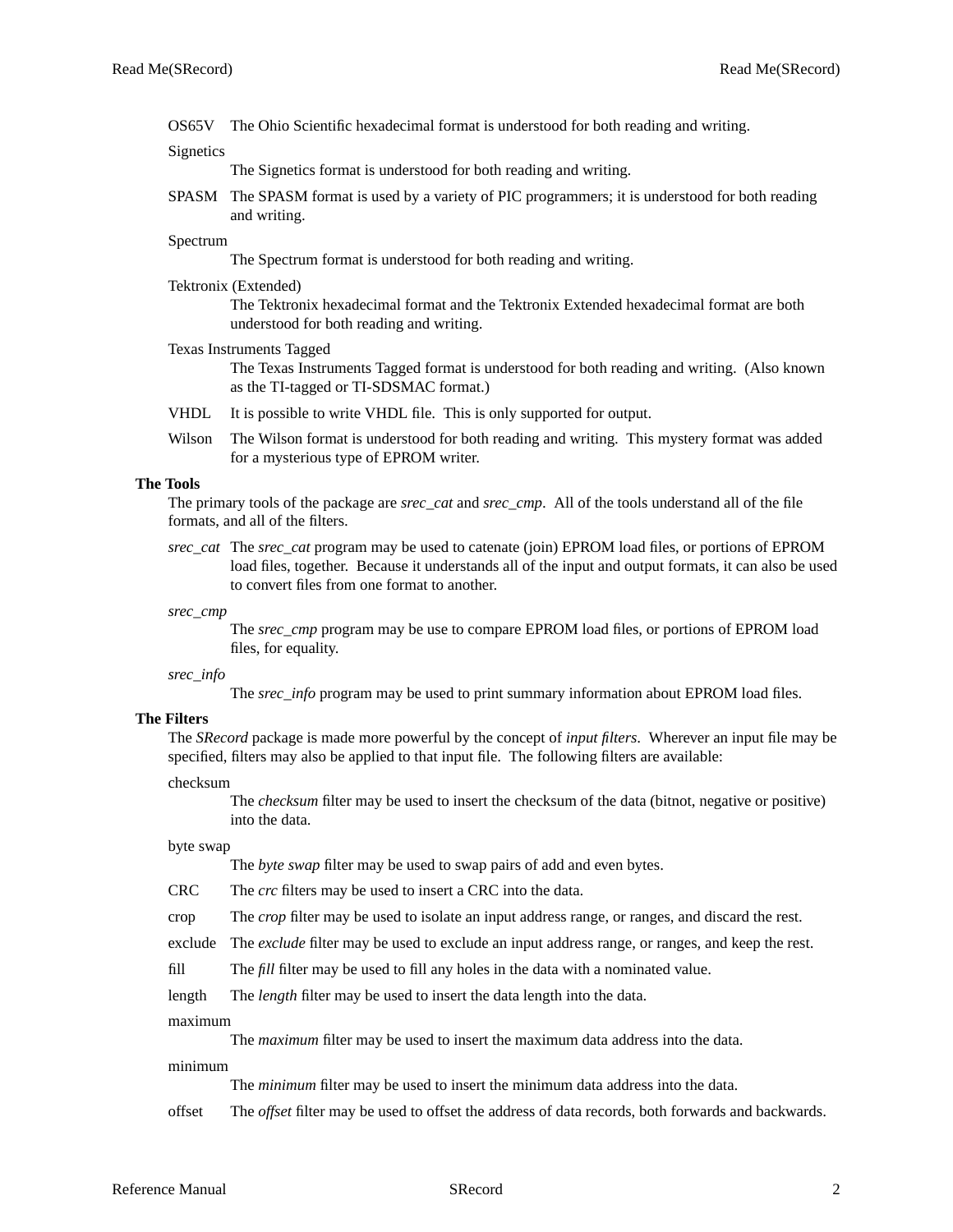split The *split* filter may be used to split EPROM images for wide data buses or other memory striping schemes.

unsplit The *unsplit* filter may be reverse the effects of the split filter.

More than one filter may be applied to each input file. Different filters may be applied to each input file. All filters may be applied to all file formats.

# **ARCHIVE SITE**

The latest version of *SRecord* is available on the Web from:

| URL:  | http://srecord.sourceforge.net/ |                                  |
|-------|---------------------------------|----------------------------------|
| File: | srecord.html                    | # the SRecord page               |
| File: | srecord-1.15.README             | # Description, from the tar file |
| File: | srecord- $1.15$ .lsm            | # Description, LSM format        |
| File: | srecord-1.15.spec               | # RedHat package specification   |
| File: | $srecord-1.15.$ tar.gz          | # the complete source            |
| File: | srecord-1.15.pdf                | # Reference Manual               |

This Web page also contains a few other pieces of software written by me. Please have a look if you are interested.

SRecord is also carried by sunsite.unc.edu in its Linux archives. You will be able to find SRecord on any of its mirrors.

| ftp://sunsite.unc.edu/pub/Linux/apps/circuits/ |                                  |
|------------------------------------------------|----------------------------------|
| srecord-1.15.README                            | # Description, from the tar file |
| srecord- $1.15$ .lsm                           | # Description, LSM format        |
| $srecord-1.15.\nspec$                          | # RedHat package specification   |
| srecord-1.15.tar.gz                            | # the complete source            |
| srecord-1.15.pdf                               | # Reference Manual               |
|                                                |                                  |

This site is extensively mirrored around the world, so look for a copy near you (you will get much better response).

## **FTP by EMail**

For those of you without Web or FTP access, I recommend the use of an ftp-by-email server. Here is a list of a few (there may be more):

| ftpmail@cs.uow.edu.au        | Australia            |
|------------------------------|----------------------|
| ftpmail@ftp.uni-stuttgart.de | Germany              |
| ftpmail@grasp.insa-lyon.fr   | France               |
| ftpmail@doc.ic.ac.uk         | <b>Great Britain</b> |
| ftpmail@ieunet.ie            | Ireland              |
| ftpmail@sunsite.unc.edu      | USA                  |
| ftpmail@ftp.uu.net           | USA                  |

In general, you can get a help message about how to use each system by sending email with a subject of "help" and a message body containing just the word "help".

## **BUILDING SRECORD**

Full instructions for building *SRecord* may be found in the *BUILDING* file included in this distribution.

It is also possible to build *SRecord* on Windows using the Cygwin (www.cygwin.com) or DJGPP (www.delorie.com/djgpp) environments. Instructions are in the *BUILDING* file, including how to get native Windows binaries.

## **COPYRIGHT**

*srecord* version 1.15

Copyright © 1998, 1999, 2000, 2001, 2002, 2003 Peter Miller; All rights reserved.

This program is free software; you can redistribute it and/or modify it under the terms of the GNU General Public License as published by the Free Software Foundation; either version 2 of the License, or (at your option) any later version.

This program is distributed in the hope that it will be useful, but WITHOUT ANY WARRANTY; without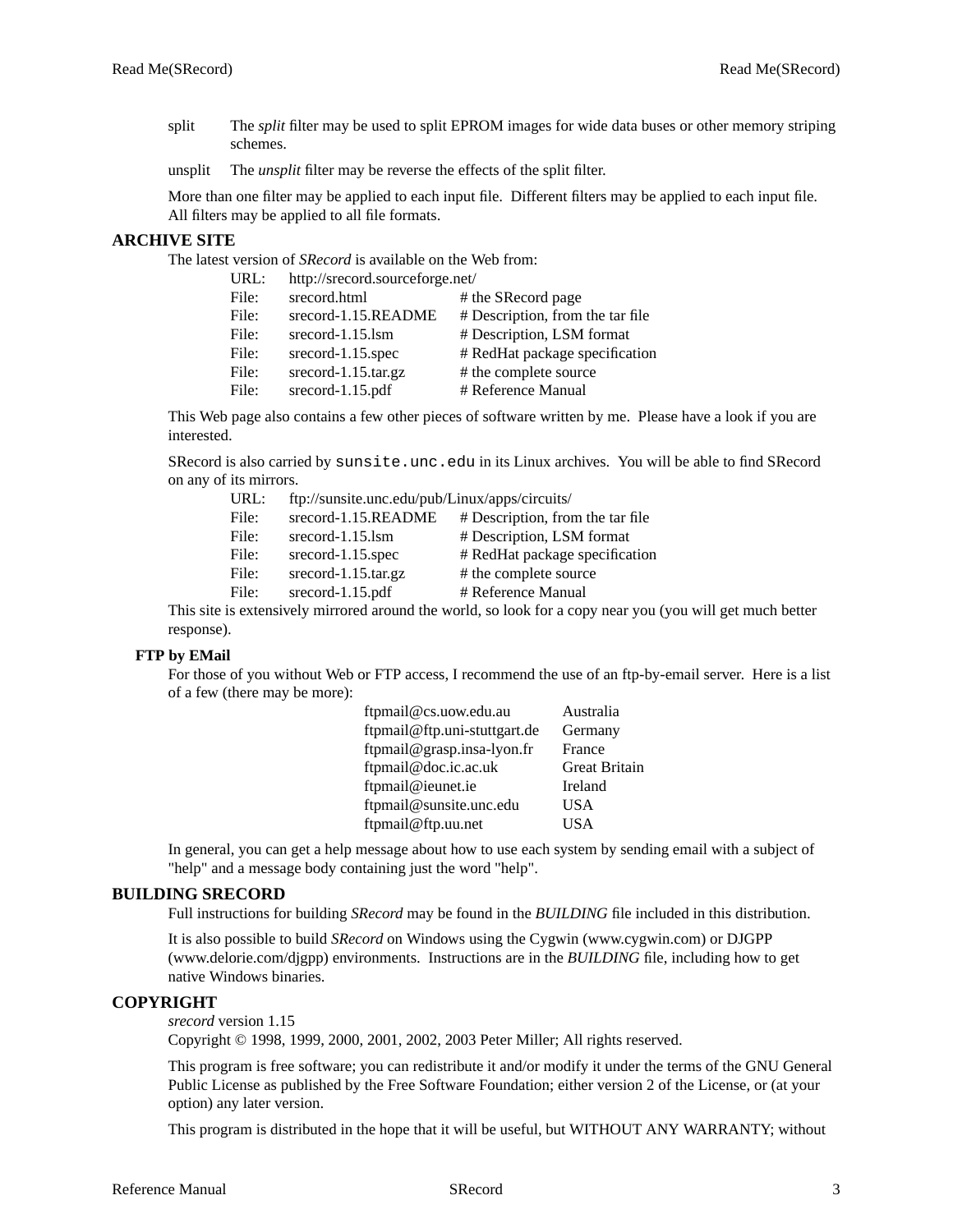even the implied warranty of MERCHANTABILITY or FITNESS FOR A PARTICULAR PURPOSE. See the GNU General Public License for more details.

You should have received a copy of the GNU General Public License along with this program; if not, write to the Free Software Foundation, Inc., 59 Temple Place, Suite 330, Boston, MA 02111, USA.

It should be in the *LICENSE* file included with this distribution.

# **AUTHOR**

Peter Miller E-Mail: millerp@canb.auug.org.au<br>  $\sqrt{\sqrt{x}}$  WWW: http://www.canb.auug.org.au /\/\\* WWW: http://www.canb.auug.org.au/˜millerp/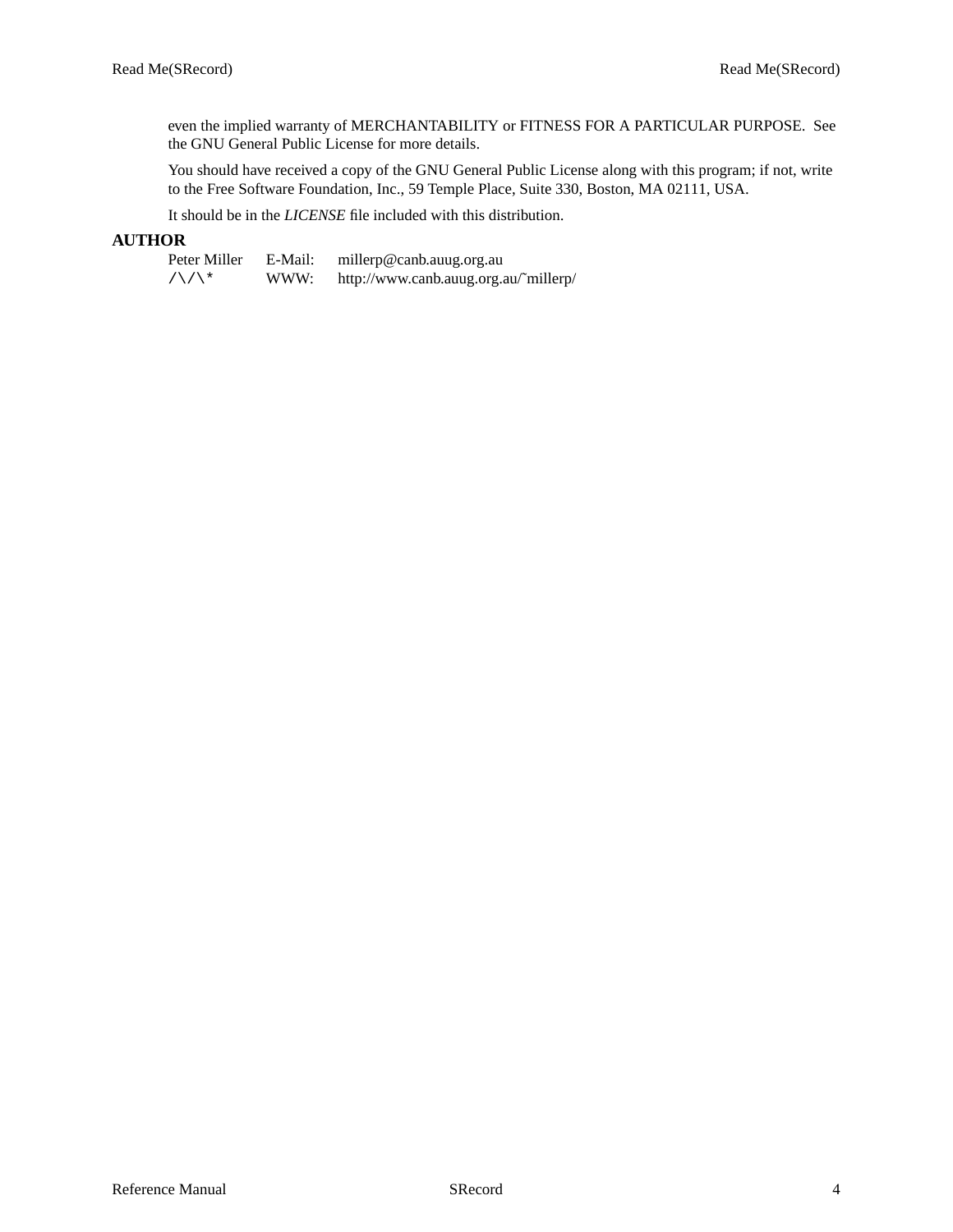## **RELEASE NOTES**

This section details the various features and bug fixes of the various releases. For excruciating and complete detail, and also credits for those of you who have generously sent me suggestions and bug reports, see the *etc/CHANGES.\** files.

## **Version 1.15**

• The Ascii-Hex implementation is now slightly more complete. I still haven't found a definitive description.

- The Fairchild Fairbug format has been added for reading and writing.
- The Spectrum format has been added for reading and writing.
- The Formatted Binary format has been added for reading and writing.
- The RCA Cosmac Elf format has been added for reading and writing.
- The Needham EMP programmer format has been added for reading and writing.

#### **Version 1.14**

• Numerous fixes have been made to header handling. It is now possible to specify an empty header with the -header command line option.

• Some more GCC 3.2 build problems have been fixed.

## **Version 1.13**

• Bugs have been fixed in the Texas Instruments Tagged and VHDL formats, which produced inconsistent output.

- •Acouple of build problems have been fixed.
- There are two new output formats for ASM and BASIC.

## **Version 1.12**

• It is now possible to put **−minimum** *input.spec* (also **−maximum** and **−length**) almost anywhere on the command line that you can put a number. It allows, for example, the −offset value to be calculated from the maximum of the previous file. The values calculated by **−Minimum**, **−Maximum** and **−Length** may also be rounded to arbitrary boundaries, using **−Round\_Down**, **−Round\_Nearest** and **−Round\_Up**.

• The malformed Motorola S5 records output by the Green Hills tool chain are now understood.

## **Version 1.11**

• The Ohio Scientific OS65V audio tape format has been added for reading and writing.

• Some build problems have been fixed.

#### **Version 1.10**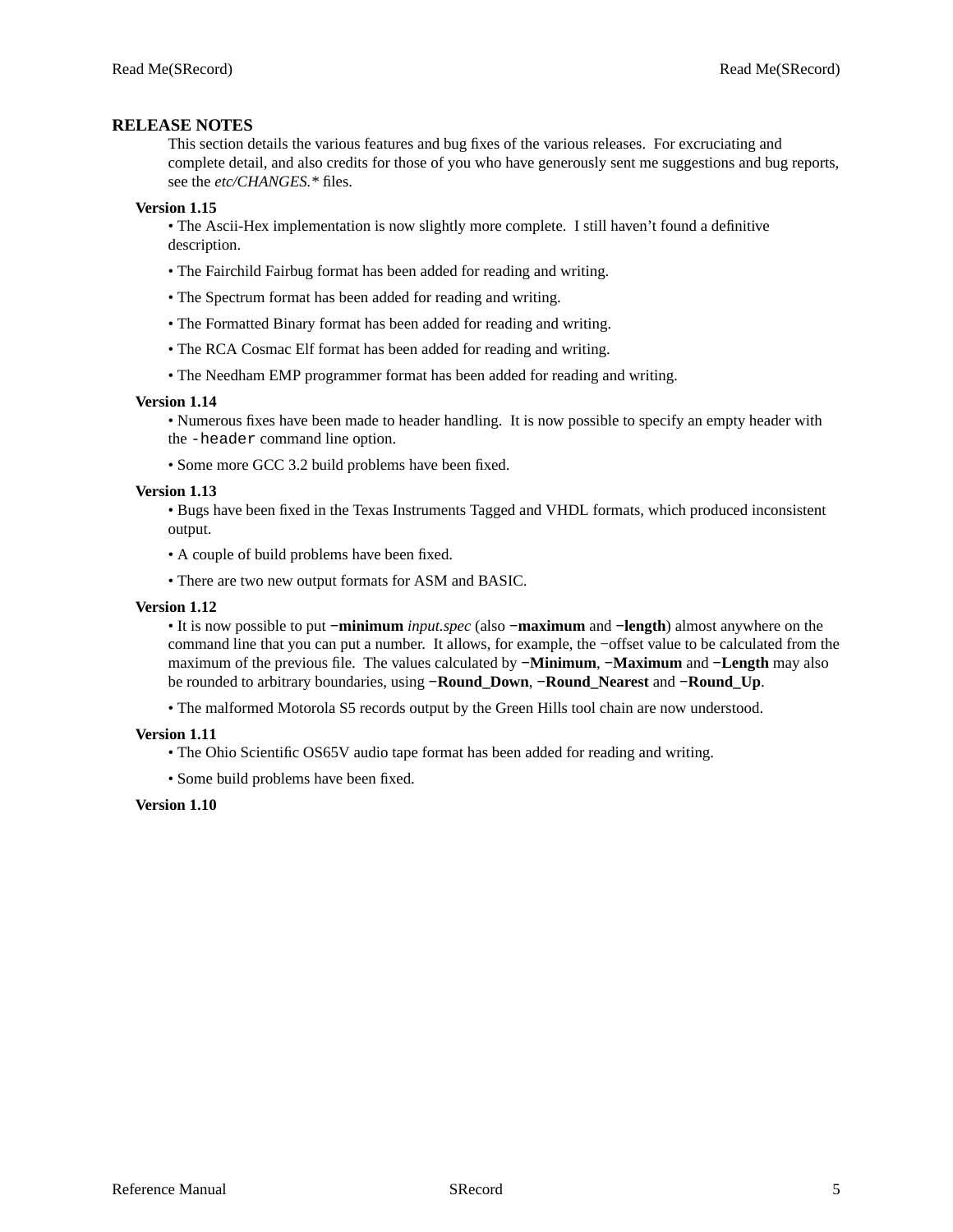- The Intel format now emits the redundant extended linear address record at the start of the file; some loaders couldn't cope without it.
- The Binary format now copes with writing to pipes.
- The Motorola format now understands the S6 (24-bit data record count) records for reading and writing.
- The DEC Binary format now works correctly on Windows machines.
- The LSI Logic Fast Load format is now understood for both reading and writing.

## **Version 1.9**

- The DEC Binary (XXDP) format is now understood for both reading and writing.
- The Elektor Monitor (EMON52) format is now understood for both reading and writing.
- The Signetics format is now understood for both reading and writing.
- The Four Packed Code (FPC) format is now understood for both reading and writing.
- Wherever possible, header data is now passed through by *srec\_cat*(1). There is also a new *srec\_cat −header* option, so that you can set the header comment from the command line.
- The Atmel Generic format for Atmel AVR programmers is now understood for both reading and writing.

• The handling of termination records has been improved. It caused problems for a number of filters, including the −fill filter.

- •Abug has been fixed in the checksum calculations for the Tektronix format.
- There is a new SPASM format for PIC programmers.

## **Version 1.8**

- There is a new ''unfill'' filter, which may be used to perform the reverse effect of the ''fill'' filter.
- There is a new bit-wise NOT filter, which may be used to invert the data.
- •Acouple of bugs have been fixed in the CRC filters.

## **Version 1.7**

• The documentation is now in PDF format. This was in order to make it more accessible to a wider range of people.

• There is a new *srec\_cat --address-length* option, so that you can set the length of the address fields in the output file. For example, if you always want S3 data records in a Motorola hex file, use --address-length=4. This helps when talking to brain-dead EPROM programmers which do not fully implement the format specification.

• There is a new *--multiple* option to the commands, which permits an input file to contain multiple (contradictory) values for some memory locations. The last value in the file will be used.

•Aproblem has been fixed which stopped SRecord from building under Cygwin.

•Abug has been fixed in the C array output. It used to generate invalid output when the input had holes in the data.

# **Version 1.6**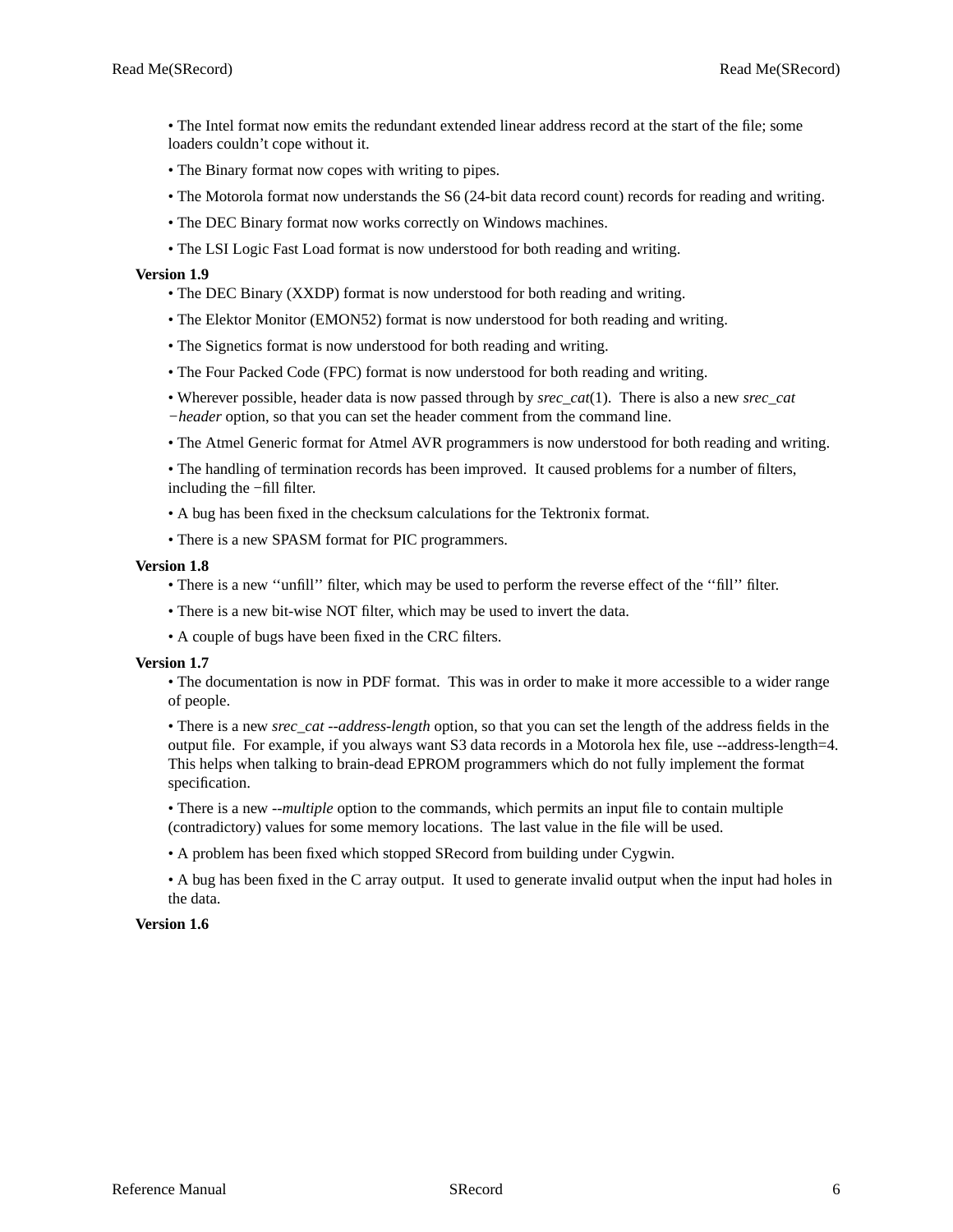•Abug has been fixed in the C array output. (Holes in the input caused an invalid C file to be produced.)

• There is are new CRC input filters, both 16-bit and 32-bit, both big and little endian.

• There is a new VHDL output format.

• There are new checksum filters: in addition to the existing one's complement (bitnot) checksum filter, there are now negative and positive checksum filters.

• The checksum filters are now able to sum over 16-bit and 32-bit values, in addition to the existing byte sums.

• The *srec\_cmp* program now has a **--verbose** option, which gives more information about how the two inputs differ.

#### **Version 1.5**

• There is now a command line option to guess the input file format; all of the tools understand this option.

- The ''MOS Technologies'' file format is now understood for reading and writing.
- The ''Tektronix Extended'' file format is now understood for reading and writing.

• The ''Texas Instruments Tagged'' file format is now understood for reading and writing. (Also known as the TI-Tagged or SDSMAC format.)

• The "ascii-hex" file format is now understood for reading and writing. (Also known as the ascii-spacehex format.)

• There is a new *byte swap* input filter, allowing pairs of odd and even input bytes to be swapped.

• The ''wilson'' file format is now understood for reading and writing. This mystery format was added for a mysterious type of EPROM writer.

• The *srec\_cat* program now has a **-data-only** option, which supresses all output except for the data records. This helps when talking to brain-dead EPROM programmers which barf at anything but data.

• There is a new *-Line-Length* option for the *srec\_cat* program, allowing you to specify the maximum width of output lines.

#### **Version 1.4**

• SRecord can now cope with CRLF sequences in Unix files. This was unfortunately common where the file was generated on a PC, but SRecord was being used on Unix.

#### **Version 1.3**

•Abug has been fixed which would cause the crop and exclude filters to dump core sometimes.

•Abug has been fixed where binary files were handled incorrectly on Windows NT (acually, any system in which text files aren't the same as binary files).

• There are three new data filters. The --OR filter, which may be used to bit-wise OR a value to each data byte; the --AND filter, which may be used to bit-wise AND a value to each data byte; and the --eXclusive-OR filter, which may be used to bit-wise XOR a value to each data byte.

#### **Version 1.2**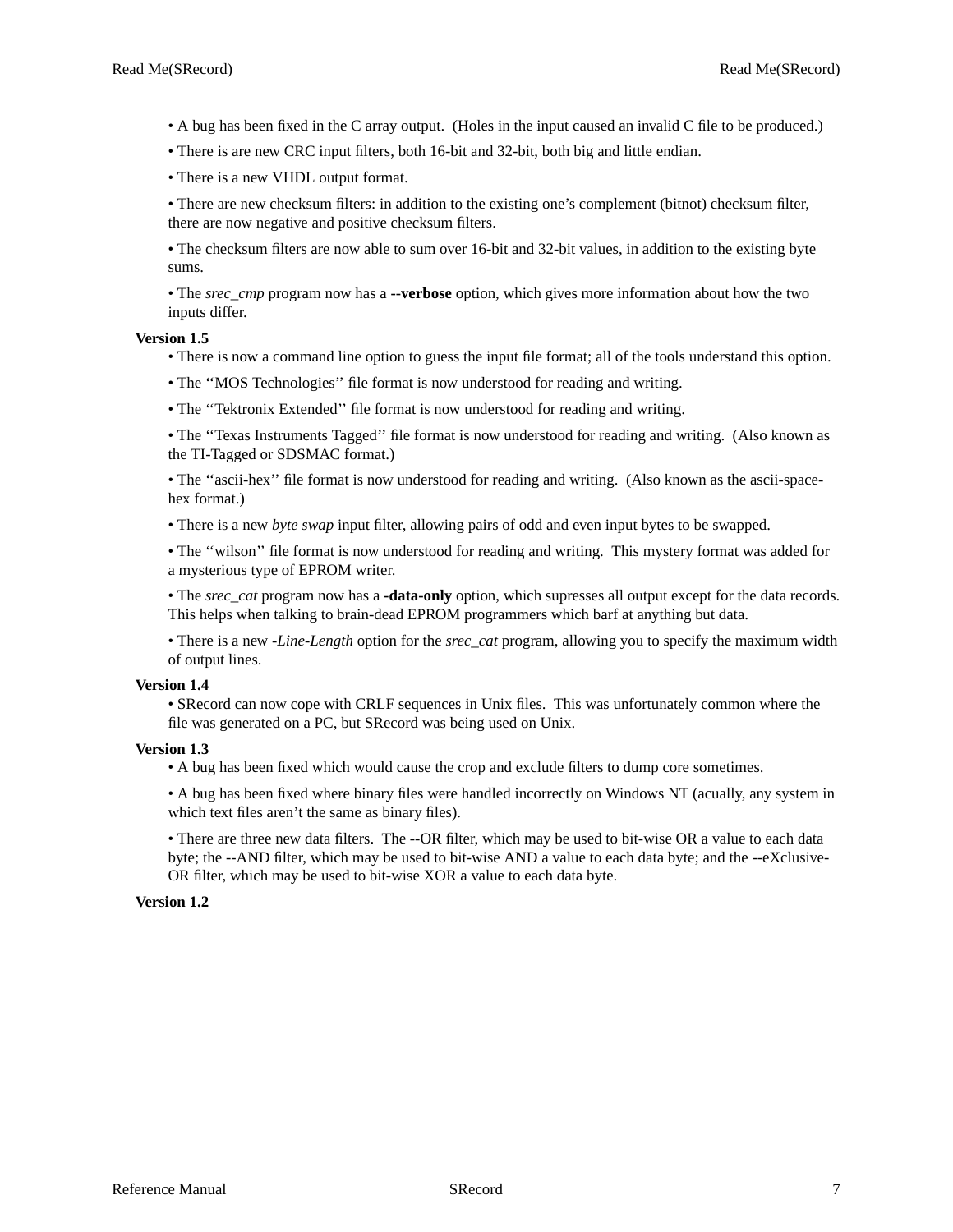• This release includes file format man pages. The web page also includes a PostScript reference manual, containing all of the man pages.

• The Intel hex format now has full 32-bit support.

• The Tektronix hex format is now supported (only the 16-bit version, Extended tektronix hex is not yet suppported).

• There is a new *split* filter, useful for wide data buses and memory striping, and a complementary *unsplit* filter to reverse it.

**Version 1.1**

First public release.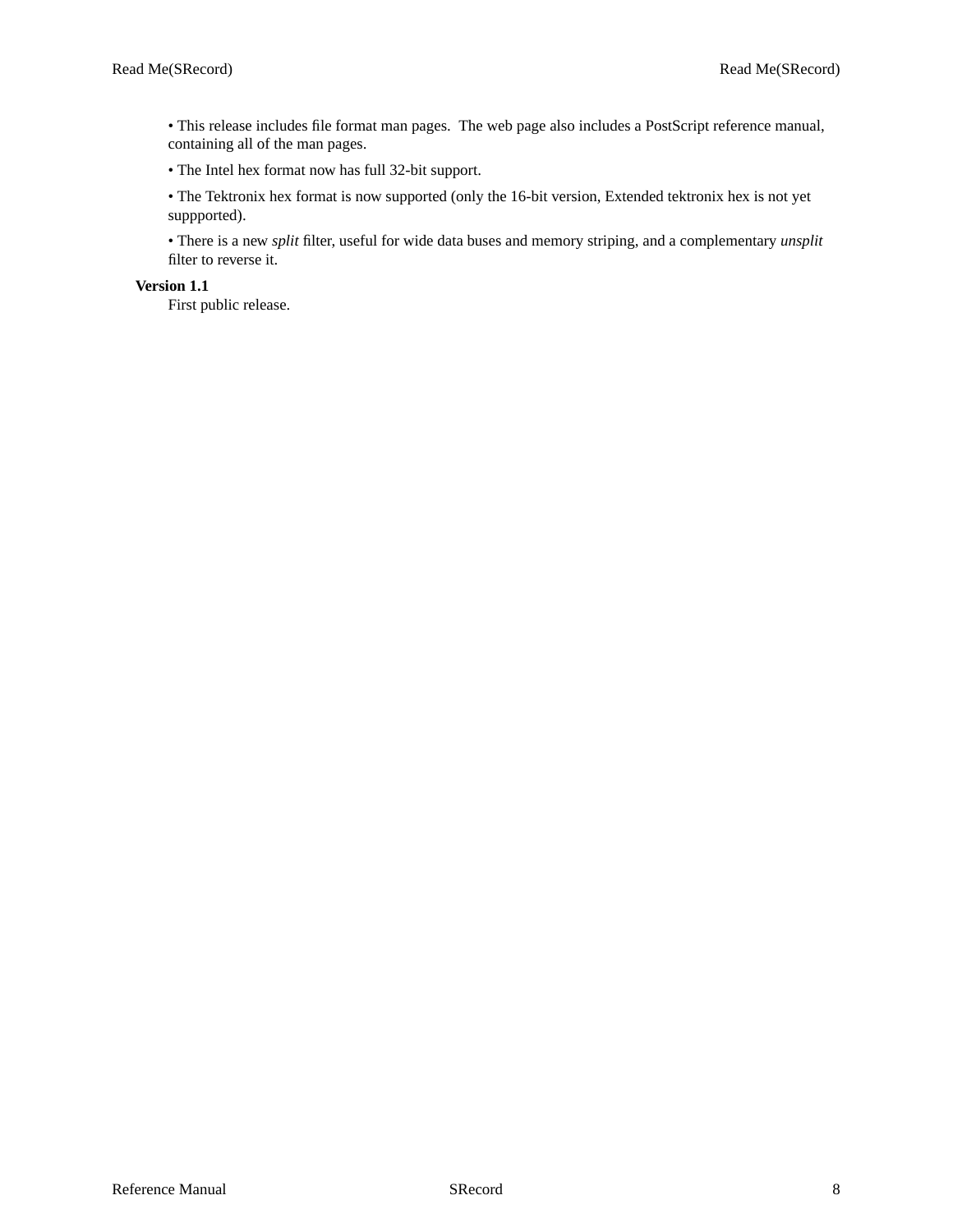# **NAME**

SRecord − manipulate EPROM load files

# **SPACE REQUIREMENTS**

You will need about 3MB to unpack and build the *SRecord* package. Your milage may vary.

# **BEFORE YOU START**

There are a few pieces of software you may want to fetch and install before you proceed with your installation of SRecord.

GNU Groff

The documentation for the *SRecord* package was prepared using the GNU Groff package (version 1.14 or later). This distribution includes full documentation, which may be processed into PostScript or DVI files at install time − if GNU Groff has been installed.

GCC You may also want to consider fetching and installing the GNU C Compiler if you have not done so already. This is not essential. SRecord was developed using the GNU C++ compiler, and the GNU C++ libraries.

The GNU FTP archives may be found at  $ftp.gnu.org$ , and are mirrored around the world.

# **SITE CONFIGURATION**

The **SRecord** package is configured using the *configure* program included in this distribution.

The *configure* shell script attempts to guess correct values for various system-dependent variables used during compilation, and creates the *Makefile* and *include/config.h* files. It also creates a shell script *config.status* that you can run in the future to recreate the current configuration.

Normally, you just *cd* to the directory containing *SRecord*'s source code and then type

**%** ./configure *...lots of output...* **%**

If you're using *csh* on an old version of System V, you might need to type

**%** sh configure *...lots of output...* **%**

instead to prevent *csh* from trying to execute *configure* itself.

Running *configure* takes a minute or two. While it is running, it prints some messages that tell what it is doing. If you don't want to see the messages, run *configure* using the quiet option; for example,

**%** ./configure --quiet

%

To compile the **SRecord** package in a different directory from the one containing the source code, you must use a version of *make* that supports the *VPATH variable,* such as *GNU make*. *cd* to the directory where you want the object files and executables to go and run the *configure* script. *configure* automatically checks for the source code in the directory that *configure* is in and in *..* (the parent directory). If for some reason *configure* is not in the source code directory that you are configuring, then it will report that it can't find the source code. In that case, run *configure* with the option  $--$ srcdir=*DIR*, where *DIR* is the directory that contains the source code.

By default, *configure* will arrange for the *make install* command to install the **SRecord** package's files in */usr/local/bin*, and */usr/local/man*. There are options which allow you to control the placement of these files.

--prefix=*PA TH*

This specifies the path prefix to be used in the installation. Defaults to */usr/local* unless otherwise specified.

--exec-prefix=*PA TH*

You can specify separate installation prefixes for architecture-specific files files. Defaults to *\${prefix}* unless otherwise specified.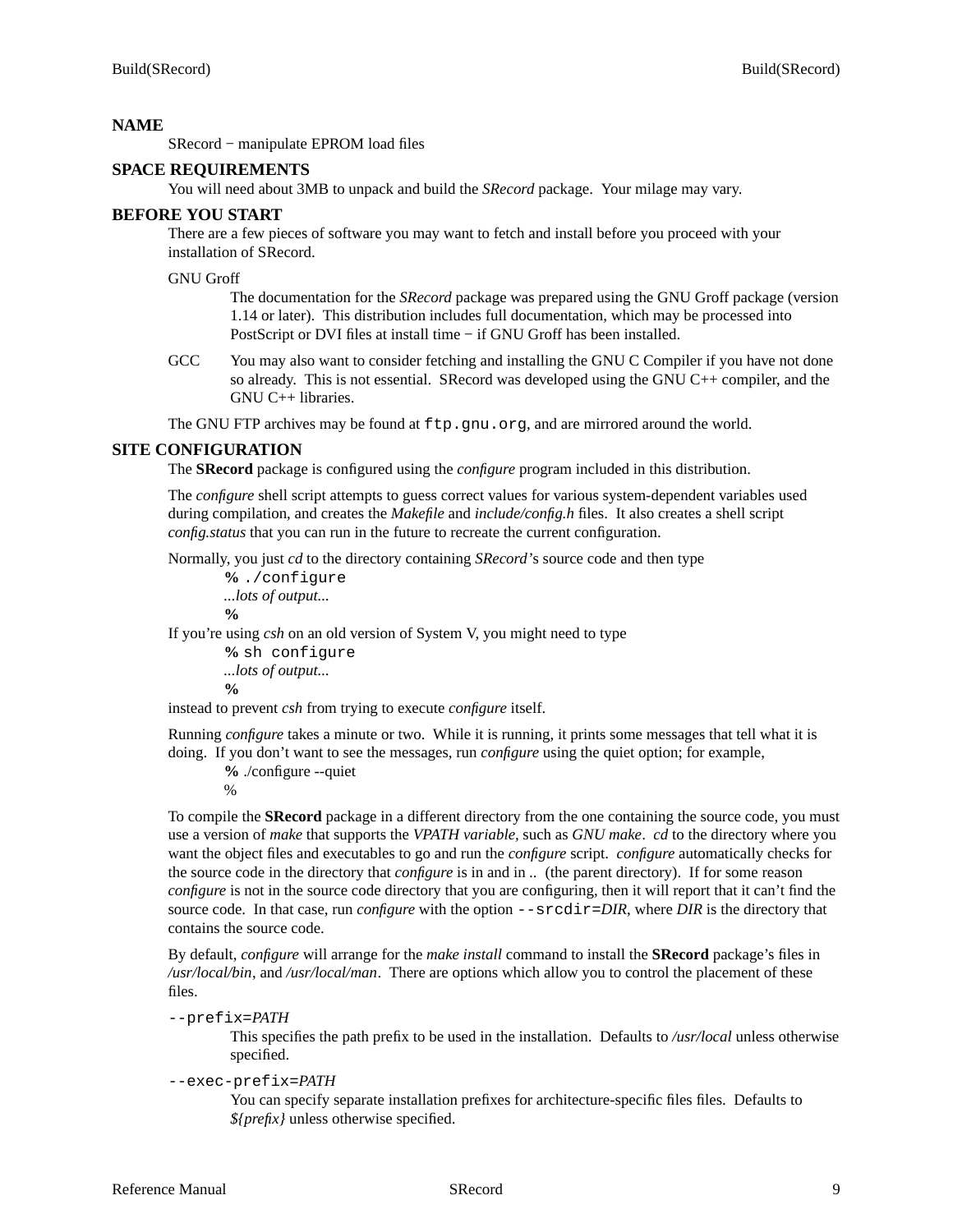## --bindir=*PA TH*

This directory contains executable programs. On a network, this directory may be shared between machines with identical hardware and operating systems; it may be mounted read-only. Defaults to *\${exec\_prefix}/bin* unless otherwise specified.

# --mandir=*PA TH*

This directory contains the on-line manual entries. On a network, this directory may be shared between all machines; it may be mounted read-only. Defaults to *\${prefix}/man* unless otherwise specified.

*configure* ignores most other arguments that you give it; use the  $-\text{help}$  option for a complete list.

On systems that require unusual options for compilation or linking that the *SRecord* package's *configure* script does not know about, you can give *configure* initial values for variables by setting them in the environment. In Bourne-compatible shells, you can do that on the command line like this:

```
$ CXX='g++ -traditional' LIBS=-lposix ./configure
...lots of output...
```
**\$**

Here are the *make* variables that you might want to override with environment variables when running *configure*.

## Variable: CXX

C++ compiler program. The default is *c++*.

#### Variable: CPPFLAGS

Preprocessor flags, commonly defines and include search paths. Defaults to empty. It is common to use CPPFLAGS=-I/usr/local/include to access other installed packages.

## Variable: INSTALL

Program to use to install files. The default is *install* if you have it, *cp* otherwise.

#### Variable: LIBS

Libraries to link with, in the form -l*foo* -l*bar*. The *configure* script will append to this, rather than replace it. It is common to use  $LIBS = -L/usr/local/lib$  to access other installed packages.

If you need to do unusual things to compile the package, the author encourages you to figure out how *configure* could check whether to do them, and mail diffs or instructions to the author so that they can be included in the next release.

## **BUILDING SRECORD**

All you should need to do is use the

**%** make *...lots of output...*

**%**

command and wait. When this finishes you should see a directory called *bin* containing three files: *srec\_cat*, *srec\_cmp* and *srec\_info*.

## **srec\_cat** *srec\_cat* program is used to manipulate and convert EPROM load files. For more information, see *srec\_cat*(1).

#### **srec\_cmp**

The *srec\_cmp* program is used to compare EPROM load files. For more information, see *srec\_cmp*(1).

#### **srec\_info**

The *srec\_info* program is used to print information about EPROM load files. For more information, see *srec\_info*(1).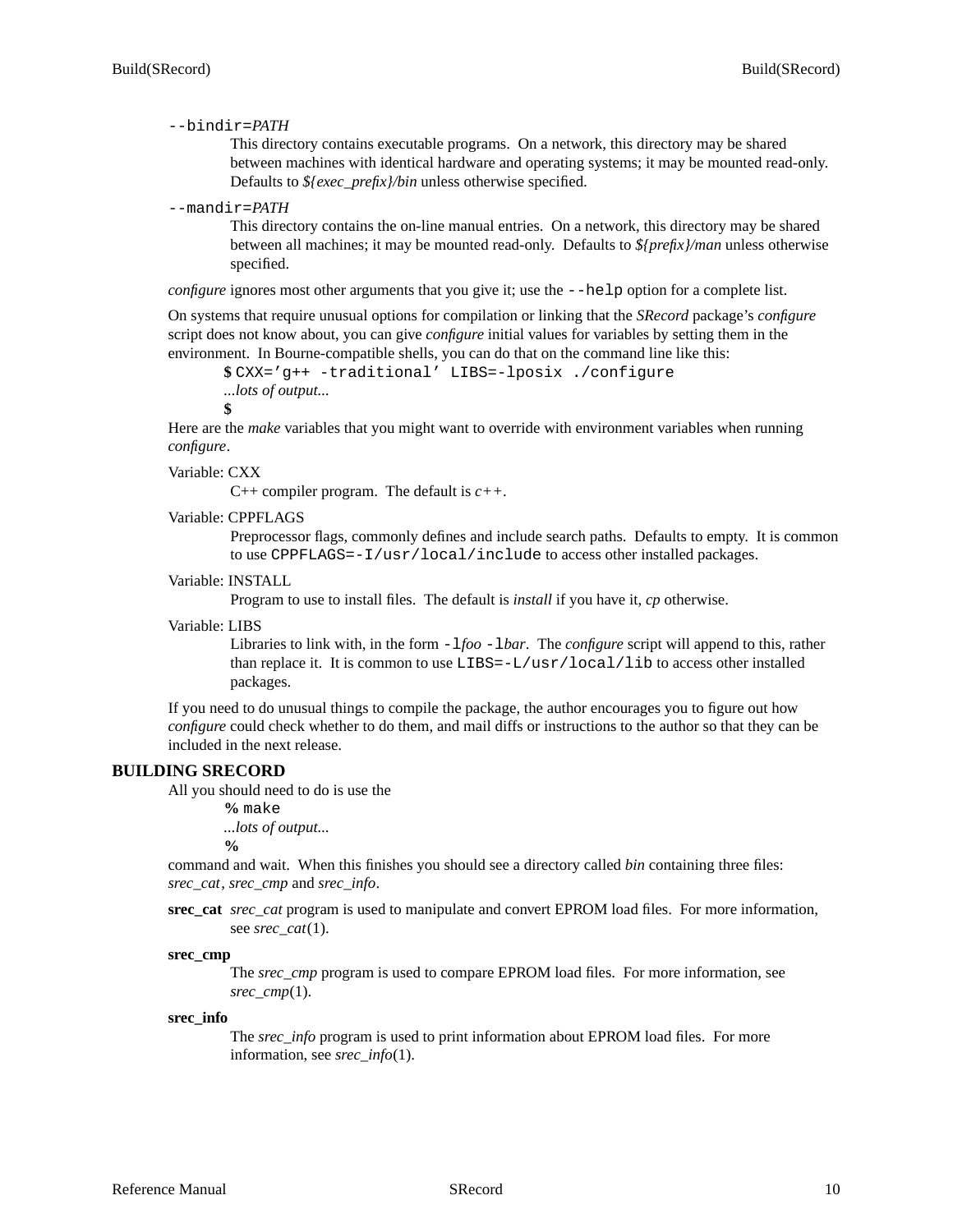If you have GNU Groff installed, the build will also create a *etc/reference.ps* file. This contains the README file, this BUILDING file, and all of the man pages.

You can remove the program binaries and object files from the source directory by using the

```
% make clean
...lots of output...
%
```
command. To remove all of the above files, and also remove the *Makefile* and *include/config.h* and *config.status* files, use the

```
% make distclean
...lots of output...
%
```
command.

The file *etc/configure.in* is used to create *configure* by a GNU program called *autoconf*. You only need to know this if you want to regenerate *configure* using a newer version of *autoconf*.

#### **Windows NT**

It is possible to build SRecord on MS Windows platforms, using the Cygwin (see www.cygwin.com) or DJGPP (see www.delorie.com/djgpp) environments. This provides the ''porting layer'' necessary to run Unix programs on Windows. The build process is exactly as described above.

**Note:** if you are using GCC 3.x, you may need to edit the *Makefile* to change CXX =  $g++$  to read CXX = g++-2 to fix some weird undefined symbols.

DJGPP always produces native binaries, however if you want to make native binaries with Cygwin (*i.e.* ones which work outside Cygwin) there is one extra step you need after running edit the *Makefile* file, and add -mno-cygwin to the end of the CXX=g++ line.

Once built (using either tool set) Windows binaries should test in the same way as described in the next section.

## **TESTING SRECORD**

The *SRecord* package comes with a test suite. To run this test suite, use the command

**%** make sure *...lots of output...* **Passed All Tests %**

The tests take a few seconds each, with a few very fast, and a couple very slow, but it varies greatly depending on your CPU.

If all went well, the message Passed All Tests should appear at the end of the make.

## **INSTALLING SRECORD**

As explained in the *SITE CONFIGURATION* section, above, the *SRecord* package is installed under the */usr/local* tree by default. Use the --prefix=*PA TH* option to *configure* if you want some other path. More specific installation locations are assignable, use the --help option to *configure* for details.

All that is required to install the *SRecord* package is to use the

**%** make install *...lots of output...* **%**

command. Control of the directories used may be found in the first few lines of the *Makefile* file and the other files written by the *configure* script; it is best to reconfigure using the *configure* script, rather than attempting to do this by hand.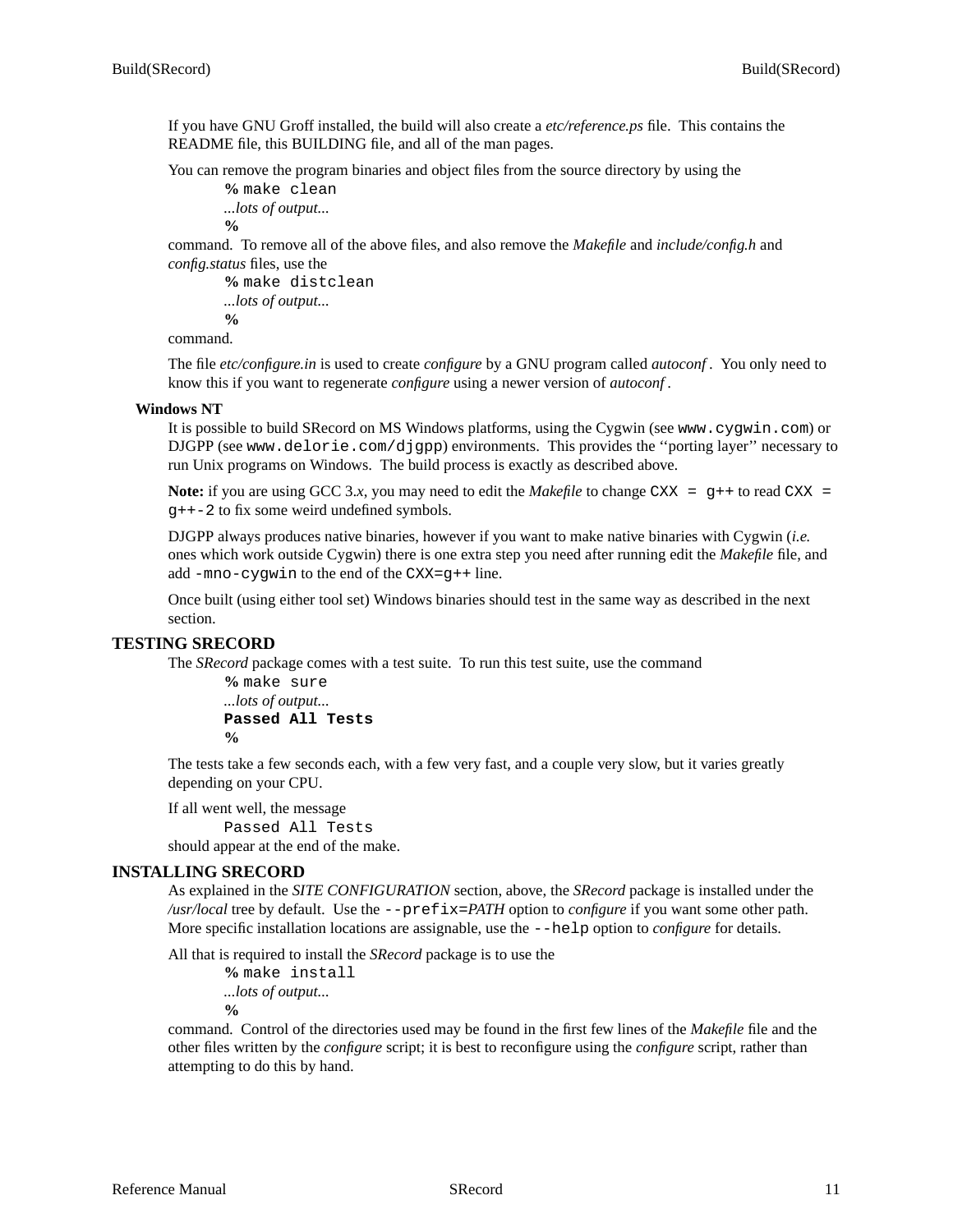# **GETTING HELP**

If you need assistance with the *SRecord* package, please do not hesitate to contact the author at Peter Miller <millerp@canb.auug.org.au>

Any and all feedback is welcome.

When reporting problems, please include the version number given by the

**%** srec\_cat -version **srecord version** *1.15.D001 ...warranty disclaimer...*

**%**

command. Please do not send this example; run the program for the exact version number.

# **COPYRIGHT**

*srecord* version 1.15

Copyright © 1998, 1999, 2000, 2001, 2002, 2003 Peter Miller; All rights reserved.

The *SRecord* package is distributed in the hope that it will be useful, but WITHOUT ANY WARRANTY; without even the implied warranty of MERCHANTABILITY or FITNESS FOR A PARTICULAR PURPOSE. See the GNU General Public License for more details.

It should be in the *LICENSE* file included with this distribution.

# **AUTHOR**

| Peter Miller | E-Mail: | millerp@canb.auug.org.au              |
|--------------|---------|---------------------------------------|
| /\/\*        | WWW:    | http://www.canb.auug.org.au/~millerp/ |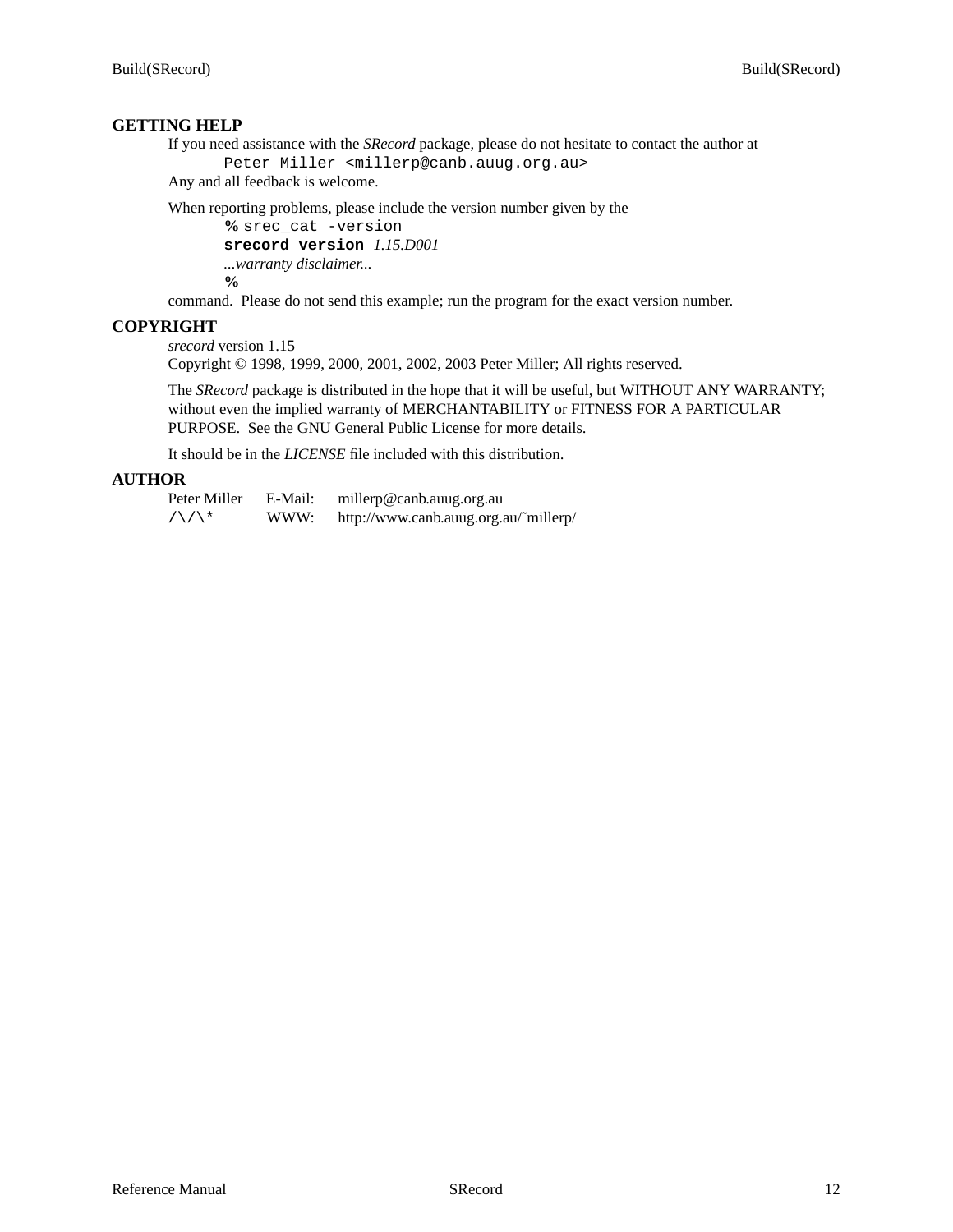# **NAME**

How to add a new file format

## **DESCRIPTION**

This section describes how to add a new file format. It's mostly a set of reminders for the maintainer. If you want a format added to the distribution, use this method and e-mail the maintainer a patch (generated with diff -u -r, usually) and it can be added to the sources if appropriate.

## **New Files**

The following files need to be create for a new format.

## lib/srec/output/file/*name*.cc

This file is how to write the new format. Take a look at the other files in the same directory for examples. Also check out *include/srec/output/file.h* and *include/srec/output.h* for various helper methods.

## include/srec/output/file/*name*.h

This is the class declaration for the above file.

## lib/srec/input/file/*name*.cc

This file is how to read the new format. Take a look at the other files in the same directory for examples. Also check out *include/srec/input/file.h* and *include/srec/input.h* for various helper methods.

# include/srec/input/file/*name*.h

This is the class declaration for the above file.

## man/man5/srec\_*name*.5

This file describes the format. Take a look at the other files in the same directory for examples.

## **Modified Files**

The following files need to be updated to mention the new format.

#### etc/README.man

Mention the new format in the section of this file which describes the supported file formats.

#### etc/srecord.html

Mention the new format in the section of this file which describes the supported file formats.

## include/srec/arglex.h

Add the new format to the command line argument type enum.

#### lib/srec/arglex.cc

Add the new format to the array of command line arguments types. Add the new format to the code which parses input formats.

# lib/srec/arglex\_output.cc

Add the new format to the code which parses output formats.

## lib/srec/input/file/guess.cc

Add the new format to the list of formats which are tested.

#### man/man1/o\_input.so

Mention the new format in the section of this file which describes the supported input file formats.

## man/man1/srec\_cat.1

Mention the new format in the section of this file which describes the supported output file formats.

#### Makefile

Actually, the system the maintainer uses automatically generates this file, but if you aren't using Aegis you will need to edit this file for your own use.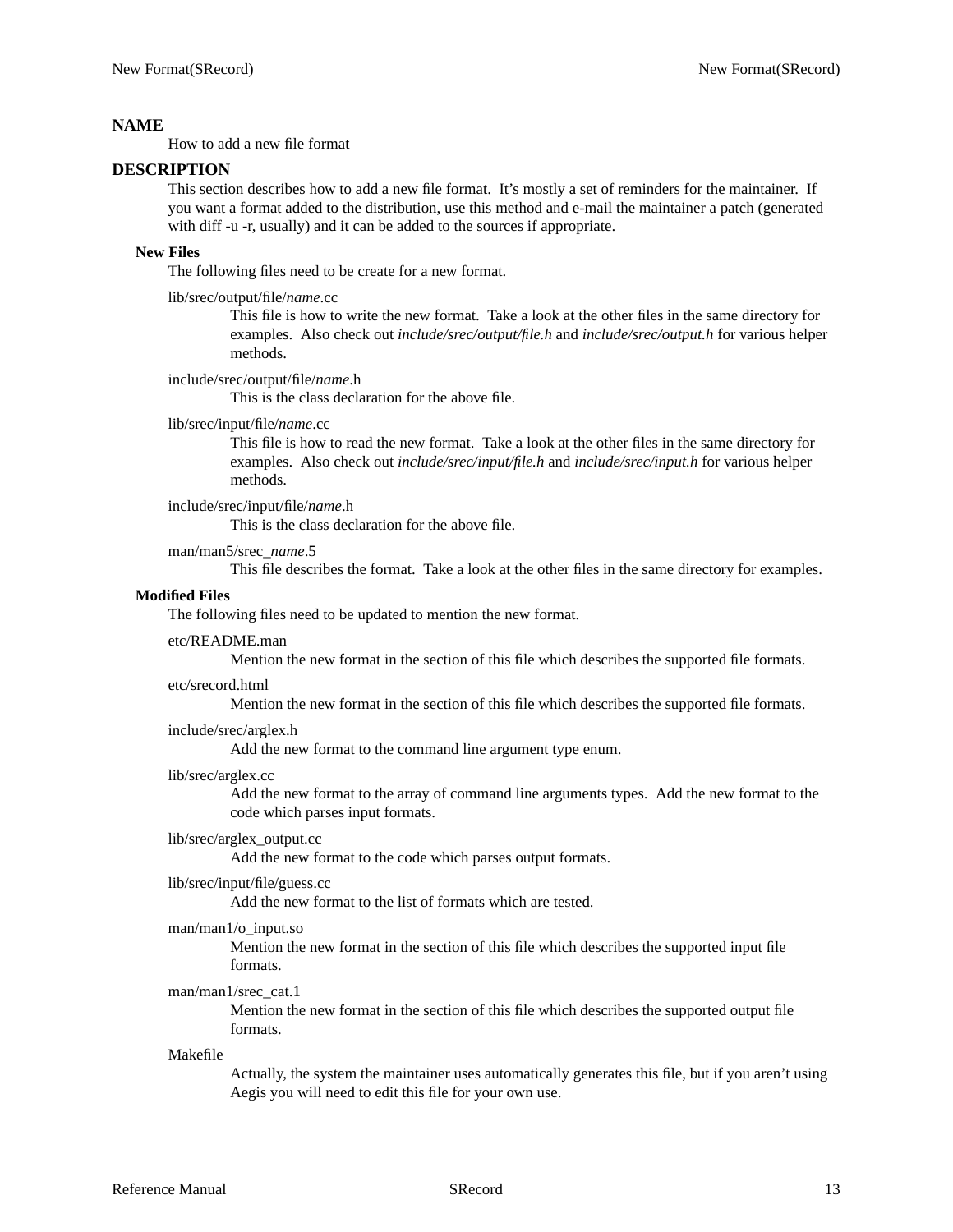# **AUTHOR**

| Peter Miller                | E-Mail: | millerp@canb.auug.org.au              |
|-----------------------------|---------|---------------------------------------|
| $/ \setminus / \setminus *$ | WWW:    | http://www.canb.auug.org.au/~millerp/ |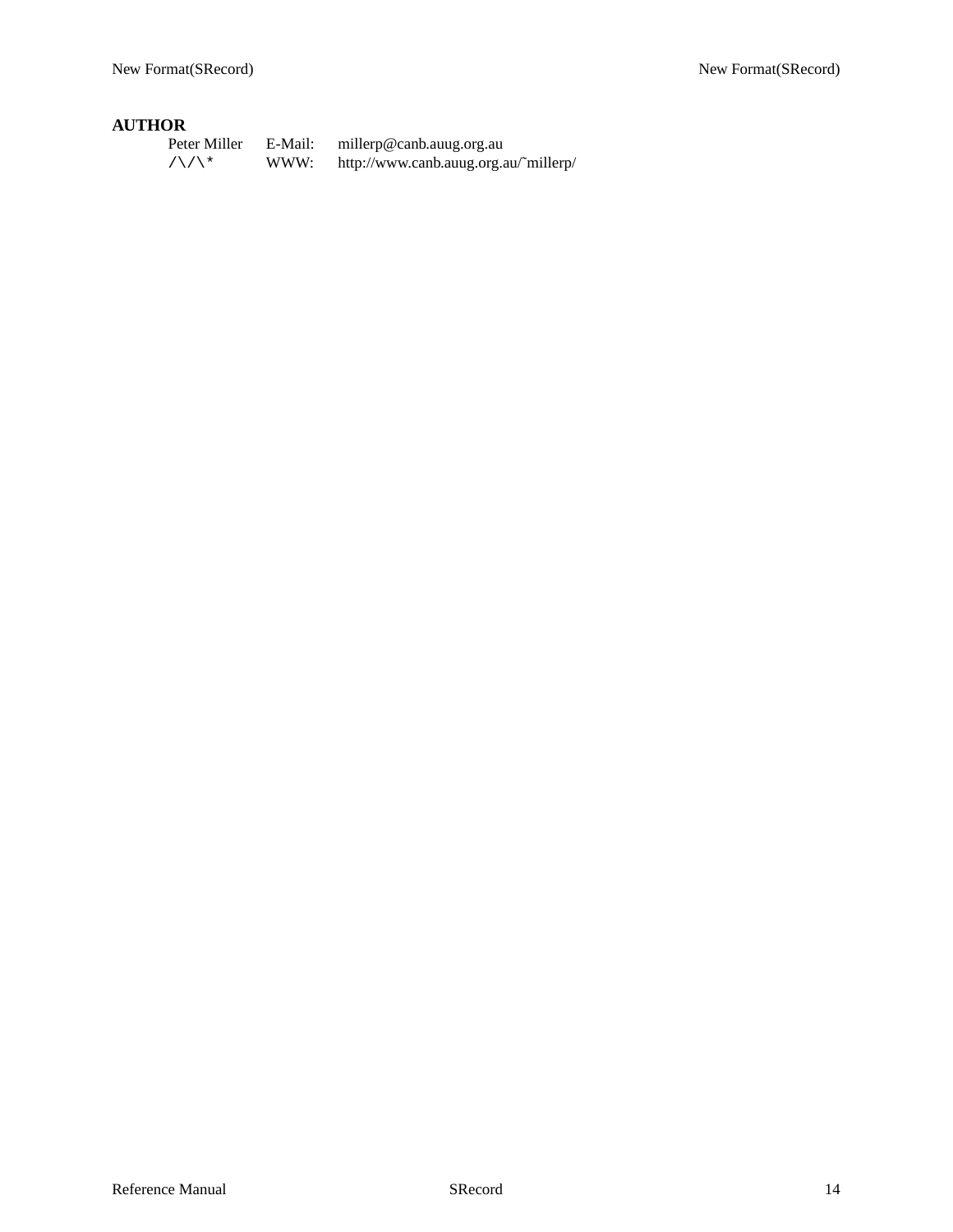# **NAME**

srec\_cat − manipulate eprom load files

# **SYNOPSIS**

**srec\_cat** [ *option*... ] *filename*... **srec\_cat -Help srec\_cat -VERSion**

# **DESCRIPTION**

The *srec\_cat* program is used to assemble the given input files into a single output file. The use of filters (see below) allows significant manipulations to be performed by this command.

A warning will be emitted for each address wich is redundantly se to the same value. A fatal error will be issued if any address is set with contradictory values. To supress this behaviour, use an **−exclude −within** filter.

# **INPUT FILE SPECIFICATIONS**

Input files may be qualified in a number of ways: you may specify their format and you may specify filters to apply to them. An input file specification looks like this:

*filename* [ *format* ][ *filter* ... ]

The *filename* The filename may be specified as a file name, or the special name "-" which is understood to mean the standard input.

# **File Formats**

The *format* is specified by the argument *after* the file name. The format defaults to Motorola S-Record if not specified. The format specified are:

## **−Ascii-Hex**

This option says to use the Ascii-Hex format to read the file. See *srec\_ascii\_hex*(5) for a description of this file format.

# **−Atmel\_Generic**

This option says to use the Atmel Generic format to read the file. See *srec\_atmel\_genetic*(5) for a description of this file format.

## **−Binary**

This option says the file is a raw binary file, and should be read literally. (May also be written −Raw.)

## **−COsmac**

This option says to use the RCA Cosmac Elf format to read the file. See *srec\_cosmac*(5) for a description of this file format.

## **−Dec\_Binary**

This option says to use the DEC Binary (XXDP) format to read the file. See *srec\_dec\_binary*(5) for a description of this file format.

## **−Elektor\_Monitor52**

This option says to use the EMON52 format to read the file. See *srec\_emon52*(5) for a description of this file format.

## **−FAIrchild**

This option says to use the Fairchild Fairbug format to read the file. See *srec\_fairchild*(5) for a description of this file format.

#### **−Fast\_Load**

This option says to use the LSI Logic Fast Load format to read the file. See *srec\_fastload*(5) for a description of this file format.

# **−Formatted\_Binary**

This option says to use the Formatted Binary format to read the file. See *srec\_formatted\_binary*(5) for a description of this file format.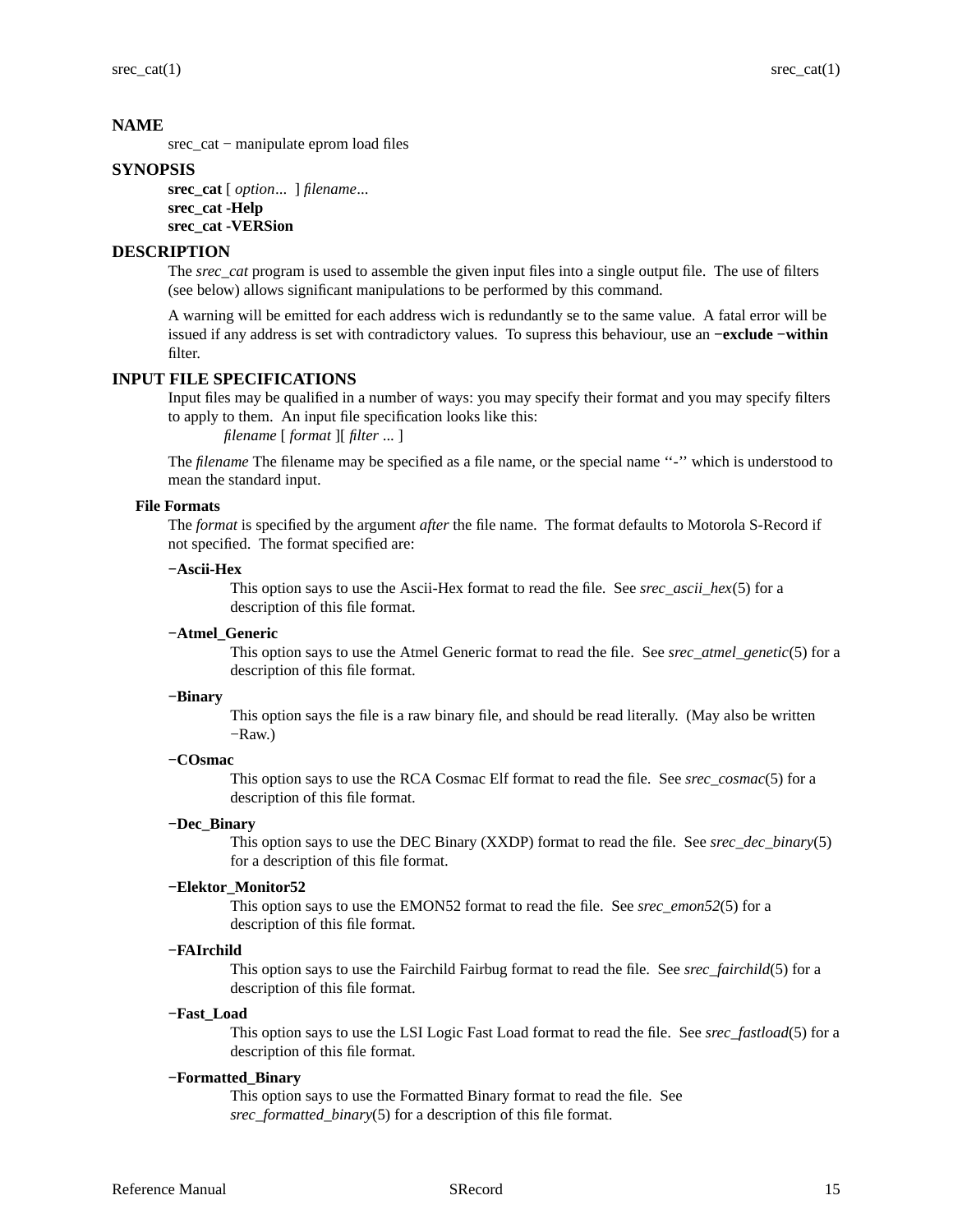#### **−Four\_Packed\_Code**

This option says to use the FPC format to read the file. See *srec\_fpc*(5) for a description of this file format.

- **−Guess** This option may be uased to ask srec\_cat to guess the input format. This is slower than specifying an explicit format, as it may open and close the file a number of times.
- **−Intel** This option says to use the Intel hex format to read the file. See *srec\_intel*(5) for a description of this file format.

#### **−MOS\_Technologies**

This option says to use the Mos Technologies format to read the file. See *srec\_mos\_tech*(5) for a description of this file format.

## **−Motorola**

This option says to use the Motorola S-Record format to read the file. (May also be written −S-Record.) See *srec\_motorola*(5) for a description of this file format.

#### **−Needham\_Hexadecimal**

This option says to use the Needham Electronics ASCII file format to read the file. See *srec\_needham*(5) for a description of this file format.

## **−Ohio\_Scientific**

This option says to use the Ohio Scientific format. See *srec\_os65v*(5) for a description of this file format.

#### **−SIGnetics**

This option says to use the Signetics format. See *srec\_spasm*(5) for a description of this file format.

#### **−SPAsm**

This option says to use the SPASM assembler output format (commonly used by PIC programmers). See *srec\_spasm*(5) for a description of this file format.

#### **−SPAsm\_LittleEndian**

This option says to use the SPASM assembler output format (commonly used by PIC programmers). But with the data the other way around.

## **−Tektronix**

This option says to use the Tektronix hex format to read the file. See *srec\_tektronix*(5) for a description of this file format.

#### **−Tektronix\_Extended**

This option says to use the Tektronix extended hex format to read the file. See *srec\_tektronix\_extended*(5) for a description of this file format.

## **−Texas\_Instruments\_Tagged**

This option says to use the Texas Instruments Tagged format to read the file. See *srec\_ti\_tagged*(5) for a description of this file format.

## **−WILson**

This option says to use the wilson format to read the file. See *srec\_wilson*(5) for a description of this file format.

## **Input Filters**

You may specify zero or more *filters* to be applied. Filters are applied in the order the user specifies.

#### **−Big\_Endian\_Checksum\_BitNot** *address* [ *nbytes* [ *width* ]]

This filter may be used to insert the one's complement checksum of the data into the data, most significant byte first. The data is literaly summed; if there are duplicate bytes, this will produce an incorrect result, if there are holes, it will be as if they were filled with zeros. If the data already contains bytes at the checksum location, you need to use an exclude filter, or this will generate errors. You need to apply and crop or fill filters before this filter. The value will be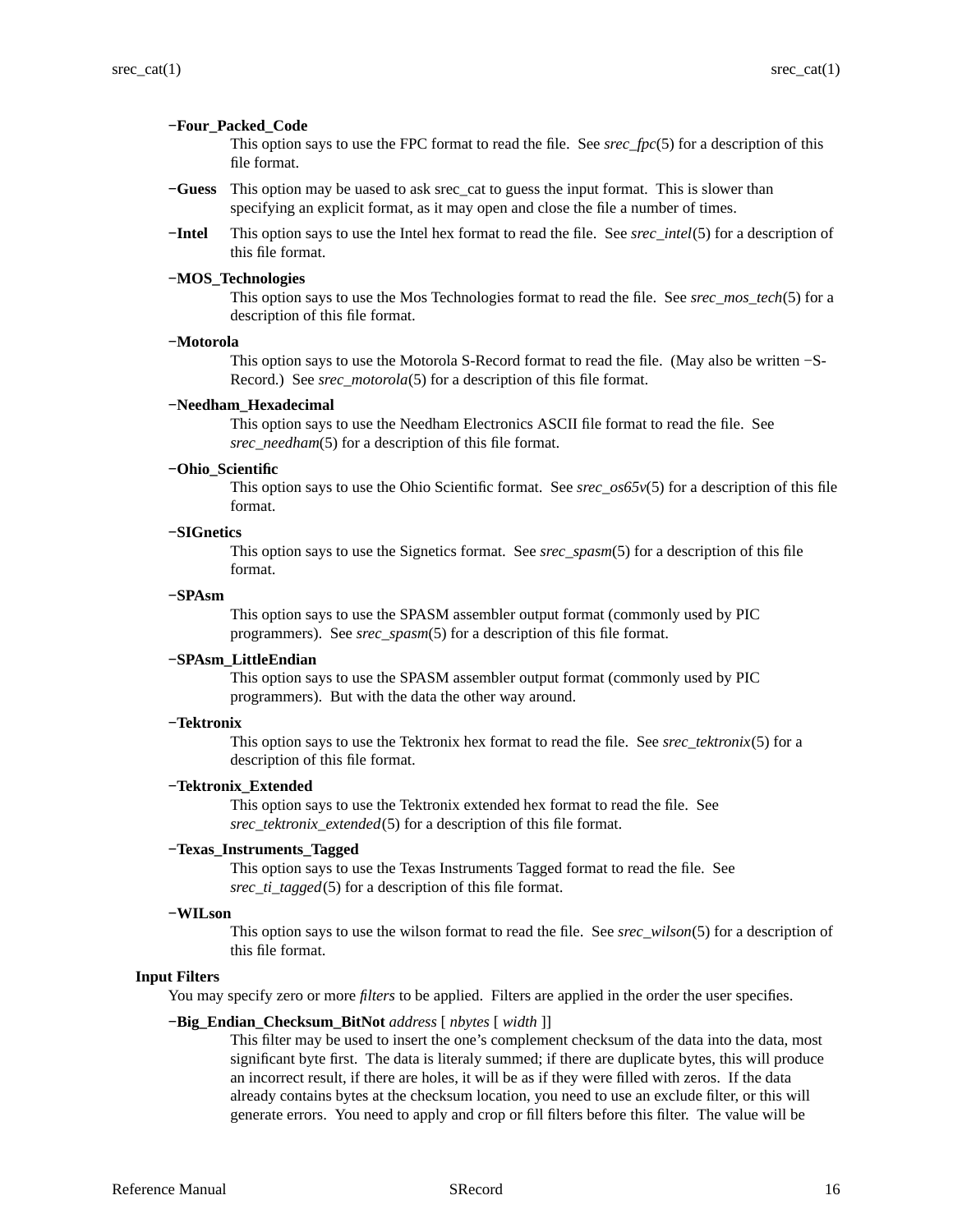written with the most significant byte first. The number of bytes of resulting checksum defaults to 4. The width (the width in bytes of the values being summed) defaults to 1.

## **−Big\_Endian\_Checksum\_Negative** *address* [ *nbytes* [ *width* ]]

This filter may be used to insert the two's complement (negative) checksum of the data into the data. Otherwise similar to the above.

## **−Big\_Endian\_Checksum\_Positive** *address* [ *nbytes* [ *width* ]]

This filter may be used to insert the simple checksum of the data into the data. Otherwise similar to the above.

## **−Little\_Endian\_Checksum\_BitNot** *address* [ *nbytes* [ *width* ]]

This filter may be used to insert the one's complement (bitnot) checksum of the data into the data, least significant byte first. Otherwise similar to the above.

#### **−Little\_Endian\_Checksum\_Negative** *address* [ *nbytes* [ *width* ]]

This filter may be used to insert the two's complement (negative) checksum of the data into the data. Otherwise similar to the above.

#### **−Little\_Endian\_Checksum\_Negative** *address* [ *nbytes* [ *width* ]]

This filter may be used to insert the simple checksum of the data into the data. Otherwise similar to the above.

## **−Byte\_Swap**

This filter may be used to swap pairs of odd and even bytes.

## **−Big\_Endian\_CRC16** *address*

This filter may be used to insert an industry standard 16-bit CRC checksum of the data into the data. Two bytes, big-endian order, are inserted at the address given. Holes in the input data are ignored. Bytes are processed in ascending address order (*not* in the order they appear in the input).

#### **−Big\_Endian\_CRC16** *address*

As above, except little-endian order.

## **−Big\_Endian\_CRC32** *address*

This filter may be used to insert an industry standard 32-bit CRC checksum of the data into the data. Four bytes, big-endian order, are inserted at the address given. Holes in the input data are ignored. Bytes are processed in ascending address order (*not* in the order they appear in the input).

#### **−Big\_Endian\_CRC32** *address*

As above, except little-endian order.

**−Crop** *address-range*

This filter may be used to isolate a section of data, and discard the rest.

## **−Exclude** *address-range*

This filter may be used to exclude a section of data, and keep the rest. The is the logical complement of the **−Crop** filter.

**−Fill** *value address-range*

This filter may be used to fill any gaps in the data with bytes equal to *value*. The fill will only occur in the address range given.

**−UnFill** *value* [ *min-run-length* ]

This filter may be used to create gaps in the data with bytes equal to *value*. You can think of it as reversing the effects of the **−Fill** filter. The gaps will only be created if the are at least *min-runlength* bytes in a row (defaults to 1).

#### **−AND** *value*

This filter may be used to bit-wise AND a *value* to every data byte. This is useful if you need to clear bits. Only existing data is altered, no holes are filled.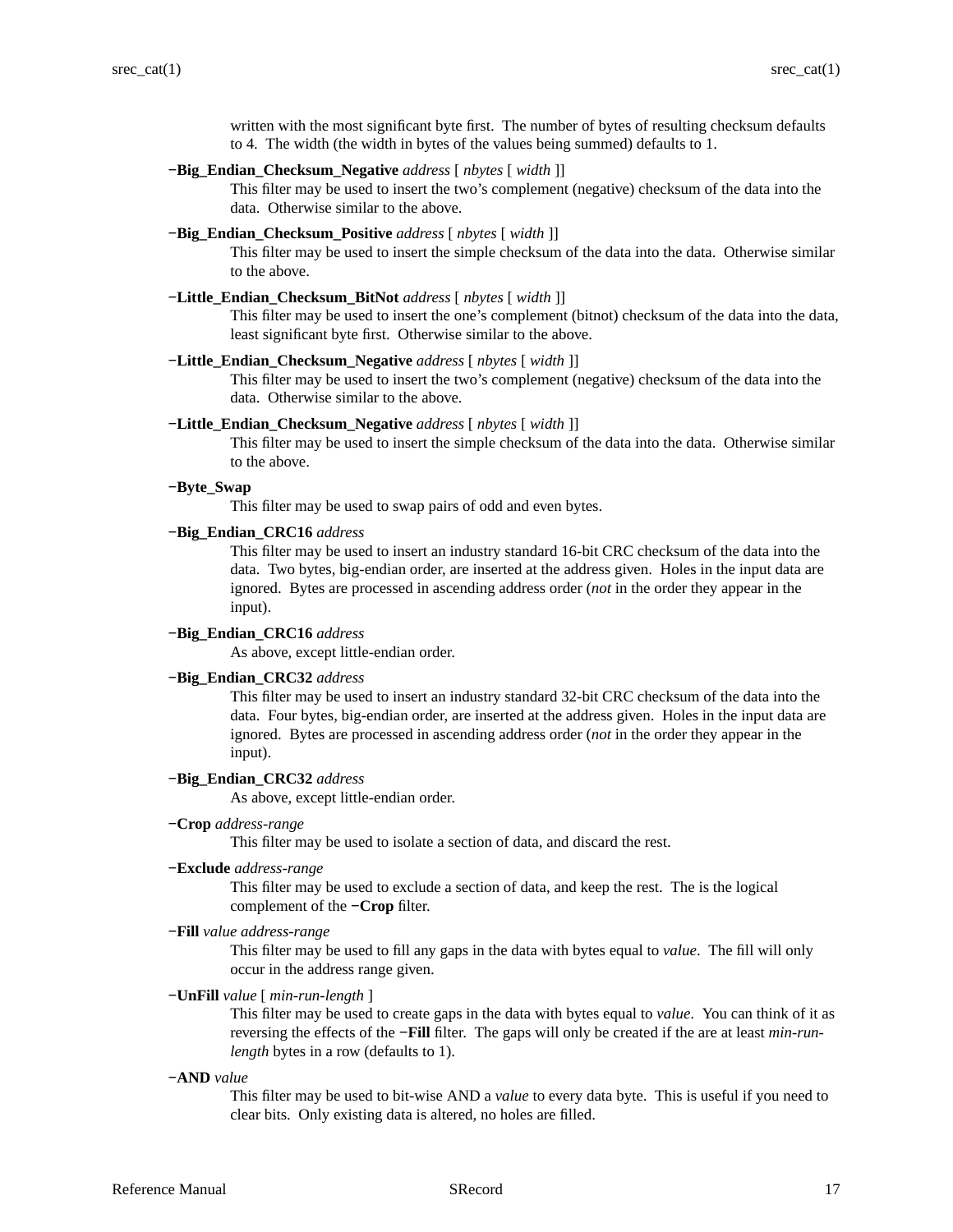#### **−eXclusive-OR** *value*

This filter may be used to bit-wise XOR a *value* to every data byte. This is useful if you need to invert bits. Only existing data is altered, no holes are filled.

**−OR** *value*

This filter may be used to bit-wise OR a *value* to every data byte. This is useful if you need to set bits. Only existing data is altered, no holes are filled.

**−NOT** This filter may be used to bit-wise NOT the value of every data byte. This is useful if you need to invert the data. Only existing data is altered, no holes are filled.

## **−Big\_Endian\_Length** *address* [ *nbytes* ]

This filter may be used to insert the length of the data (high water minus low water) into the data. This includes the length itself. If the data already contains bytes at the length location, you need to use an exclude filter, or this will generate errors. The value will be written with the most significant byte first. The number of bytes defaults to 4.

#### **−Little\_Endian\_Length** *address* [ *nbytes* ]

As above, however the value will be written with the least significant byte first.

## **−Big\_Endian\_MAXimum** *address* [ *nbytes* ]

This filter may be used to insert the maximum address of the data (high water

+ 1) into the data. This includes the maximum itself. If the data already contains bytes at the given address, you need to use an exclude filter, or this will generate errors. The value will be written with the most significant byte first. The number of bytes defaults to 4.

## **−Little\_Endian\_MAXimum** *address* [ *nbytes* ]

As above, however the value will be written with the least significant byte first.

## **−Big\_Endian\_MINimum** *address* [ *nbytes* ]

This filter may be used to insert the minimum address of the data (low water) into the data. This includes the minimum itself. If the data already contains bytes at the given address, you need to use an exclude filter, or this will generate errors. The value will be written with the most significant byte first. The number of bytes defaults to 4.

#### **−Little\_Endian\_MINimum** *address* [ *nbytes* ]

As above, however the value will be written with the least significant byte first.

**−OFfset** *nbytes*

This filter may be used to offset the addresses by the given number of bytes. No data is lost, the addresses will wrap around in 32 bits, if necessary.

## **−SPlit** *multiple* [ *offset* [ *width* ] ]

This filter may be used to split the input into a subset of the data, and compress the address range so as to leave no gaps. This useful for wide data buses and memory striping. The *multiple* is the bytes multiple to split over, the *offset* is the byte offset into this range (defaults to 0), the *width* is the number of bytes to extract (defaults to 1) within the multiple. In order to leave no gaps, the output addresses are (*width* / *multiple*) times the input addresses.

## **−Un\_SPlit** *multiple* [ *offset* [ *width* ] ]

This filter may be used to reverse the effects of the split filter. The arguments are identical. Note that the address range is expanded (*multiple* / *width*) times, leaving holes between the stripes.

#### **Address Ranges**

There are three ways to specify an address range:

*minimum maximum*

If you specify two number on the command line (decimal, octal and hexadecimal are understood, using the C conventions) this is an explicit address range. The minimum is inclusive, the maximum is exclusive (one more than the last address). If the maximum is given as zero then the range extends to the end of the address space.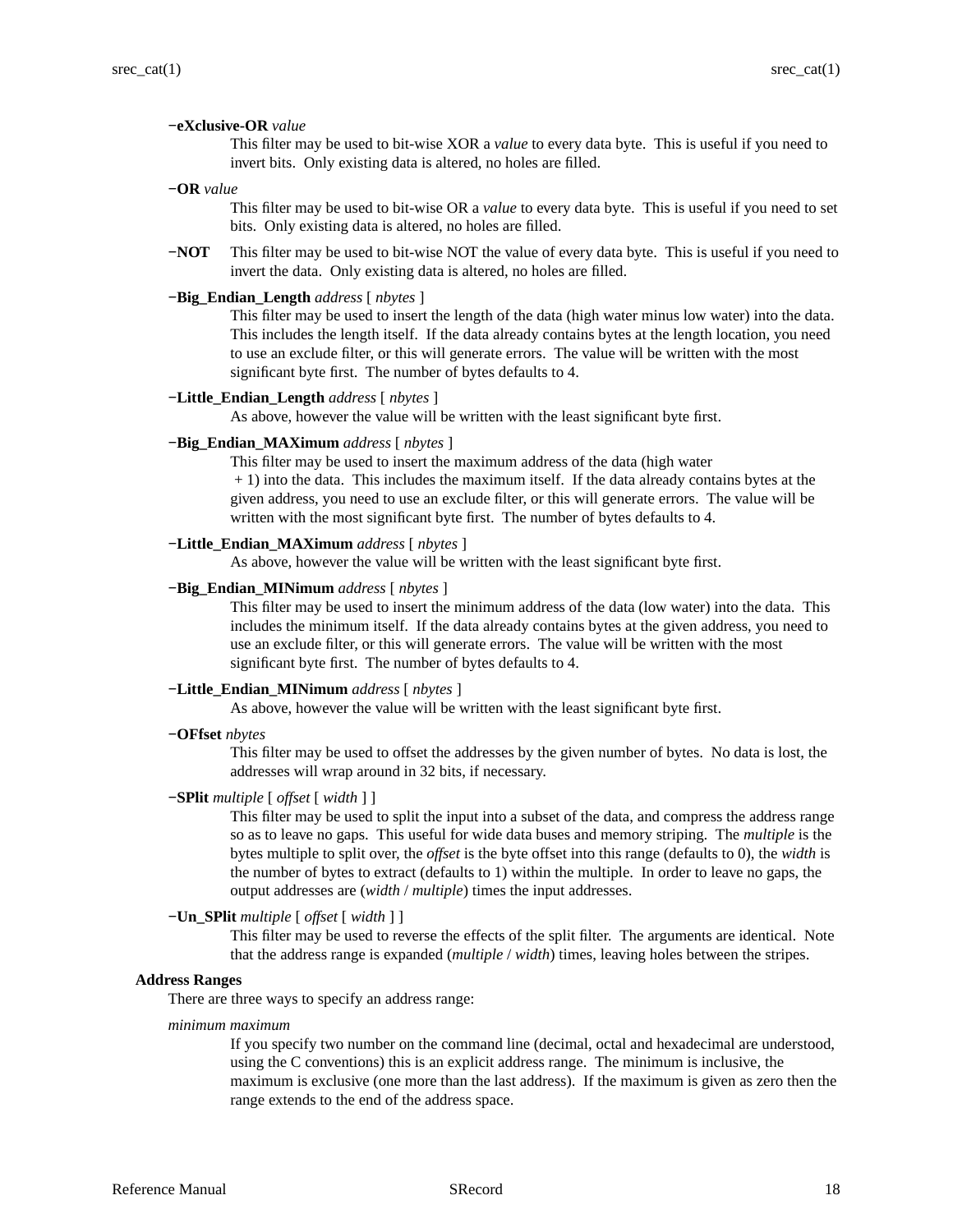#### **−Within** *input-specification*

This says to use the specified input file as a mask. The range includes all the places the specified input has data, and holes where it has holes. The input specification need not be just a file name, it may be anything any other input specification can be.

#### **−OVER** *input-specification*

This says to use the specified input file as a mask. The range extends from the minimum to the maximum address used by the input, and ignores any holes. The input specification need not be just a file name, it may be anything any other input specification can be.

In addition, all of these methods may be used, and used more than once, and the results will be added together.

#### **Calculated Values**

Most of the places above where a number is expected, you may supply one of the following:

#### **−MINimum** *input-specification*

This inserts the minimum address of the specified input file. The input specification need not be just a file name, it may be anything any other input specification can be.

## **−MAXimum** *input-specification*

This inserts the maximum address of the specified input file, plus one. The input specification need not be just a file name, it may be anything any other input specification can be.

## **−Length** *input-specification*

This inserts the length of the address range in the specified input file, ignoring any holes. The input specification need not be just a file name, it may be anything any other input specification can be.

For example, the **-OVER** *file* option can be thought of a short-hand for **( −min** *file* **−max** *file* **)**i, except that it is much easier to type, and also more efficient.

In addition, calculated values may optionally be rounded in one of three ways:

#### *value* **−Round\_Down** *number*

The *value* is rounded down to the the largest integer smaller than or equal to a whole multiple of the *number*.

## *value* **−Round\_Nearest** *number*

The *value* is rounded to the the nearest whole multiple of the *number*.

#### *value* **−Round\_Up** *number*

The *value* is rounded up to the the smallest integer larger than or equal to a whole multiple of the *number*.

## **OPTIONS**

The following options are understood:

## **−Output** *filename* [ *format* ]

This option may be used to specify the output file to be used. The special file name "-" is understood to mean the standard output. Output defaults to the standard output if this option is not used.

The *format* may be specified as:

#### **−Ascii\_Hex**

An Ascii-Hex file will be written. (See *srec\_ascii\_hex*(5) for a description of this file format.)

**−ASM** A series of assembler DB statements will be written.

#### **−Atmel\_Generic**

An Atmel Generic file will be written. (See *srec\_atmel\_generic*(5) for a description of this file format.)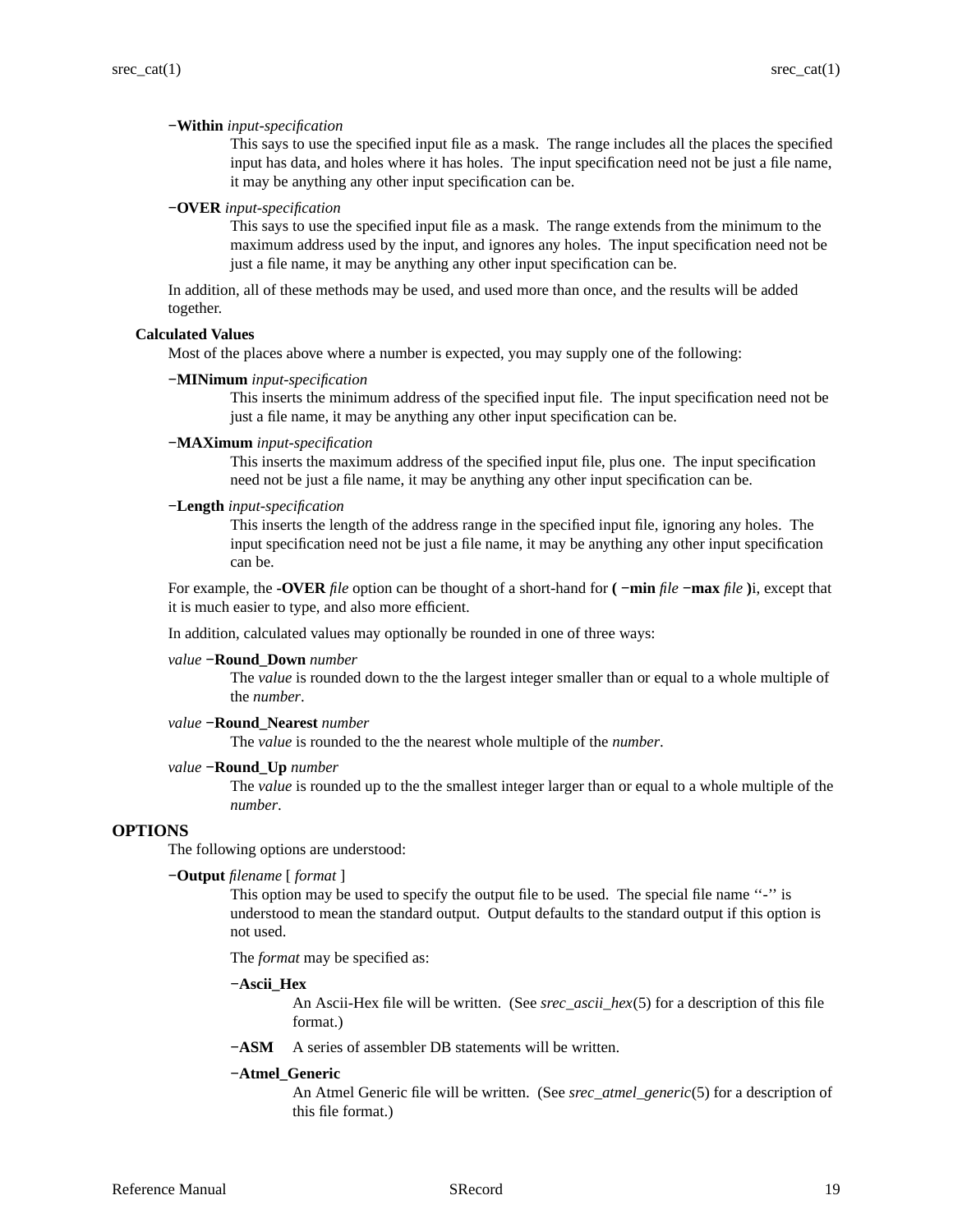**−BASic** A series of BASIC DATA statements will be written.

#### **−Binary**

A raw binary file will be written.

## **−C-Array** *identifier*

ACarray declaration will be written. The *identifier* is the name of the variable to be defined.

## **−COsmac**

An RCA Cosmac Elf format file will be written. (See *srec\_cosmac*(5) for a description of this file format.)

#### **−Dec\_Binary**

A DEC Binary (XXDP) format file will be written. (See *srec\_dec\_binary*(5) for a description of this file format.)

## **−Elektor\_Monitor52**

This option says to use the EMON52 format file when writing the file. (See *srec\_emon52*(5) for a description of this file format.)

## **−FAIrchild**

This option says to use the Fairchild Fairbug format file when writing the file. (See *srec\_fairchild*(5) for a description of this file format.)

## **−Fast\_Load**

This option says to use the LSI Logic Fast Load format file when writing the file. (See *srec\_fastload*(5) for a description of this file format.)

## **−Formatted\_Binary**

A Formatted Binary format file will be written. (See *srec\_formatted\_binary*(5) for a description of this file format.)

## **−Four\_Packed\_Code**

This option says to use the PFC format file when writing the file. (See *srec\_fpd*(5) for a description of this file format.)

**−Intel** An Intel hex format file will be written. (See *srec\_intel*(5) for a description of this file format.)

## **−MOS\_Technologies**

An Mos Technologies format file will be written. (See *srec\_mos\_tech*(5) for a description of this file format.)

## **−Motorola**

A Motorola S-Record file will be written. (See *srec\_motorola*(5) for a description of this file format.) This is the default.

## **−Needham\_Hexadecimal**

This option says to use the Needham Electronics ASCII file format to write the file. See *srec\_needham*(5) for a description of this file format.

#### **−Ohio\_Scientific**

This option says to use the Ohio Scientific hexadecimal format. See *srec\_os65v*(5) for a description of this format.

## **−SIGnetics**

This option says to use the Signetics hex format. See *srec\_signetics*(5) for a description of this format.

## **−SPAsm**

This option says to use the SPASM assembler output format (commonly used by PIC programmers). See *srec\_spasm*(5) for a description of this format.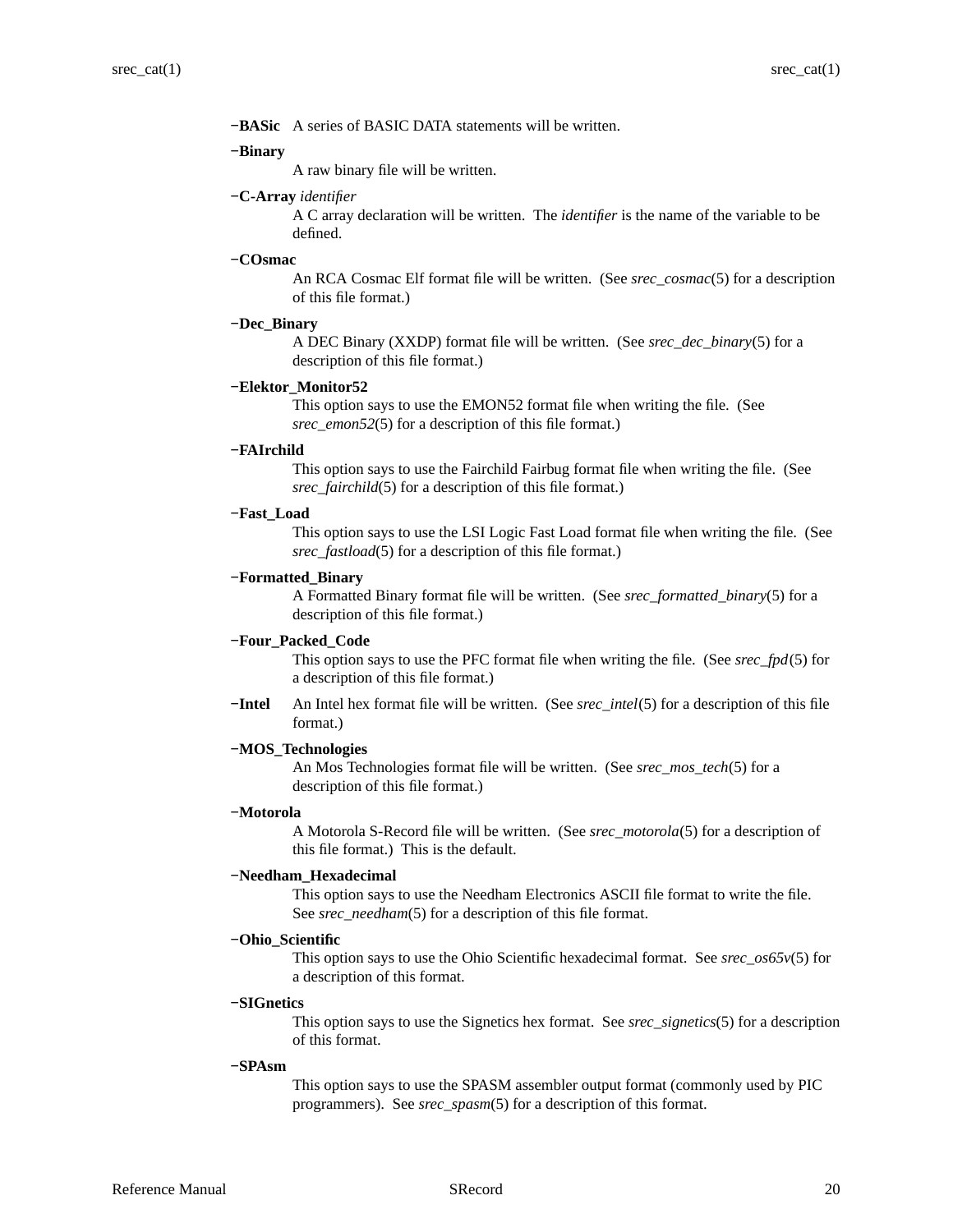## **−SPAsm\_LittleEndian**

This option says to use the SPASM assembler output format (commonly used by PIC programmers). But with the data the other way around.

#### **−Tektronix**

A Tektronix hex format file will be written. (See *srec\_tektronix*(5) for a description of this file format.)

## **−Tektronix\_Extended**

A Tektronix extended hex format file will be written. (See *srec\_tektronix\_extended*(5) for a description of this file format.)

## **−Texas\_Instruments\_Tagged**

A TI-Tagged format file will be written. (See *srec\_ti\_tagged*(5) for a description of this file format.)

#### **−VHdl** [ *bytes-per-word* [ *name* ]]

A VHDL format file will be written. The *bytes-per-word* defaaults to one, the *name* defaults to eprom. The *etc/x\_defs\_pack.vhd* file in the source distribution contains an example ROM definitions pack for the type-independent output.

## **−WILson**

A wilson format file will be written. (See *srec\_wilson*(5) for a description of this file format.)

#### **−Address\_Length** *number*

This option many be used to specify the minimum number of bytes to be used in the output to represent an address (padding with leading zeros if necessary). This helps when talking to braindead EPROM programmers which do not fully implement the format specification.

#### **−Data\_Only**

This option may be used to suppress all output except data fields. This helps when talking to brain-dead EPROM programmers which do not fully implement the format specification.

#### **-Line\_Length** *number*

This option may be used to limit the length of the output lines to at most *number* characters. (Not meaningful for binary file format.) Defaults to something less than 80 characters, depending on the format.

#### **−HEAder** *string*

This option may be used to set the header comment, in those format which support it.

#### **−MULTiple**

Use this option to permit a file to contain multiple (contradictory) values for some memory locations. A warning will be printed. The last value in the file will be used. The default is for this condition to be a fatal error.

All other options will produce a diagnostic error.

All options may be abbreviated; the abbreviation is documented as the upper case letters, all lower case letters and underscores (\_) are optional. You must use consecutive sequences of optional letters.

All options are case insensitive, you may type them in upper case or lower case or a combination of both, case is not important.

For example: the arguments "-help", "-HEL" and "-h" are all interpreted to mean the **-Help** option. The argument "-hlp" will not be understood, because consecutive optional characters were not supplied.

Options and other command line arguments may be mixed arbitrarily on the command line.

The GNU long option names are understood. Since all option names for *srec\_cat* are long, this means ignoring the extra leading '-'. The "**--***option***=***value*" convention is also understood.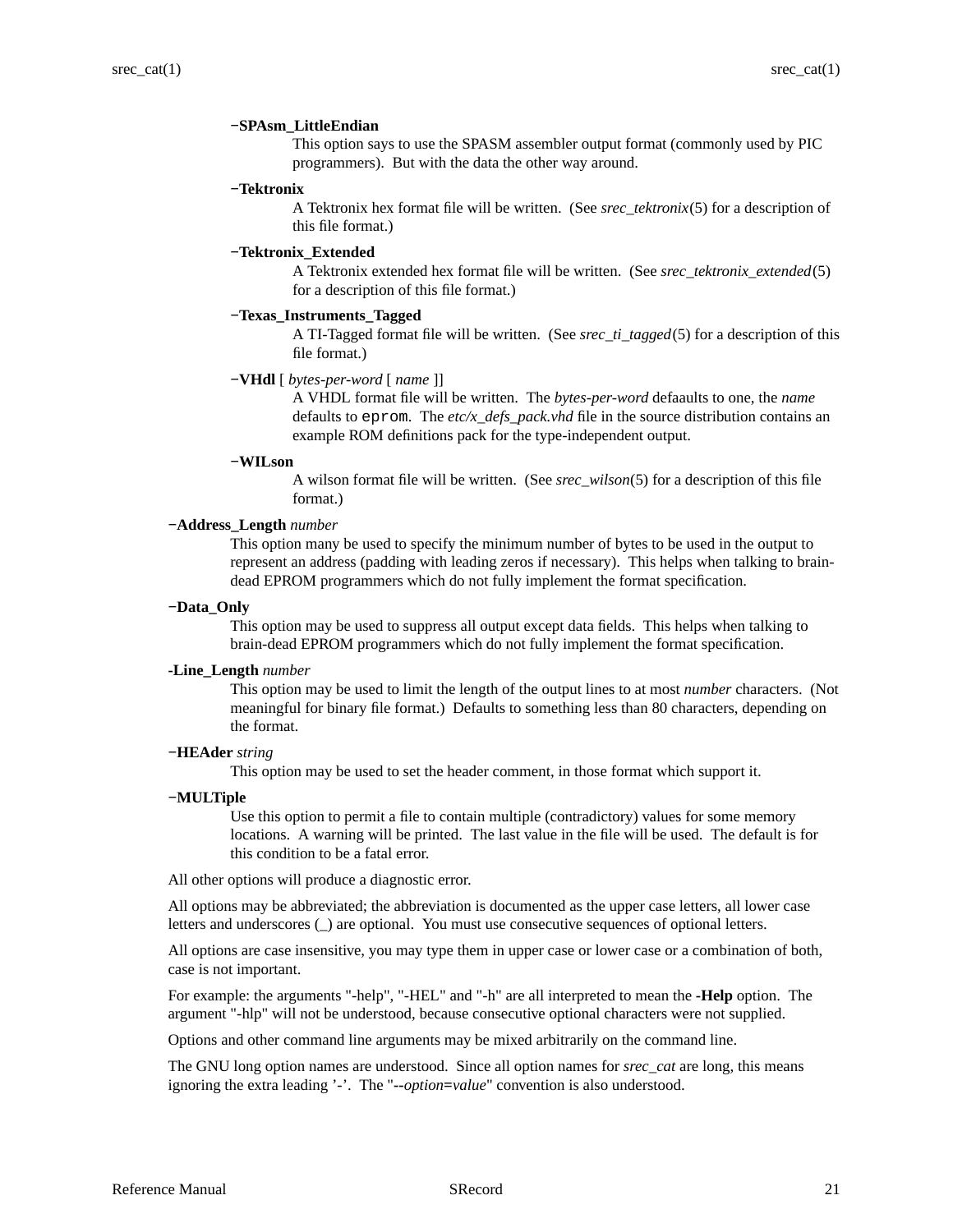# **EXIT STATUS**

The *srec\_cat* command will exit with a status of 1 on any error. The *srec\_cat* command will only exit with a status of 0 if there are no errors.

## **EXAMPLES**

The *srec\_cat* command is very powerful, due to the ability to combine the the input filters in almost unlimited ways.

## **Converting File Formats**

The simplest case is converting files from Intel hex format to Motorola S-Record format:

srec\_cat *intel-file* -intel -o *srec-file*

Converting the other was is just as simple:

srec\_cat *srec-file* -o *intel-file* -intel

In each case, the default format is Motorola S-Record format, so it does not need to be specified.

#### **Cropping the Data**

A common activity is to crop your data to match your EPROM location. Your linker may add other junk that you are not interested in, *e.g.* at the RAM location. In this example, there is a 1MB EPROM at the 2MB boundary:

srec\_cat *infile* -crop 0x200000 0x300000 -o *outfile*

The lower bound is inclusive, the upper bound is exclusive.

#### **Address Offset**

Just possibly, you have a moronic EPROM programmer, and it barfs if the eprom doesn't start at zero. Rather than butcher the linker command file, just offset the addresses:

srec\_cat *infile* -crop 0x200000 0x300000 -offset -0x200000 -o *outfile* This example also demonstrates how the input filters may be chained together.

#### **Joining Files Together**

The *srec\_cat* command takes its name from the UNIX *cat*(1) command, which is short for 'catenate' or 'to join'. Joining files together into a single file is simple, just name as many files on the command line as you need:

```
srec_cat infile1 infile2 -o outfile
```
However, this assumes that the files don't overlap in any way (you will get an error if they do). If both files start from address zero, you may need to use the offset filter:

srec\_cat *infile1 infile2* -offset 0x80000 -o *outfile*

Sometimes you want the two files to follow each other exactly, but you don't know the offset in advance: srec\_cat *infile1 infile2* -offset -maximum *infile1* -o *outfile*

Notice that where the was a number (0x80000) before, there is nowacalculation (−maximum *infile1*). This is possible most places a number may be used (also −minimum and −range).

#### **Filling the Blanks**

It is possible to fill the blanks where our data does not lie. The simplest example of this fills the entire EPROM:

srec\_cat *infile* -fill 0x00 0x200000 0x300000 -o *outfile*

This example fills the holes, if any, with zeros. You must specify a range - with a 32-bit address space, filling everything generates *huge* load files.

If you only want to fill the gaps in your data, and don't want to fill the entire EPROM, try:

srec\_cat *infile* -fill 0x00 -over *infile* -o *outfile*

This example demonstrates the fact that wherever an address range may be specified, the **−over** and **−within** options may be used.

## **Unfilling the Blanks**

It is common to need to ''unfill'' an eprom image after you read it out of a chip. Usually, it will have had all the holes filled with 0xFF (areas of the EPROM you don't program show as 0xFF when you read them back).

To get rid of all the 0xFF bytes in the data, use this filter: srec\_cat *infile* -unfill 0xFF -o *outfile*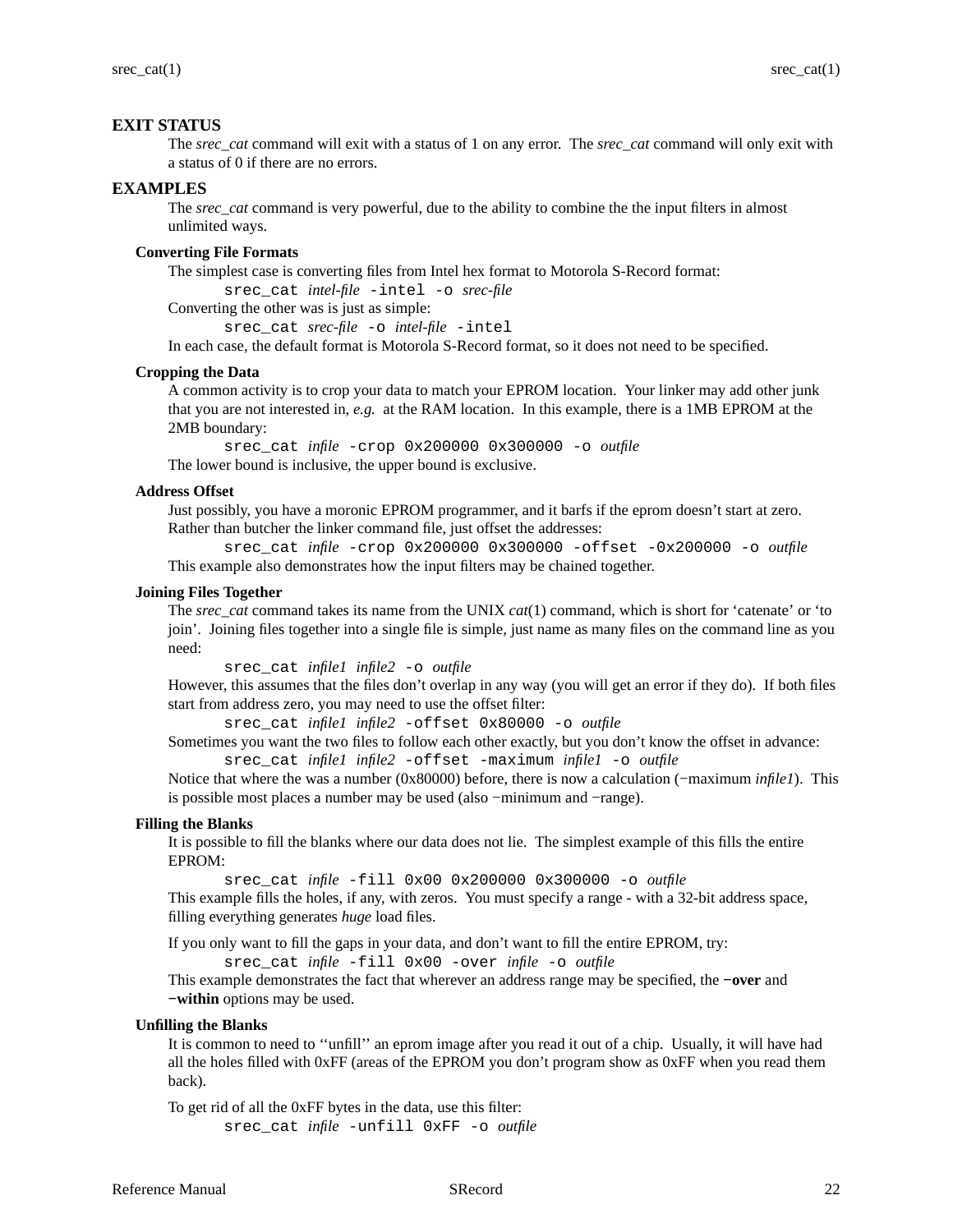This will get rid of *all* the 0xFF bytes, including the ones you actually wanted in there. There are two ways to deal with this. First, you can specify a minimum run length to the un-fill:

srec\_cat *infile* -unfill 0xFF 5 -o *outfile*

This says that runs of 1 to 4 bytes of 0xFF are OK, and that a hole should only be created for runs of 5 or more 0xFF bytes in a row. The second method is to re-fill over the intermediate gaps:

srec\_cat *outile* -fill 0xFF -over *outfile* -o *outfile2*

Which method you choose depends on your needs, and the shape of the data in your EPROM. You may need to combine both techniques.

## **Splitting an Image**

If you have a 16-bit data bus, but you are using two 8-bit EPROMs to hold your firmware, you can generate the even and odd images by using the −SPlit filter. Assuming your firmware is in the *firmware.hex* file, use the following:

```
srec cat firmware.hex -split 2 0 -o firmware.even.hex
srec_cat firmware.hex -split 2 1 -o firmware.odd.hex
```
This will result in the two necessary EPROM images. Note that the output addresses are divided by the split multiple, so if your EPROM images are at a particular offset (say  $0x10000$ , in the following example), you need to remove the offset, and then replace it...

```
srec cat firmware.hex \setminus-offset -0x10000 -split 2 0 \setminus-offset 0x10000 -o firmware.even.hex
srec_cat firmware.hex \
      -offset -0x10000 -split 2 1 \setminus-offset 0x10000 -o firmware.odd.hex
```
Note how the ability to apply multiple filters simplifies what would otherwise be a much longer script.

A second use for the −SPlit filter is memory striping. In this example, the hardware requires that 512-byte blocks alternate between 4 EPROMs. Generating the 4 images would be done as follows:

```
srec cat firmware.hex -split 0x800 0x000 0x200 -o firmware.0.hex
srec cat firmware.hex -split 0x800 0x200 0x200 -o firmware.1.hex
srec_cat firmware.hex -split 0x800 0x400 0x200 -o firmware.2.hex
srec_cat firmware.hex -split 0x800 0x600 0x200 -o firmware.3.hex
```
The unsplit filter may be used to reverse the effects of the split filter. Note that the address range is expanded leaving holes between the stripes. By using all the stripes, the complete input is reassembled, without any holes. For example, to reverse our previous 16-bit data bus example, use the following command:

```
srec cat -o firmware.hex \setminusfirmware.even.hex -unsplit 2 0 \backslashfirmware.odd.hex -unsplit 2 1
```
## **COPYRIGHT**

*srec\_cat* version 1.15 Copyright © 1998, 1999, 2000, 2001, 2002, 2003 Peter Miller; All rights reserved.

The *srec\_cat* program comes with ABSOLUTELY NO WARRANTY; for details use the '*srec\_cat -VERSion License*' command. This is free software and you are welcome to redistribute it under certain conditions; for details use the '*srec\_cat -VERSion License*' command.

# **AUTHOR**

| Peter Miller | E-Mail: | millerp@canb.auug.org.au              |
|--------------|---------|---------------------------------------|
| ∕∖\*         | WWW:    | http://www.canb.auug.org.au/~millerp/ |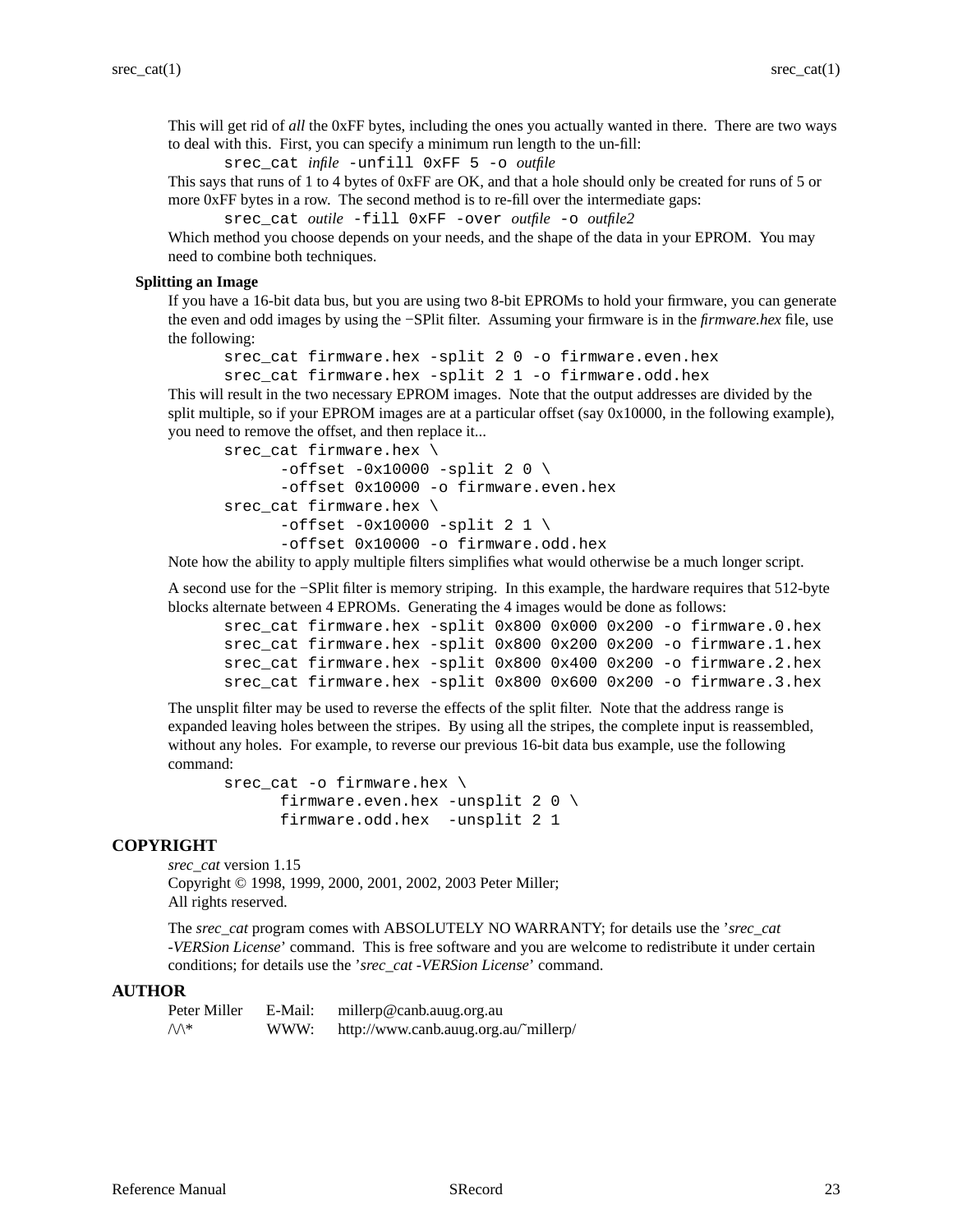# **NAME**

srec\_cmp – compare two eprom load files for equality

# **SYNOPSIS**

**srec\_cmp** [ *option*... ] *filename*... **srec\_cmp -Help srec\_cmp -VERSion**

## **DESCRIPTION**

The *srec\_cmp* program is used to compare two eprom load files for equality. This comparison is performed irrespective of the load order of the data in each of the files.

## **INPUT FILE SPECIFICATIONS**

Input files may be qualified in a number of ways: you may specify their format and you may specify filters to apply to them. An input file specification looks like this:

*filename* [ *format* ][ *filter* ... ]

The *filename* The filename may be specified as a file name, or the special name "-" which is understood to mean the standard input.

#### **File Formats**

The *format* is specified by the argument *after* the file name. The format defaults to Motorola S-Record if not specified. The format specified are:

# **−Ascii-Hex**

This option says to use the Ascii-Hex format to read the file. See *srec\_ascii\_hex*(5) for a description of this file format.

## **−Atmel\_Generic**

This option says to use the Atmel Generic format to read the file. See *srec\_atmel\_genetic*(5) for a description of this file format.

## **−Binary**

This option says the file is a raw binary file, and should be read literally. (May also be written −Raw.)

#### **−COsmac**

This option says to use the RCA Cosmac Elf format to read the file. See *srec\_cosmac*(5) for a description of this file format.

## **−Dec\_Binary**

This option says to use the DEC Binary (XXDP) format to read the file. See *srec\_dec\_binary*(5) for a description of this file format.

## **−Elektor\_Monitor52**

This option says to use the EMON52 format to read the file. See *srec\_emon52*(5) for a description of this file format.

#### **−FAIrchild**

This option says to use the Fairchild Fairbug format to read the file. See *srec\_fairchild*(5) for a description of this file format.

## **−Fast\_Load**

This option says to use the LSI Logic Fast Load format to read the file. See *srec\_fastload*(5) for a description of this file format.

#### **−Formatted\_Binary**

This option says to use the Formatted Binary format to read the file. See *srec\_formatted\_binary*(5) for a description of this file format.

#### **−Four\_Packed\_Code**

This option says to use the FPC format to read the file. See *srec\_fpc*(5) for a description of this file format.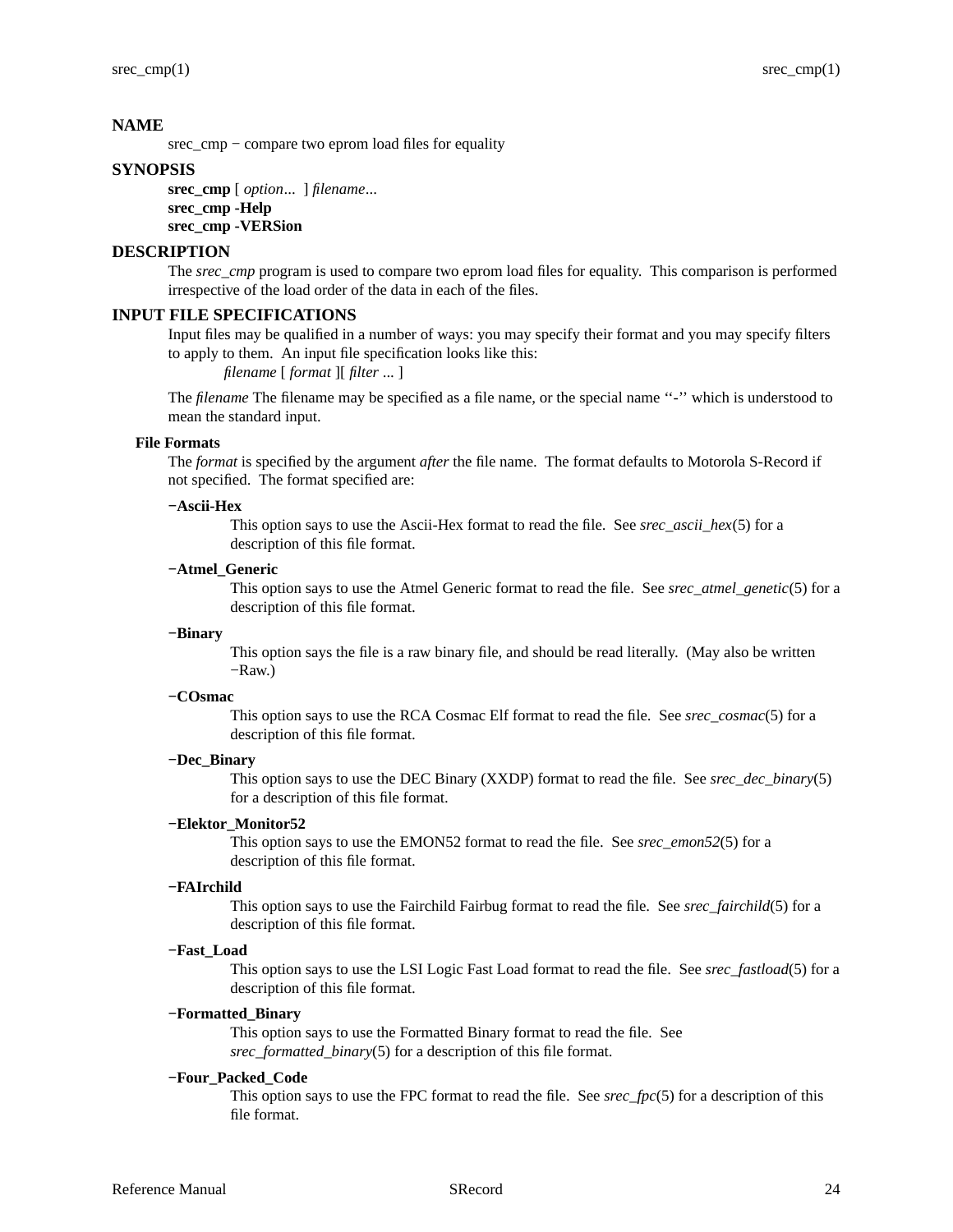- **−Guess** This option may be uased to ask srec\_cmp to guess the input format. This is slower than specifying an explicit format, as it may open and close the file a number of times.
- **−Intel** This option says to use the Intel hex format to read the file. See *srec\_intel*(5) for a description of this file format.

## **−MOS\_Technologies**

This option says to use the Mos Technologies format to read the file. See *srec\_mos\_tech*(5) for a description of this file format.

#### **−Motorola**

This option says to use the Motorola S-Record format to read the file. (May also be written −S-Record.) See *srec\_motorola*(5) for a description of this file format.

# **−Needham\_Hexadecimal**

This option says to use the Needham Electronics ASCII file format to read the file. See *srec\_needham*(5) for a description of this file format.

#### **−Ohio\_Scientific**

This option says to use the Ohio Scientific format. See *srec\_os65v*(5) for a description of this file format.

#### **−SIGnetics**

This option says to use the Signetics format. See *srec\_spasm*(5) for a description of this file format.

## **−SPAsm**

This option says to use the SPASM assembler output format (commonly used by PIC programmers). See *srec\_spasm*(5) for a description of this file format.

#### **−SPAsm\_LittleEndian**

This option says to use the SPASM assembler output format (commonly used by PIC programmers). But with the data the other way around.

#### **−Tektronix**

This option says to use the Tektronix hex format to read the file. See *srec\_tektronix*(5) for a description of this file format.

## **−Tektronix\_Extended**

This option says to use the Tektronix extended hex format to read the file. See *srec\_tektronix\_extended*(5) for a description of this file format.

#### **−Texas\_Instruments\_Tagged**

This option says to use the Texas Instruments Tagged format to read the file. See *srec\_ti\_tagged*(5) for a description of this file format.

#### **−WILson**

This option says to use the wilson format to read the file. See *srec\_wilson*(5) for a description of this file format.

## **Input Filters**

You may specify zero or more *filters* to be applied. Filters are applied in the order the user specifies.

#### **−Big\_Endian\_Checksum\_BitNot** *address* [ *nbytes* [ *width* ]]

This filter may be used to insert the one's complement checksum of the data into the data, most significant byte first. The data is literaly summed; if there are duplicate bytes, this will produce an incorrect result, if there are holes, it will be as if they were filled with zeros. If the data already contains bytes at the checksum location, you need to use an exclude filter, or this will generate errors. You need to apply and crop or fill filters before this filter. The value will be written with the most significant byte first. The number of bytes of resulting checksum defaults to 4. The width (the width in bytes of the values being summed) defaults to 1.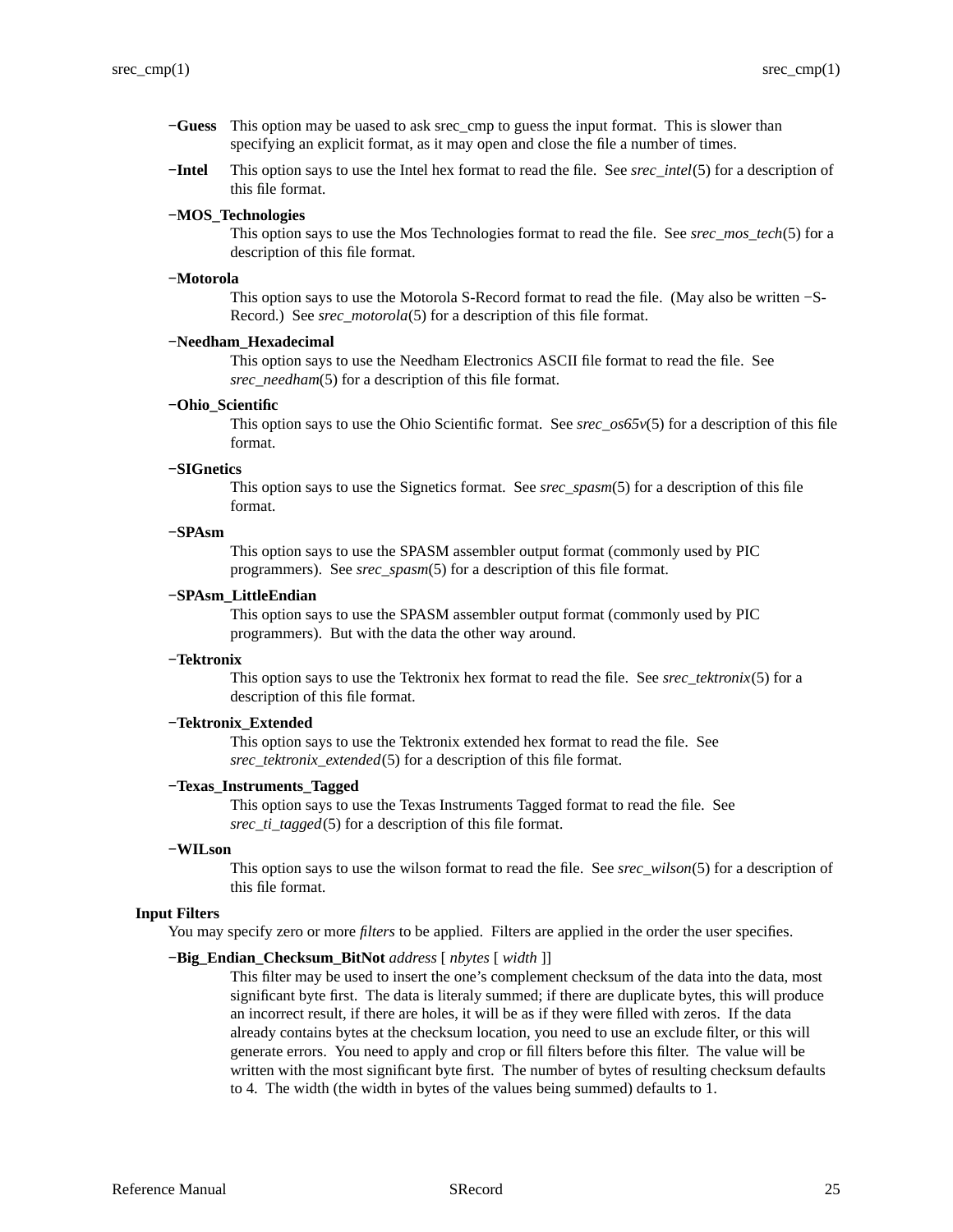## **−Big\_Endian\_Checksum\_Negative** *address* [ *nbytes* [ *width* ]]

This filter may be used to insert the two's complement (negative) checksum of the data into the data. Otherwise similar to the above.

## **−Big\_Endian\_Checksum\_Positive** *address* [ *nbytes* [ *width* ]]

This filter may be used to insert the simple checksum of the data into the data. Otherwise similar to the above.

#### **−Little\_Endian\_Checksum\_BitNot** *address* [ *nbytes* [ *width* ]]

This filter may be used to insert the one's complement (bitnot) checksum of the data into the data, least significant byte first. Otherwise similar to the above.

#### **−Little\_Endian\_Checksum\_Negative** *address* [ *nbytes* [ *width* ]]

This filter may be used to insert the two's complement (negative) checksum of the data into the data. Otherwise similar to the above.

# **−Little\_Endian\_Checksum\_Negative** *address* [ *nbytes* [ *width* ]]

This filter may be used to insert the simple checksum of the data into the data. Otherwise similar to the above.

## **−Byte\_Swap**

This filter may be used to swap pairs of odd and even bytes.

#### **−Big\_Endian\_CRC16** *address*

This filter may be used to insert an industry standard 16-bit CRC checksum of the data into the data. Two bytes, big-endian order, are inserted at the address given. Holes in the input data are ignored. Bytes are processed in ascending address order (*not* in the order they appear in the input).

# **−Big\_Endian\_CRC16** *address*

As above, except little-endian order.

#### **−Big\_Endian\_CRC32** *address*

This filter may be used to insert an industry standard 32-bit CRC checksum of the data into the data. Four bytes, big-endian order, are inserted at the address given. Holes in the input data are ignored. Bytes are processed in ascending address order (*not* in the order they appear in the input).

#### **−Big\_Endian\_CRC32** *address*

As above, except little-endian order.

#### **−Crop** *address-range*

This filter may be used to isolate a section of data, and discard the rest.

#### **−Exclude** *address-range*

This filter may be used to exclude a section of data, and keep the rest. The is the logical complement of the **−Crop** filter.

#### **−Fill** *value address-range*

This filter may be used to fill any gaps in the data with bytes equal to *value*. The fill will only occur in the address range given.

## **−UnFill** *value* [ *min-run-length* ]

This filter may be used to create gaps in the data with bytes equal to *value*. You can think of it as reversing the effects of the **−Fill** filter. The gaps will only be created if the are at least *min-runlength* bytes in a row (defaults to 1).

#### **−AND** *value*

This filter may be used to bit-wise AND a *value* to every data byte. This is useful if you need to clear bits. Only existing data is altered, no holes are filled.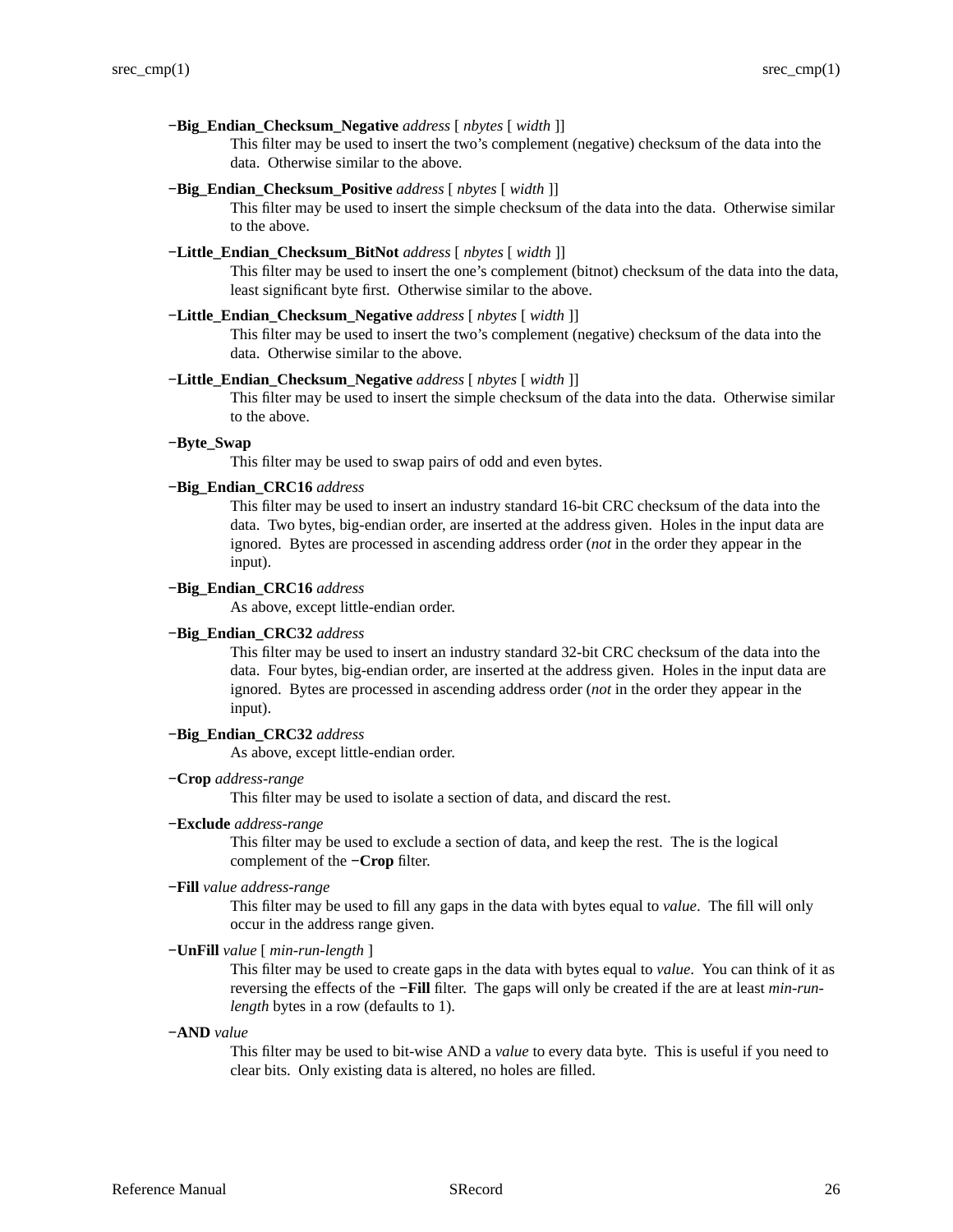## **−eXclusive-OR** *value*

This filter may be used to bit-wise XOR a *value* to every data byte. This is useful if you need to invert bits. Only existing data is altered, no holes are filled.

**−OR** *value*

This filter may be used to bit-wise OR a *value* to every data byte. This is useful if you need to set bits. Only existing data is altered, no holes are filled.

**−NOT** This filter may be used to bit-wise NOT the value of every data byte. This is useful if you need to invert the data. Only existing data is altered, no holes are filled.

## **−Big\_Endian\_Length** *address* [ *nbytes* ]

This filter may be used to insert the length of the data (high water minus low water) into the data. This includes the length itself. If the data already contains bytes at the length location, you need to use an exclude filter, or this will generate errors. The value will be written with the most significant byte first. The number of bytes defaults to 4.

## **−Little\_Endian\_Length** *address* [ *nbytes* ]

As above, however the value will be written with the least significant byte first.

## **−Big\_Endian\_MAXimum** *address* [ *nbytes* ]

This filter may be used to insert the maximum address of the data (high water

+ 1) into the data. This includes the maximum itself. If the data already contains bytes at the given address, you need to use an exclude filter, or this will generate errors. The value will be written with the most significant byte first. The number of bytes defaults to 4.

## **−Little\_Endian\_MAXimum** *address* [ *nbytes* ]

As above, however the value will be written with the least significant byte first.

## **−Big\_Endian\_MINimum** *address* [ *nbytes* ]

This filter may be used to insert the minimum address of the data (low water) into the data. This includes the minimum itself. If the data already contains bytes at the given address, you need to use an exclude filter, or this will generate errors. The value will be written with the most significant byte first. The number of bytes defaults to 4.

#### **−Little\_Endian\_MINimum** *address* [ *nbytes* ]

As above, however the value will be written with the least significant byte first.

**−OFfset** *nbytes*

This filter may be used to offset the addresses by the given number of bytes. No data is lost, the addresses will wrap around in 32 bits, if necessary.

## **−SPlit** *multiple* [ *offset* [ *width* ] ]

This filter may be used to split the input into a subset of the data, and compress the address range so as to leave no gaps. This useful for wide data buses and memory striping. The *multiple* is the bytes multiple to split over, the *offset* is the byte offset into this range (defaults to 0), the *width* is the number of bytes to extract (defaults to 1) within the multiple. In order to leave no gaps, the output addresses are (*width* / *multiple*) times the input addresses.

## **−Un\_SPlit** *multiple* [ *offset* [ *width* ] ]

This filter may be used to reverse the effects of the split filter. The arguments are identical. Note that the address range is expanded (*multiple* / *width*) times, leaving holes between the stripes.

#### **Address Ranges**

There are three ways to specify an address range:

*minimum maximum*

If you specify two number on the command line (decimal, octal and hexadecimal are understood, using the C conventions) this is an explicit address range. The minimum is inclusive, the maximum is exclusive (one more than the last address). If the maximum is given as zero then the range extends to the end of the address space.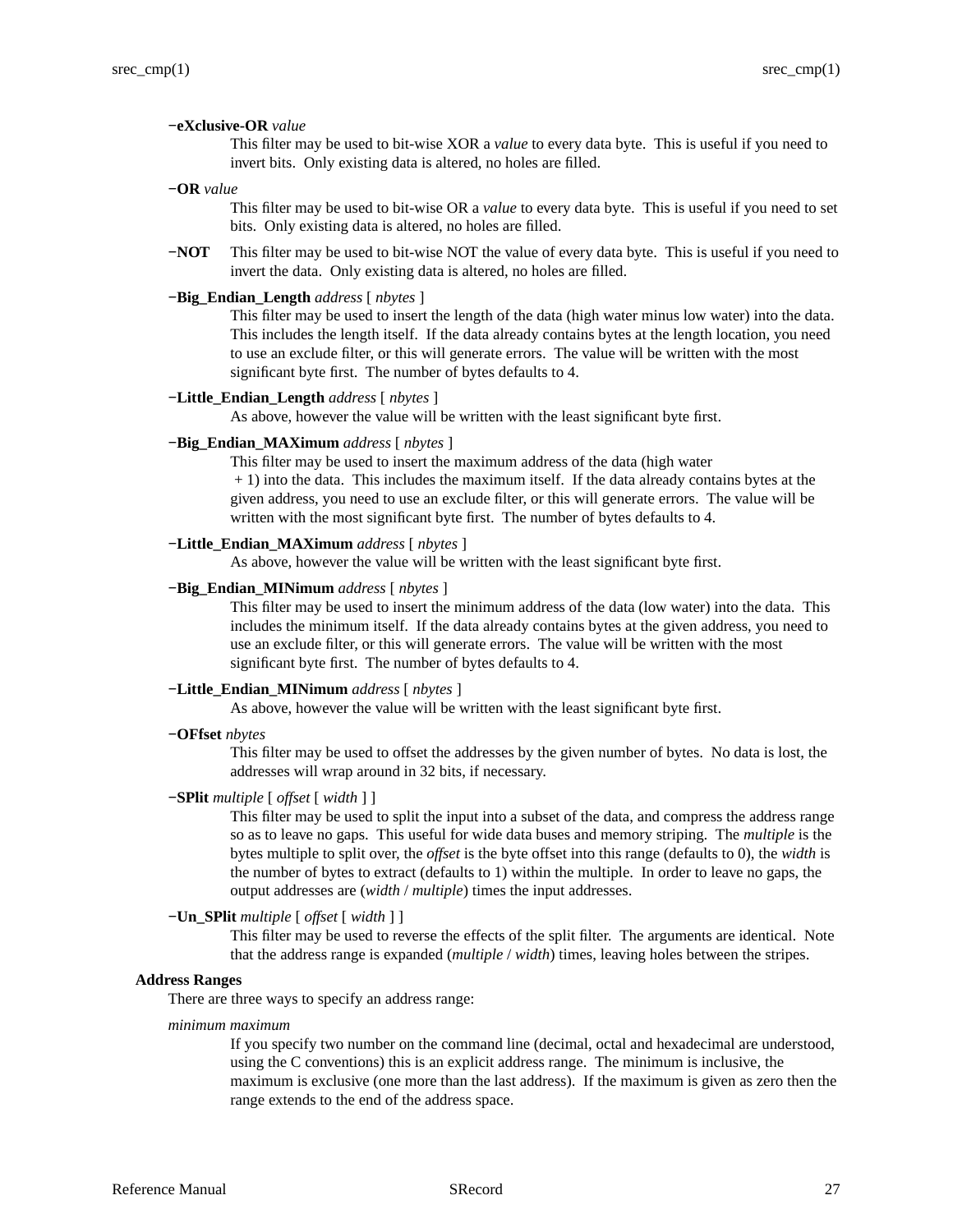#### **−Within** *input-specification*

This says to use the specified input file as a mask. The range includes all the places the specified input has data, and holes where it has holes. The input specification need not be just a file name, it may be anything any other input specification can be.

#### **−OVER** *input-specification*

This says to use the specified input file as a mask. The range extends from the minimum to the maximum address used by the input, and ignores any holes. The input specification need not be just a file name, it may be anything any other input specification can be.

In addition, all of these methods may be used, and used more than once, and the results will be added together.

#### **Calculated Values**

Most of the places above where a number is expected, you may supply one of the following:

#### **−MINimum** *input-specification*

This inserts the minimum address of the specified input file. The input specification need not be just a file name, it may be anything any other input specification can be.

#### **−MAXimum** *input-specification*

This inserts the maximum address of the specified input file, plus one. The input specification need not be just a file name, it may be anything any other input specification can be.

## **−Length** *input-specification*

This inserts the length of the address range in the specified input file, ignoring any holes. The input specification need not be just a file name, it may be anything any other input specification can be.

For example, the **-OVER** *file* option can be thought of a short-hand for **( −min** *file* **−max** *file* **)**i, except that it is much easier to type, and also more efficient.

In addition, calculated values may optionally be rounded in one of three ways:

#### *value* **−Round\_Down** *number*

The *value* is rounded down to the the largest integer smaller than or equal to a whole multiple of the *number*.

#### *value* **−Round\_Nearest** *number*

The *value* is rounded to the the nearest whole multiple of the *number*.

#### *value* **−Round\_Up** *number*

The *value* is rounded up to the the smallest integer larger than or equal to a whole multiple of the *number*.

## **OPTIONS**

The following options are understood:

#### **-Help**

Provide some help with using the *srec\_cmp* program.

#### **−MULTiple**

Use this option to permit a file to contain multiple (contradictory) values for some memory locations. A warning will be printed. The last value in the file will be used. The default is for this condition to be a fatal error.

#### **-VERSion**

Print the version of the *srec\_cmp* program being executed.

#### **-Verbose**

This option may be used to obtain more information about how and where the two files differ. Please note that this takes longer, and the output can be voluminous.

All other options will produce a diagnostic error.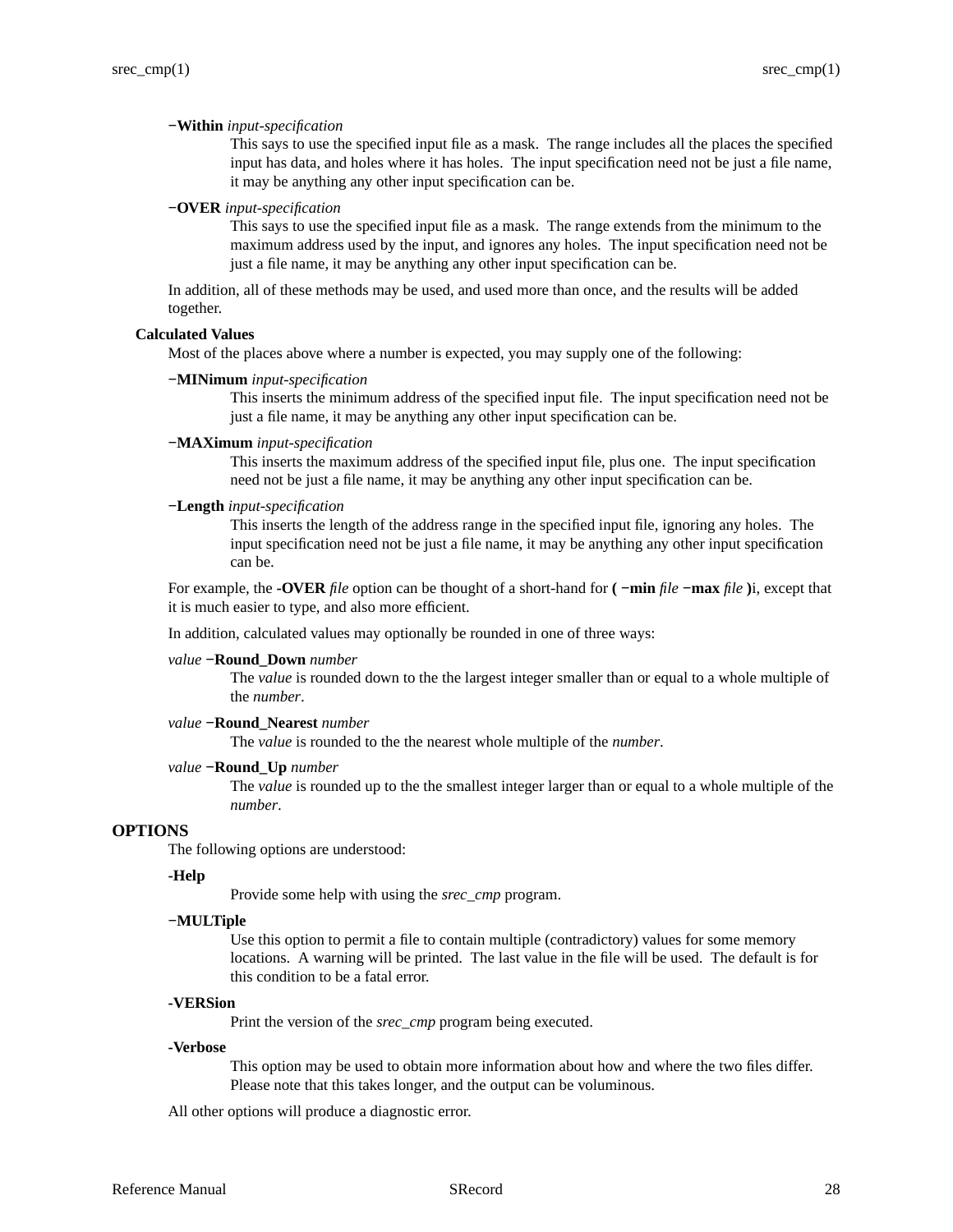All options may be abbreviated; the abbreviation is documented as the upper case letters, all lower case letters and underscores (\_) are optional. You must use consecutive sequences of optional letters.

All options are case insensitive, you may type them in upper case or lower case or a combination of both, case is not important.

For example: the arguments "-help", "-HEL" and "-h" are all interpreted to mean the **-Help** option. The argument "-hlp" will not be understood, because consecutive optional characters were not supplied.

Options and other command line arguments may be mixed arbitrarily on the command line.

The GNU long option names are understood. Since all option names for *srec\_cmp* are long, this means ignoring the extra leading '-'. The "**--***option***=***value*" convention is also understood.

## **EXIT STATUS**

The *srec\_cmp* command will exit with a status of 1 on any error. The *srec\_cmp* command will only exit with a status of 0 if there are no errors.

## **EXAMPLE**

A common use for the *srec\_cmp* command is to verify that a particular signature is present in the code. In this example, the signature is in a file called''signature'', and the EPROM image is in a file called ''image''. We assume they are both Motorola S-Record format, although this will work for all formats:

srec\_cmp signature image -crop -within signature

The signature need not be at the start of memory, nor need it be one single contiguous piece of memory. In the above example, the portions of the image which have the same address range as the signature are compared with the signature.

## **COPYRIGHT**

*srec\_cmp* version 1.15 Copyright © 1998, 1999, 2000, 2001, 2002, 2003 Peter Miller; All rights reserved.

The *srec\_cmp* program comes with ABSOLUTELY NO WARRANTY; for details use the '*srec\_cmp -VERSion License*' command. This is free software and you are welcome to redistribute it under certain conditions; for details use the '*srec\_cmp -VERSion License*' command.

# **AUTHOR**

Peter Miller E-Mail: millerp@canb.auug.org.au /\/\\* WWW: http://www.canb.auug.org.au/˜millerp/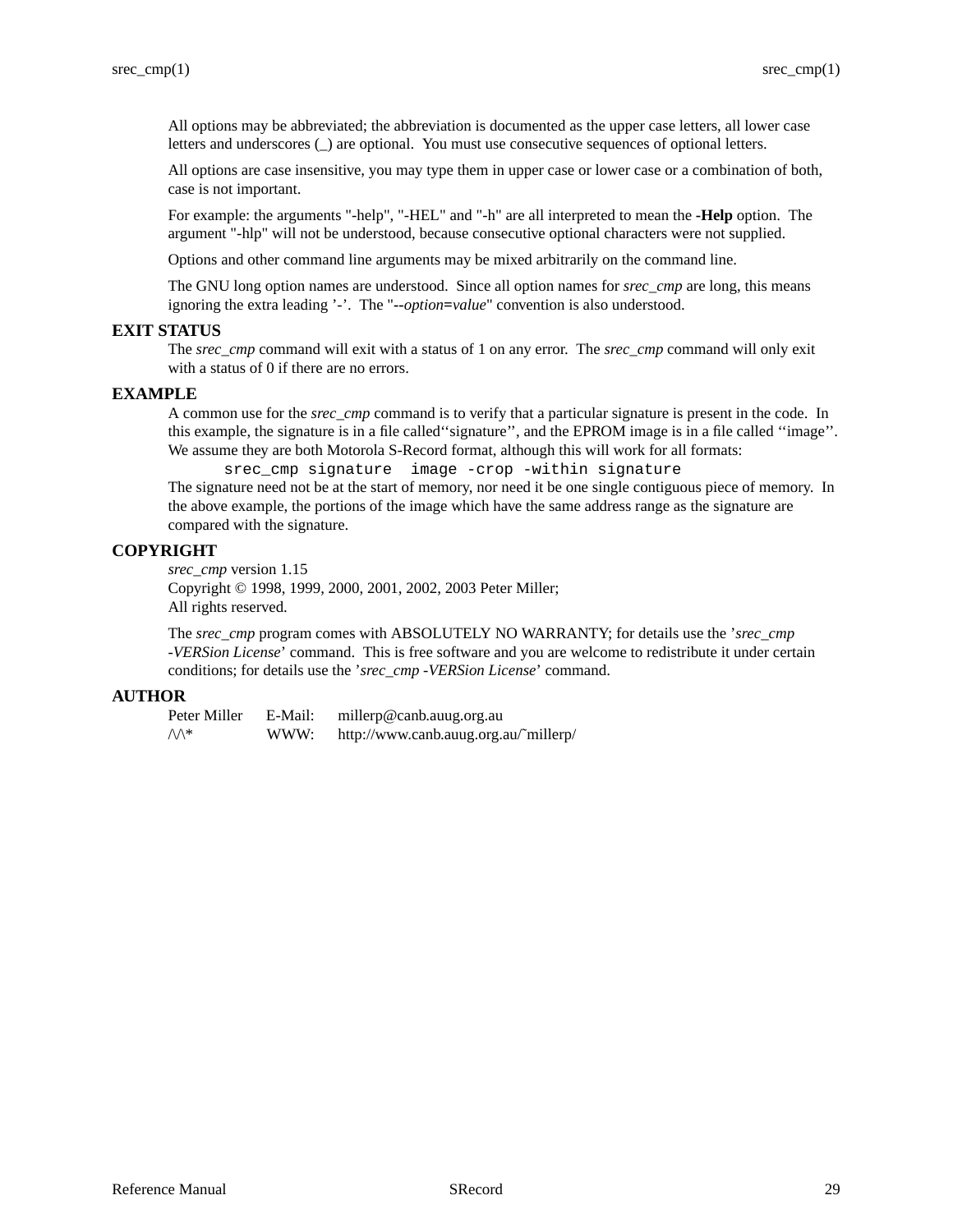srec\_info − information about eprom load files

# **SYNOPSIS**

**srec\_info** [ *option*... ] *filename*... **srec\_info -Help srec\_info -VERSion**

# **DESCRIPTION**

The *srec\_info* program is used to obtain input about eprom load files. It reads the files specified, and then presents statistics about them. These statistics include: the file header if any, the start address if any, and the address ranges covered by the data if any.

# **INPUT FILE SPECIFICATIONS**

Input files may be qualified in a number of ways: you may specify their format and you may specify filters to apply to them. An input file specification looks like this:

*filename* [ *format* ][ *filter* ... ]

The *filename* The filename may be specified as a file name, or the special name "-" which is understood to mean the standard input.

### **File Formats**

The *format* is specified by the argument *after* the file name. The format defaults to Motorola S-Record if not specified. The format specified are:

### **−Ascii-Hex**

This option says to use the Ascii-Hex format to read the file. See *srec\_ascii\_hex*(5) for a description of this file format.

### **−Atmel\_Generic**

This option says to use the Atmel Generic format to read the file. See *srec\_atmel\_genetic*(5) for a description of this file format.

### **−Binary**

This option says the file is a raw binary file, and should be read literally. (May also be written −Raw.)

## **−COsmac**

This option says to use the RCA Cosmac Elf format to read the file. See *srec\_cosmac*(5) for a description of this file format.

## **−Dec\_Binary**

This option says to use the DEC Binary (XXDP) format to read the file. See *srec\_dec\_binary*(5) for a description of this file format.

## **−Elektor\_Monitor52**

This option says to use the EMON52 format to read the file. See *srec\_emon52*(5) for a description of this file format.

## **−FAIrchild**

This option says to use the Fairchild Fairbug format to read the file. See *srec\_fairchild*(5) for a description of this file format.

### **−Fast\_Load**

This option says to use the LSI Logic Fast Load format to read the file. See *srec\_fastload*(5) for a description of this file format.

## **−Formatted\_Binary**

This option says to use the Formatted Binary format to read the file. See *srec\_formatted\_binary*(5) for a description of this file format.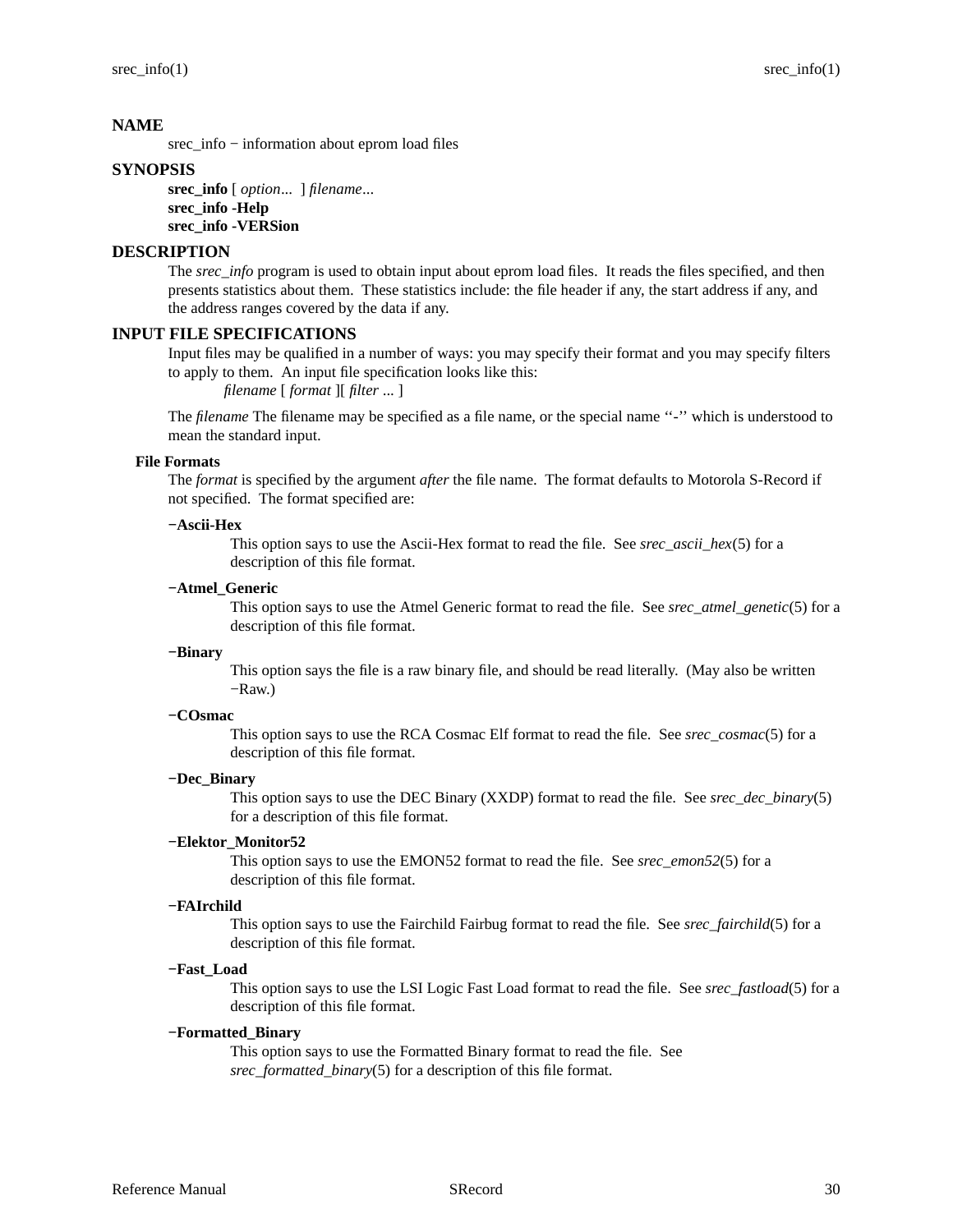### **−Four\_Packed\_Code**

This option says to use the FPC format to read the file. See *srec\_fpc*(5) for a description of this file format.

- **−Guess** This option may be uased to ask srec\_info to guess the input format. This is slower than specifying an explicit format, as it may open and close the file a number of times.
- **−Intel** This option says to use the Intel hex format to read the file. See *srec\_intel*(5) for a description of this file format.

### **−MOS\_Technologies**

This option says to use the Mos Technologies format to read the file. See *srec\_mos\_tech*(5) for a description of this file format.

# **−Motorola**

This option says to use the Motorola S-Record format to read the file. (May also be written −S-Record.) See *srec\_motorola*(5) for a description of this file format.

### **−Needham\_Hexadecimal**

This option says to use the Needham Electronics ASCII file format to read the file. See *srec\_needham*(5) for a description of this file format.

### **−Ohio\_Scientific**

This option says to use the Ohio Scientific format. See *srec\_os65v*(5) for a description of this file format.

### **−SIGnetics**

This option says to use the Signetics format. See *srec\_spasm*(5) for a description of this file format.

### **−SPAsm**

This option says to use the SPASM assembler output format (commonly used by PIC programmers). See *srec\_spasm*(5) for a description of this file format.

### **−SPAsm\_LittleEndian**

This option says to use the SPASM assembler output format (commonly used by PIC programmers). But with the data the other way around.

### **−Tektronix**

This option says to use the Tektronix hex format to read the file. See *srec\_tektronix*(5) for a description of this file format.

## **−Tektronix\_Extended**

This option says to use the Tektronix extended hex format to read the file. See *srec\_tektronix\_extended*(5) for a description of this file format.

## **−Texas\_Instruments\_Tagged**

This option says to use the Texas Instruments Tagged format to read the file. See *srec\_ti\_tagged*(5) for a description of this file format.

## **−WILson**

This option says to use the wilson format to read the file. See *srec\_wilson*(5) for a description of this file format.

## **Input Filters**

You may specify zero or more *filters* to be applied. Filters are applied in the order the user specifies.

#### **−Big\_Endian\_Checksum\_BitNot** *address* [ *nbytes* [ *width* ]]

This filter may be used to insert the one's complement checksum of the data into the data, most significant byte first. The data is literaly summed; if there are duplicate bytes, this will produce an incorrect result, if there are holes, it will be as if they were filled with zeros. If the data already contains bytes at the checksum location, you need to use an exclude filter, or this will generate errors. You need to apply and crop or fill filters before this filter. The value will be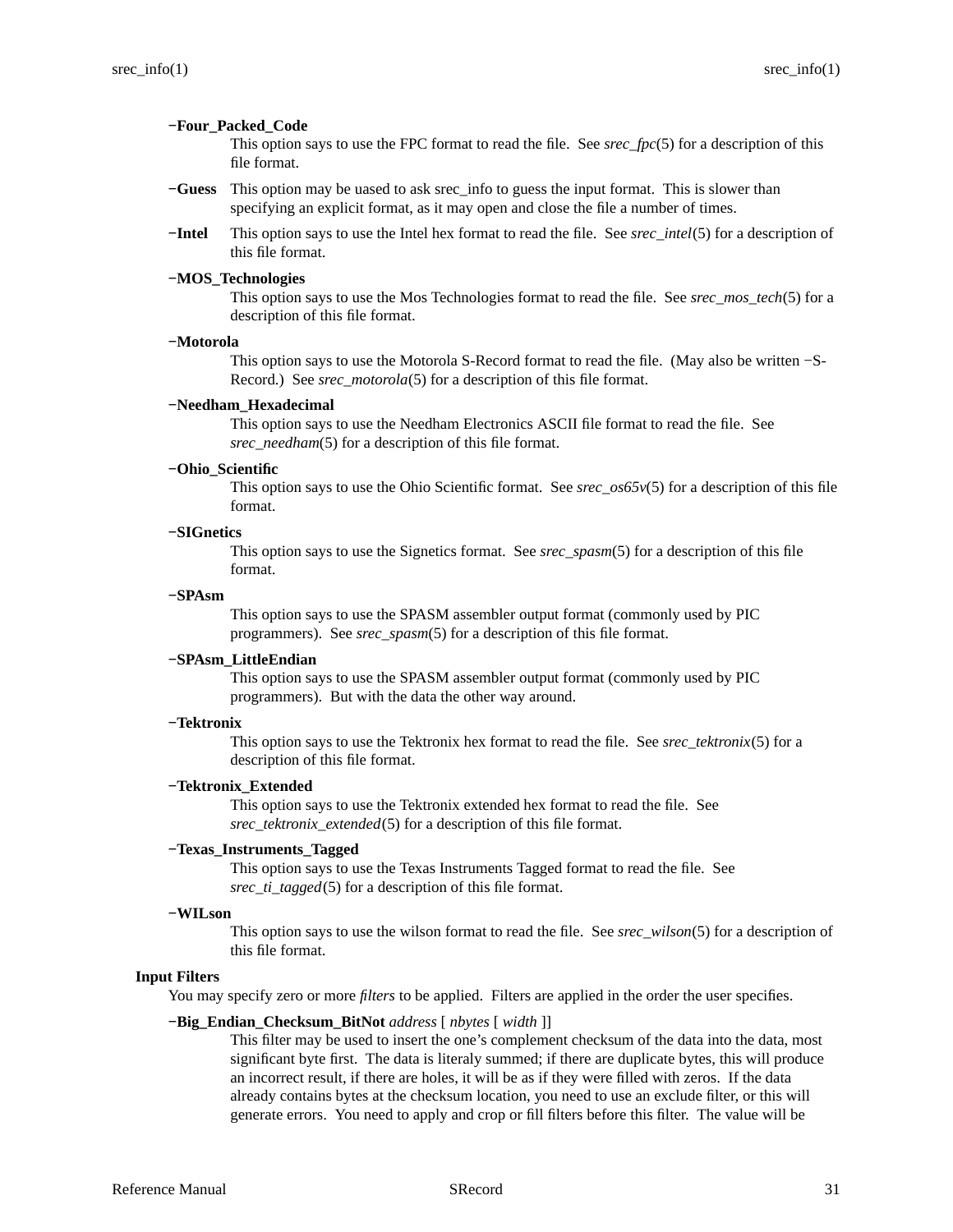written with the most significant byte first. The number of bytes of resulting checksum defaults to 4. The width (the width in bytes of the values being summed) defaults to 1.

## **−Big\_Endian\_Checksum\_Negative** *address* [ *nbytes* [ *width* ]]

This filter may be used to insert the two's complement (negative) checksum of the data into the data. Otherwise similar to the above.

## **−Big\_Endian\_Checksum\_Positive** *address* [ *nbytes* [ *width* ]]

This filter may be used to insert the simple checksum of the data into the data. Otherwise similar to the above.

### **−Little\_Endian\_Checksum\_BitNot** *address* [ *nbytes* [ *width* ]]

This filter may be used to insert the one's complement (bitnot) checksum of the data into the data, least significant byte first. Otherwise similar to the above.

### **−Little\_Endian\_Checksum\_Negative** *address* [ *nbytes* [ *width* ]]

This filter may be used to insert the two's complement (negative) checksum of the data into the data. Otherwise similar to the above.

#### **−Little\_Endian\_Checksum\_Negative** *address* [ *nbytes* [ *width* ]]

This filter may be used to insert the simple checksum of the data into the data. Otherwise similar to the above.

### **−Byte\_Swap**

This filter may be used to swap pairs of odd and even bytes.

### **−Big\_Endian\_CRC16** *address*

This filter may be used to insert an industry standard 16-bit CRC checksum of the data into the data. Two bytes, big-endian order, are inserted at the address given. Holes in the input data are ignored. Bytes are processed in ascending address order (*not* in the order they appear in the input).

### **−Big\_Endian\_CRC16** *address*

As above, except little-endian order.

### **−Big\_Endian\_CRC32** *address*

This filter may be used to insert an industry standard 32-bit CRC checksum of the data into the data. Four bytes, big-endian order, are inserted at the address given. Holes in the input data are ignored. Bytes are processed in ascending address order (*not* in the order they appear in the input).

### **−Big\_Endian\_CRC32** *address*

As above, except little-endian order.

**−Crop** *address-range*

This filter may be used to isolate a section of data, and discard the rest.

### **−Exclude** *address-range*

This filter may be used to exclude a section of data, and keep the rest. The is the logical complement of the **−Crop** filter.

**−Fill** *value address-range*

This filter may be used to fill any gaps in the data with bytes equal to *value*. The fill will only occur in the address range given.

**−UnFill** *value* [ *min-run-length* ]

This filter may be used to create gaps in the data with bytes equal to *value*. You can think of it as reversing the effects of the **−Fill** filter. The gaps will only be created if the are at least *min-runlength* bytes in a row (defaults to 1).

### **−AND** *value*

This filter may be used to bit-wise AND a *value* to every data byte. This is useful if you need to clear bits. Only existing data is altered, no holes are filled.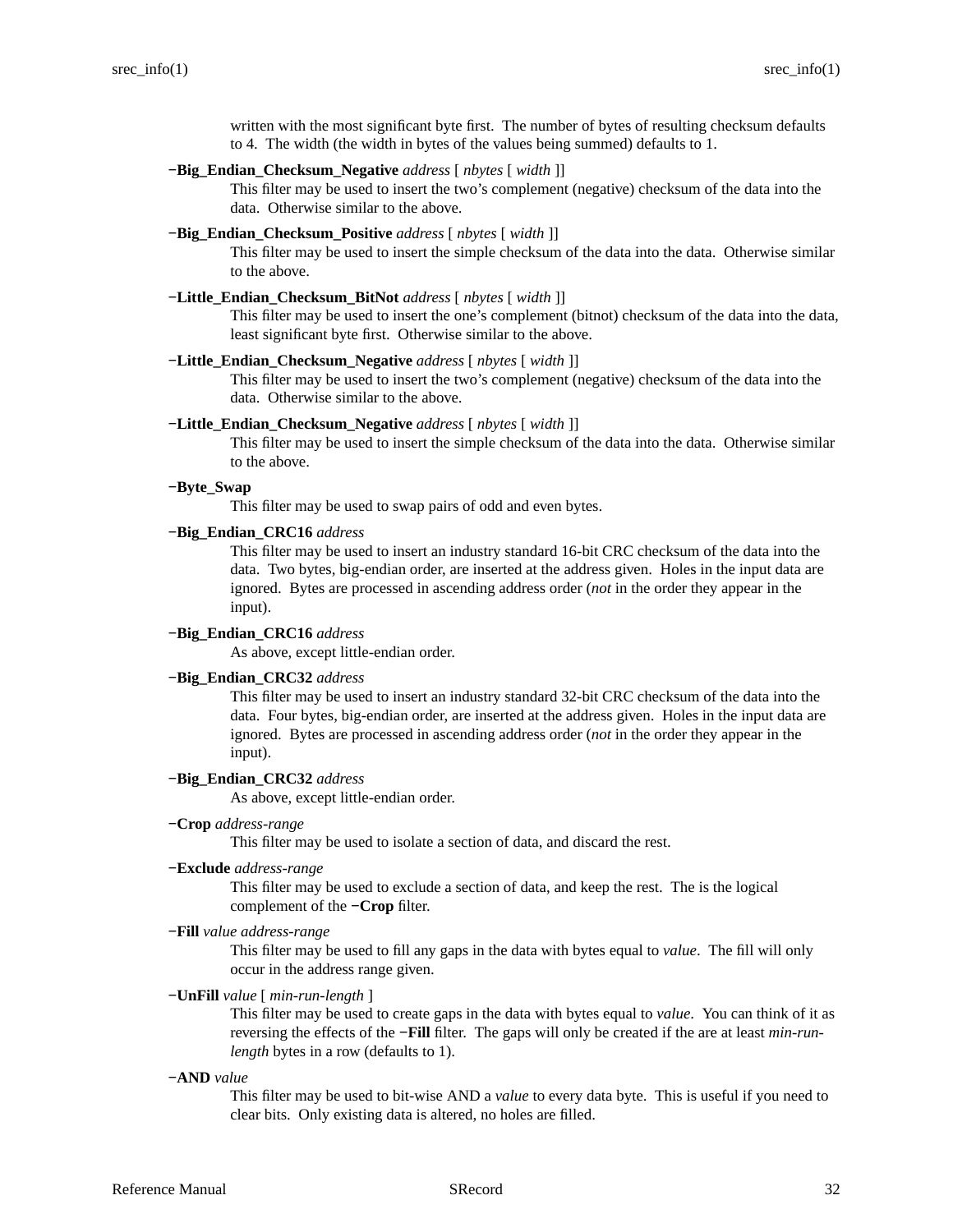### **−eXclusive-OR** *value*

This filter may be used to bit-wise XOR a *value* to every data byte. This is useful if you need to invert bits. Only existing data is altered, no holes are filled.

**−OR** *value*

This filter may be used to bit-wise OR a *value* to every data byte. This is useful if you need to set bits. Only existing data is altered, no holes are filled.

**−NOT** This filter may be used to bit-wise NOT the value of every data byte. This is useful if you need to invert the data. Only existing data is altered, no holes are filled.

## **−Big\_Endian\_Length** *address* [ *nbytes* ]

This filter may be used to insert the length of the data (high water minus low water) into the data. This includes the length itself. If the data already contains bytes at the length location, you need to use an exclude filter, or this will generate errors. The value will be written with the most significant byte first. The number of bytes defaults to 4.

### **−Little\_Endian\_Length** *address* [ *nbytes* ]

As above, however the value will be written with the least significant byte first.

## **−Big\_Endian\_MAXimum** *address* [ *nbytes* ]

This filter may be used to insert the maximum address of the data (high water

+ 1) into the data. This includes the maximum itself. If the data already contains bytes at the given address, you need to use an exclude filter, or this will generate errors. The value will be written with the most significant byte first. The number of bytes defaults to 4.

## **−Little\_Endian\_MAXimum** *address* [ *nbytes* ]

As above, however the value will be written with the least significant byte first.

## **−Big\_Endian\_MINimum** *address* [ *nbytes* ]

This filter may be used to insert the minimum address of the data (low water) into the data. This includes the minimum itself. If the data already contains bytes at the given address, you need to use an exclude filter, or this will generate errors. The value will be written with the most significant byte first. The number of bytes defaults to 4.

#### **−Little\_Endian\_MINimum** *address* [ *nbytes* ]

As above, however the value will be written with the least significant byte first.

**−OFfset** *nbytes*

This filter may be used to offset the addresses by the given number of bytes. No data is lost, the addresses will wrap around in 32 bits, if necessary.

## **−SPlit** *multiple* [ *offset* [ *width* ] ]

This filter may be used to split the input into a subset of the data, and compress the address range so as to leave no gaps. This useful for wide data buses and memory striping. The *multiple* is the bytes multiple to split over, the *offset* is the byte offset into this range (defaults to 0), the *width* is the number of bytes to extract (defaults to 1) within the multiple. In order to leave no gaps, the output addresses are (*width* / *multiple*) times the input addresses.

### **−Un\_SPlit** *multiple* [ *offset* [ *width* ] ]

This filter may be used to reverse the effects of the split filter. The arguments are identical. Note that the address range is expanded (*multiple* / *width*) times, leaving holes between the stripes.

### **Address Ranges**

There are three ways to specify an address range:

*minimum maximum*

If you specify two number on the command line (decimal, octal and hexadecimal are understood, using the C conventions) this is an explicit address range. The minimum is inclusive, the maximum is exclusive (one more than the last address). If the maximum is given as zero then the range extends to the end of the address space.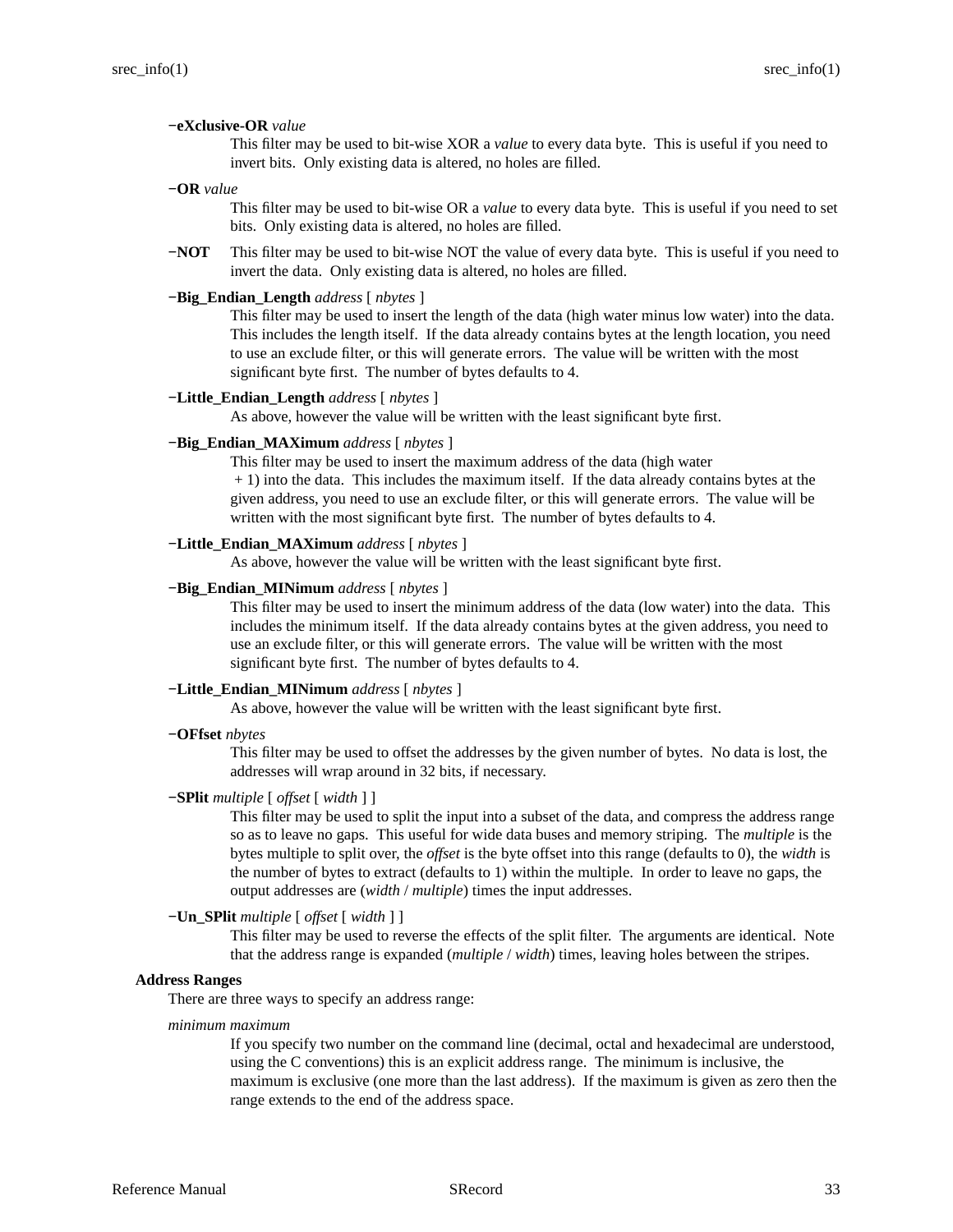### **−Within** *input-specification*

This says to use the specified input file as a mask. The range includes all the places the specified input has data, and holes where it has holes. The input specification need not be just a file name, it may be anything any other input specification can be.

### **−OVER** *input-specification*

This says to use the specified input file as a mask. The range extends from the minimum to the maximum address used by the input, and ignores any holes. The input specification need not be just a file name, it may be anything any other input specification can be.

In addition, all of these methods may be used, and used more than once, and the results will be added together.

#### **Calculated Values**

Most of the places above where a number is expected, you may supply one of the following:

#### **−MINimum** *input-specification*

This inserts the minimum address of the specified input file. The input specification need not be just a file name, it may be anything any other input specification can be.

### **−MAXimum** *input-specification*

This inserts the maximum address of the specified input file, plus one. The input specification need not be just a file name, it may be anything any other input specification can be.

### **−Length** *input-specification*

This inserts the length of the address range in the specified input file, ignoring any holes. The input specification need not be just a file name, it may be anything any other input specification can be.

For example, the **-OVER** *file* option can be thought of a short-hand for **( −min** *file* **−max** *file* **)**i, except that it is much easier to type, and also more efficient.

In addition, calculated values may optionally be rounded in one of three ways:

#### *value* **−Round\_Down** *number*

The *value* is rounded down to the the largest integer smaller than or equal to a whole multiple of the *number*.

### *value* **−Round\_Nearest** *number*

The *value* is rounded to the the nearest whole multiple of the *number*.

### *value* **−Round\_Up** *number*

The *value* is rounded up to the the smallest integer larger than or equal to a whole multiple of the *number*.

## **OPTIONS**

The following options are understood:

### **-Help**

Provide some help with using the *srec\_info* program.

### **−MULTiple**

Use this option to permit a file to contain multiple (contradictory) values for some memory locations. A warning will be printed. The last value in the file will be used. The default is for this condition to be a fatal error.

## **-VERSion**

Print the version of the *srec\_info* program being executed.

All other options will produce a diagnostic error.

All options may be abbreviated; the abbreviation is documented as the upper case letters, all lower case letters and underscores (\_) are optional. You must use consecutive sequences of optional letters.

All options are case insensitive, you may type them in upper case or lower case or a combination of both,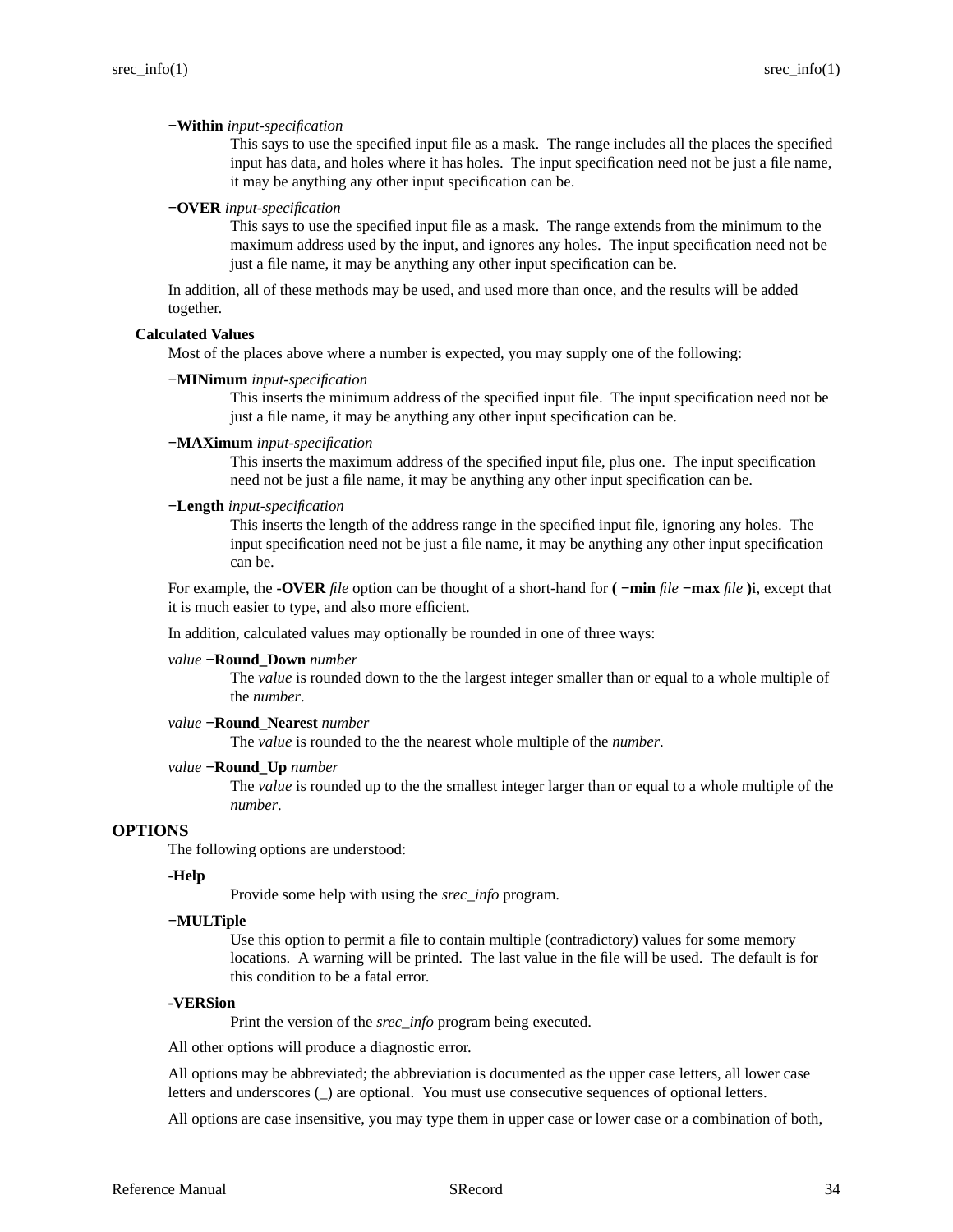case is not important.

For example: the arguments "-help", "-HEL" and "-h" are all interpreted to mean the **-Help** option. The argument "-hlp" will not be understood, because consecutive optional characters were not supplied.

Options and other command line arguments may be mixed arbitrarily on the command line.

The GNU long option names are understood. Since all option names for *srec\_info* are long, this means ignoring the extra leading '-'. The "**--***option***=***value*" convention is also understood.

## **EXIT STATUS**

The *srec\_info* command will exit with a status of 1 on any error. The *srec\_info* command will only exit with a status of 0 if there are no errors.

# **COPYRIGHT**

*srec\_info* version 1.15

Copyright © 1998, 1999, 2000, 2001, 2002, 2003 Peter Miller; All rights reserved.

The *srec\_info* program comes with ABSOLUTELY NO WARRANTY; for details use the '*srec\_info -VERSion License*' command. This is free software and you are welcome to redistribute it under certain conditions; for details use the '*srec\_info -VERSion License*' command.

### **AUTHOR**

| Peter Miller  | E-Mail: | millerp@canb.auug.org.au              |
|---------------|---------|---------------------------------------|
| $\bigwedge^*$ | WWW:    | http://www.canb.auug.org.au/~millerp/ |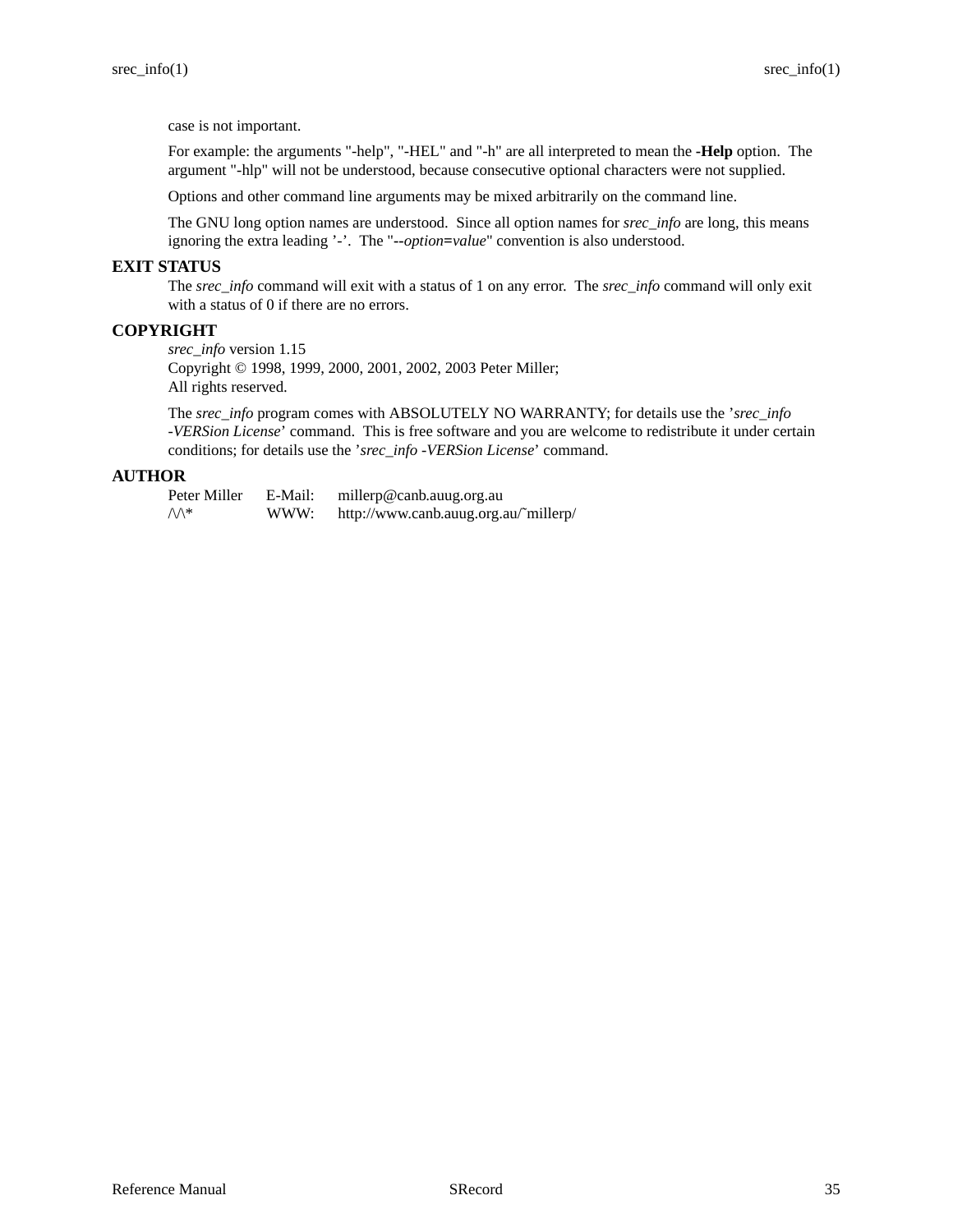## GNU GENERAL PUBLIC LICENSE Version 2, June 1991

Copyright (C) 1989, 1991 Free Software Foundation, Inc. 59 Temple Place, Suite 330, Boston, MA 02111, USA Everyone is permitted to copy and distribute verbatim copies of this license document, but changing it is not allowed.

# Preamble

The licenses for most software are designed to take away your freedom to share and change it. By contrast, the GNU General Public License is intended to guarantee your freedom to share and change free software--to make sure the software is free for all its users. This General Public License applies to most of the Free Software Foundation's software and to any other program whose authors commit to using it. (Some other Free Software Foundation software is covered by the GNU Library General Public License instead.) You can apply it to your programs, too.

When we speak of free software, we are referring to freedom, not price. Our General Public Licenses are designed to make sure that you have the freedom to distribute copies of free software (and charge for this service if you wish), that you receive source code or can get it if you want it, that you can change the software or use pieces of it in new free programs; and that you know you can do these things.

To protect your rights, we need to make restrictions that forbid anyone to deny you these rights or to ask you to surrender the rights. These restrictions translate to certain responsibilities for you if you distribute copies of the software, or if you modify it.

For example, if you distribute copies of such a program, whether gratis or for a fee, you must give the recipients all the rights that you have. You must make sure that they, too, receive or can get the source code. And you must show them these terms so they know their rights.

We protect your rights with two steps: (1) copyright the software, and (2) offer you this license which gives you legal permission to copy, distribute and/or modify the software.

Also, for each author's protection and ours, we want to make certain that everyone understands that there is no warranty for this free software. If the software is modified by someone else and passed on, we want its recipients to know that what they have is not the original, so that any problems introduced by others will not reflect on the original authors' reputations.

Finally, any free program is threatened constantly by software patents. We wish to avoid the danger that redistributors of a free program will individually obtain patent licenses, in effect making the program proprietary. To prevent this, we have made it clear that any patent must be licensed for everyone's free use or not licensed at all.

The precise terms and conditions for copying, distribution and modification follow.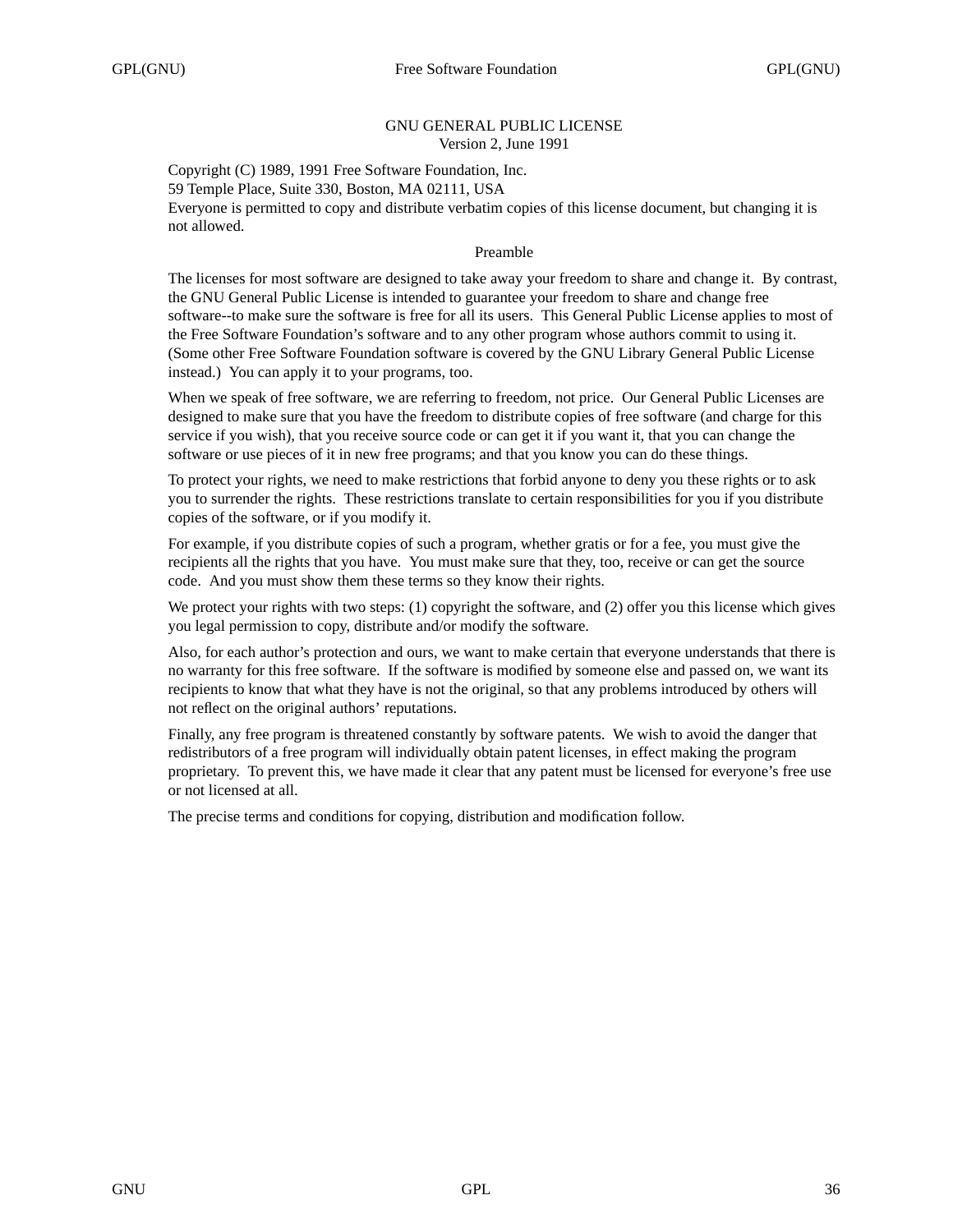# GNU GENERAL PUBLIC LICENSE TERMS AND CONDITIONS FOR COPYING, DISTRIBUTION AND MODIFICATION

0. This License applies to any program or other work which contains a notice placed by the copyright holder saying it may be distributed under the terms of this General Public License. The "Program", below, refers to any such program or work, and a "work based on the Program" means either the Program or any derivative work under copyright law: that is to say, a work containing the Program or a portion of it, either verbatim or with modifications and/or translated into another language. (Hereinafter, translation is included without limitation in the term "modification".) Each licensee is addressed as "you".

Activities other than copying, distribution and modification are not covered by this License; they are outside its scope. The act of running the Program is not restricted, and the output from the Program is covered only if its contents constitute a work based on the Program (independent of having been made by running the Program). Whether that is true depends on what the Program does.

1. You may copy and distribute verbatim copies of the Program's source code as you receive it, in any medium, provided that you conspicuously and appropriately publish on each copy an appropriate copyright notice and disclaimer of warranty; keep intact all the notices that refer to this License and to the absence of any warranty; and give any other recipients of the Program a copy of this License along with the Program.

You may charge a fee for the physical act of transferring a copy, and you may at your option offer warranty protection in exchange for a fee.

2. You may modify your copy or copies of the Program or any portion of it, thus forming a work based on the Program, and copy and distribute such modifications or work under the terms of Section 1 above, provided that you also meet all of these conditions:

- a) You must cause the modified files to carry prominent notices stating that you changed the files and the date of any change.
- b) You must cause any work that you distribute or publish, that in whole or in part contains or is derived from the Program or any part thereof, to be licensed as a whole at no charge to all third parties under the terms of this License.
- c) If the modified program normally reads commands interactively when run, you must cause it, when started running for such interactive use in the most ordinary way, to print or display an announcement including an appropriate copyright notice and a notice that there is no warranty (or else, saying that you provide a warranty) and that users may redistribute the program under these conditions, and telling the user how to viewacopy of this License. (Exception: if the Program itself is interactive but does not normally print such an announcement, your work based on the Program is not required to print an announcement.)

These requirements apply to the modified work as a whole. If identifiable sections of that work are not derived from the Program, and can be reasonably considered independent and separate works in themselves, then this License, and its terms, do not apply to those sections when you distribute them as separate works. But when you distribute the same sections as part of a whole which is a work based on the Program, the distribution of the whole must be on the terms of this License, whose permissions for other licensees extend to the entire whole, and thus to each and every part regardless of who wrote it.

Thus, it is not the intent of this section to claim rights or contest your rights to work written entirely by you; rather, the intent is to exercise the right to control the distribution of derivative or collective works based on the Program.

In addition, mere aggregation of another work not based on the Program with the Program (or with a work based on the Program) on a volume of a storage or distribution medium does not bring the other work under the scope of this License.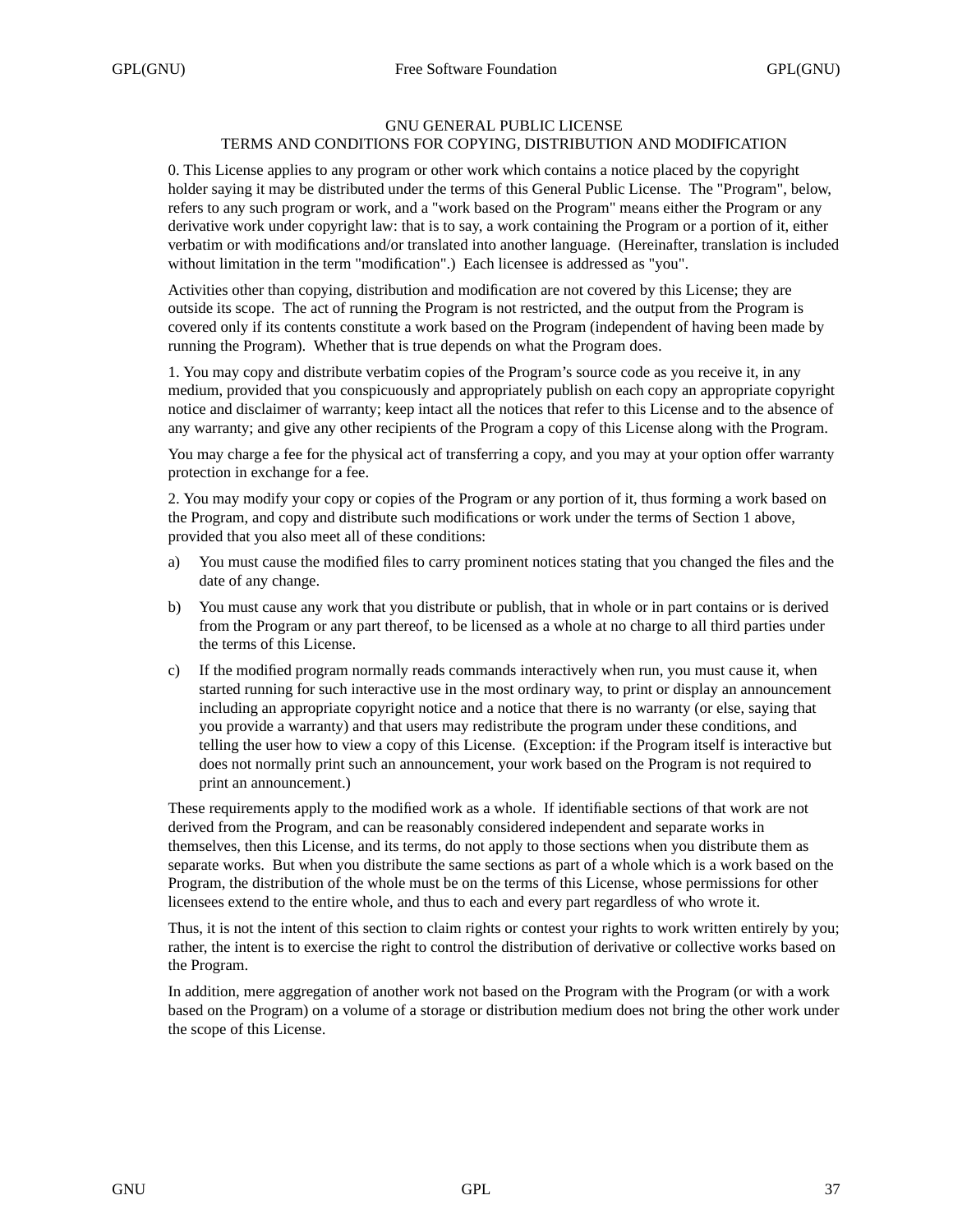3. You may copy and distribute the Program (or a work based on it, under Section 2) in object code or executable form under the terms of Sections 1 and 2 above provided that you also do one of the following:

- a) Accompany it with the complete corresponding machine-readable source code, which must be distributed under the terms of Sections 1 and 2 above on a medium customarily used for software interchange; or,
- b) Accompany it with a written offer, valid for at least three years, to give any third party, for a charge no more than your cost of physically performing source distribution, a complete machine-readable copy of the corresponding source code, to be distributed under the terms of Sections 1 and 2 above on a medium customarily used for software interchange; or,
- c) Accompany it with the information you received as to the offer to distribute corresponding source code. (This alternative is allowed only for noncommercial distribution and only if you received the program in object code or executable form with such an offer, in accord with Subsection b above.)

The source code for a work means the preferred form of the work for making modifications to it. For an executable work, complete source code means all the source code for all modules it contains, plus any associated interface definition files, plus the scripts used to control compilation and installation of the executable. However, as a special exception, the source code distributed need not include anything that is normally distributed (in either source or binary form) with the major components (compiler, kernel, and so on) of the operating system on which the executable runs, unless that component itself accompanies the executable.

If distribution of executable or object code is made by offering access to copy from a designated place, then offering equivalent access to copy the source code from the same place counts as distribution of the source code, even though third parties are not compelled to copy the source along with the object code.

4. You may not copy, modify, sublicense, or distribute the Program except as expressly provided under this License. Any attempt otherwise to copy, modify, sublicense or distribute the Program is void, and will automatically terminate your rights under this License. However, parties who have received copies, or rights, from you under this License will not have their licenses terminated so long as such parties remain in full compliance.

5. You are not required to accept this License, since you have not signed it. However, nothing else grants you permission to modify or distribute the Program or its derivative works. These actions are prohibited by law if you do not accept this License. Therefore, by modifying or distributing the Program (or any work based on the Program), you indicate your acceptance of this License to do so, and all its terms and conditions for copying, distributing or modifying the Program or works based on it.

6. Each time you redistribute the Program (or any work based on the Program), the recipient automatically receives a license from the original licensor to copy, distribute or modify the Program subject to these terms and conditions. You may not impose any further restrictions on the recipients' exercise of the rights granted herein. You are not responsible for enforcing compliance by third parties to this License.

7. If, as a consequence of a court judgment or allegation of patent infringement or for any other reason (not limited to patent issues), conditions are imposed on you (whether by court order, agreement or otherwise) that contradict the conditions of this License, they do not excuse you from the conditions of this License. If you cannot distribute so as to satisfy simultaneously your obligations under this License and any other pertinent obligations, then as a consequence you may not distribute the Program at all. For example, if a patent license would not permit royalty-free redistribution of the Program by all those who receive copies directly or indirectly through you, then the only way you could satisfy both it and this License would be to refrain entirely from distribution of the Program.

If any portion of this section is held invalid or unenforceable under any particular circumstance, the balance of the section is intended to apply and the section as a whole is intended to apply in other circumstances.

It is not the purpose of this section to induce you to infringe any patents or other property right claims or to contest validity of any such claims; this section has the sole purpose of protecting the integrity of the free software distribution system, which is implemented by public license practices. Many people have made generous contributions to the wide range of software distributed through that system in reliance on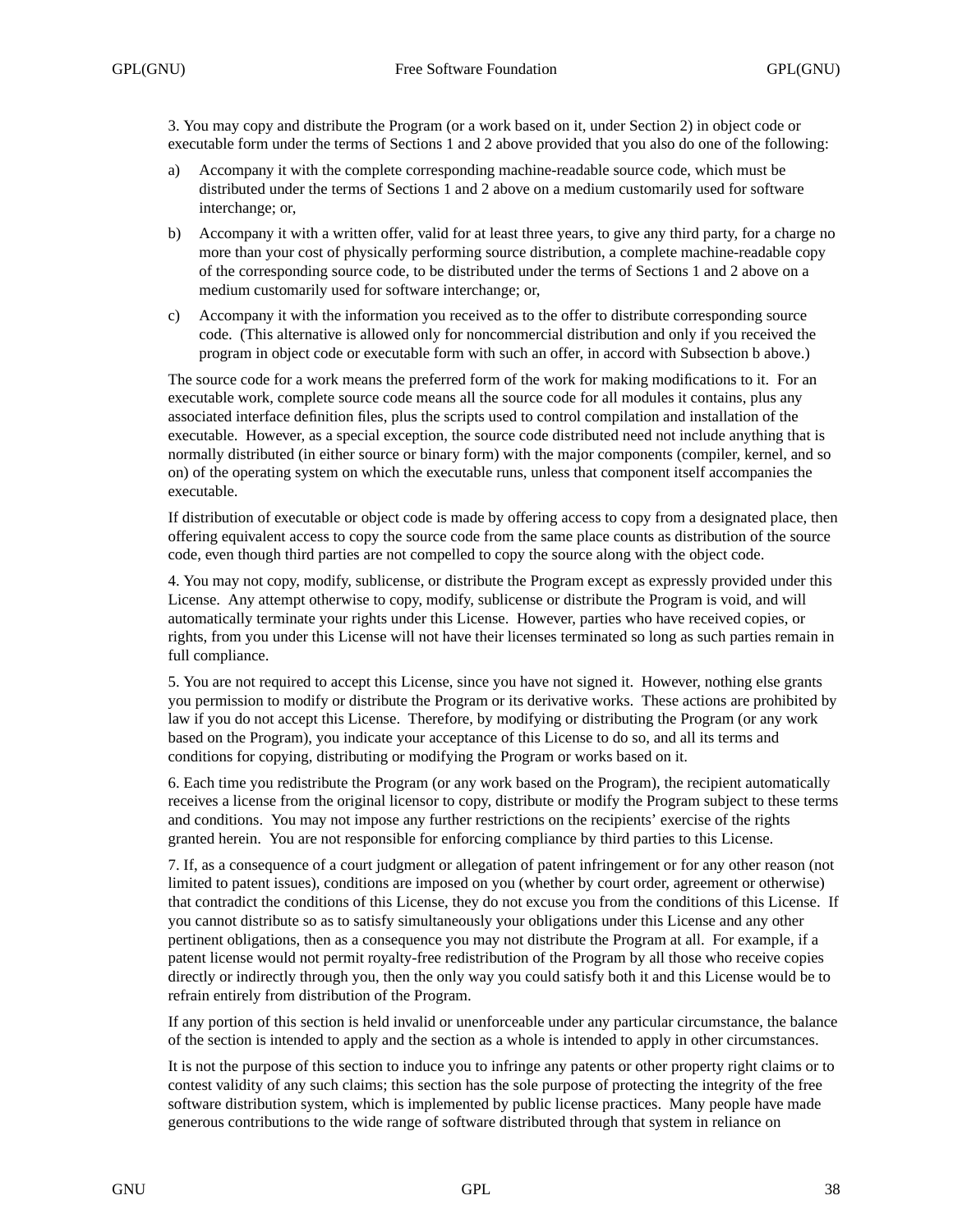consistent application of that system; it is up to the author/donor to decide if he or she is willing to distribute software through any other system and a licensee cannot impose that choice.

This section is intended to make thoroughly clear what is believed to be a consequence of the rest of this License.

8. If the distribution and/or use of the Program is restricted in certain countries either by patents or by copyrighted interfaces, the original copyright holder who places the Program under this License may add an explicit geographical distribution limitation excluding those countries, so that distribution is permitted only in or among countries not thus excluded. In such case, this License incorporates the limitation as if written in the body of this License.

9. The Free Software Foundation may publish revised and/or new versions of the General Public License from time to time. Such new versions will be similar in spirit to the present version, but may differ in detail to address new problems or concerns.

Each version is given a distinguishing version number. If the Program specifies a version number of this License which applies to it and "any later version", you have the option of following the terms and conditions either of that version or of any later version published by the Free Software Foundation. If the Program does not specify a version number of this License, you may choose any version ever published by the Free Software Foundation.

10. If you wish to incorporate parts of the Program into other free programs whose distribution conditions are different, write to the author to ask for permission. For software which is copyrighted by the Free Software Foundation, write to the Free Software Foundation; we sometimes make exceptions for this. Our decision will be guided by the two goals of preserving the free status of all derivatives of our free software and of promoting the sharing and reuse of software generally.

## NO WARRANTY

11. BECAUSE THE PROGRAM IS LICENSED FREE OF CHARGE, THERE IS NO WARRANTY FOR THE PROGRAM, TO THE EXTENT PERMITTED BY APPLICABLE LAW. EXCEPT WHEN OTHERWISE STATED IN WRITING THE COPYRIGHT HOLDERS AND/OR OTHER PARTIES PROVIDE THE PROGRAM "AS IS" WITHOUT WARRANTY OF ANY KIND, EITHER EXPRESSED OR IMPLIED, INCLUDING, BUT NOT LIMITED TO, THE IMPLIED WARRANTIES OF MERCHANTABILITY AND FITNESS FOR A PARTICULAR PURPOSE. THE ENTIRE RISK AS TO THE QUALITY AND PERFORMANCE OF THE PROGRAM IS WITH YOU. SHOULD THE PROGRAM PROVE DEFECTIVE, YOU ASSUME THE COST OF ALL NECESSARY SERVICING, REPAIR OR CORRECTION.

12. IN NO EVENT UNLESS REQUIRED BY APPLICABLE LAW OR AGREED TO IN WRITING WILL ANY COPYRIGHT HOLDER, OR ANY OTHER PARTY WHO MAY MODIFY AND/OR REDISTRIBUTE THE PROGRAM AS PERMITTED ABOVE, BE LIABLE TO YOU FOR DAMAGES, INCLUDING ANY GENERAL, SPECIAL, INCIDENTAL OR CONSEQUENTIAL DAMAGES ARISING OUT OF THE USE OR INABILITY TO USE THE PROGRAM (INCLUDING BUT NOT LIMITED TO LOSS OF DATA OR DATA BEING RENDERED INACCURATE OR LOSSES SUSTAINED BY YOU OR THIRD PARTIES OR A FAILURE OF THE PROGRAM TO OPERATE WITH ANY OTHER PROGRAMS), EVEN IF SUCH HOLDER OR OTHER PARTY HAS BEEN ADVISED OF THE POSSIBILITY OF SUCH DAMAGES.

# END OF TERMS AND CONDITIONS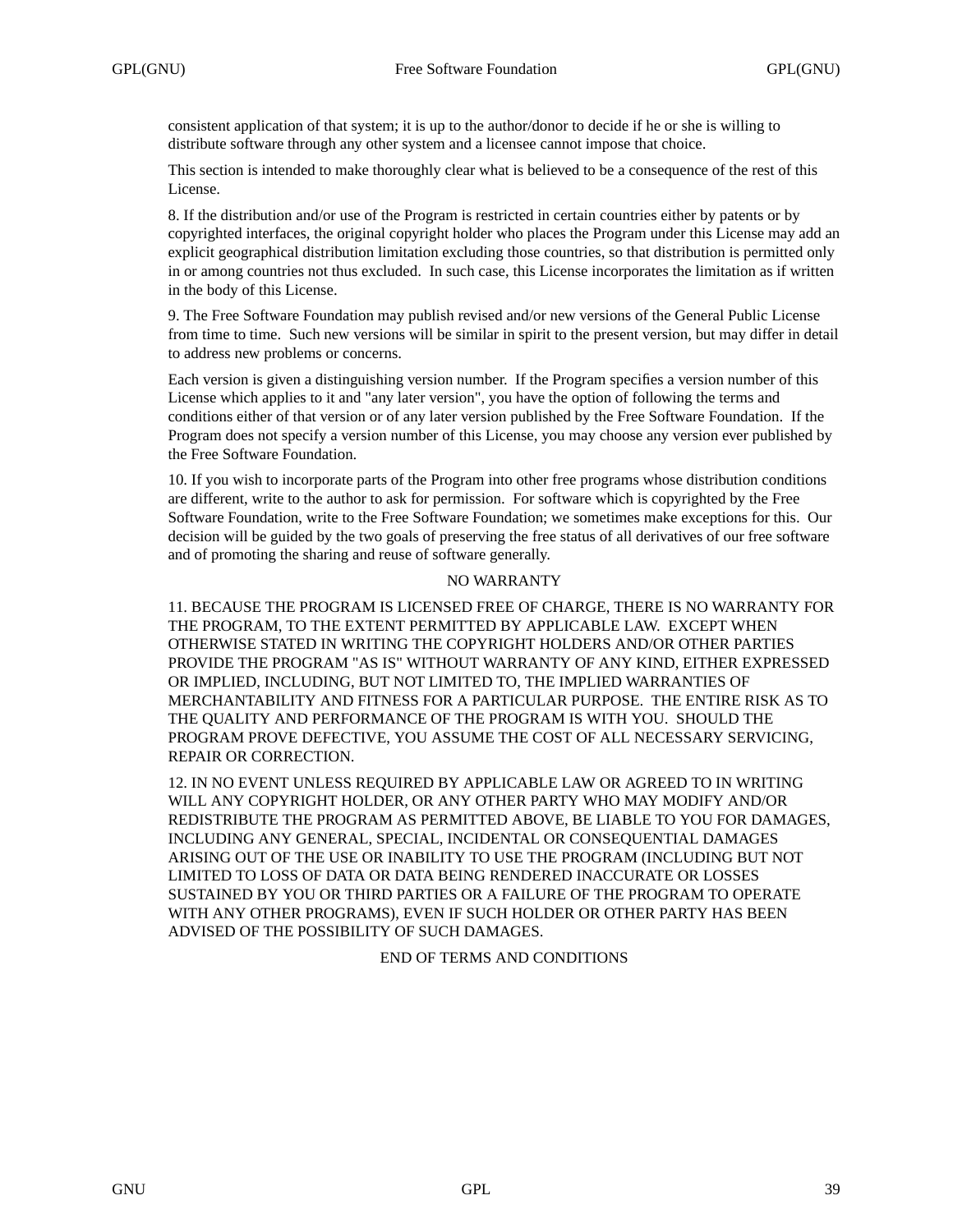Appendix: How to Apply These Terms to Your New Programs

If you develop a new program, and you want it to be of the greatest possible use to the public, the best way to achieve this is to make it free software which everyone can redistribute and change under these terms.

To do so, attach the following notices to the program. It is safest to attach them to the start of each source file to most effectively convey the exclusion of warranty; and each file should have at least the "copyright" line and a pointer to where the full notice is found.

*one line to give the program's name and a brief idea of what it does.* Copyright (C) 19yy *name of author*

This program is free software; you can redistribute it and/or modify it under the terms of the GNU General Public License as published by the Free Software Foundation; either version 2 of the License, or (at your option) any later version.

This program is distributed in the hope that it will be useful, but WITHOUT ANY WARRANTY; without even the implied warranty of MERCHANTABILITY or FITNESS FOR A PARTICULAR PURPOSE. See the GNU General Public License for more details.

You should have received a copy of the GNU General Public License along with this program; if not, write to the Free Software Foundation, Inc., 59 Temple Place, Suite 330, Boston, MA 02111, USA.

Also add information on how to contact you by electronic and paper mail.

If the program is interactive, make it output a short notice like this when it starts in an interactive mode:

Gnomovision version 69, Copyright (C) 19yy name of author

Gnomovision comes with ABSOLUTELY NO WARRANTY; for details type 'show w'. This is free software, and you are welcome to redistribute it under certain conditions; type 'show c' for details.

The hypothetical commands 'show w' and 'show c' should show the appropriate parts of the General Public License. Of course, the commands you use may be called something other than 'show w' and 'show c'; they could even be mouse-clicks or menu items--whatever suits your program.

You should also get your employer (if you work as a programmer) or your school, if any, to sign a "copyright disclaimer" for the program, if necessary. Here is a sample; alter the names:

Yo yodyne, Inc., hereby disclaims all copyright interest in the program 'Gnomovision' (which makes passes at compilers) written by James Hacker.

*signature of Ty Coon,* 1 April 1989 Ty Coon, President of Vice

This General Public License does not permit incorporating your program into proprietary programs. If your program is a subroutine library, you may consider it more useful to permit linking proprietary applications with the library. If this is what you want to do, use the GNU Library General Public License instead of this License.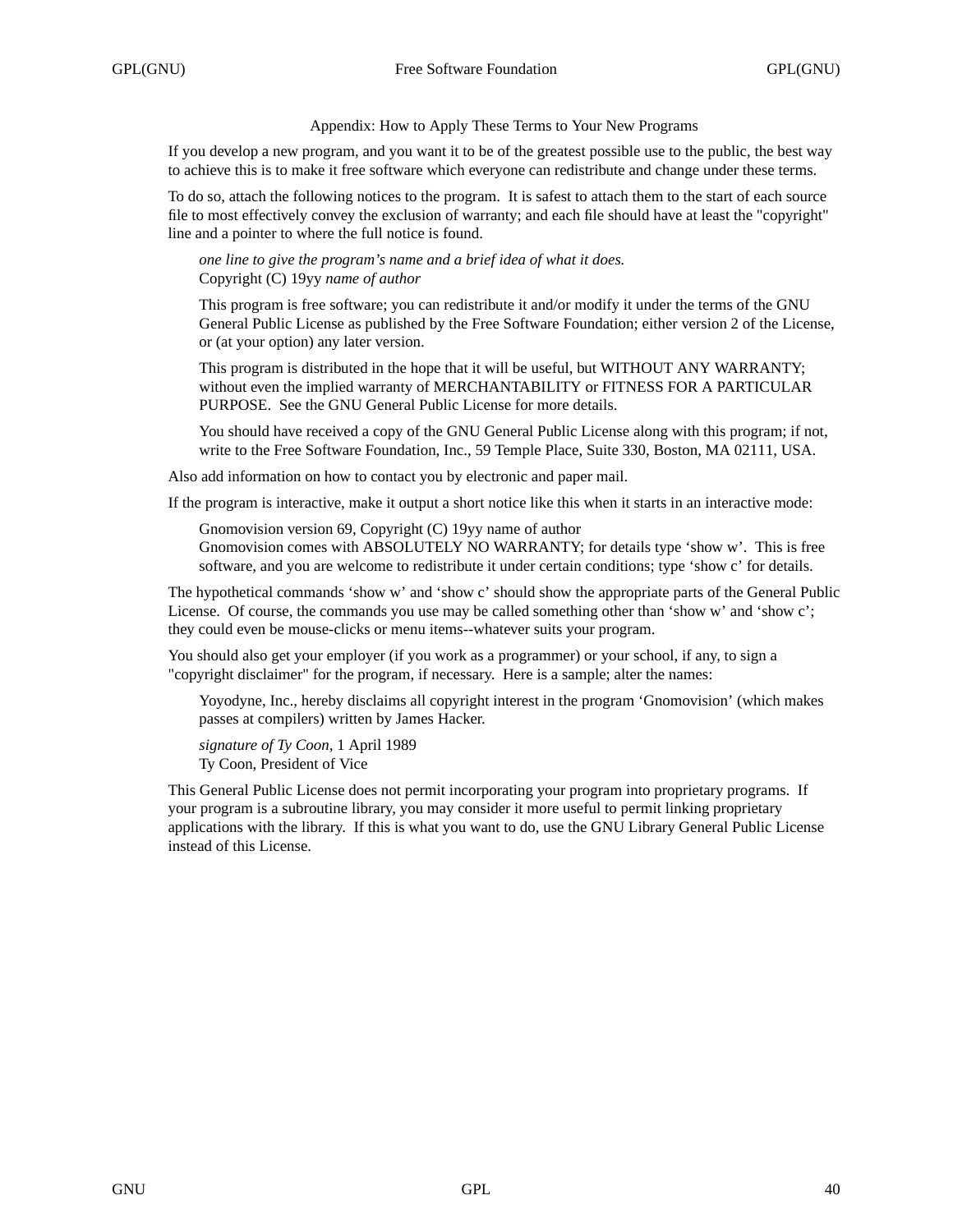srec\_ascii\_hex−Ascii-Hex file format

# **DESCRIPTION**

This format is also known as the *Ascii-Space-Hex* or *Ascii-Hex-Space* format. If you know who invented this format, please let me know. If you have a better or more complete description, I'd like to know that, too.

The file starts with a start-of-text (STX or Control-B) character (0x02). Everything before the STX is ignored.

Each data byte is represented as 2 hexadecimal characters, followd by an "execution character". The default execution character is a space, although many programs which write this format omit the space character immediately preceeding end-of-line.

The address for data bytes is set by using a sequence of \$Annnn, characters, where *nnnn* is the 4-character ascii representation of the address. The comma is required. There is no need for an address record unless there are gaps. Implicitly, the file starts a address 0 if no address is set before the first data byte.

The file ends with an end-of-text (ETX or Control-C) character (0x03). Everything following the ETX is ignored.

It is also possible to specify a running 16-bit checksum using a sequence of  $$Snnnn$ , characters, although this usually appears *after* the ETX character and is thus often ignored.

## **Variant Forms**

In addition to a space character, the execution character can also be percent (%) called "ascii-hex-percent" format, apostrophe (') or comma (,) called "ascii-hex-comma" format. The file must use the same execution character throughout.

If the execution character is a comma, the address and checksum commands are terminated by a dot (.) rather than a comma (,).

## **Size Multiplier**

In general, binary data will expand in sized by approximately 3.0 times when represented with this format.

## **EXAMPLE**

Here is an example ascii-hex file. It contains the data ''Hello, World'' to be loaded at address 0x1000.

ˆB \$A1000,

48 65 6C 6C 6F 2C 20 57 6F 72 6C 64 0A ˆC

## **COPYRIGHT**

*srec\_cat* version 1.15 Copyright © 1998, 1999, 2000, 2001, 2002, 2003 Peter Miller; All rights reserved.

The *srec\_cat* program comes with ABSOLUTELY NO WARRANTY; for details use the '*srec\_cat -VERSion License*' command. This is free software and you are welcome to redistribute it under certain conditions; for details use the '*srec\_cat -VERSion License*' command.

# **AUTHOR**

Peter Miller E-Mail: millerp@canb.auug.org.au  $\mathcal{W}^*$  WWW: http://www.canb.auug.org.au/~millerp/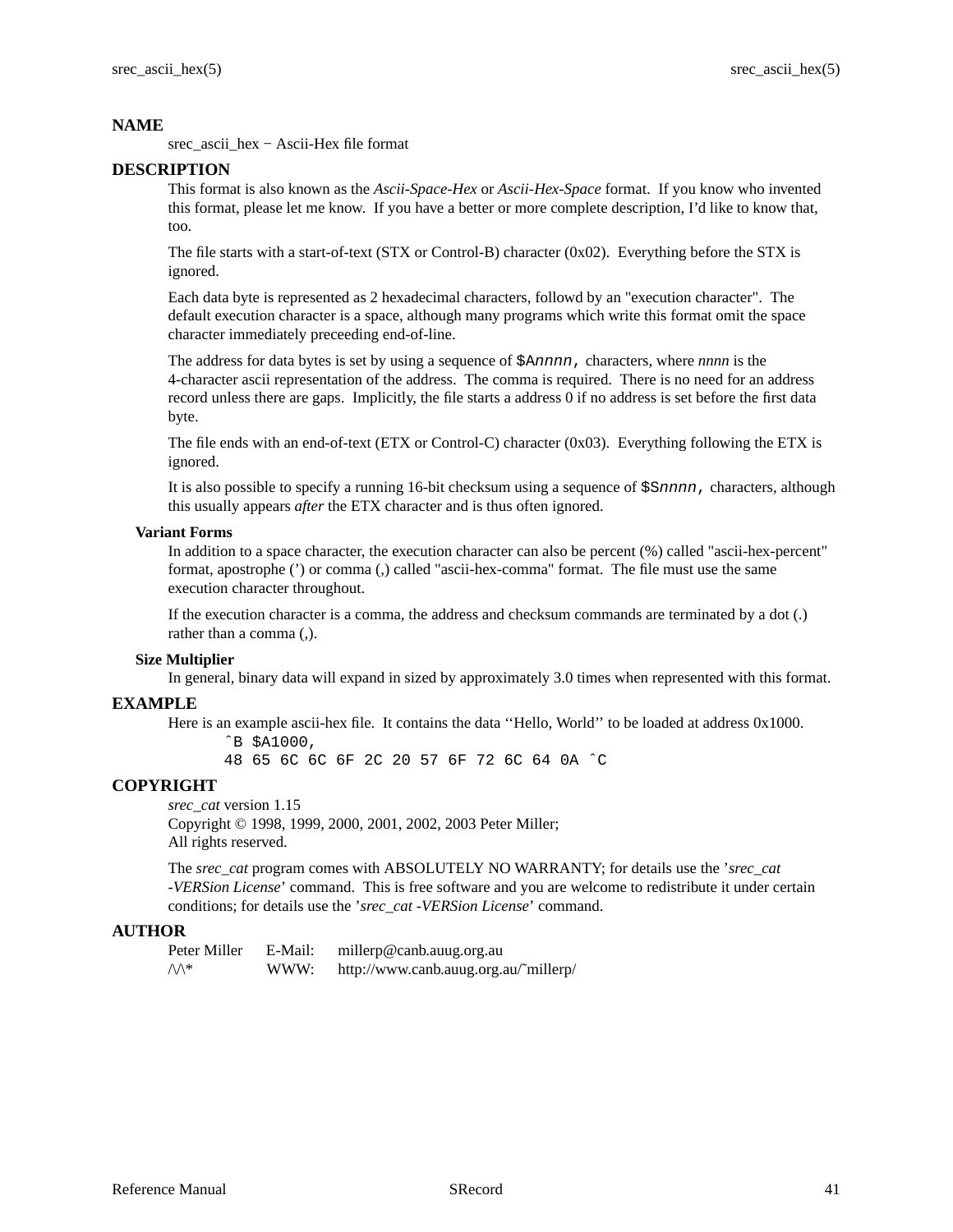srec\_atmel\_generic − Atmel Generic file format

# **DESCRIPTION**

This format is the output of the Atmel AVR assembler. The file contains two columns of hexadecimal coded values. The first column is the 24-bit word address, the second column is the 16-bit word data. The columns are separated by a colon (':') character.

By default, SRecord treats this is little-endian data (the least significant byte first). If you want big endian order, use the −atmel-generic-be argument instead.

# **Size Multiplier**

In general, binary data will expand in sized by approximately 6.0 times when represented with this format (6.5 times in Windows).

# **EXAMPLE**

Here is an example Atmel Generic file. It contains the data ''Hello, World'' to be loaded at bytes address 0x0100 (but remember, the file contents are word addressed).

000080:4865 000081:6C6C 000082:6F2C 000083:2057 000084:6F72 000085:6C64

# **COPYRIGHT**

*srec\_cat* version 1.15

Copyright © 1998, 1999, 2000, 2001, 2002, 2003 Peter Miller; All rights reserved.

The *srec\_cat* program comes with ABSOLUTELY NO WARRANTY; for details use the '*srec\_cat -VERSion License*' command. This is free software and you are welcome to redistribute it under certain conditions; for details use the '*srec\_cat -VERSion License*' command.

# **AUTHOR**

| Peter Miller     | E-Mail: | millerp@canb.auug.org.au              |
|------------------|---------|---------------------------------------|
| $\wedge\wedge^*$ | WWW:    | http://www.canb.auug.org.au/~millerp/ |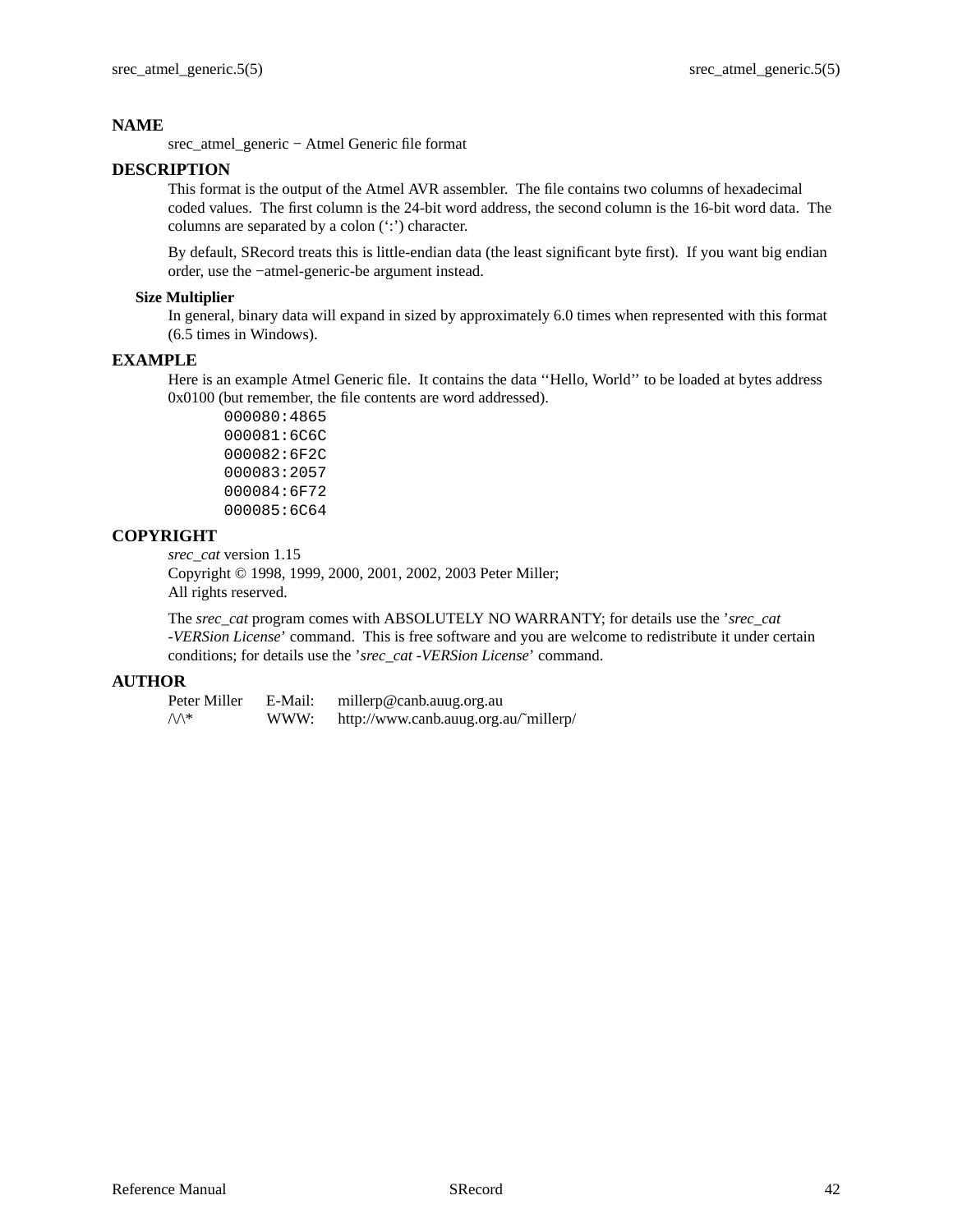srec\_cosmac − RCA Cosmac Elf file format

## **DESCRIPTION**

This file takes the form of one or more RCA Cosmac Elf monitor commands, also known as the IDIOT/4 monitor. Only the change memory command (!M) is allowed.

The general form of the !M command takes the form

!M*aaaa dd* ... *dd*

The !M command writes data byte bytes (represented by character pairs *dd*) into successive memory locations, started at address *aaaa*. Spaces between data bytes are ignored.

Using the comma (,) line continuation character resumes from the next address in sequence. !M*aaaa dd* ... *dd*, *dd* ... *dd*

Using the semicolon  $(i)$  line continuation character takes an address on the next line !M*aaaa dd* ... *dd*; *aaaa dd* ... *dd*

It is also possible to have the semicolon immediately after the command. !M; *aaaa dd* ... *dd*

All of these forms may be used in combination.

## **Size Multiplier**

In general, binary data will expand in size by approximately 2.0 times when represented with this format.

# **EXAMPLE**

Here is an example ascii-hex file. It contains the data ''Hello, World'' to be loaded at address 0x1000.

ˆB \$A1000,

48 65 6C 6C 6F 2C 20 57 6F 72 6C 64 0A ˆC

# **COPYRIGHT**

*srec\_cat* version 1.15 Copyright © 1998, 1999, 2000, 2001, 2002, 2003 Peter Miller; All rights reserved.

The *srec\_cat* program comes with ABSOLUTELY NO WARRANTY; for details use the '*srec\_cat -VERSion License*' command. This is free software and you are welcome to redistribute it under certain conditions; for details use the '*srec\_cat -VERSion License*' command.

## **AUTHOR**

Peter Miller E-Mail: millerp@canb.auug.org.au  $\mathcal{W}^*$  WWW: http://www.canb.auug.org.au/~millerp/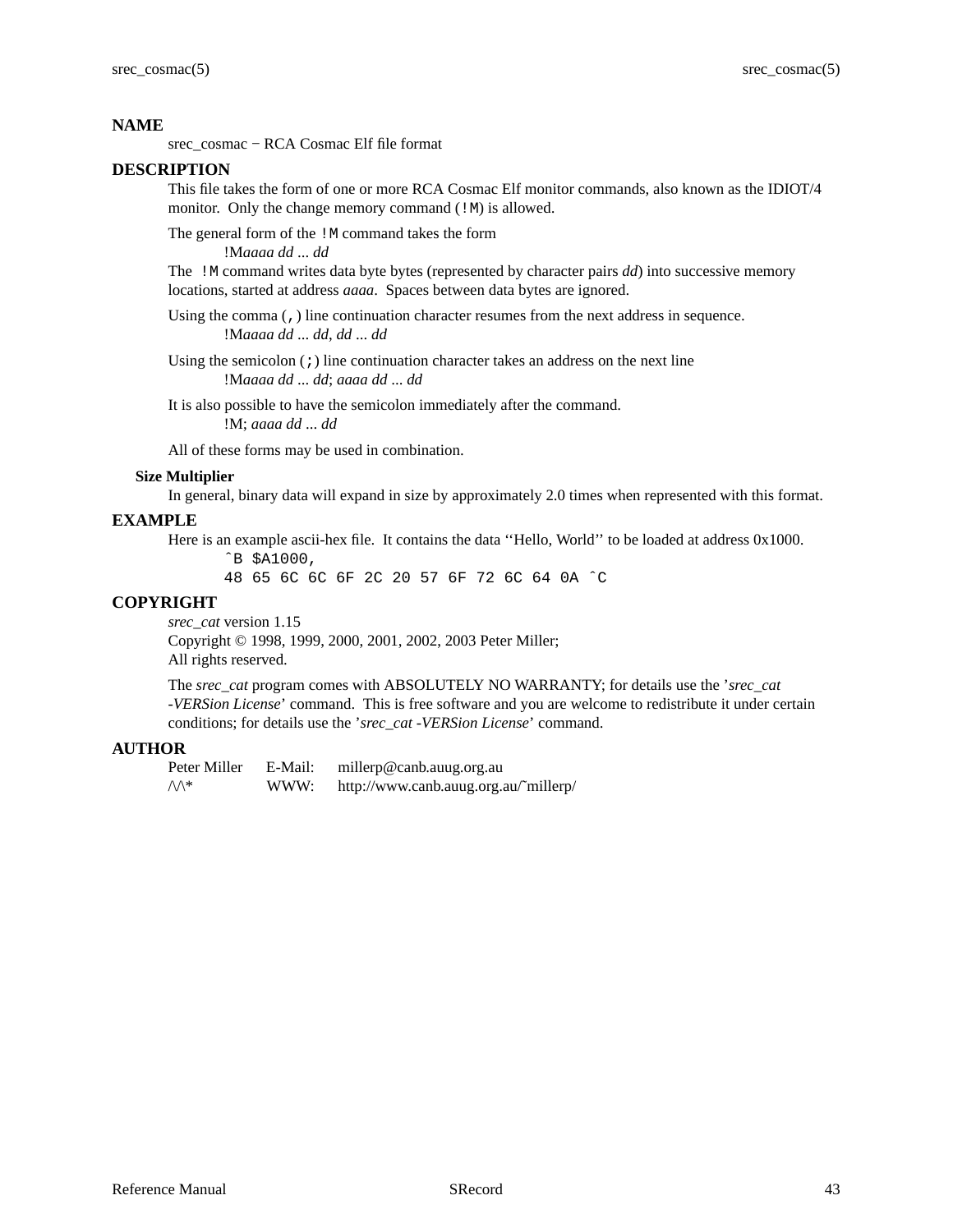srec\_dec\_binary − DEC Binary (XXDP) file format

# **DESCRIPTION**

The DEC Binary (XXDP) format was used on the PDP 11 series machines. This is a binary format, and is not readable or editable with a text editor. The file consists of records of the form

|                                   |  |  | type   length   address   data   checksum |
|-----------------------------------|--|--|-------------------------------------------|
| The field are defined as follows: |  |  |                                           |

type Two byte little-endian value. Must always be 1.

length Two byte little-endian value. This is the number of bytes in the data, plus six.

address Two byte little-endian value. This is the load address of the data.

data The data is simple raw bytes. There are (length-6) of them.

checksum

The checcksum is a single byte. It is the negative of the simple summ of all the header and data bytes.

If the record length is exactly 6 (*i.e.* no data), this is the start address record, indicating the transfer address.

In addition there may be NUL padding characters between records. It is common for records to be padded so that they start on even byte boundaries. In the days of paper tape, it was common for the file to have many leading NULs, to generate blank leader on the tape.

# **Size Multiplier**

In general, raw binary data will expand in sized by approximately 1.03 times when represented with this format.

# **AUTHOR COPYRIGHT**

*srec\_dec\_binary* version 1.15 Copyright © 1998, 1999, 2000, 2001, 2002, 2003 Peter Miller; All rights reserved.

The *srec\_dec\_binary* program comes with ABSOLUTELY NO WARRANTY; for details use the '*srec\_dec\_binary -VERSion License*' command. This is free software and you are welcome to redistribute it under certain conditions; for details use the '*srec\_dec\_binary -VERSion License*' command.

# **AUTHOR**

Peter Miller E-Mail: millerp@canb.auug.org.au  $\sqrt{\Lambda^*}$  WWW: http://www.canb.auug.org.au/~millerp/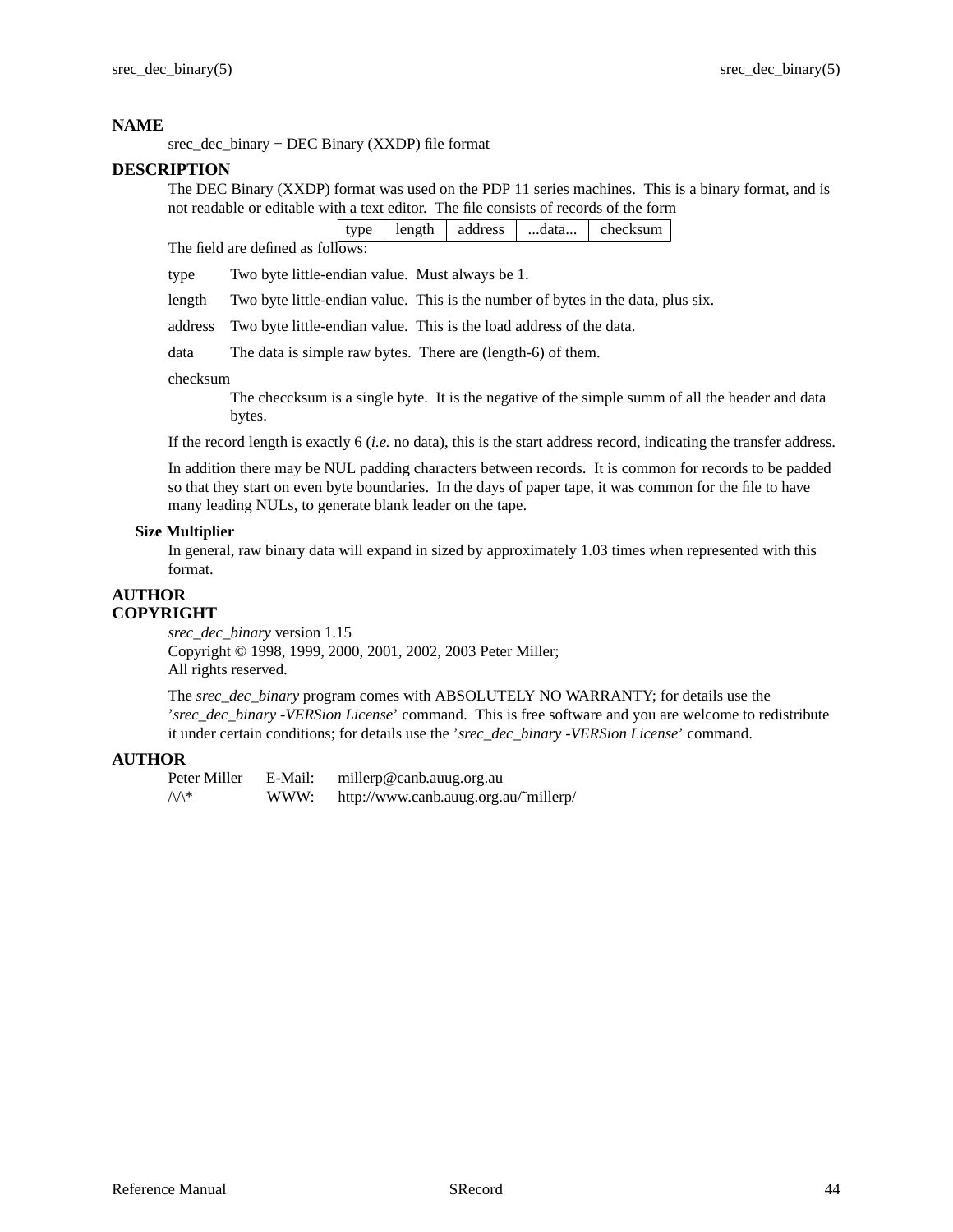srec\_emon52 − Elektor Monitor (EMON52) file format

# **DESCRIPTION**

This format is used by the monitor EMON52, devolped by the European electronics magazine Elektor (Elektuur in Holland). Elektor wouldn't be Elektor if they didn't try to reinvent the wheel. It'samystery why they didn't use an existing format for the project. Only the Elektor Assembler will produce this file format, reducing the choice of development tools dramatically.

## **Records**

All data lines are called records, and each record contains the following four fields:

|  | ∽ | o۵<br>. . |  |  | $\sim$ $\sim$ |
|--|---|-----------|--|--|---------------|
|--|---|-----------|--|--|---------------|

The field are defined as follows:

- cc The byte count. A two digit hex value (1 byte), counting the actual data bytes in the record. The byte count is seperated from the next field by a space.
- aaaa The address field. A four hex digit (2 byte) number representing the first address to be used by this record.
- **:** The address field and the data field are seperated by a colon.
- dd The actual data of this record. There can be 1 to 255 data bytes per record (see cc) All bytes in the record are seperated from each other (and the checksum) by a space.
- ssss Data Checksum, adding all bytes of the dataline together, forming a 16 bit checksum. Covers only all the data bytes of this record.

Please note that there is no End Of File record defined.

## **Byte Count**

The byte count cc counts the actual data bytes in the current record. Usually records have 16 data bytes. I don't know what the maximum number of data bytes is. It depends on the size of the data buffer in the EMON52.

## **Address Field**

This is the address where the first data byte of the record should be stored. After storing that data byte, the address is incremented by 1 to point to the address for the next data byte of the record. And so on, until all data bytes are stored.

The address is represented by a 4 digit hex number (2 bytes), with the MSD first.

### **Data Field**

The payload of the record is formed by the Data field. The number of data bytes expected is given by the Byte Count field.

## **Checksum**

The checksum is a 16 bit result from adding all data bytes of the record together.

## **Size Multiplier**

In general, binary data will expand in sized by approximately 3.8 times when represented with this format.

# **EXAMPLE**

Here is an example of an EMON52 file:

10 0000:57 6F 77 21 20 44 69 64 20 79 6F 75 20 72 65 61 0564 10 0010:6C 6C 79 20 67 6F 20 74 68 72 6F 75 67 68 20 61 05E9 10 0020:6C 6C 20 74 68 69 73 20 74 72 6F 75 62 6C 65 20 05ED 10 0030:74 6F 20 72 65 61 64 20 74 68 69 73 20 73 74 72 05F0 04 0040:69 6E 67 21 015F

# **SEE ALSO**

http://sbprojects.fol.nl/knowledge/fileformats/emon52.htm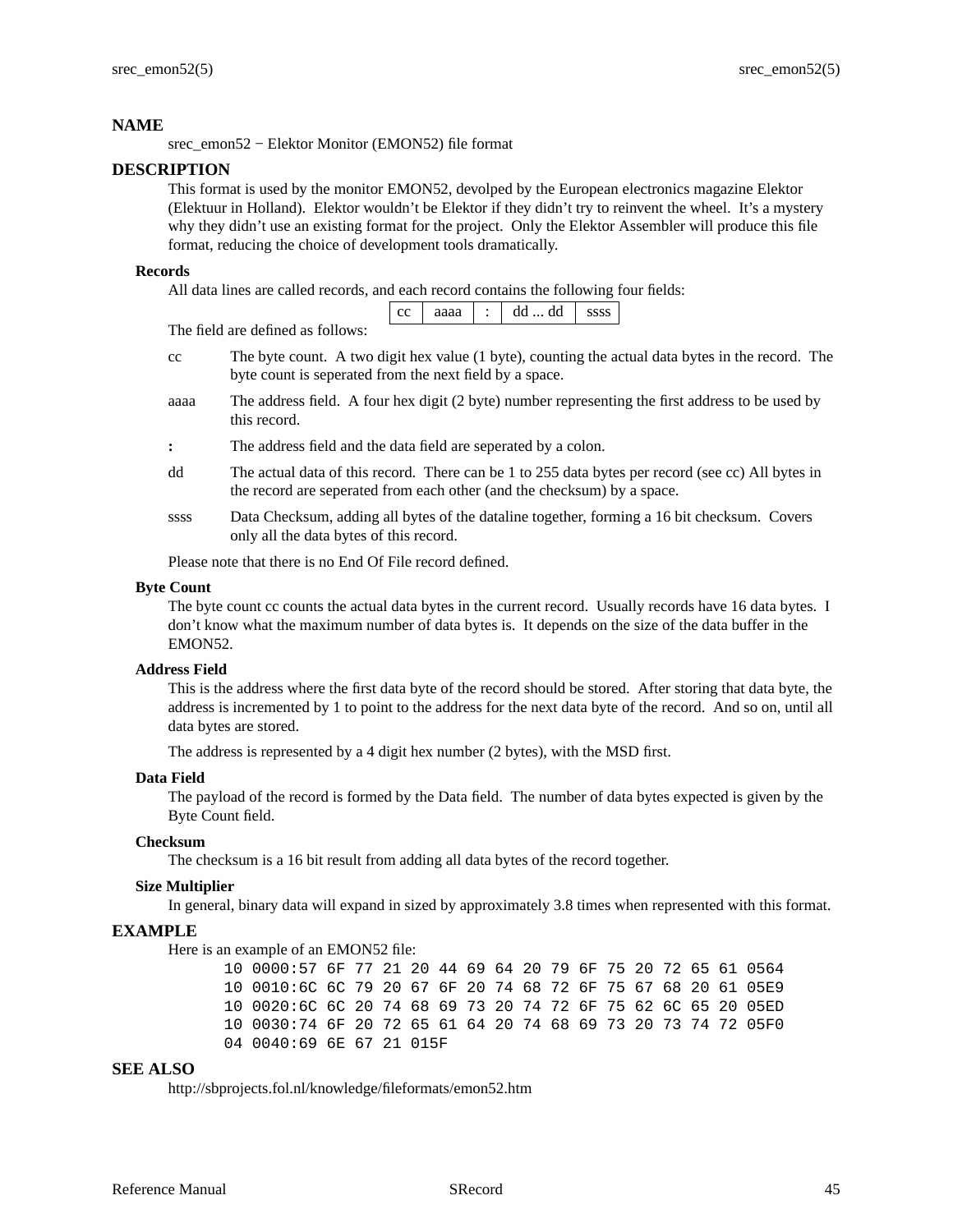# **AUTHOR**

This man page was taken from the above Web page. It was written by San Bergmans <sanmail@bigfoot.com>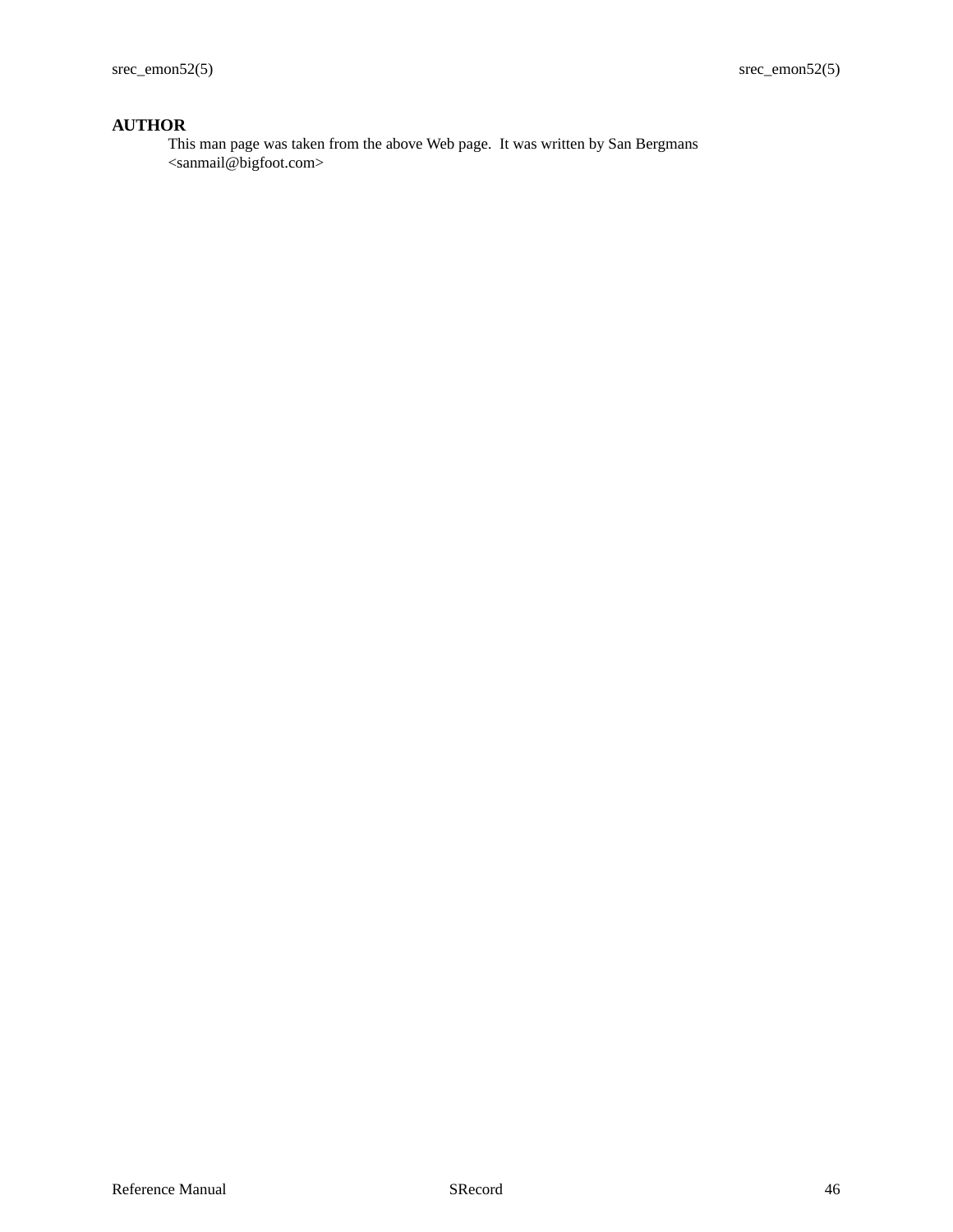srec\_fairchild − Fairchild Fairbug file format

## **DESCRIPTION**

The Fairchild Fairbug format has 8-byte records. A file begins with an address record and ends with an end-of-file record.

There are three record types in this file format.

Address records are of the form

|                                                        | $ S $ nnnn |
|--------------------------------------------------------|------------|
| indicating the address for the following data records. |            |

Data records are of the form

X *ffffffffffffffff c*

Each data record begins with an X and always contains 8 data bytes. The *ff* characters are hexadecimal byte values (8 bytes). Each data byte is represented by 2 hexadecimal characters. The *c* character is a hex digit being the the nibble-sum of the data bytes. A 1-digit hexadecimal checksum follows the data in each data record. The checksum represents, in hexadecimal notation, the sum of the binary equivalents of the 16 digits in the record; the half carry from the fourth bit is ignored. The programmer ignores any character (except for address characters and the asterisk character, which terminates the data transfer) between a checksum and the start character of the next data record. This space can be used for comments.

The end-of-file record has the form

\*

The last record consists of an asterisk only, which indicates the end of file.

## **Size Multiplier**

In general, binary data will expand in sized by approximately 2.4 times when represented with this format.

# **EXAMPLE**

Here is an example Fairchild Fairbug file. It contains the data ''Hello, World'' to be loaded at address 0x1000. Notice how the last record is padded with 0xFF bytes.

```
S1000
X48656C6C6F2C2057C
X6F726C64210AFFFF3
*
```
# **COPYRIGHT**

*srec\_cat* version 1.15

Copyright © 1998, 1999, 2000, 2001, 2002, 2003 Peter Miller; All rights reserved.

The *srec\_cat* program comes with ABSOLUTELY NO WARRANTY; for details use the '*srec\_cat -VERSion License*' command. This is free software and you are welcome to redistribute it under certain conditions; for details use the '*srec\_cat -VERSion License*' command.

# **AUTHOR**

| Peter Miller     | E-Mail: | millerp@canb.auug.org.au              |
|------------------|---------|---------------------------------------|
| $\wedge\wedge^*$ | WWW:    | http://www.canb.auug.org.au/~millerp/ |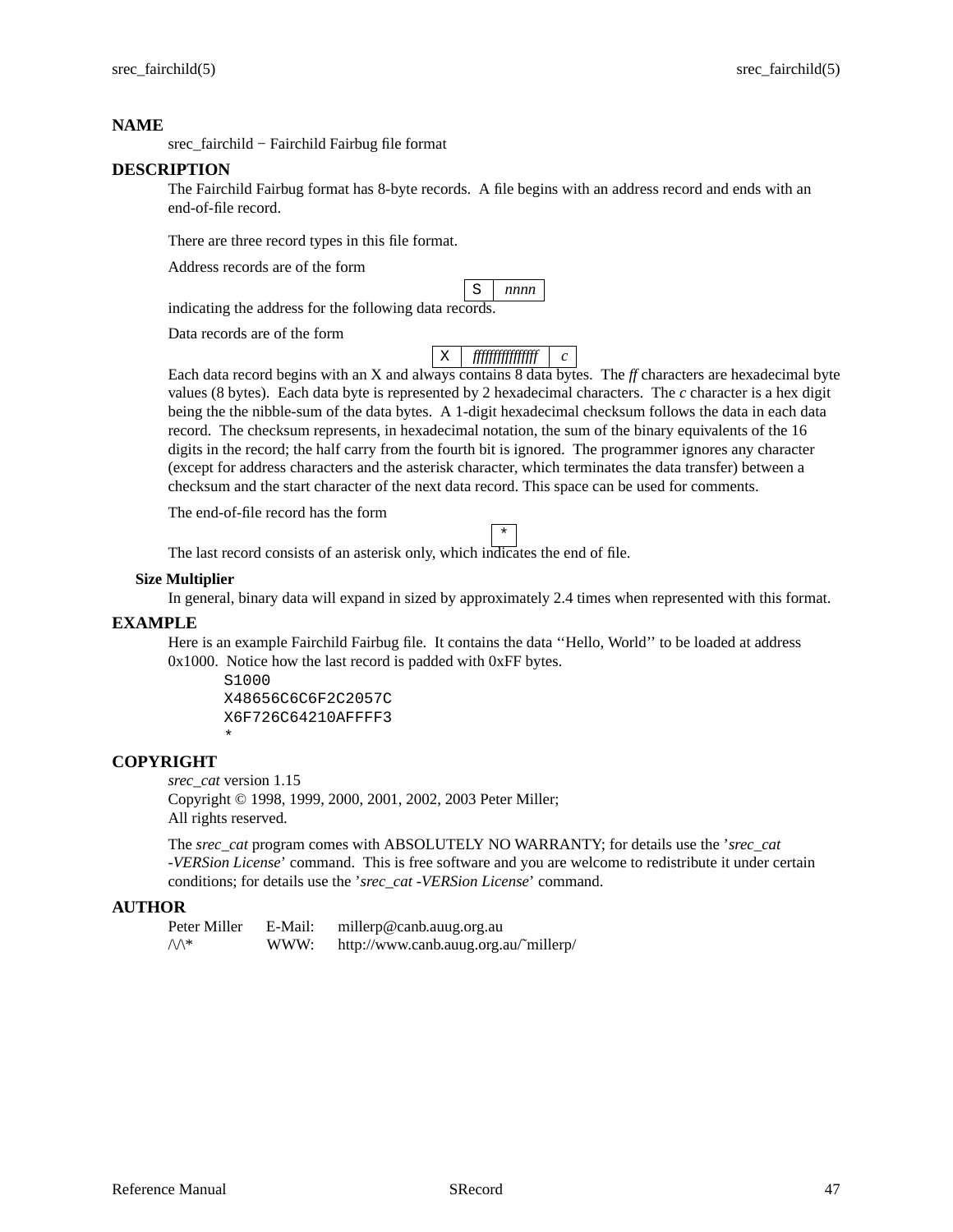srec\_fastload − LSI Logic Fast Load file format

# **DESCRIPTION**

The FastLoad Format uses a compressed ASCII format that permits files to be downloaded in less than half the time taken for Motorola S-records.

The base-64 encoding used is "A-Za-z0-9,.". The data is encoded in groups of 4 characters (3 bytes, 24 bits).

The character '/' is used to introduce a special function. Special functions are:

# A*nnnnnn*

Defines an address.

B*nn* Define a single byte.

C*nnnn* Compare the checksums. The checksum is a simple positive 16-bit sum, of the data bytes only.

- EAA Define the program's entry point. The address will be the current address as defined by the **A** command. (The *AA* number in this command is ignored.) This must be the last entry in the file.
- KAA Clear the checksum. (The *AA* number in this command is ignored.)

### S*name*,X

Define a symbol. The address of the symbol will be the current address as defined by the **A** command.

Z*nn* Clear a number of bytes.

## **Size Multiplier**

In general, binary data will expand in sized by approximately 1.4 times when represented with this format.

## **EXAMPLE**

Here is an example LSI Logic Fast Load format file. It contains the data ''Hello, World'' to be loaded at address 0.

/AAAA

SGVsbG8sIFdvcmxk/BAK/CARS/AAAA/EAA

# **COPYRIGHT**

*srec\_cat* version 1.15 Copyright © 1998, 1999, 2000, 2001, 2002, 2003 Peter Miller; All rights reserved.

The *srec\_cat* program comes with ABSOLUTELY NO WARRANTY; for details use the '*srec\_cat -VERSion License*' command. This is free software and you are welcome to redistribute it under certain conditions; for details use the '*srec\_cat -VERSion License*' command.

## **AUTHOR**

Peter Miller E-Mail: millerp@canb.auug.org.au  $\sqrt{\Lambda^*}$  WWW: http://www.canb.auug.org.au/~millerp/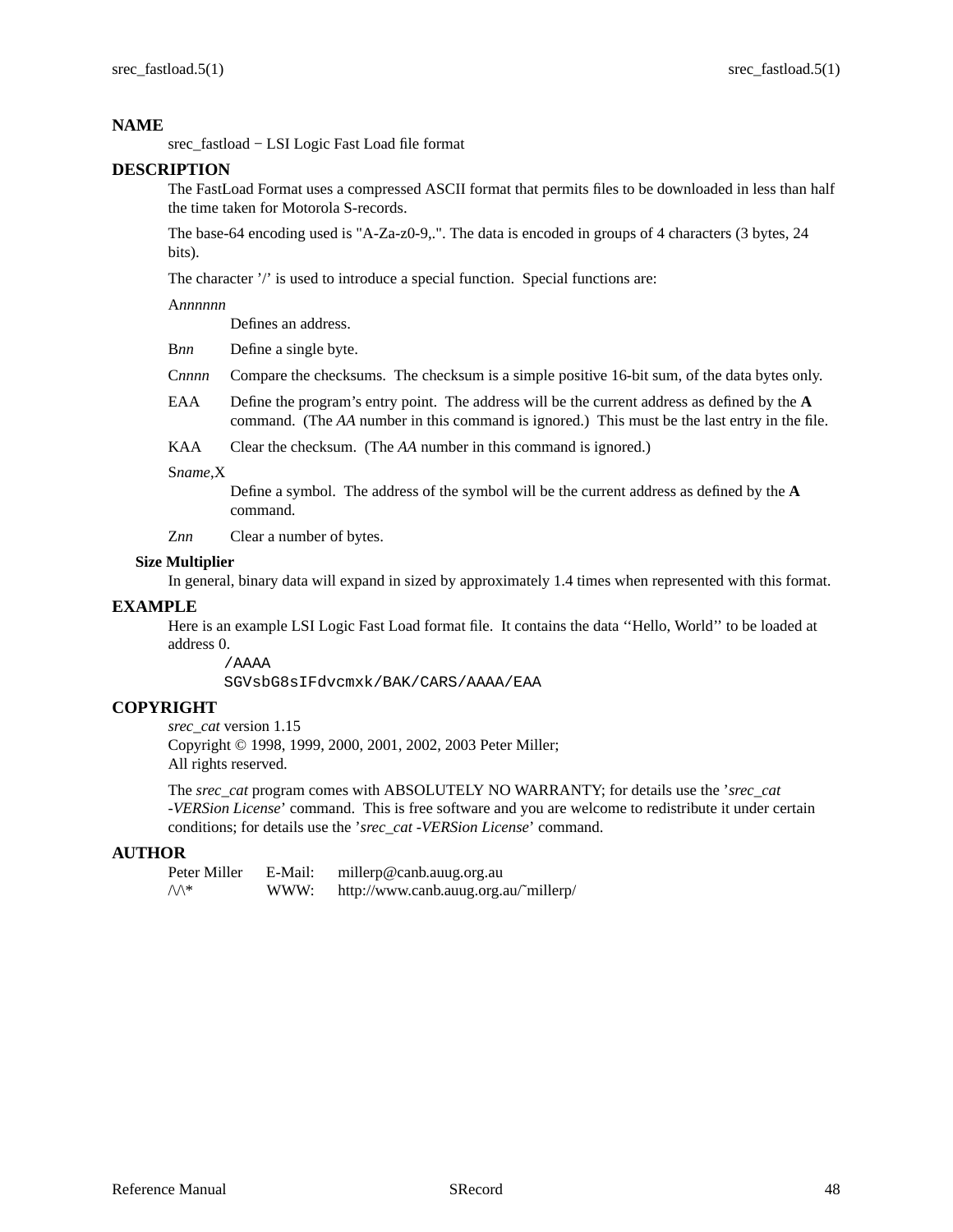srec\_formatted\_binary − Formatted Binary file format

# **DESCRIPTION**

This is the PDP-11 paper tape format, described in the DEC-11-GGPC-D PDP-11 "Paper Tape Software Programming Handbook" 1972.

The file startes with a charcter sequence which appears as an arrow when punched on 8-hole paper tape. 0x08, 0x1C, 0x2A, 0x49, 0x08, 0x00

Then follows a byte count, encoded big-endian in the low 4 bits of the next 4 bytes. The high bits should be zero.

Then follows a 0xFF byte.

The data follows, as many bytes as specified in the header.

The trailer consists of the following bytes:

0x00, 0x00,

and then a 2-byte checksum (big-endian).

The alternate header sequence 0x08, 0x1C, 0x3E, 0x6B, 0x08, 0x00 is followed by an 8-nibble big-endian byte count.

## **Size Multiplier**

In general, binary data will expand in sized very little when represented with this format.

# **EXAMPLE**

Here is a hex dump of a formatted binary file containing the data "Hello, World!".

|                      |  |  |  |  | $0000: 08$ 1C 2A 49 08 00 00 00 *I    |
|----------------------|--|--|--|--|---------------------------------------|
|                      |  |  |  |  | 0008: 00 OE FF 48 65 6C 6C 6F  Hello  |
|                      |  |  |  |  | 0010: 2C 20 57 6F 72 6C 64 21, World! |
| 0018: 0A 00 00 04 73 |  |  |  |  | . S                                   |

# **COPYRIGHT**

*srec\_cat* version 1.15 Copyright © 1998, 1999, 2000, 2001, 2002, 2003 Peter Miller; All rights reserved.

The *srec\_cat* program comes with ABSOLUTELY NO WARRANTY; for details use the '*srec\_cat -VERSion License*' command. This is free software and you are welcome to redistribute it under certain conditions; for details use the '*srec\_cat -VERSion License*' command.

# **AUTHOR**

| Peter Miller     | E-Mail: | millerp@canb.auug.org.au              |
|------------------|---------|---------------------------------------|
| $\wedge\wedge^*$ | WWW:    | http://www.canb.auug.org.au/~millerp/ |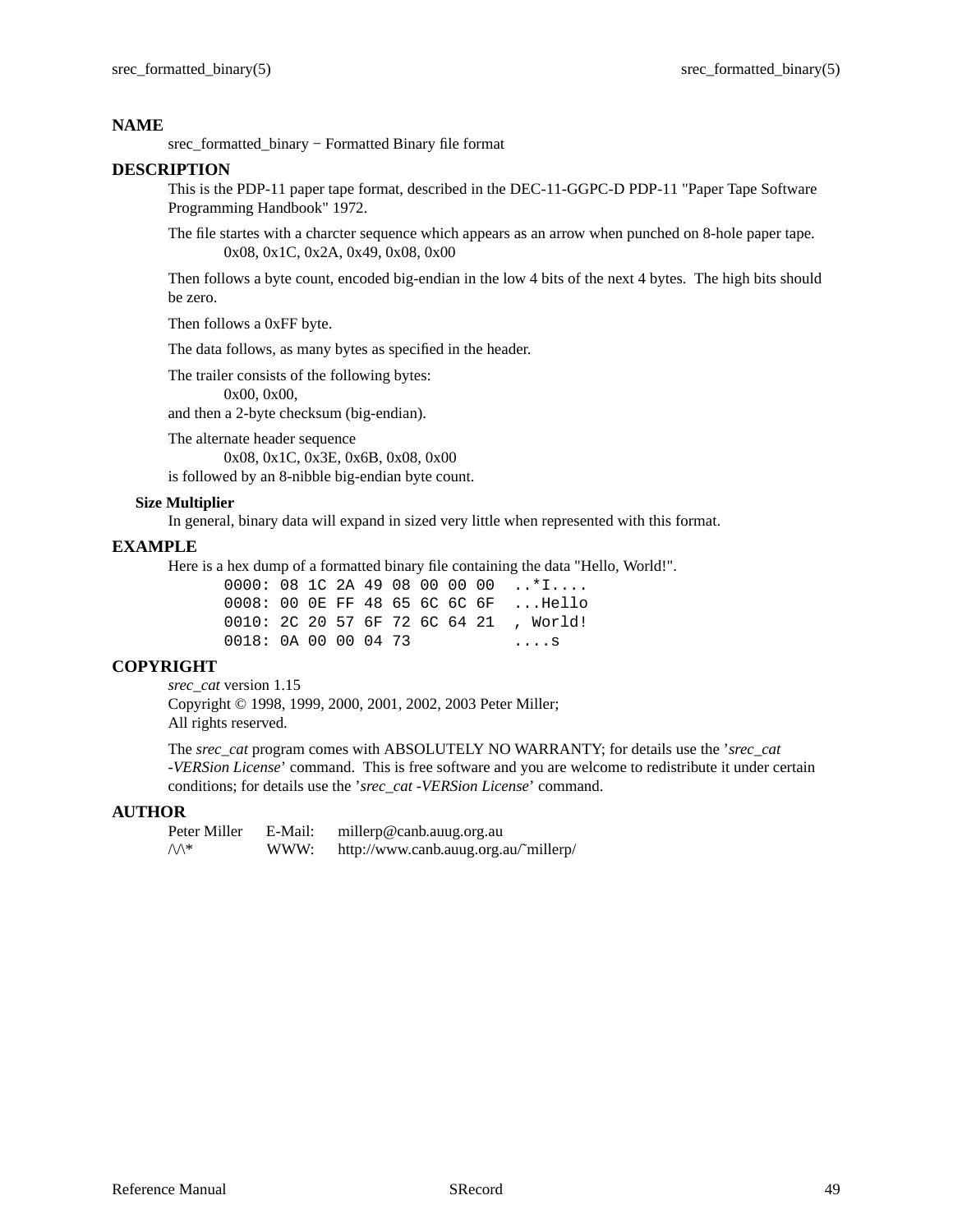srec\_fpc − four packed code file format

# **SYNOPSIS**

All ASCII based file formats have one disadvantage in common: they all need more than double the amount of characters as opposed to the number of bytes to be sent. Address fields and checksums will add even more characters. So the shorter the records, the more characters have to be sent to get the file across.

The FPC format helps to reduce the number of characters needed to send a file in ASCII format, although it still needs more characters than the actual bytes it sends. FPC stands for "Four Packed Code". The reduction is accomplished by squeezing 4 real bytes into 5 ASCII characters. In fact every ASCII character will be a digit in the base 85 number system. There aren't enough letters, digits and punctuation marks available to get 85 different characters, but if we use both upper case and lower case letters we will manage. This implies that the FPC *is case sensitive*, as opposed to all other ASCII based file formats.

# **Base 85**

The numbering system is in base 85, and is somewhat hard to understand for us humans who are usually only familiar with base 10 numbers. Some of us understand base 2 and base 16 as well, but base 85 is for most people something new. Luckily we don't have to do any math with this number system. We just convert a 32 bit number into a 5 digit number in base 85. A 32 bit number has a range of 4,294,967,296, while a 5 digit number in base 85 has a range of 4,437,053,125, which is enough to do the trick. One drawback is that we always have to send multiples of 4 bytes, even if we actually want to send 1, 2 or 3 bytes. Unused bytes are padded with zeroes, and are discarded at the receiving end.

The digits of the base 85 numbering system start at %, which represents the value of 0. The highest value of a digit in base 85 is 84, and is represented by the character 'z'. If you want to check this with a normal ASCII table you will notice that we have used one character too many! Why? I don't know, but for some reason we have to skip the '\*' character in the row. This means that after the ')' character follows the '+' character.

We can use normal number conversion algorithms to generate the FPC digits, with this tiny difference. We have to check whether the digit is going to be equal or larger than the ASCII value for '\*'. If this is the case we have to increment the digit once to stay clear of the '\*'. In base 85 MSD digits go first, like in all number systems!

The benefit of this all is hopefully clear. For every 4 bytes we only have to send 5 ASCII characters, as opposed to 8 characters for all other formats.

# **Records**

Now we takealook at the the formatting of the FPC records. We look at the record at byte level, not at the actual base 85 encoded level. Only after formatting the FPC record at byte level we convert 4 bytes at a time to a 5 digit base 85 number. If we don't have enough bytes in the record to fill the last group of 5 digits we will add bytes with the value of 0 behind the record.

 $\frac{1}{2}$  ss cc ffff aaaaaaaa dddddddd

The field are defined as:

**\$** Every line starts with the character \$, all other characters are digits of base 85.

ss The checksum. A one byte 2's-complement checksum of all bytes of the record.

cc The byte-count. A one byte value, counting all the bytes in the record minus 4.

ffff Format code, a two byte value, defining the record type.

## aaaaaaaa

The address field. A 4 byte number representing the first address of this record.

## dddddddd

The actual data of this record.

# **Record Begin**

Every record begins with the ASCII character "**\$**". No spaces or tabs are allowed in a record. All other characters in the record are formed by groups of 5 digits of base 85.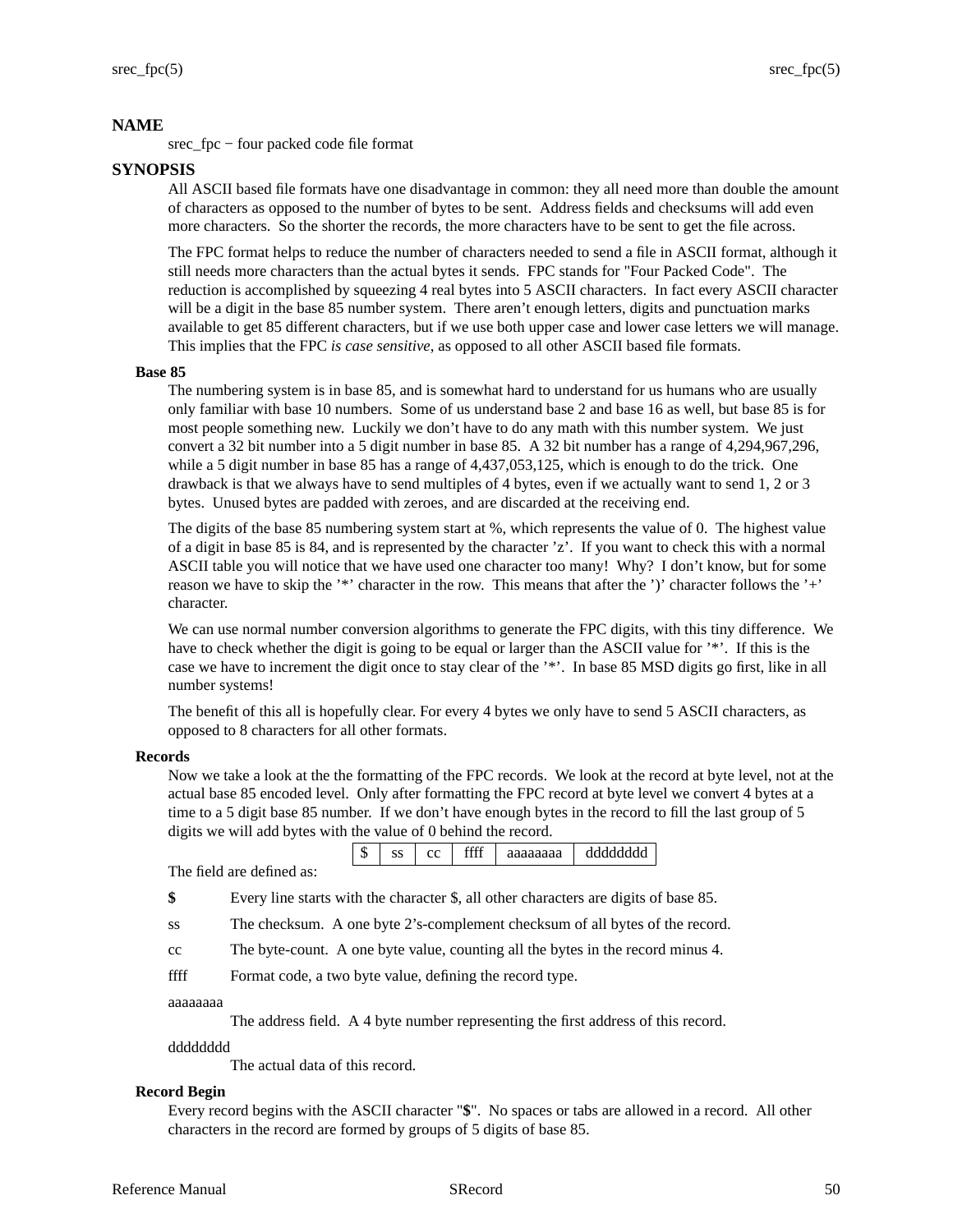# **Checksum field**

This field is a one byte 2's-complement checksum of the entire record. To create the checksum make a one byte sum from all of the bytes from all of the fields of the record:

Then take the 2's-complement of this sum to create the final checksum. The 2's-complement is simply inverting all bits and then increment by 1 (or using the negative operator). Checking the checksum at the receivers end is done by adding all bytes together including the checksum itself, discarding all carries, and the result must be \$00. The padding bytes at the end of the line, should they exist, should not be included in checksum. But it doesn't really matter if they are, for their influence will be 0 anyway.

# **Byte Count**

The byte count **cc** counts the number of bytes in the current record minus 4. So only the number of address bytes and the data bytes are counted and not the first 4 bytes of the record (checksum, byte count and format flags). The byte count can have any value from 0 to 255.

Usually records have 32 data bytes. It is not recommended to send too many data bytes in a record for that may increase the transmission time in case of errors. Also avoid sending only a few data bytes per record, because the address overhead will be too heavy in comparison to the payload.

## **Format Flags**

This is a 2 byte number, indicating what format is represented in this record. Only a few formats are available, so we actually waste 1 byte in each record for the sake of having multiples of 4 bytes.

Format code 0 means that the address field in this record is to be treated as the absolute address where the first data byte of the record should be stored.

Format code 1 means that the address field in this record is missing. Simply the last known address of the previous record +1 is used to store the first data byte. As if the FPC format wasn't fast enough already ;-)

Format code 2 means that the address field in this record is to be treated as a relative address. Relative to what is not really clear. The relative address will remain in effect until an absolute address is received again.

## **Address Field**

The first data byte of the record is stored in the address specified by the Address field **aaaaaaaa**. After storing that data byte, the address is incremented by 1 to point to the address for the next data byte of the record. And so on, until all data bytes are stored.

The length of the address field is always 4 bytes, if present of course. So the address range for the FPC format is always 2\*\*32.

If only the address field is given, without any data bytes, the address will be set as starting address for records that have no address field.

Addresses between records are non sequential. There may be gaps in the addressing or the address pointer may even point to lower addresses as before in the same file. But every time the sequence of addressing must be changed, a format 0 record must be used. Addressing within one single record *is* sequential of course.

## **Data Field**

This field contains 0 or more data bytes. The actual number of data bytes is indicated by the byte count in the beginning of the record less the number of address bytes. The first data byte is stored in the location indicated by the address in the address field. After that the address is incremented by 1 and the next data byte is stored in that new location. This continues until all bytes are stored. If there are not enough data bytes to obtain a multiple of 4 we use 0x00 as padding bytes at the end of the record. These padding bytes are ignored on the receiving side.

## **End of File**

End of file is recognized if the first four bytes of the record all contain 0x00. In base 85 this will be "\$%%%%". This is the only decent way to terminate the file.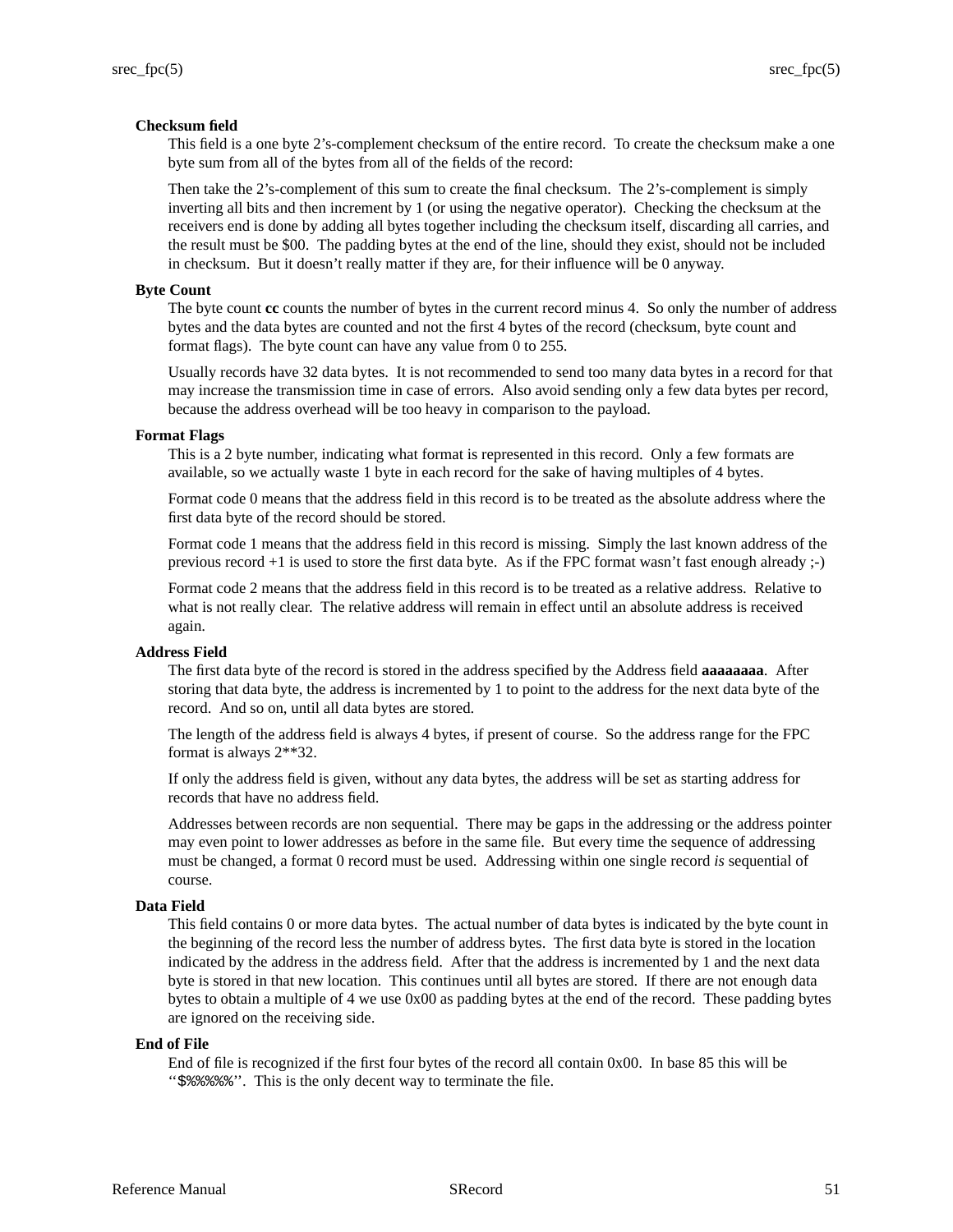# **Size Multiplier**

In general, binary data will expand in sized by approximately 1.7 times when represented with this format.

## **Example**

Now it's time for an example. In the first table you can see the byte representation of the file to be transferred. The 4th row of bytes is not a multiple of 4 bytes. But that does not matter, for we append \$00 bytes at the end until we do have a multiple of 4 bytes. These padding bytes are not counted in the byte count however!

D81400000000B000576F77212044696420796F7520726561 431400000000B0106C6C7920676F207468726F7567682061 361400000000B0206C6C20746861742074726F75626C6520 591100000000B030746F207265616420746869733F000000 00000000

Only after converting the bytes to base 85 we get the records of the FPC type file format presented in the next table. Note that there is always a multiple of 5 characters to represent a multiple of 4 bytes in each record.

```
$kL&@h%%,:,B.\?00EPuX0K3rO0JI))
$;UPR'%%,:<Hn&FCG:at<GVF(;G9wIw
$7FD1p%%,:LHmy:>GTV%/KJ7@GE[kYz
$B[6\;%%,:\KIn?GFWY/qKI1G5:;-_e
$%%%%%
```
As you can see the length of the lines is clearly shorter than the original ASCII lines.

# **SEE ALSO**

http://sbprojects.fol.nl/knowledge/fileformats/pfc.htm

# **AUTHOR**

This man page was taken from the above Web page. It was written by San Bergmans <sanmail@bigfoot.com>

For extra points: Who invented this format? Where is it used?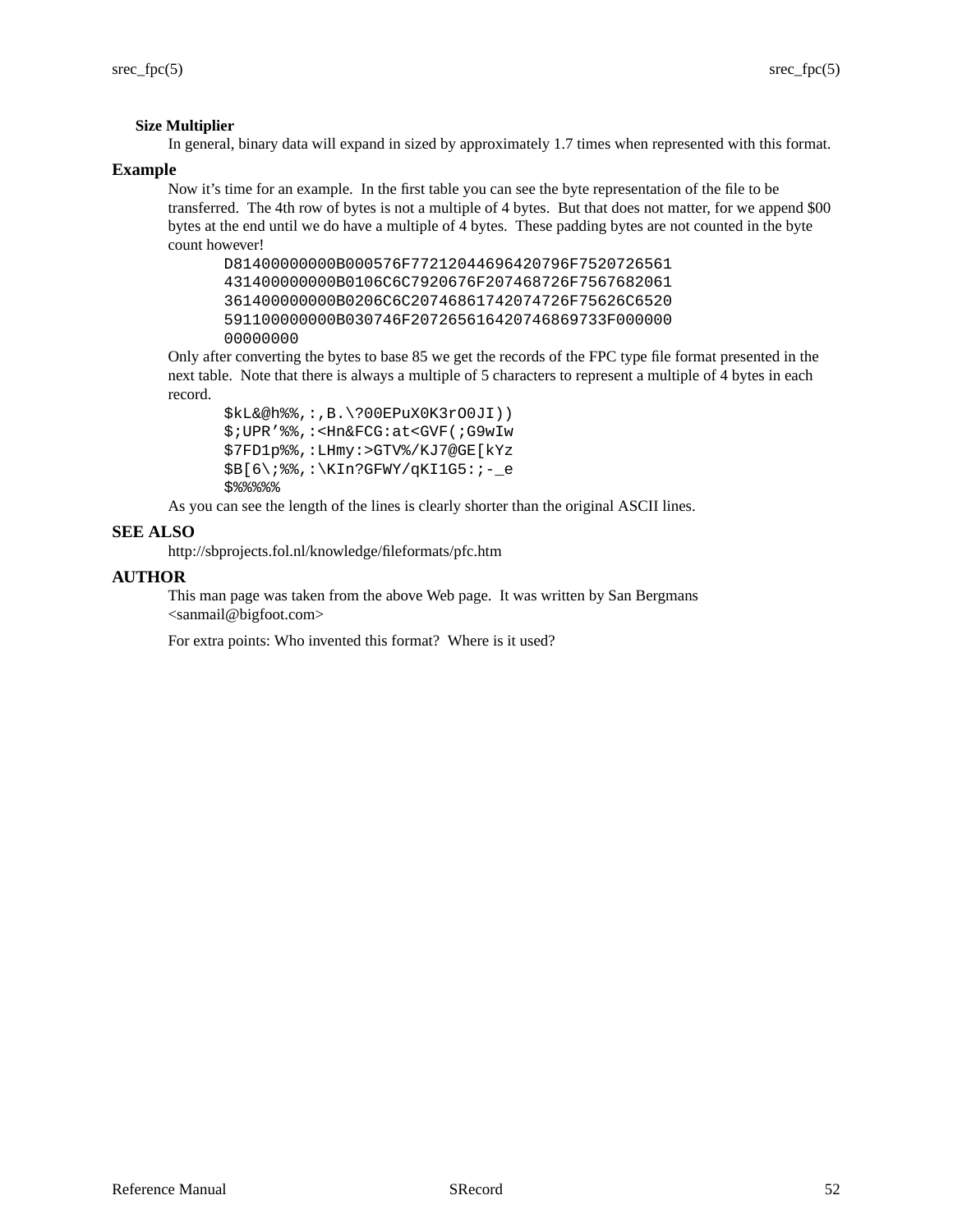srec\_intel − Intel Hexadecimal object file format specification

# **DESCRIPTION**

This format is also known as the *Intel MCS-86 Object* format.

This document describes the hexadecimal object file format for the Intel 8-bit, 16-bit, and 32-bit microprocessors. The hexadecimal format is suitable as input to PROM programmers or hardware emulators.

Hexadecimal object file format is a way of representing an absolute binary object file in ASCII. Because the file is in ASCII instead of binary, it is possible to store the file is non-binary medium such as paper-tape, punch cards, etc.; and the file can also be displayed on CRT terminals, line printers, etc.. The 8-bit hexadecimal object file format allows for the placement of code and data within the 16-bit linear address space of the Intel 8-bit processors. The 16-bit hexadecimal format allows for the 20-bit segmented address space of the Intel 16-bit processors. And the 32-bit format allows for the 32-bit linear address space of the Intel 32-bit processors.

The hexadecimal representation of binary is coded in ASCII alphanumeric characters. For example, the 8-bit binary value 0011-1111 is 3F in hexadecimal. To code this in ASCII, one 8-bit byte containing the ASCII code for the character '3' (0011-0011 or 0x33) and one 8-bit byte containing the) ASCII code for the character 'F' (0100-0110 or 0x46) are required. For each byte value, the high-order hexadecimal digit is always the first digit of the pair of hexadecimal digits. This representation (ASCII hexadecimal) requires twice as many bytes as the binary representation.

A hexadecimal object file is blocked into records, each of which contains the record type, length, memory load address and checksum in addition to the data. There are currently six (6) different types of records that are defined, not all combinations of these records are meaningful, however. The record are:

- Data Record (8-, 16-, or 32-bit formats)
- End of File Record (8-, 16-, or 32-bit formats)
- Extended Segment Address Record (16- or 32-bit formats)
- Start Segment Address Record (16- or 32-bit formats)
- Extended Linear Address Record (32-bit format only)
- Start Linear Address Record (32-bit format only)

### **General Record Format**

| Record | Record | Load   | Record | Data | Checksum |
|--------|--------|--------|--------|------|----------|
| Mark   | Length | Offset | Type   |      |          |

Record Mark.

Each record begins with a Record Mark field containing 0x3A, the ASCII code for the colon ('':'') character.

### Record Length

Each record has a Record Length field which specifies the number of bytes of information or data which follows the Record Type field of the record. This field is one byte, represented as two hexadecimal characters. The maximum value of the Record Length field is hexadecimal 'FF' or 255.

### Load Offset

Each record has a Load Offset field which specifies the 16-bit starting load offset of the data bytes, therefore this field is only used for Data Records. In other records where this field is not used, it should be coded as four ASCII zero characters (''0000'' or 0x30303030). This field is two byte, represented as four hexadecimal characters.

### Record Type

Each record has a Record Type field which specifies the record type of this record. The Record Type field is used to interpret the remaining information within the record. This field is one byte,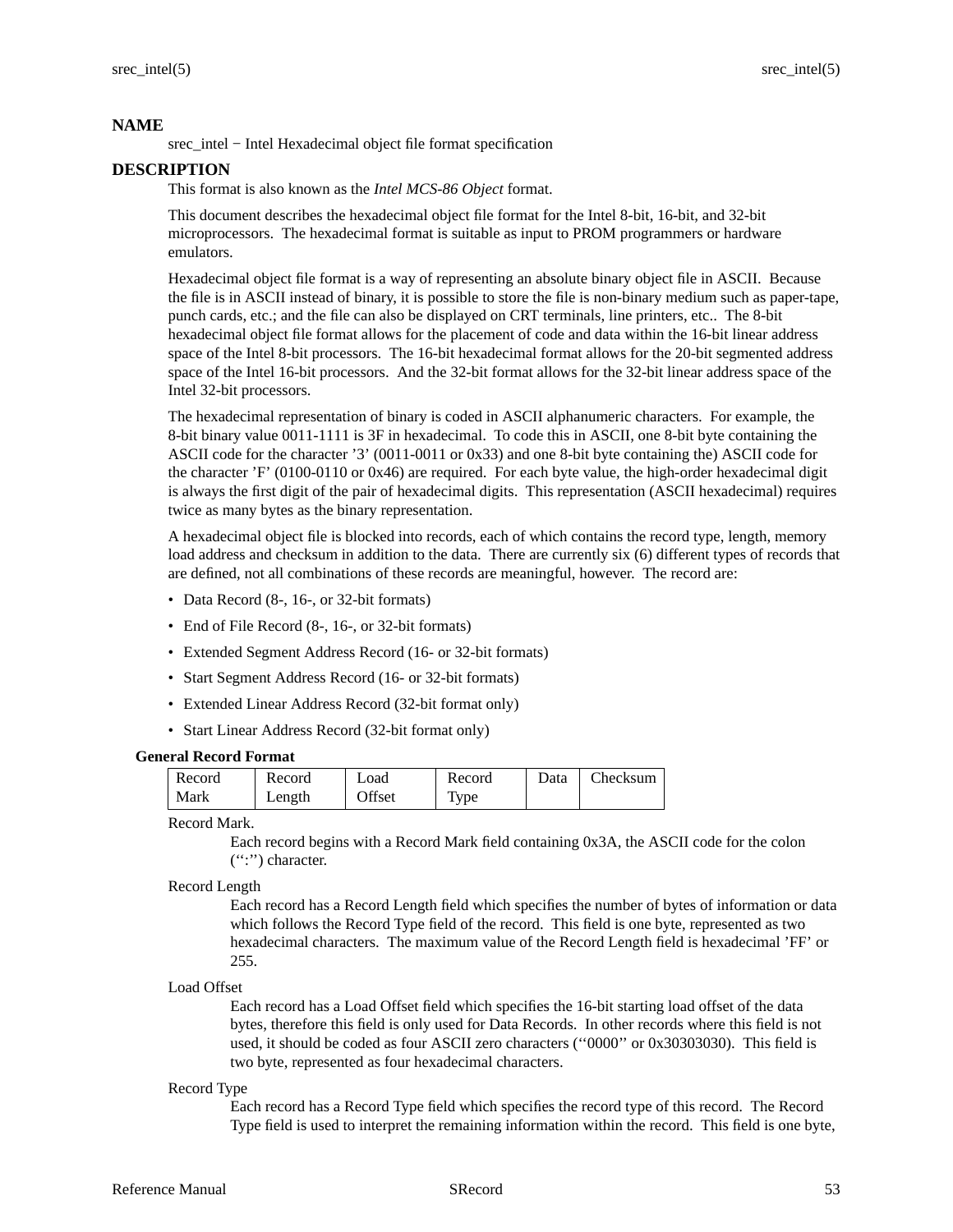represented as two hexadecimal characters. The encoding for all the current record types are:

- 0 Data Record
- 1 End of File Record
- 2 Extended Segment Address Record
- 3 Start Segment Address Record
- 4 Extended Linear Address Record
- 5 Start Linear Address Record

Data Each record has a variable length Data field, it consists of zero or more bytes encoded as pairs of hexadecimal digits. The interpretation of this field depends on the Record Type field.

Checksum

Each record ends with a Checksum field that contains the ASCII hexadecimal representation of the two's complement of the 8-bit bytes that result from converting each pair of ASCII hexadecimal digits to one byte of binary, from and including the Record Length field to and including the last byte of the Data field. Therefore, the sum of all the ASCII pairs in a record after converting to binary, from the Record Length field to and including the Checksum field, is zero.

### **Extended Linear Address Record**

(32-bit format only)

| Record   | Record       | Load         | Record     | <b>ULBA</b> | Checksum |
|----------|--------------|--------------|------------|-------------|----------|
| Mark     | Length $(2)$ | Offset $(0)$ | Type $(4)$ | (2 bytes)   |          |
| $($ ":") |              |              |            |             |          |

The 32-bit Extended Linear Address Record is used to specify bits 16-31 of the Linear Base Address (LBA), where bits 0-15 of the LBA are zero. Bits 16-31 of the LBA are referred to as the Upper Linear Base Address (ULBA). The absolute memory address of a content byte in a subsequent Data Record is) obtained by adding the LBA to an offset calculated by adding the Load Offset field of the containing Data Record to the index of the byte in the Data Record (0, 1, 2, ... *n*). This offset addition is done) modulo 4G (*i.e.* 32-bits from 0xFFFFFFFF to 0x00000000) results in wrapping around from the end to the beginning of the 4G linear address defined by the LBA. The linear address at which a particular byte is loaded is calculated as:

(LBA+DRLO + DRI) MOD 4G

where:

DRLO is the Load Offset field of a Data Record.

DRI is the data byte index within the Data Record.

When an Extended Linear Address Record defines the value of LBA, it may appear anywhere within a 32-bit hexadecimal object file. This value remains in effect until another Extended Linear Address Record is encountered. The LBA defaults to zero until an Extended Linear Address Record is encountered. The contents of the individual fields within the record are:

### Record Mark

This field contains 0x3A, the hexadecimal encoding of the ASCII colon ('':'') character.

### Record Length

The field contains 0x3032, the hexadecimal encoding of the ASCII characters ''02'', which is the length, in bytes, of the ULBA data information within this record.

### Load Offset

This field contains 0x30303030, the hexadecimal encoding of the ASCII characters ''0000'', since this field is not used for this record.

#### Record Type

This field contains 0x3034, the hexadecimal encoding of the ASCII character ''04'', which specifies the record type to be an Extended Linear Address Record.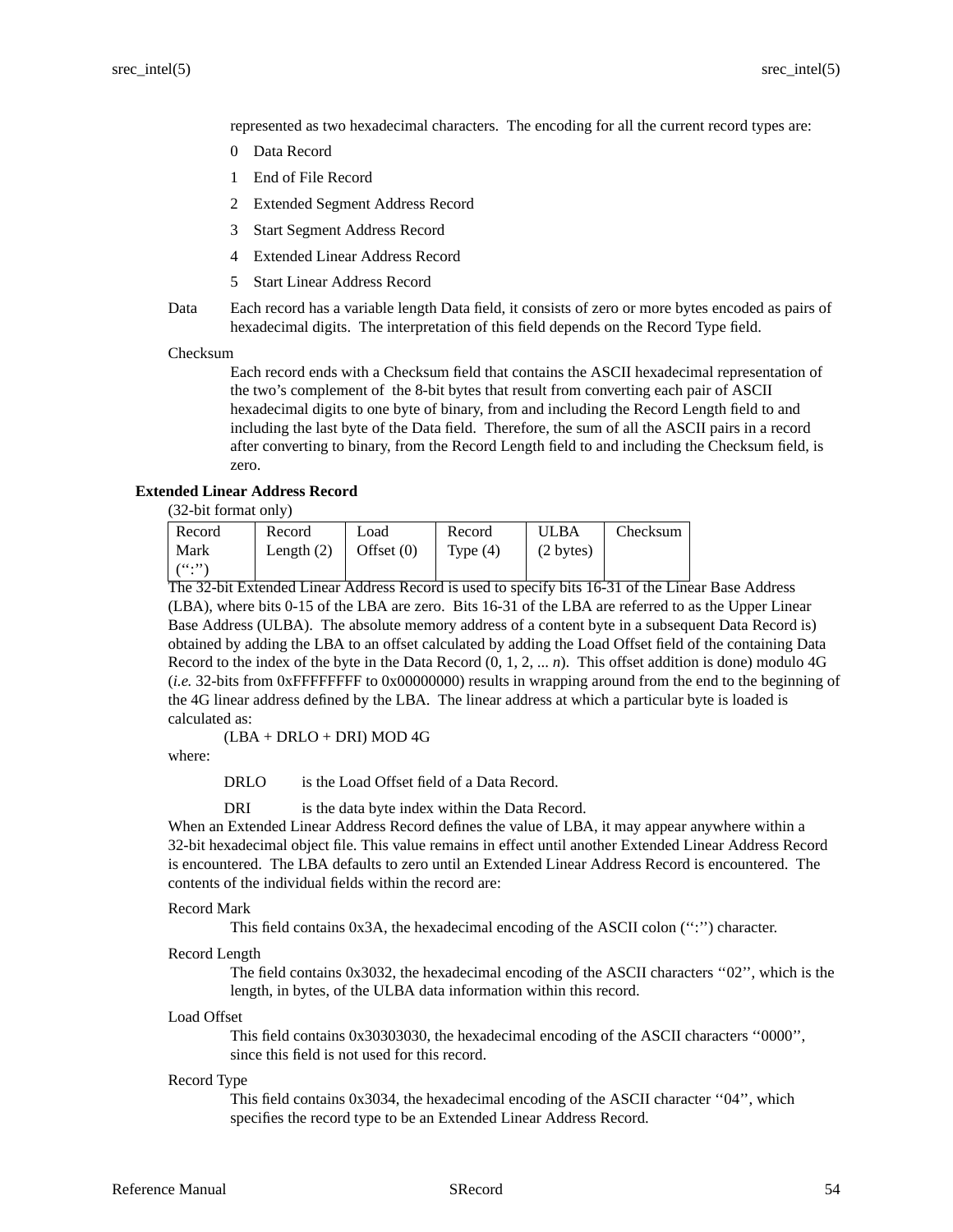ULBA This field contains four ASCII hexadecimal digits that specify the 16-bit Upper Linear Base Address value. The value is encoded big-endian (most significant digit first).

### Checksum

This field contains the check sum on the Record Length, Load Offset, Record Type, and ULBA fields.

## **Extended Segment Address Record**

(16- or 32-bit formats)

| Record         | Record       | Load         | Record     | <b>USBA</b> | Checksum |
|----------------|--------------|--------------|------------|-------------|----------|
| Mark           | Length $(2)$ | Offset $(0)$ | Type $(2)$ | (2 bytes)   |          |
| $($ $($ ., $,$ |              |              |            |             |          |

The 16-bit Extended Segment Address Record is used to specify bits 4-19 of the Segment Base Address (SBA), where bits 0-3 of the SBA are zero. Bits 4-19 of the SBA are referred to as the Upper Segment Base Address (USBA). The absolute memory address of a content byte in a subsequent Data Record is) obtained by adding the SBA to an offset calculated by adding the Load Offset field of the containing Data Record to the index of the byte in the Data Record  $(0, 1, 2, \ldots n)$ . This offset addition is done modulo 64K (*i.e.* 16-bits from 0xFFFF to 0x0000 results in wrapping around from the end to the beginning of the 64K segment defined by the SBA. The address at which a particular byte is loaded is calculated as:

 $SBA + ((DRLO + DRI) MOD 64K)$ 

where:

DRLO is the LOAD OFFSET field of a Data Record.

DRI is the data byte index within the Data Record.

When an Extended Segment Address Record defines the value of SBA, it may appear anywhere within a 16-bit hexadecimal object file. This value remains in effect until another Extended Segment Address Record is encountered. The SBA defaults to zero until an Extended Segment Address Record is encountered.

The contents of the individual fields within the record are:

### Record Mark

This field contains 0x3A, the hexadecimal encoding of the ASCII colon ('':'') character.

### Record Length

The field contains 0x3032, the hexadecimal encoding of the ASCII characters '02', which is the length, in bytes, of the USBA data information within this record.

### Load Offset

This field contains 0x30303030, the hexadecimal encoding of the ASCII characters '0000', since this field is not used for this record.

# Record Type

This field contains 0x3032, the hexadecimal encoding of the ASCII character ''02'', which specifies the record type to be an Extended Segment Address Record.

USBA This field contains four ASCII hexadecimal digits that specify the 16-bit Upper Segment Base Address value. The field is encoded big-endian (most significant digit first).

### Checksum

This field contains the check sum on the Record length, Load Offset, Record Type, and USBA fields.

## **Data Record**

(8-, 16- or 32-bit formats)

| Record          | Record | Load   | Record | Data | Checksum |
|-----------------|--------|--------|--------|------|----------|
| Mark            | Length | Offset | Type   |      |          |
| $\binom{16}{1}$ |        |        |        |      |          |

The Data Record provides a set of hexadecimal digits that represent the ASCII code for data bytes that make up a portion of a memory image. The method for calculating the absolute address (linear in the 8-bit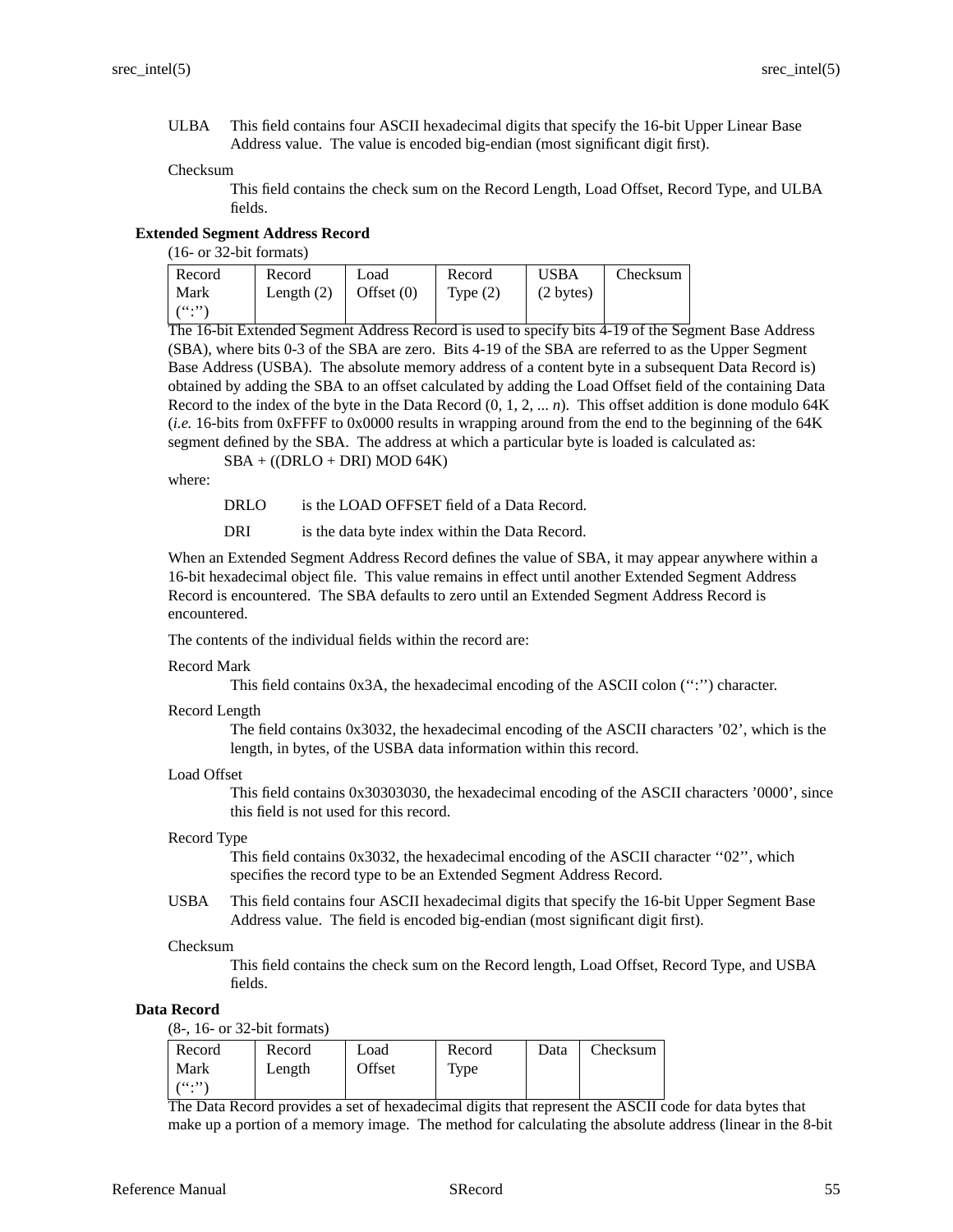and 32-bit case and segmented in the 16-bit case) for each byte of data is described in the discussions of the Extended Linear Address Record and the Extended Segment Address Record.

The contents of the individual fields within the record are:

#### Record Mark

This field contains 0x3A, the hexadecimal encoding of the ASCII colon (":") character.

#### Record Length

The field contains two ASCII hexadecimal digits that specify the number of data bytes in the record. The maximum value is 255 decimal.

### Load Offset

This field contains four ASCII hexadecimal digits representing the offset from the LBA (see Extended Linear Address Record see Extended Segment Address Record) defining the address which the first byte of the data is to be placed.

### Record Type

This field contains 0x3030, the hexadecimal encoding of the ASCII character ''00'', which specifies the record type to be a Data Record.

Data This field contains pairs of ASCII hexadecimal digits, one pair for each data byte.

### Checksum

This field contains the check sum on the Record Length, Load Offset, Record Type, and Data fields.

## **Start Linear Address Record**

(32-bit format only)

| Record         | Record       | Load         | Record     | EIP                 | Checksum |
|----------------|--------------|--------------|------------|---------------------|----------|
| Mark           | Length $(4)$ | Offset $(0)$ | Type $(5)$ | $(4 \text{ bytes})$ |          |
| $($ $($ ., $,$ |              |              |            |                     |          |

The Start Linear Address Record is used to specify the execution start address for the object file. The value given is the 32-bit linear address for the EIP register. Note that this record only specifies the code address within the 32-bit linear address space of the 80386. If the code is to start execution in the real mode of the 80386, then the Start Segment Address Record should be used instead, since that record specifies both the CS and IP register contents necessary for real mode.

The Start Linear Address Record can appear anywhere in a 32-bit hexadecimal object file. If such a record is not present in a hexadecimal object file, a loader is free to assign a default start address.

The contents of the individual fields within the record are:

#### Record mark

This field contains 0x3A, the hexadecimal encoding of the ASCII colon (":") character.

#### Record length

The field contains 0x3034, the hexadecimal encoding of the ASCII characters ''04'', which is the length, in bytes, of the EIP register content within this record.

### Load Offset

This field contains 0x30303030, the hexadecimal encoding of the ASCII characters ''0000'', since this field is not used for this record.

#### Record Type

This field contains 0x3035, the hexadecimal encoding of the ASCII character ''05'', which specifies the record type to be a Start Linear Address Record.

# EIP This field contains eight ASCII hexadecimal digits that specify the 32-bit EIP register contents. The field is encoded big-endian (most significant digit first).

#### Checksum

This field contains the check sum on the Record length, Load Offset, Record Type, and EIP fields.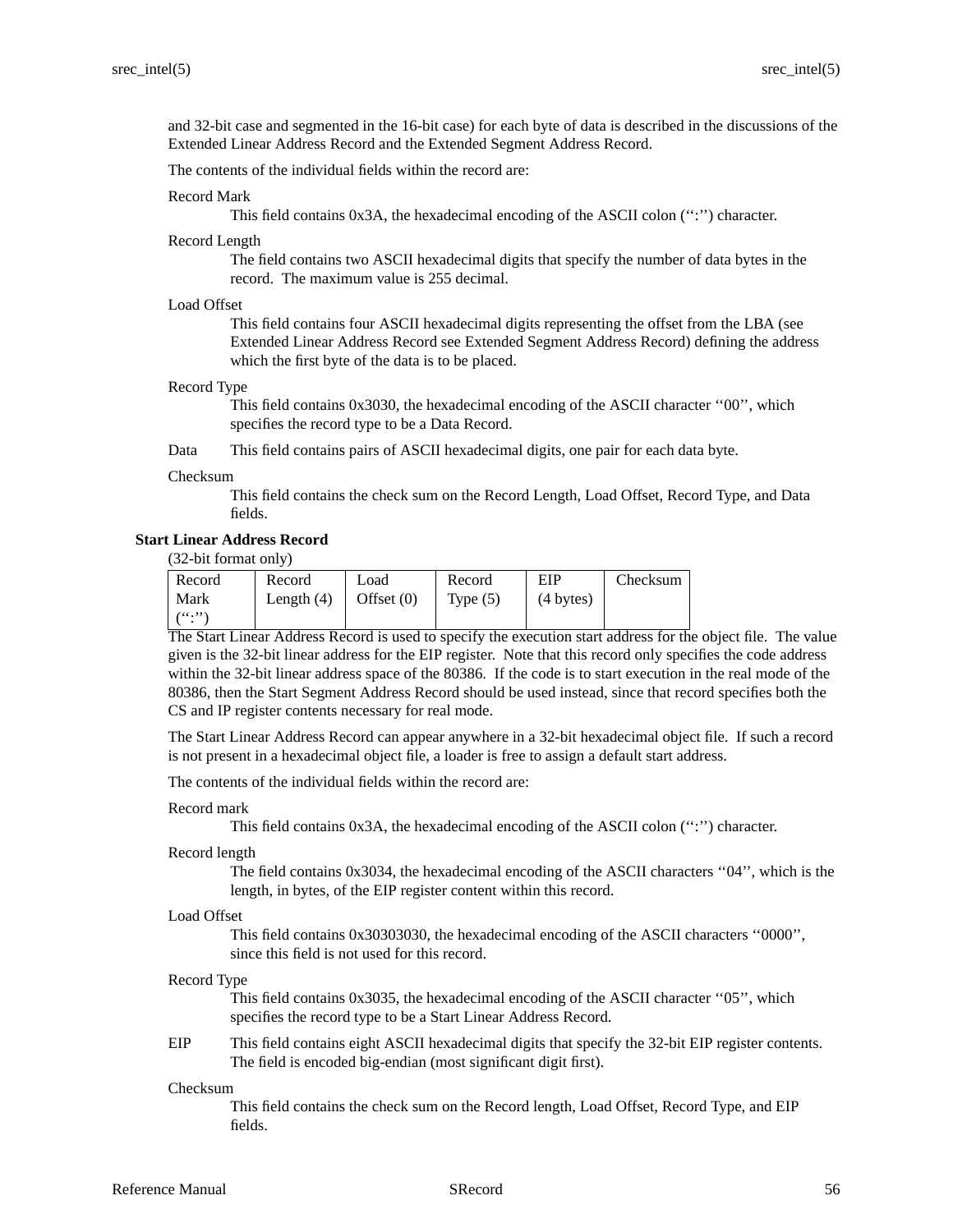# **Start Segment Address Record**

(16- or 32-bit formats)

| ' Record        | Record       | Load                    | Record | CS(2 bytes) | $\vert$ IP (2 bytes) | Checksum |
|-----------------|--------------|-------------------------|--------|-------------|----------------------|----------|
| Mark            | Length $(4)$ | Offset $(0)$ Type $(3)$ |        |             |                      |          |
| $(1 - (10.328)$ |              |                         |        |             |                      |          |

The Start Segment Address Record is used to specify the execution start address for the object file. The value given is the 20-bit segment address for the CS and IP registers. Note that this record only specifies the code address within the 20-bit segmented address space of the 8086/80186. The Start Segment Address Record can appear anywhere in a 16-bit hexadecimal object file. If such a record is not present in a hexadecimal object file, a loader is free to assign a default start address.

The contents of the individual fields within the record are:

### Record Mark

This field contains 0x3A, the hexadecimal encoding of the ASCII colon ('':'') character.

### Record Length

The field contains 0x3034, the hexadecimal encoding of the ASCII characters ''04'', which is the length, in bytes, of the CS and IP register contents within this record.

### Load Offset

This field contains 0x30303030, the hexadecimal encoding of the ASCII characters ''0000'', since this field is not used for this record.

### Record Type

This field contains 0x3033, the hexadecimal encoding of the ASCII character '03', which specifies the record type to be a Start Segment Address Record.

- CS This field contains four ASCII hexadecimal digits that specify the 16-bit CS register contents. The field is encoded big-endian (most significant digit first).
- IP This field contains four ASCII hexadecimal digits that specify the 16-bit IP register contents. The field is encoded big-endian (most significant digit first).

### Checksum

This field contains the check sum on the Record length, Load Offset, Record Type, CS, and IP fields.

# **End of File Record**

<sup>(8-, 16-,</sup> or 32-bit formats)

| Record             | Record       | Load         | Record     | Checksum $(0xFF)$ |
|--------------------|--------------|--------------|------------|-------------------|
| Mark               | Length $(0)$ | Offset $(0)$ | Type $(1)$ |                   |
| $($ ( $($ ., $)$ ) |              |              |            |                   |

The End of File Record specifies the end of the hexadecimal object file.

The contents of the individual fields within the record are:

### Record mark

This field contains 0x3A, the hexadecimal encoding of the ASCII colon (":") character.

### Record Length

The field contains 0x3030, the hexadecimal encoding of the ASCII characters ''00''. Since this record does not contain any Data bytes, the length is zero.

### Load Offset

This field contains 0x30303030, the hexadecimal encoding of the ASCII characters ''0000'', since this field is not used for this record.

### Record Type

This field contains 0x3031, the hexadecimal encoding of the ASCII character ''01'', which specifies the record type to be an End of File Record.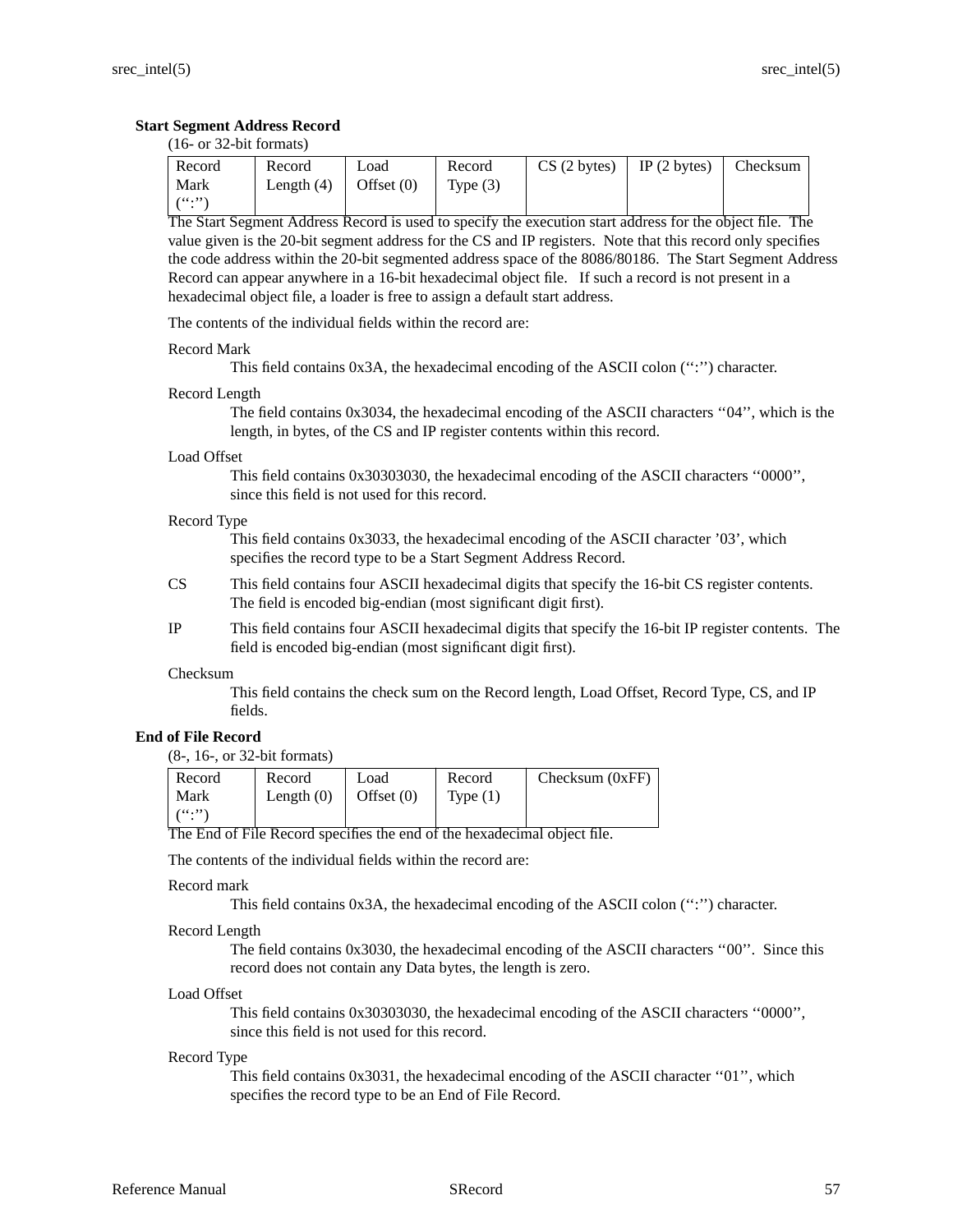### Checksum

This field contains the check sum an the Record Length, Load Offset, and Record Type fields. Since all the fields are static, the check sum can also be calculated statically, and the value is 0x4646, the hexadecimal encoding of the ASCII characters ''FF''.

### **Size Multiplier**

In general, binary data will expand in sized by approximately 2.3 times when represented with this format.

### **EXAMPLE**

Here is an example Intel hex file. It contains the data ''Hello, World'' to be loaded at address 0. :0D00000048656C6C6F2C20576F726C640AA1 :00000001FF

## **REFERENCE**

This information comes (very indirectly) from *Microprocessors and Programmed Logic,* Second Edition, Kenneth L. Short, 1987, Prentice-Hall, ISBN 0-13-580606-2.

# **COPYRIGHT**

*srec\_cat* version 1.15 Copyright © 1998, 1999, 2000, 2001, 2002, 2003 Peter Miller; All rights reserved.

The *srec\_cat* program comes with ABSOLUTELY NO WARRANTY; for details use the '*srec\_cat -VERSion License*' command. This is free software and you are welcome to redistribute it under certain conditions; for details use the '*srec\_cat -VERSion License*' command.

## **AUTHOR**

Peter Miller E-Mail: millerp@canb.auug.org.au  $\Diamond \Diamond$  WWW: http://www.canb.auug.org.au/~millerp/

### **Derivation**

This manual page is derived from a file marked as follows:

Intel Hexadecimal Object File Format Specification; Revision A, 1/6/88

Disclaimer: Intel makes no representation or warranties with respect to the contents hereof and specifically disclaims any implied warranties of merchantability or fitness for any particular purpose. Further, Intel reserves the right to revise this publication from time to time in the content hereof without obligation of Intel to notify any person of such revision or changes. The publication of this specification should not be construed as a commitment on Intel's part to implement any product.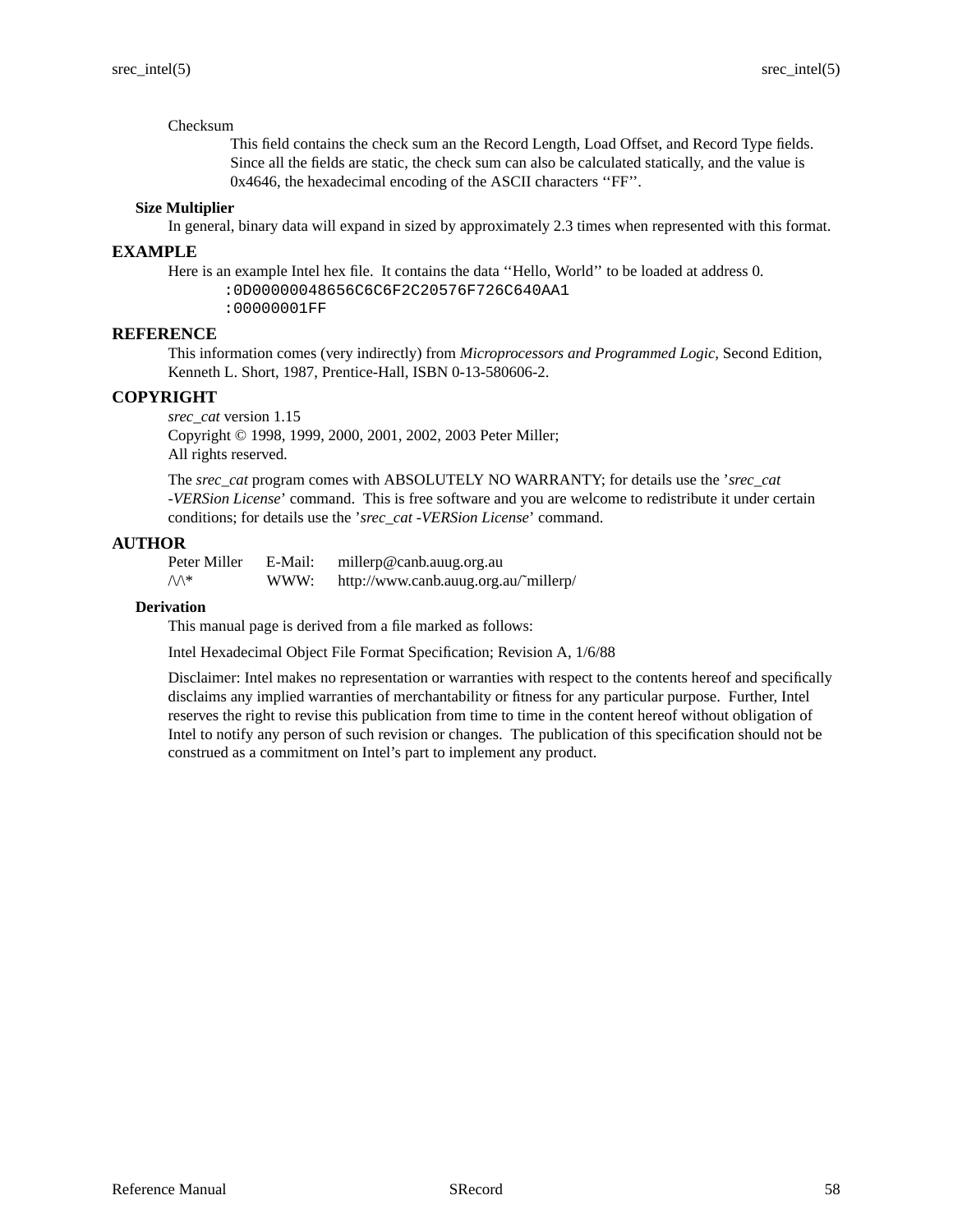srec\_mos\_tech − MOS Technologies file format

## **DESCRIPTION**

The Mos Technologies format allows binary files to be uploaded and downloaded between between a computer system (such as a PC, Macintosh, or workstation) and an emulator or evaluation board for microcontrollers and microprocessors.

## **The Lines**

Each line consists of 5 fields. These are the length field, address field, data field, and the checksum. The lines always start with a semicolon (;) character.

# **The Fields**

| $\Gamma$ hecksum<br>Address<br>enoth<br>Data<br>. |  |
|---------------------------------------------------|--|
|---------------------------------------------------|--|

Length The record length field is a 2 character (1 byte) field that specifies the number of data bytes in the record.

- Address This is a 2-byte address that specifies where the data in the record is to be loaded into memory.
- Data The data field contains the executable code, memory-loadable data or descriptive information to be transferred.

## Checksum

The checksum is an 2-byte field that represents the least significant two byte of the the sum of the values represented by the pairs of characters making up the record's length, address, and data fields.

## **Size Multiplier**

In general, binary data will expand in sized by approximately 2.4 times when represented with this format.

## **EXAMPLE**

Here is an example MOS Technologies format file. It contains the data ''Hello, World'' to be loaded at address 0.

S110000048656C6C6F2C20576F726C640A9D ;00

# **COPYRIGHT**

*srec\_cat* version 1.15 Copyright © 1998, 1999, 2000, 2001, 2002, 2003 Peter Miller; All rights reserved.

The *srec\_cat* program comes with ABSOLUTELY NO WARRANTY; for details use the '*srec\_cat -VERSion License*' command. This is free software and you are welcome to redistribute it under certain conditions; for details use the '*srec\_cat -VERSion License*' command.

## **AUTHOR**

Peter Miller E-Mail: millerp@canb.auug.org.au  $\mathcal{W}^*$  WWW: http://www.canb.auug.org.au/~millerp/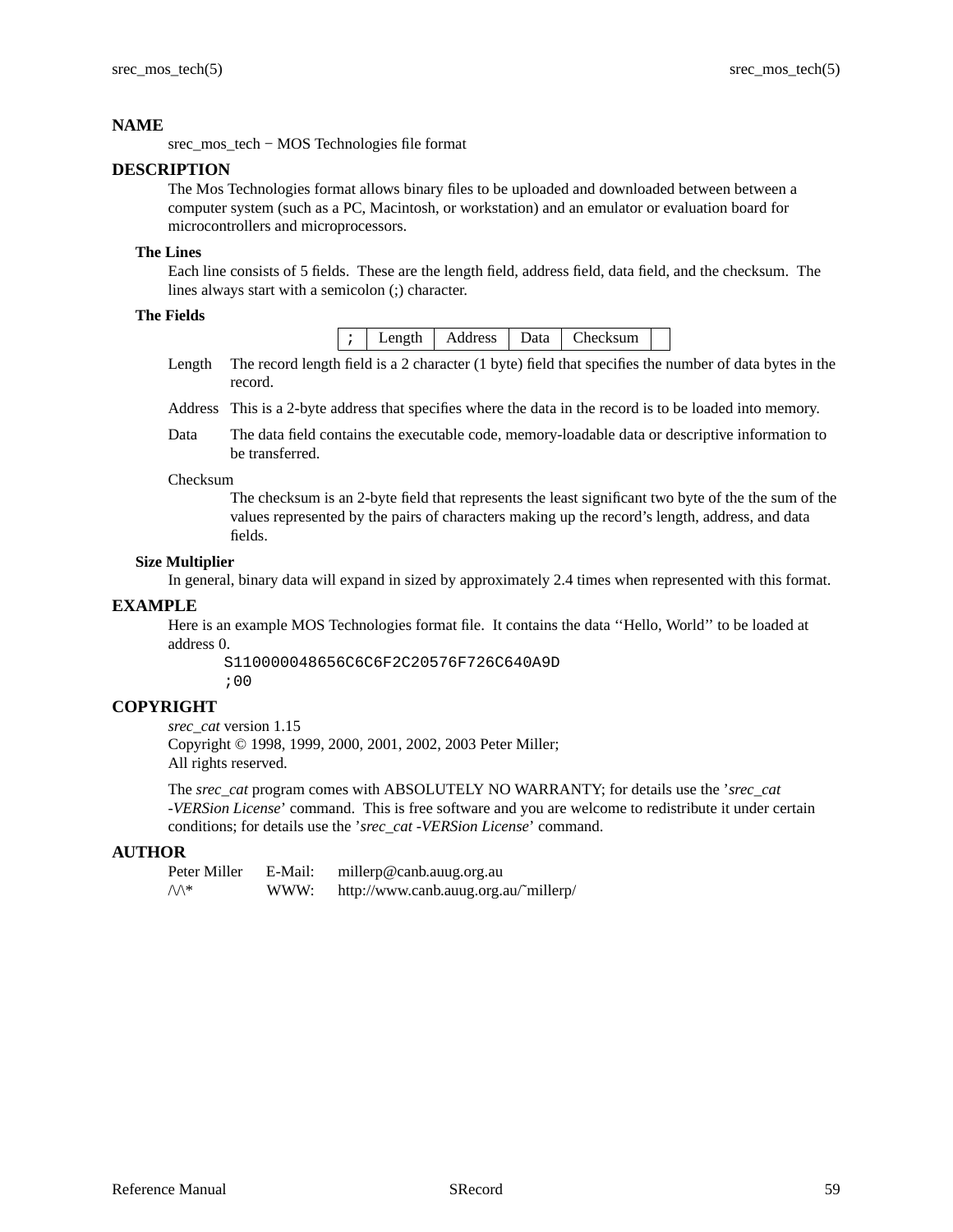srec\_motorola – Motorola S-Record hexadecimal file format

# **DESCRIPTION**

This format is also known as the *Exorciser*, *Exormacs* or *Exormax* format.

Motorola's S-record format allows binary files to be uploaded and downloaded between two computer systems. This type of format is widely used when transferring programs and data between a computer system (such as a PC, Macintosh, or workstation) and an emulator or evaluation board for Motorola microcontrollers and microprocessors.

# **The Lines**

Most S-Record file contain only S-Record lines (see the next section), which always start with a capital S character. Some systems generate various ''extensions'' which usually manifest as lines which start with something else. These ''extension'' lines may or may not break other systems made by other vendors. Caveat emptor.

## **The Fields**

The S-record format consists of 5 fields. These are the type field, length field, address field, data field, and the checksum. The lines always start with a capital S character.

|  |  |  | S   Type   Record Length   Address   Data   Checksum |  |  |  |  |
|--|--|--|------------------------------------------------------|--|--|--|--|
|--|--|--|------------------------------------------------------|--|--|--|--|

Type The type field is a 1 character field that specifies whether the record is an S0, S1, S2, S3, S5, S7, S8 or S9 field.

### Record Length

The record length field is a 2 character (1 byte) field that specifies the number of character pairs (bytes) in the record, excluding the type and record length fields.

- Address This is a 2-, 3- or 4-byte address that specifies where the data in the S-record is to be loaded into memory.
- Data The data field contains the executable code, memory-loadable data or descriptive information to be transferred.

### Checksum

The checksum is an 8-bit field that represents the least significant byte of the one's complement of the sum of the values represented by the pairs of characters making up the record's length, address, and data fields.

### **Record Types**

- S0 This type of record is the header record for each block of S-records. The data field may contain any descriptive information identifying the following block of S-records. (It is commonly "HDR" on many systems.) The address field is normally zero.
- S1 A record containing data and the 2-byte address at which the data is to reside.
- S2 A record containing data and the 3-byte address at which the data is to reside.
- S3 A record containing data and the 4-byte address at which the data is to reside.
- S5 A record containing the number of S1, S2 and S3 records transmitted in a particular block. The count appears in the two-byte address field. There is no data field.
- S6 A record containing the number of S1, S2 and S3 records transmitted in a particular block. The count appears in the three-byte address field. There is no data field.
- S7 A termination record for a block of S3 records. The address field may contain the 4-byte address of the instruction to which control is passed. There is no data field.
- S8 A termination record for a block of S2 records. The address field may optionally contain the 3-byte address of the instruction to which control is passed. There is no data field.
- S9 A termination record for a block of S1 records. The address field may optionally contain the 2-byte address of the instruction to which control is passed. If not specified, the first entry point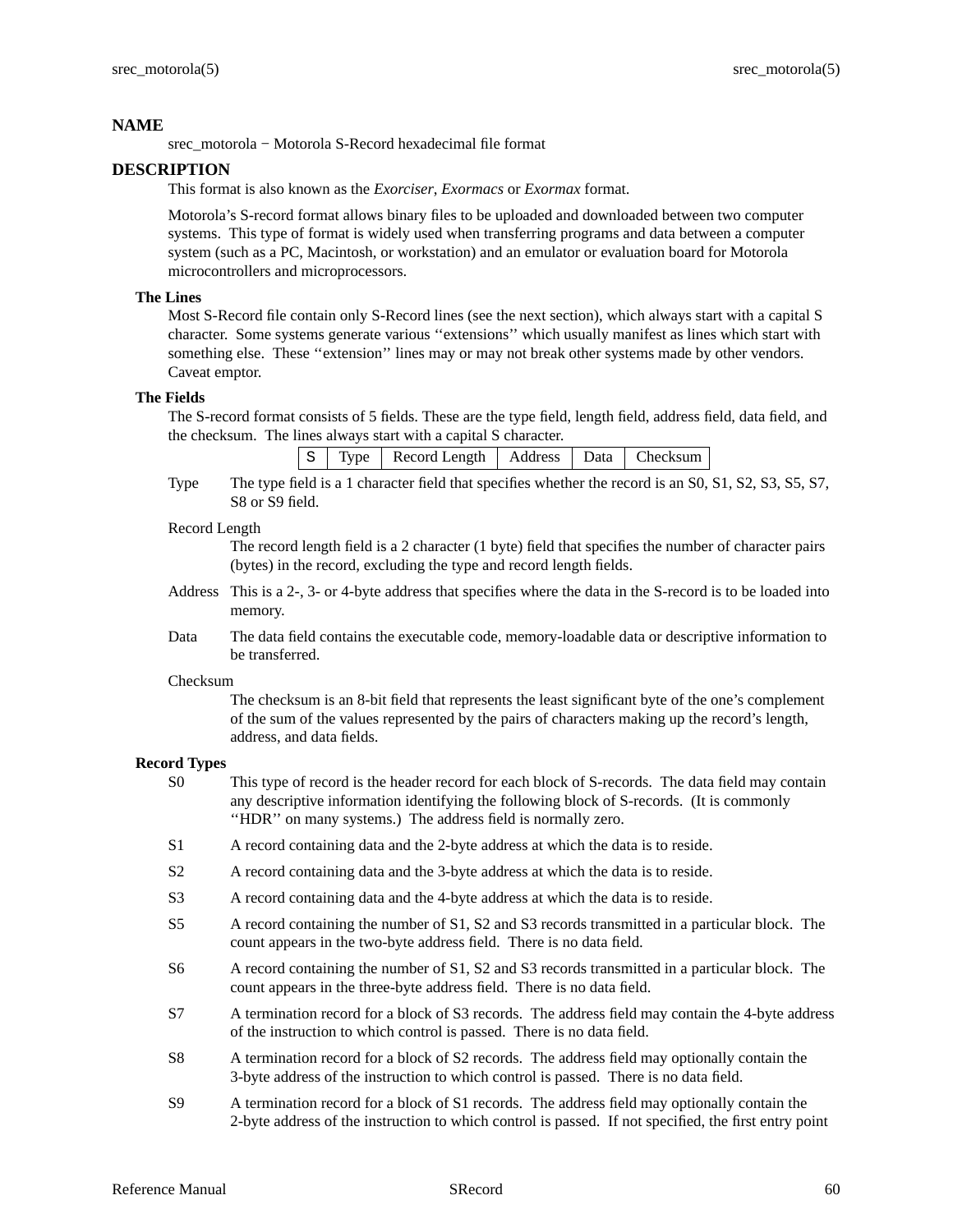specification encountered in the object module input will be used. There is no data field.

### **Size Multiplier**

In general, binary data will expand in sized by approximately 2.4 times when represented with this format.

# **EXAMPLE**

Here is an example S-Record file. It contains the data ''Hello, World'' to be loaded at address 0.

S00600004844521B S110000048656C6C6F2C20576F726C640A9D S5030001FB S9030000FC

# **COPYRIGHT**

*srec\_cat* version 1.15 Copyright © 1998, 1999, 2000, 2001, 2002, 2003 Peter Miller; All rights reserved.

The *srec\_cat* program comes with ABSOLUTELY NO WARRANTY; for details use the '*srec\_cat -VERSion License*' command. This is free software and you are welcome to redistribute it under certain conditions; for details use the '*srec\_cat -VERSion License*' command.

## **AUTHOR**

Peter Miller E-Mail: millerp@canb.auug.org.au  $\Diamond \Diamond$  WWW: http://www.canb.auug.org.au/~millerp/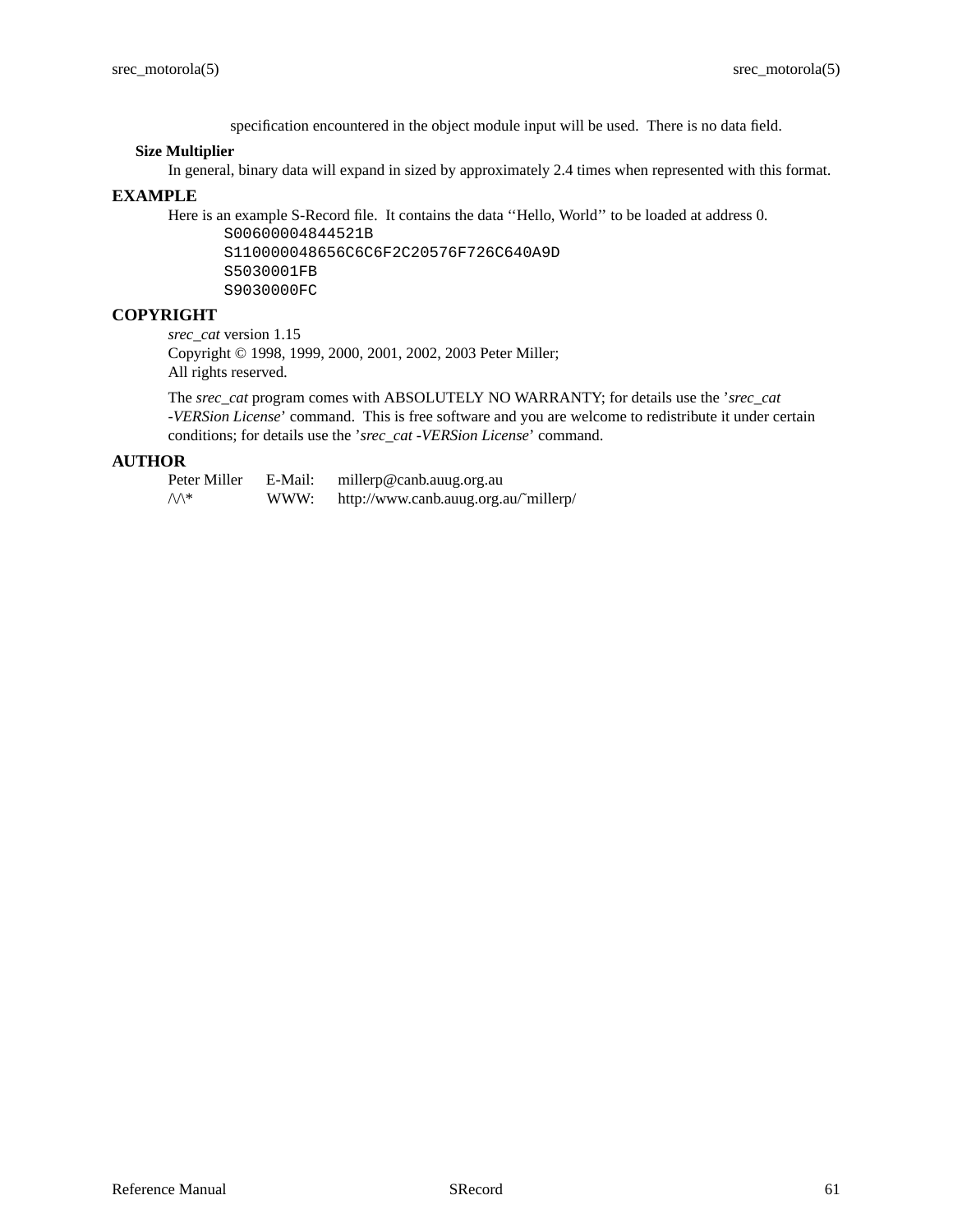srec\_needham − Needham EMP-series programmer ASCII file format

# **DESCRIPTION**

This format is understood by Needham Electronics' EMP-series programmers. See www.needhams.com/winman.pdf for more information. (This format is very similar to the ASCII-Hex format, but without the  $\hat{B}$  and  $\hat{C}$  guard characters.)

Each data byte is represented as 2 hexadecimal characters, and is separated by white space from all other data bytes.

The address for data bytes is set by using a sequence of \$Annnn, characters, where *nnnn* is the 8-character ascii representation of the address. The comma is required. There is no need for an address record unless there are gaps. Implicitly, the file starts a address 0 if no address is set before the first data byte.

## **Size Multiplier**

\$A1000,

In general, binary data will expand in sized by approximately 3.0 times when represented with this format.

# **EXAMPLE**

Here is an example ascii-hex file. It contains the data ''Hello, World'' to be loaded at address 0x1000.

48 65 6C 6C 6F 2C 20 57 6F 72 6C 64 0A

# **COPYRIGHT**

*srec\_cat* version 1.15 Copyright © 1998, 1999, 2000, 2001, 2002, 2003 Peter Miller; All rights reserved.

The *srec\_cat* program comes with ABSOLUTELY NO WARRANTY; for details use the '*srec\_cat -VERSion License*' command. This is free software and you are welcome to redistribute it under certain conditions; for details use the '*srec\_cat -VERSion License*' command.

# **AUTHOR**

Peter Miller E-Mail: millerp@canb.auug.org.au  $\sqrt{\Lambda^*}$  WWW: http://www.canb.auug.org.au/~millerp/ srec\_ascii\_hex−Ascii-Hex file format

# **DESCRIPTION**

This format is used by Ohio Scientific OS65V-compatible loaders. This family of machines includes the OSI C1P, Superboard II, C2, C4, C8, and Challenger III, as well as the UK101, and Elektor Junior.

The file startes with a period '.' (0x2E), to ensure address entry mode. then a 4-digit hex address, followed by a slash '/' (0X2F) to enter the data entry mode. The initial address is always present. There is no need for an additional address record unless there are gaps.

Each data byte is represented as 2 hexadecimal characters, and is separated by a carriage return character (0x0D) (advance address). The final return character may be omitted.

The data is concluded with a period '.'  $(0x2E)$  to re-enter address mode. If an address to start execution is specified, then the last 5 bytes are *nnnn*G where *nnnn* is the 4-digit execution address, and G is the 'Go' command.

## **Size Multiplier**

In general, binary data will expand in sized by approximately 3.0 times when represented with this format.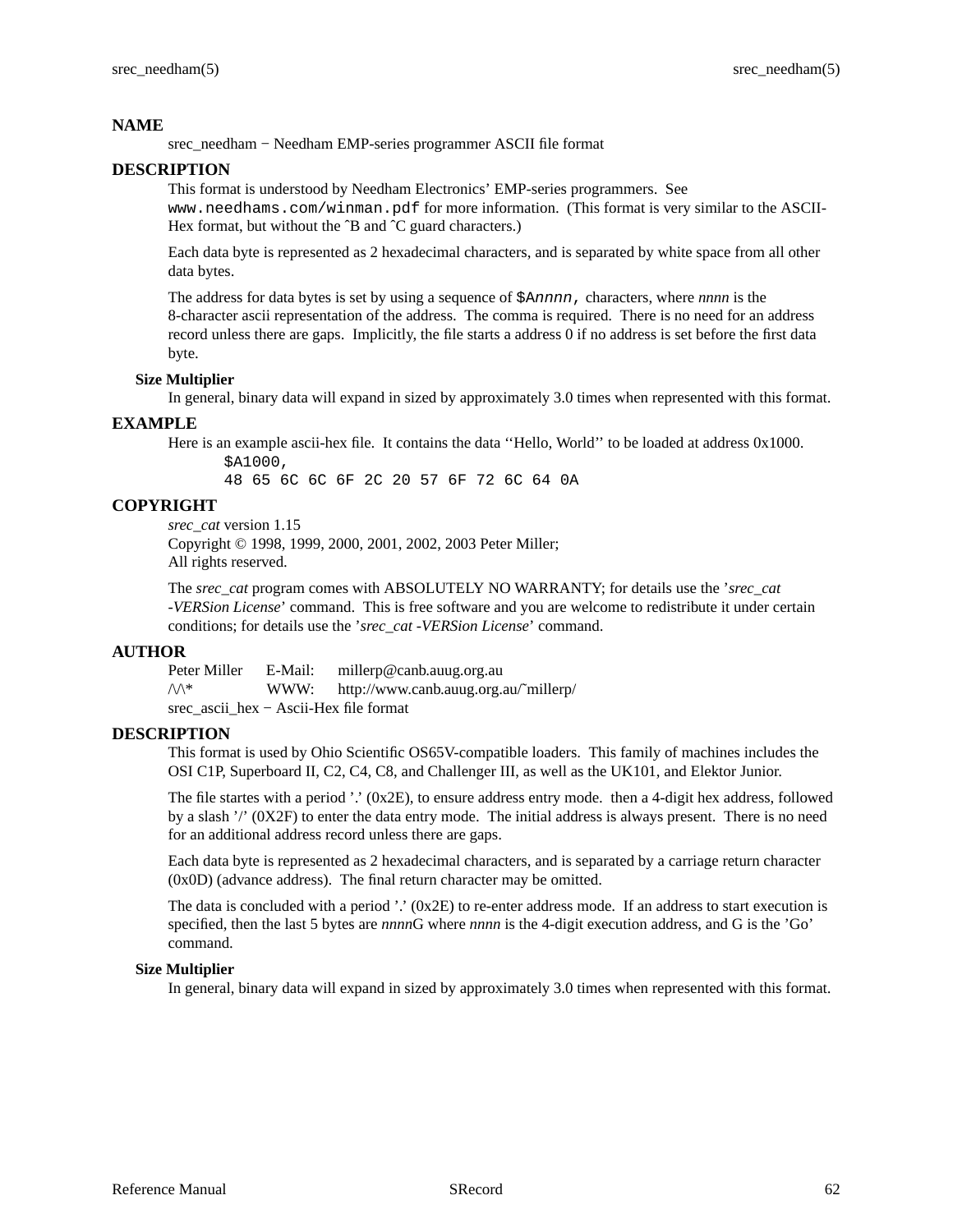# **EXAMPLE**

Here is an example ascii-hex file. It contains the data ''Hello, World'' to be loaded at address 0x1000, with execution at 0x1003. (On a 6502, this is the opcode for indirect jump to 0x2C6F.)

1000/48ˆM65ˆM6CˆM6CˆM6FˆM2CˆM20ˆM57ˆM6FˆM72ˆM6CˆM64ˆM0AˆM.1010G

# **COPYRIGHT**

*srec\_cat* version 1.15 Copyright © 1998, 1999, 2000, 2001, 2002, 2003 Peter Miller; All rights reserved.

The *srec\_cat* program comes with ABSOLUTELY NO WARRANTY; for details use the '*srec\_cat -VERSion License*' command. This is free software and you are welcome to redistribute it under certain conditions; for details use the '*srec\_cat -VERSion License*' command.

## **AUTHOR**

Peter Miller E-Mail: millerp@canb.auug.org.au  $\sqrt{\Lambda^*}$  WWW: http://www.canb.auug.org.au/~millerp/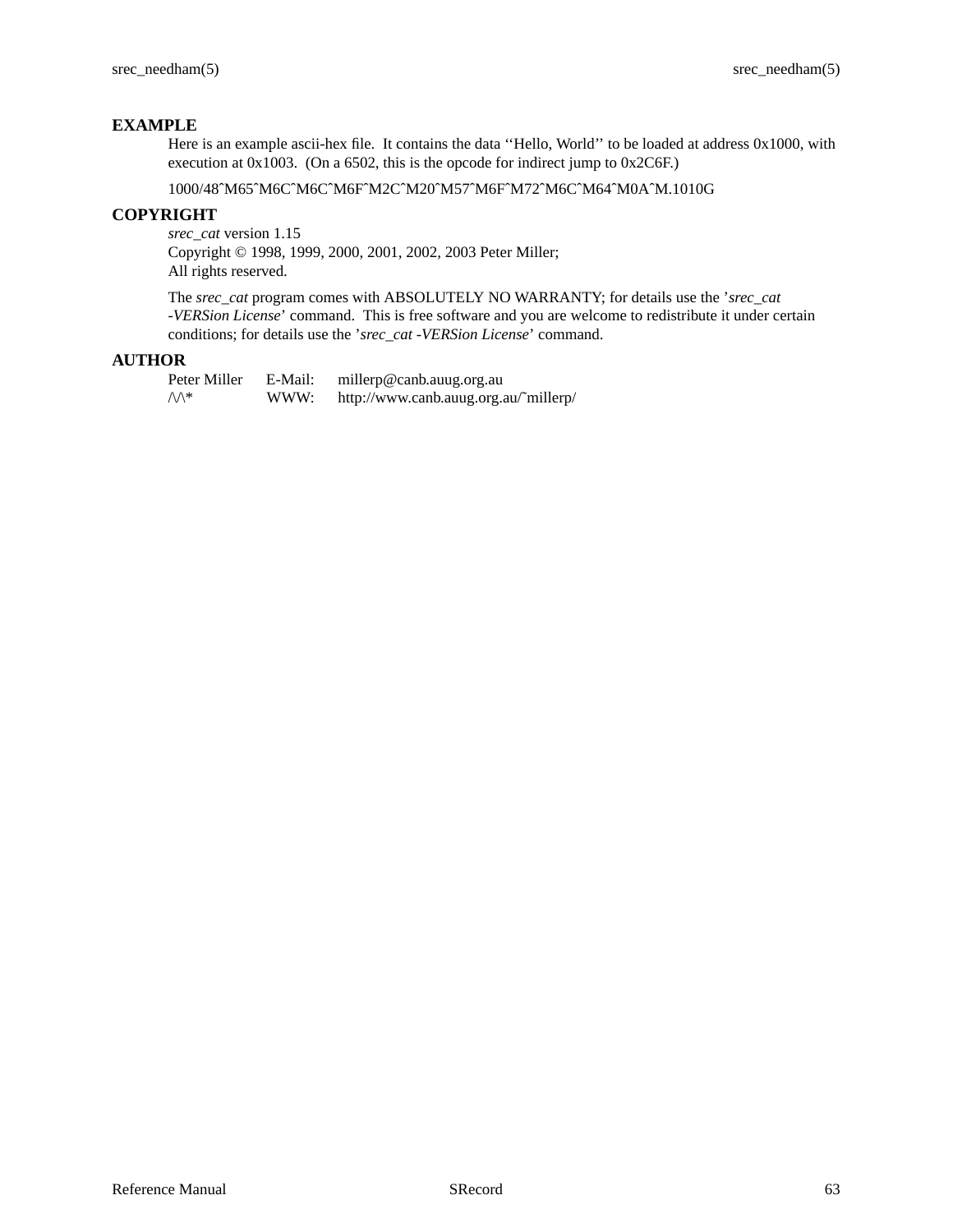srec\_signetics − Signetics file format

## **DESCRIPTION**

The Signetics file format is not often used. The major disadvantage in modern applications is that the addressing range is limited to only 64kb.

## **Records**

All data lines are called records, and each record contains the following 5 fields:

|                                   | aaaa   $cc$   as |  | dd |  |
|-----------------------------------|------------------|--|----|--|
| The field are defined as follows: |                  |  |    |  |

**:** Every record starts with this identifier.

- aaaa The address field. A four digit (2 byte) number representing the first address to be used by this record.
- cc The byte-count. A two digit value (1 byte), counting the actual data bytes in the record.
- as Address checksum. Covers 2 address bytes and the byte count.
- dd The actual data of this record. There can be 1 to 255 data bytes per record (see cc)
- ss Data Checksum. Covers only all the data bytes of this record.

# **Record Begin**

Every record begins with a colon '':'' character. Records contain only ASCII characters. No spaces or tabs are allowed in a record. In fact, apart from the 1st colon, no other characters than 0..9 and A..F are allowed in a record. Interpretation of a record should be case less, it does not matter if you use a..f or A..F.

Unfortunately the colon was chosen for the Signetics file format, similar to the Intel format (see *srec\_intel*(5) for more information). However, SRecord is able to automatically detect the dofference between the two format, when you use the **−Guess** format specifier.

## **Address Field**

This is the address where the first data byte of the record should be stored. After storing that data byte, the address is incremented by 1 to point to the address for the next data byte of the record. And so on, until all data bytes are stored. The address is represented by a 4 digit hex number (2 bytes), with the MSD first. The order of addresses in the records of a file is not important. The file may also contain address gaps, to skip a portion of unused memory.

## **Byte Count**

The byte count cc counts the actual data bytes in the current record. Usually records have 32 data bytes, but any number between 1 and 255 is possible.

A value of 0x00 for cc indicates the end of the file. In this case not even the address checksum will follow! The record (and file) are terminated immediately.

It is not recommended to send too many data bytes in a record for that may increase the transmission time in case of errors. Also avoid sending only a few data bytes per record, because the address overhead will be too heavy in comparison to the payload.

## **Address Checksum**

This is not really a checksum anymore, it looks more like a CRC. The checksum can not only detect errors in the values of the bytes, but also bytes out of order can be detected.

The checksum is calculated by this algorithm:

 $checksum = 0$ for  $i = 1$  to 3 checksum = checkum XOR byte ROL checksum next i

For the Address Checksum we only need 2 Address bytes and 1 Byte Count byte to be added. That's why we count to 3 in the loop. Every byte is XORed with the previous result. Then the intermediate result is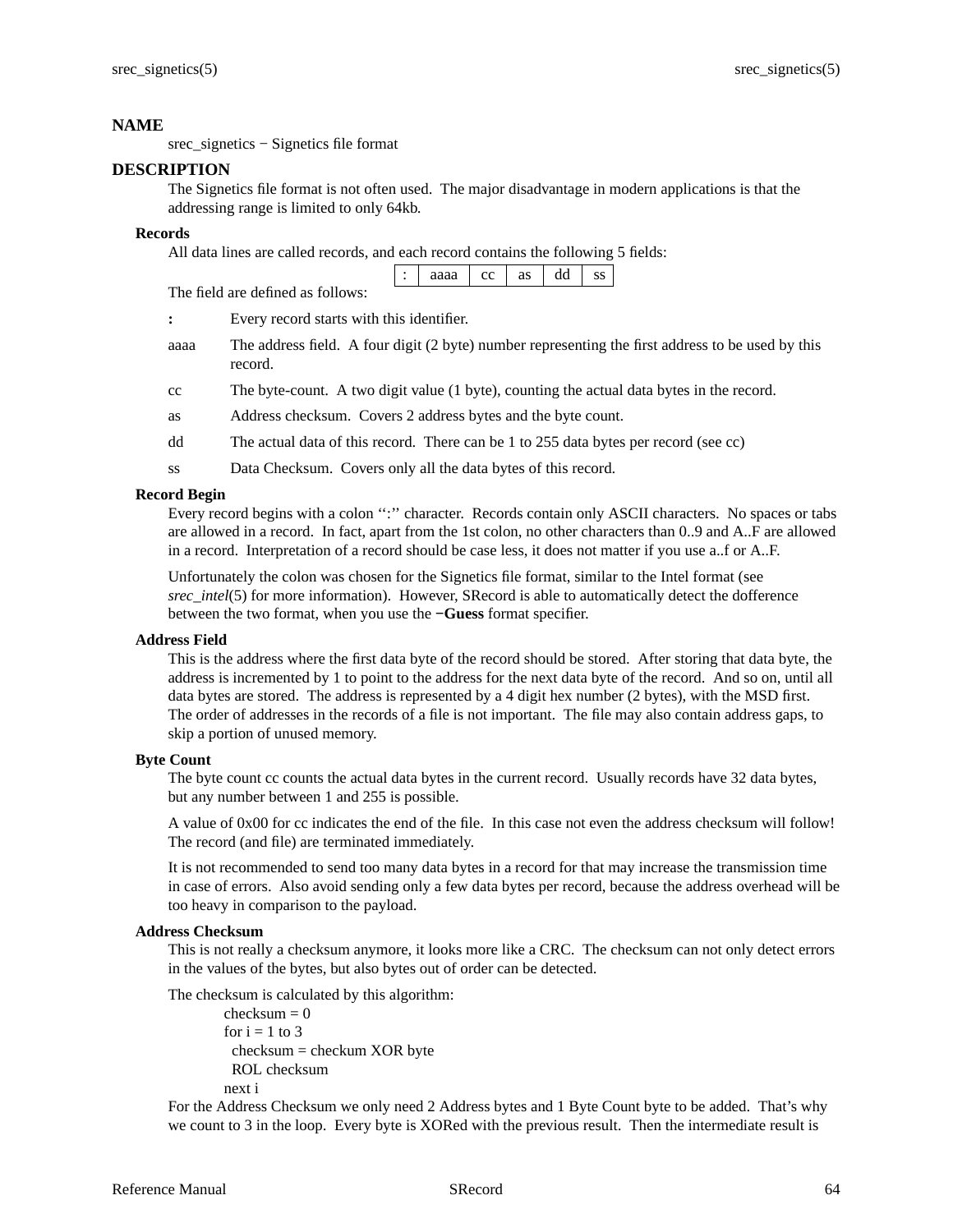rolled left (carry rolls back into b0).

This results in a very reliable checksum, and that for only 3 bytes!

The last record of the file does not contain any checksums! So the file ends right after the Byte Count of 0.

#### **Data Field**

The payload of the record is formed by the Data field. The number of data bytes expected is given by the Byte Count field. The last record of the file may not contain a Data field.

## **Data Checksum**

This checksum uses the same algorithm as used for the Address Checksum. This time we calculate the checksum with only the data bytes of this record.

```
checksum = 0
for i = 1 to cc
 checksum = checksum XOR byte
 ROL checksum
next i
```
Note that we count to the Byte Count cc this time.

#### **Size Multiplier**

In general, binary data will expand in sized by approximately 2.4 times when represented with this format.

# **EXAMPLE**

Here is an example Signetics file

```
:B00010A5576F77212044696420796F75207265617B
:B01010E56C6C7920676F207468726F756768206136
:B02010256C6C20746861742074726F75626C652068
:B0300D5F746F207265616420746869733FD1
:B03D00
```
In the example above you can see a piece of code in Signetics format. The first 3 lines have 16 bytes of data each, which can be seen by the byte count. The 4th line has only 13 bytes, because the program is at it's end there.

Notice that the last record of the file contains no data bytes, and not even an Address Checksum.

#### **SEE ALSO**

http://sbprojects.fol.nl/knowledge/fileformats/signetics.htm

## **AUTHOR**

This man page was taken from the above Web page. It was written by San Bergmans <sanmail@bigfoot.com>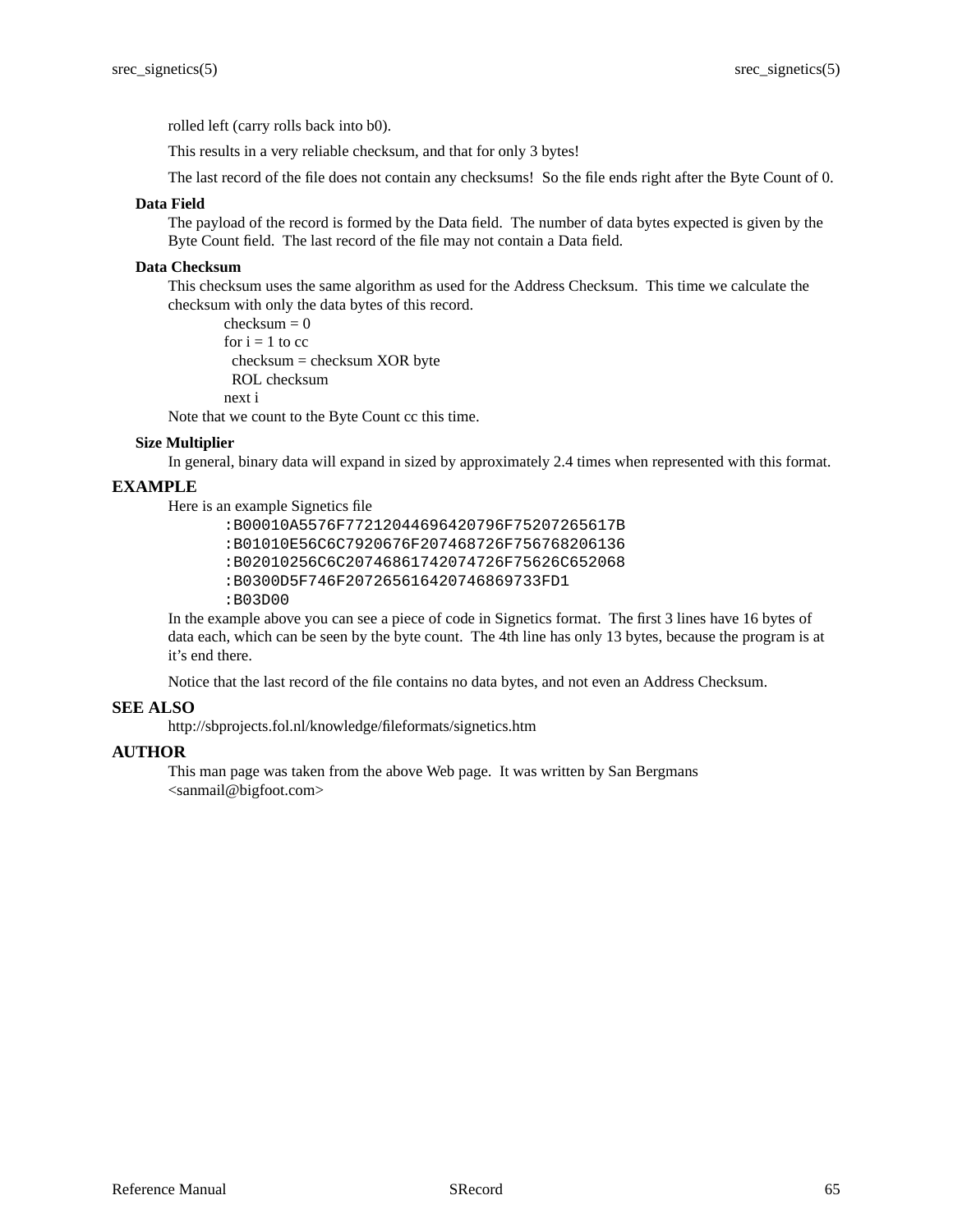srec\_spasm − SPASM file format

# **DESCRIPTION**

This format is the output of the Paralax SPASM assembler (now defunct, I'm told). The file contains two columns of 16-bit hexadecimal coded values. The first column is the word address, the second column is the word data.

By default, SRecord treats this is big-endian data (the most significant byte first). If you want little endian order, use the −spasm-le argument instead.

## **Size Multiplier**

In general, binary data will expand in sized by approximately 5.0 times when represented with this format (5.5 times in Windows).

# **EXAMPLE**

Here is an example SPASM file. It contains the data ''Hello, World'' to be loaded at bytes address 0x0100 (but remember, the file contents are word addressed).

# **COPYRIGHT**

*srec\_cat* version 1.15

Copyright © 1998, 1999, 2000, 2001, 2002, 2003 Peter Miller; All rights reserved.

The *srec\_cat* program comes with ABSOLUTELY NO WARRANTY; for details use the '*srec\_cat -VERSion License*' command. This is free software and you are welcome to redistribute it under certain conditions; for details use the '*srec\_cat -VERSion License*' command.

| Peter Miller     | E-Mail: | millerp@canb.auug.org.au              |
|------------------|---------|---------------------------------------|
| $\wedge\wedge^*$ | WWW:    | http://www.canb.auug.org.au/~millerp/ |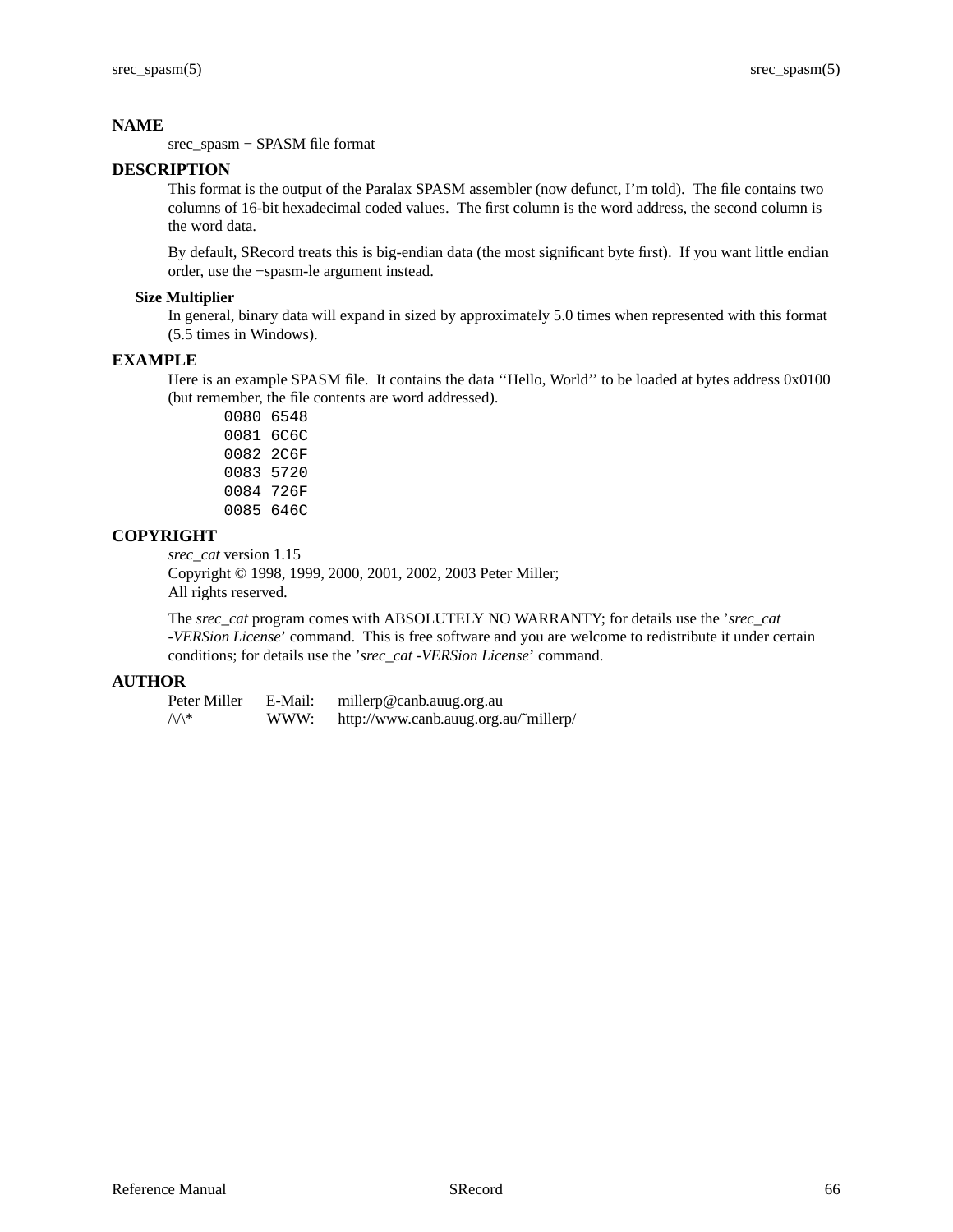srec\_spectrum − Spectrum file format

## **DESCRIPTION**

In this format, bytes are recorded as ASCII code with binary digits represented by 1s and 0s. Each byte is preceeded by a decimal address.

The file ends with a Control-C character (0x03).

## **Size Multiplier**

In general, binary data will expand in sized by approximately 14 times when represented with this format (or 15 times on DOS or Windows).

## **EXAMPLE**

Here is an example Spectrum file. It contains the data ''Hello, World'' to be loaded at address 0x0.

```
B
0000 01001000
0001 01100101
0002 01101100
0003 01101100
0004 01101111
0005 00101100
0006 00100000
0007 01010111
0008 01101111
0009 01110010
0010 01101100
0011 01100100
0012 00100001
0013 00001010
C
```
# **COPYRIGHT**

*srec\_cat* version 1.15 Copyright © 1998, 1999, 2000, 2001, 2002, 2003 Peter Miller; All rights reserved.

The *srec\_cat* program comes with ABSOLUTELY NO WARRANTY; for details use the '*srec\_cat -VERSion License*' command. This is free software and you are welcome to redistribute it under certain conditions; for details use the '*srec\_cat -VERSion License*' command.

| Peter Miller     | E-Mail: | millerp@canb.auug.org.au              |
|------------------|---------|---------------------------------------|
| $\wedge\wedge^*$ | WWW:    | http://www.canb.auug.org.au/~millerp/ |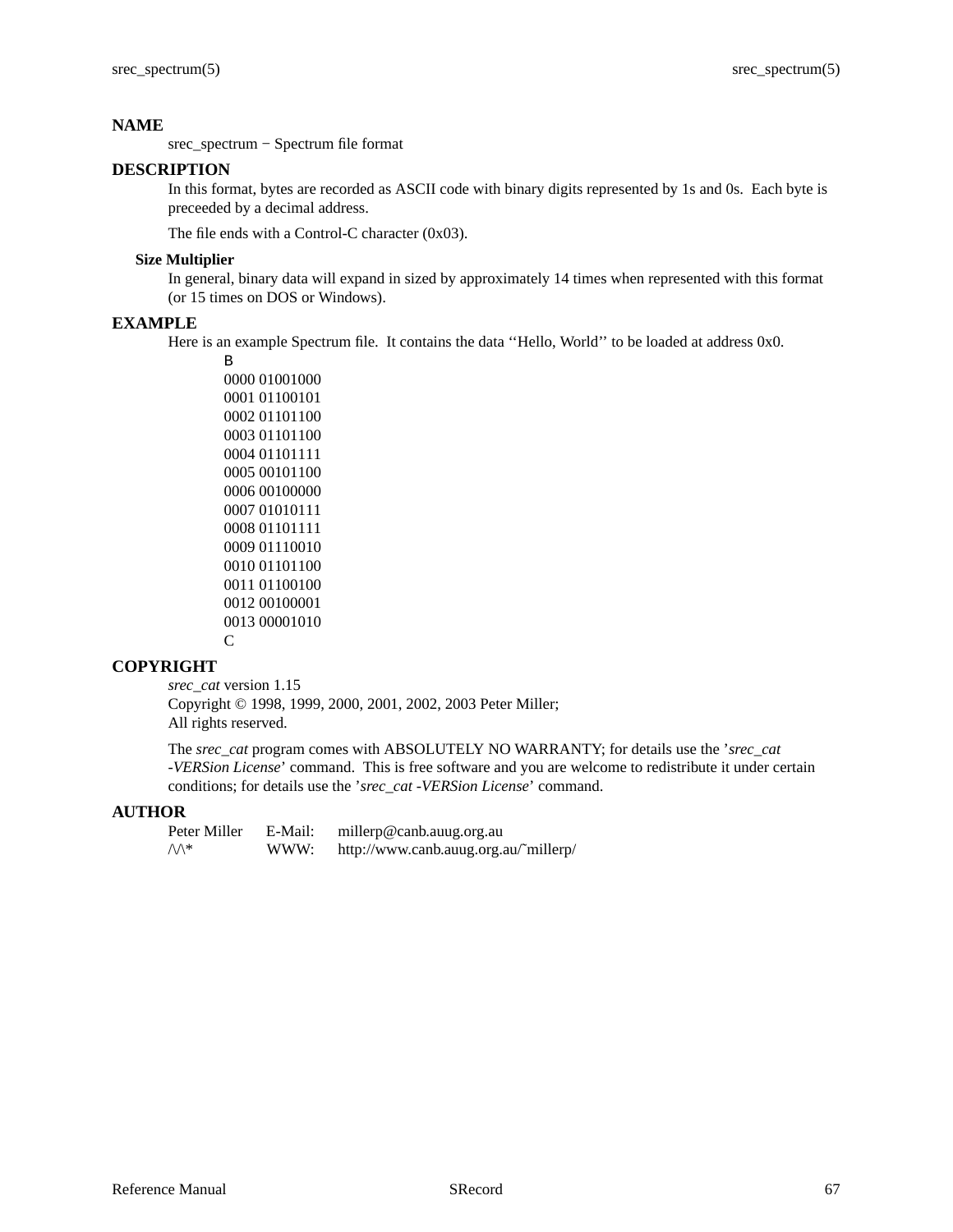srec\_tektronix − Tektronix hexadecimal file format

## **DESCRIPTION**

The Tektronix hexadecimal file format is no longer very common. It serves a similar purpose to the Motorola and Intel formats, usually used to transfer data into EPROM programmers.

## **The Lines**

Most Tektronix hex files contain only Tektronix hex lines (see the next section), which always start with a slash ("'') character. There are only two types of lines – data lines and a termination line.

## **Data Lines**

Data lines have five fields: address, length, checksum 1, data and checksum 2. The lines always start with a slash ("/") character.

|  |  |  |  | Address   Length   Checksum1   Data   Checksum2 |  |  |
|--|--|--|--|-------------------------------------------------|--|--|
|--|--|--|--|-------------------------------------------------|--|--|

Address This is a 4 character (2 byte) address that specifies where the data in the record is to be loaded into memory.

#### Data Length

The data length field is a 2 character (1 byte) field that specifies the number of character pairs (bytes) in the data field. This field never has a value of zero.

#### Checksum 1

The checksum 1 field is a 2 character (1 byte) field. Its value is the 8-bit sum of the six 4-bit values which make up the address and length fields.

Data The data field contains character pairs (bytes); the number of character pairs (bytes) is indicated by the length field.

## Checksum 2

The checksum 2 field is a 2 character (1 byte) field. Its value is the least significant byte of the sum of the all the 4-bit values of the data field.

#### **Termination Line**

Termination lines have three fields: address, zero and checksum. The lines always start with a slash (''/'') character.

Address This is a 4 character (2 byte) address that specifies where to begin execution.

Zero The data length field is a 2 character (1 byte) field of value zero.

#### Checksum

The checksum 1 field is a 2 character (1 byte) field. Its value is the 8-bit sum of the six 4-bit values which make up the address and zero fields.

## **Size Multiplier**

In general, binary data will expand in sized by approximately 2.4 times when represented with this format.

#### **EXAMPLE**

Here is an example Tektronix hex file. It contains the data ''Hello, World'' to be loaded at address 0. /00000D0D48656C6C6F2C20576F726C640A52

/00000000

#### **COPYRIGHT**

*srec\_cat* version 1.15

Copyright © 1998, 1999, 2000, 2001, 2002, 2003 Peter Miller; All rights reserved.

The *srec\_cat* program comes with ABSOLUTELY NO WARRANTY; for details use the '*srec\_cat -VERSion License*' command. This is free software and you are welcome to redistribute it under certain conditions; for details use the '*srec\_cat -VERSion License*' command.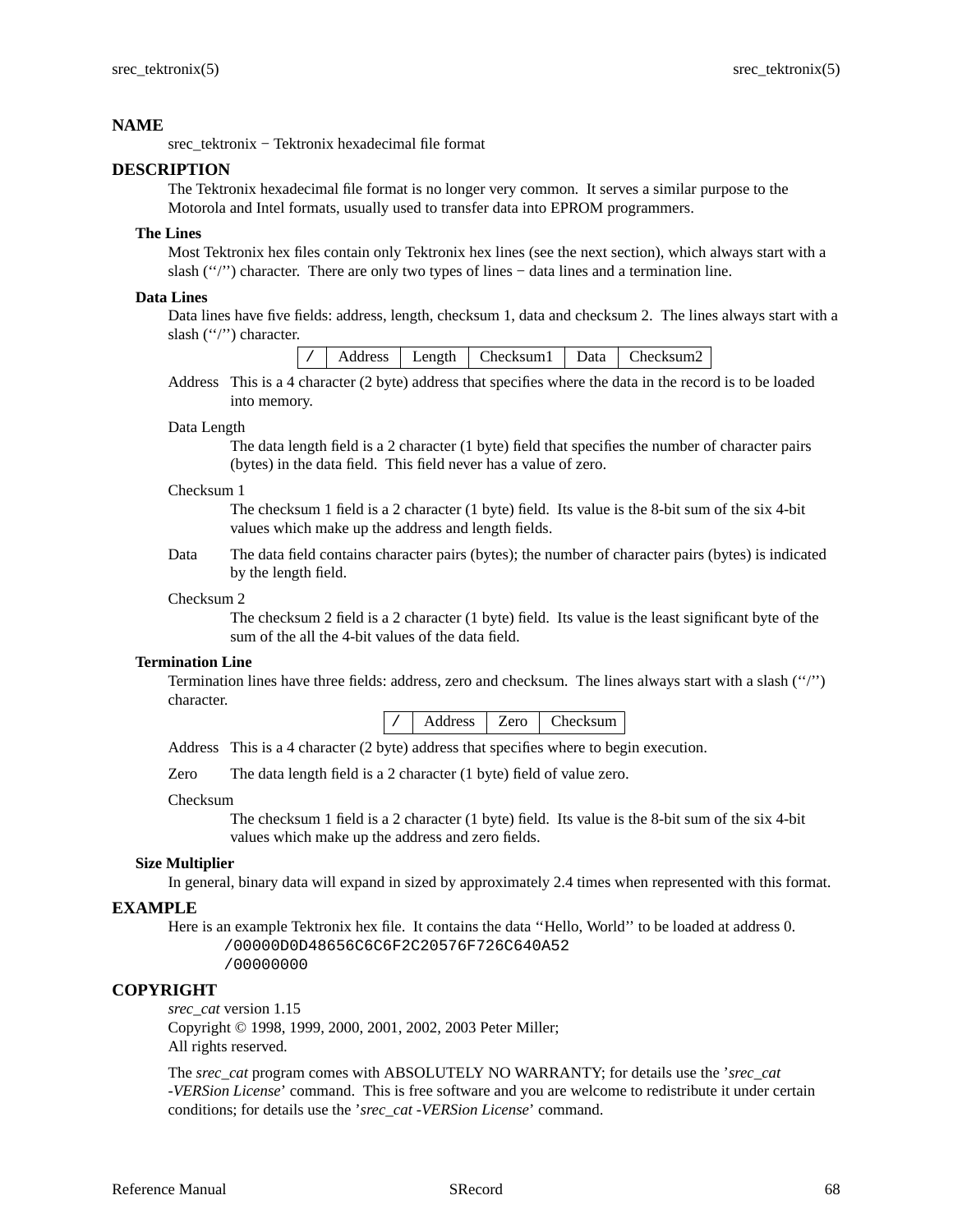| Peter Miller    | E-Mail: | millerp@canb.auug.org.au              |
|-----------------|---------|---------------------------------------|
| $\mathcal{M}^*$ | WWW:    | http://www.canb.auug.org.au/~millerp/ |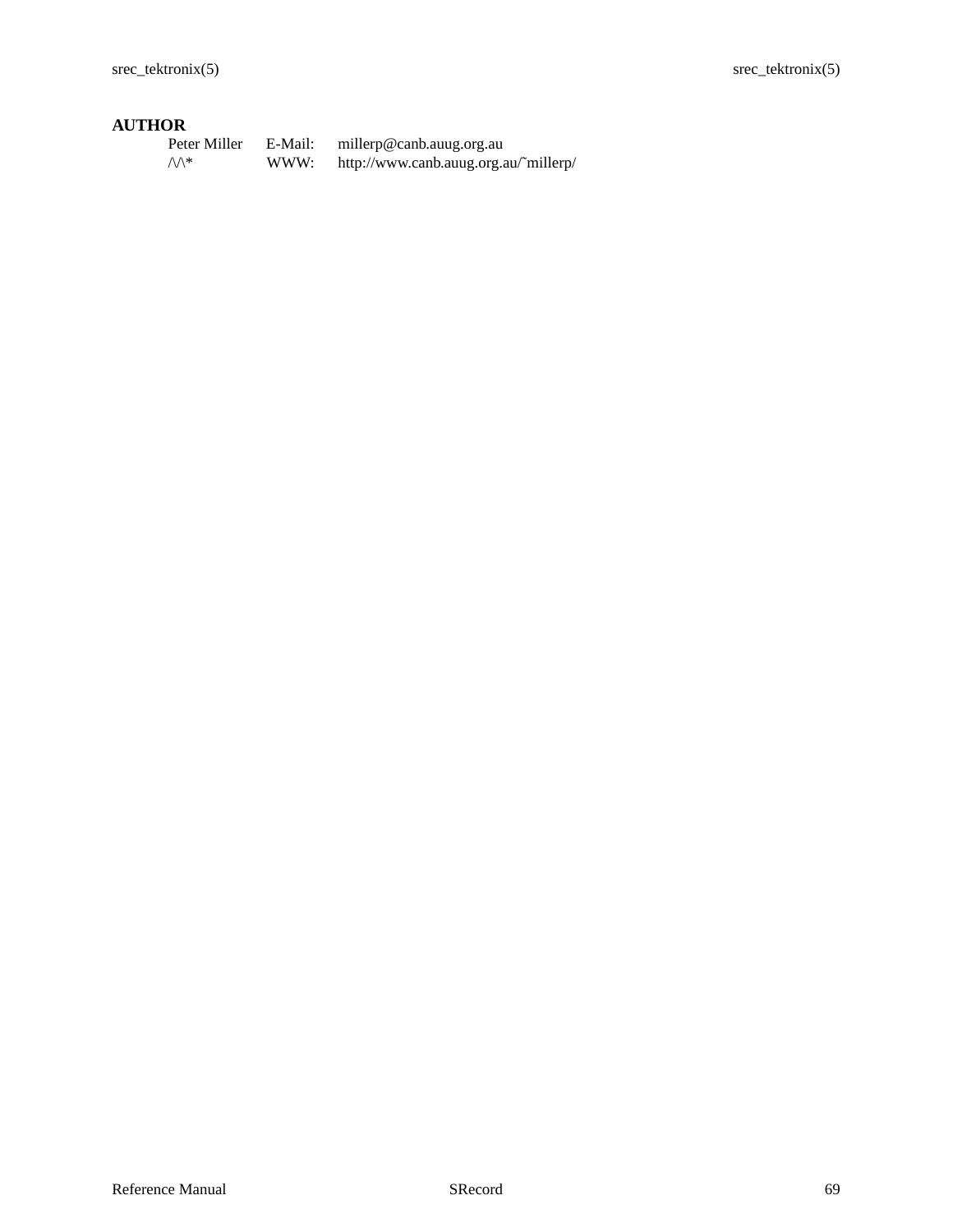srec\_tektronix\_extended − Tektronix Extended hexadecimal file format

## **DESCRIPTION**

This format allows binary files to be uploaded and downloaded between two computer systems, typically between a computer system (such as a PC, Macintosh, or workstation) and an emulator or evaluation board for microcontrollers and microprocessors.

## **The Lines**

Lines always start with a percent (%) character. Each line consists of 5 fields. These are the length field, the type field, the checksum, the address field (including address length), and the data field.

## **The Fields**

| $\frac{8}{6}$<br>Type   Checksum   Address  <br>I enoth |
|---------------------------------------------------------|
|---------------------------------------------------------|

#### Record Length

The record length field is a 2 character (1 byte) field that specifies the number of characters (not bytes) in the record, excluding the percent, the length field, the type field and the checksum.

Type The type field is a 1 character field that specifies whether the record is data (6) or termination (8).

#### Checksum

The checksum is an 2 character (1 byte) field that represents the sum of all the nibbles on the line, excluding the checksum.

- Address This is a 9 character field. The first character is the address size; it is always 8. The remaining 8 chgaracters are the 4-byte address that specifies where the data is to be loaded into memory.
- Data The data field contains the executable code, memory-loadable data or descriptive information to be transferred.

## **Record Types**

- 6 A record containing data. The data is placed at the address specified.
- 8 A termination record. The address field may optionally contain the address of the instruction to which control is passed. There is no data field.

## **Size Multiplier**

In general, binary data will expand in sized by approximately 2.5 times when represented with this format.

## **EXAMPLE**

Here is an example Tektronix extended file. It contains the data ''Hello, World'' to be loaded at address 0x006B.

%256D980000006B48656C6C6F2C20576F726C64210A %09819800000000

## **COPYRIGHT**

*srec\_cat* version 1.15

Copyright © 1998, 1999, 2000, 2001, 2002, 2003 Peter Miller; All rights reserved.

The *srec\_cat* program comes with ABSOLUTELY NO WARRANTY; for details use the '*srec\_cat -VERSion License*' command. This is free software and you are welcome to redistribute it under certain conditions; for details use the '*srec\_cat -VERSion License*' command.

| Peter Miller | E-Mail: | millerp@canb.auug.org.au              |
|--------------|---------|---------------------------------------|
| ∧∧*          | WWW:    | http://www.canb.auug.org.au/~millerp/ |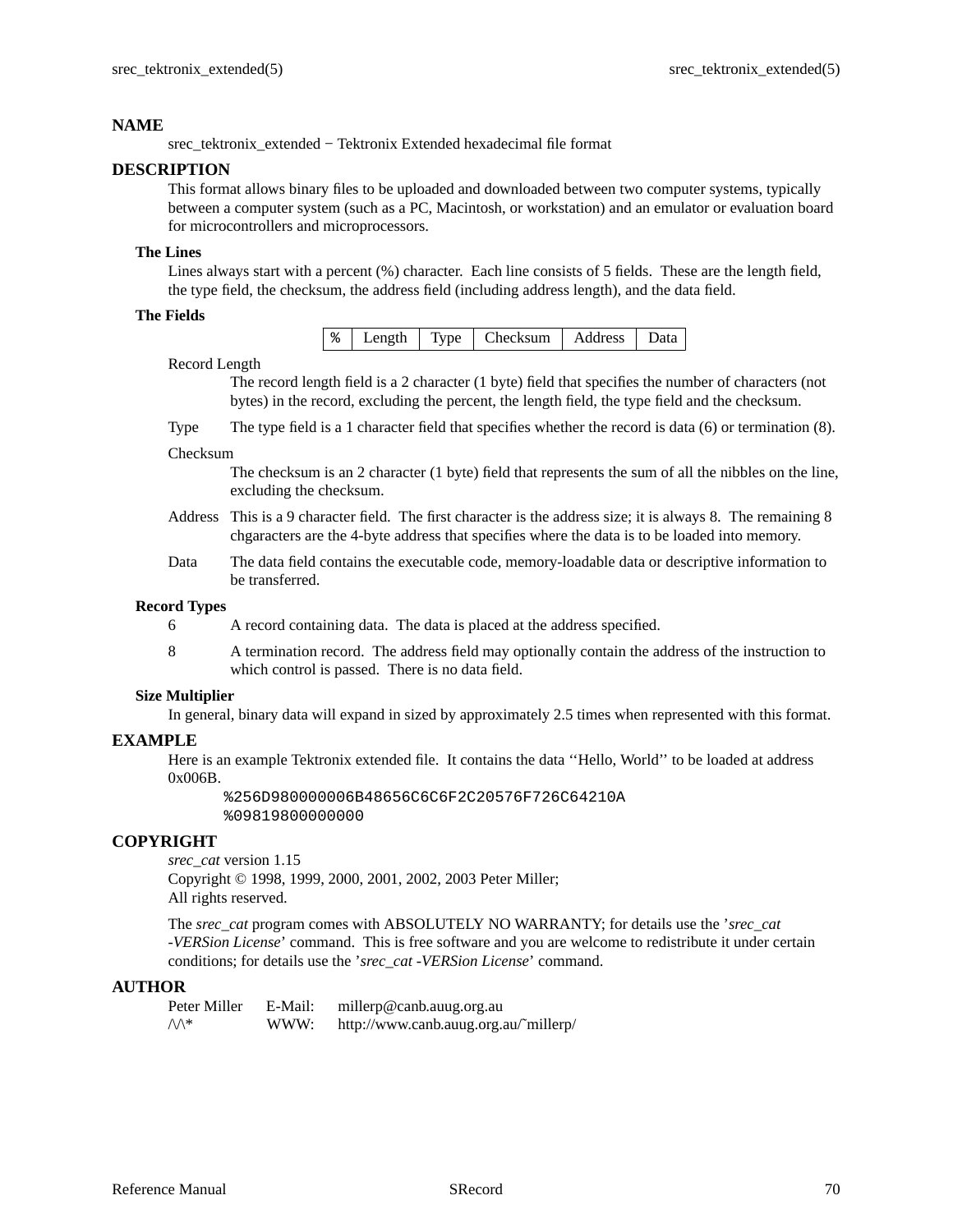srec\_ti\_tagged − Texas Instruments Tagged file format

# **DESCRIPTION**

This format is also known as the *TI-Tagged* or *TI-SDSMAC* format.

This format allows binary files to be uploaded and downloaded between two computer systems, typically between a computer system (such as a PC, Macintosh, or workstation) and an emulator or evaluation board for microcontrollers and microprocessors.

## **The Lines**

Unlike many other object formats, the lines themselves are not especially significant. The format consits of a number of *tagged* fields, and lines are composed of a series of these fields.

| Tag            | Description               |
|----------------|---------------------------|
| $\ast$         | Data byte.                |
| $\ddot{\cdot}$ | End of file.              |
| 7              | Address.                  |
| 8              | Dummy checksum (ignored). |
| 9              | Address.                  |
| B              | Data word.                |
| F              | End of data record.       |
| K              | Program identifier.       |
|                |                           |

## **Data Byte**

One byte of data. The *nn* is 8-bit big-endian hexadecimal.

## **End of File**

|--|

 $\mathbf{B}$   $\mid n \mid n$ 

The end of data is indicated by this tag. The end of line sequence (LF on Unix systems, CRLF on PCs) follows this tag.

#### **Checksum**

|--|--|--|--|--|

The checksum is the 2s complement sum of the 8-bit ASCII values of characters, beginning with the first tag character and ending with the checksum tag character (7). The *nnnn* is 16-bit big-endian hexadecimal.

## **Dummy Checksum**

The checksum is the 2s complement sum of the 8-bit ASCII values of characters, beginning with the first tag character and ending with the checksum tag character (8). The *nnnn* is 16-bit big-endian hexadecimal.

## **Address**



Addresses may be given for any data byte, but none is mandatory. The file begins at 0000 if no address is given before the first data field. The *nnnn* is 16-bit big-endian hexadecimal.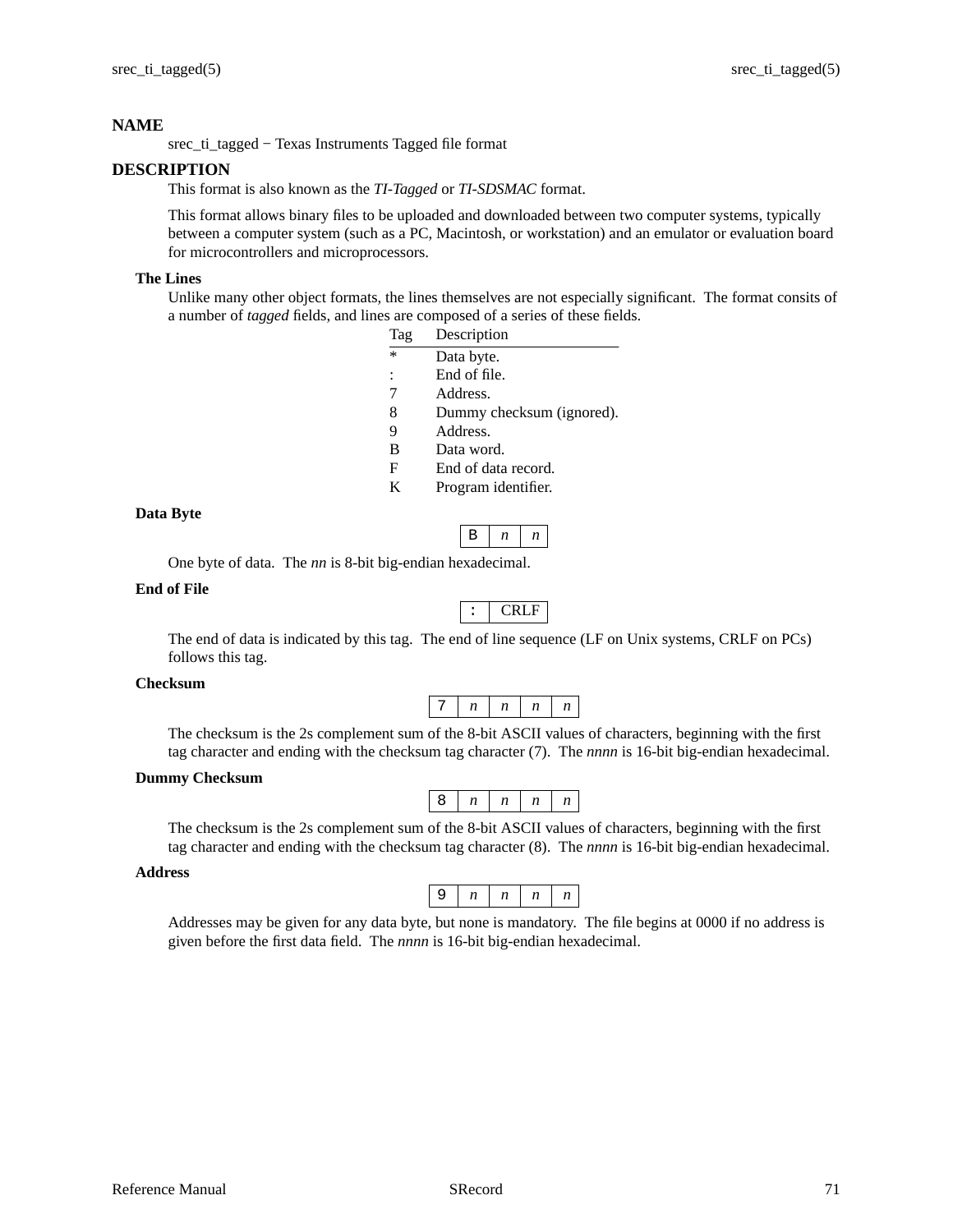# **Data Word**

B *aabb*

Two bytes of data. The *aa* and *bb* are each 8-bit big-endian hexadecimal.

## **End of Record**

|--|--|

The end of line sequence (LF on Unix systems, CRLF on PCs) is escaped using this tag.

# **Program Identifier**

|  |  |  |  | $\boldsymbol{\nu}$ |
|--|--|--|--|--------------------|
|--|--|--|--|--------------------|

The program identifier can contain a brief description of the program, or can be empty (*i.e.* the text portion is optional). The *nnnn* length of the field includes the 'K', the length and the text; it is at least 5.

## **Size Multiplier**

In general, binary data will expand in sized by approximately 2.9 times when represented with this format.

## **EXAMPLE**

Here is an example TI-Tagged file. It contains the data ''Hello, World'' to be loaded at address 0x0100. K000590100B4865B6C6CB6F2CB2057B6F72B6C64\*0A7F648F :

# **COPYRIGHT**

*srec\_cat* version 1.15 Copyright © 1998, 1999, 2000, 2001, 2002, 2003 Peter Miller; All rights reserved.

The *srec\_cat* program comes with ABSOLUTELY NO WARRANTY; for details use the '*srec\_cat -VERSion License*' command. This is free software and you are welcome to redistribute it under certain conditions; for details use the '*srec\_cat -VERSion License*' command.

## **AUTHOR**

Peter Miller E-Mail: millerp@canb.auug.org.au  $\sqrt{\Lambda^*}$  WWW: http://www.canb.auug.org.au/~millerp/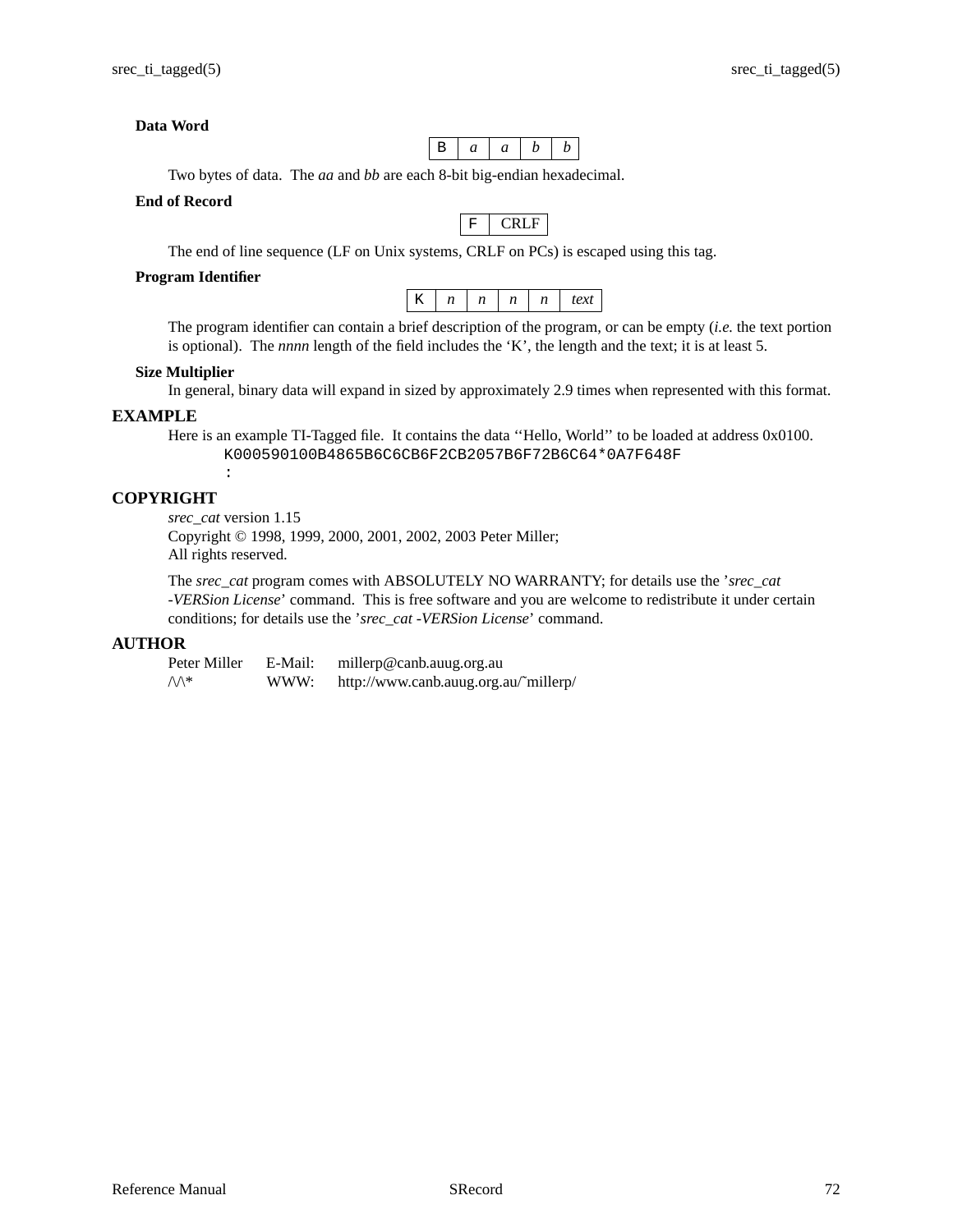srec\_wilson − wilson file format

## **DESCRIPTION**

This is a mystery format, added to support a mysery EPROM loader used by Alan Wilson <dvdsales@dvdlibrary.co.uk>

If you know the true name of this format, please let me know! It bears a remarkable similarity to the Motorola S-Record format, however I can find no reference to a "compressed" Motorola format.

## **The Lines**

Each line contains normal ASCII characters, and ''high bit on'' characters, but the ASCII control characters are avoided (the high-bit-on con characters are not avoided). Normal line termination characters (CRLF or LF, depending on your system) are used.

The presence of high-bit-on characters makes this format unattractive to send via email, as it must be wrapped as a binary attachment, increasing its size.

In general, a single byte per byte is used to encode values, however some values use two bytes, according to the following table:

| <b>Byte Value</b> | Encoding (1 or 2 chars) |
|-------------------|-------------------------|
| 0x000x9F          | 0x400xDF                |
| $0xA0$ $0xAF$     | $0x3A0x30$ $0x3A0x3F$   |
| $0xB0$ $0xBF$     | $0x3B0x30$ $0x3B0x3F$   |
| $0xC0$ $0xCF$     | $0x3C0x30$ $0x3C0x3F$   |
| $0xD0$ $0xDF$     | 0x3D0x300x3D0x3F        |
| $oxE0$ $0xFF$     | $0xE0$ $0xFF$           |

The rest of this description, when refering to ''bytes'' means byte values encoded using the above table.

## **The Fields**

Each line consists of 5 fields. These are the type field, length field, address field, data field, and the checksum.

| Type | Record Length   Address   Data   Checksum |  |  |  |
|------|-------------------------------------------|--|--|--|
|------|-------------------------------------------|--|--|--|

Type The type field is a 1 character field that specifies whether the record is data (0x43), or termination (0x47).

## Record Length

The record length field is a 1 byte field that specifies the number of bytes in the record, excluding the type and record length fields.

- Address This is a 4-byte address that specifies where the data is to be loaded into memory.
- Data The data field contains the executable code, memory-loadable data or descriptive information to be transferred.

### Checksum

The checksum is an 1-byte field that represents the least significant byte of the one's complement of the sum of the values represented by the bytes making up the length, address, and data fields.